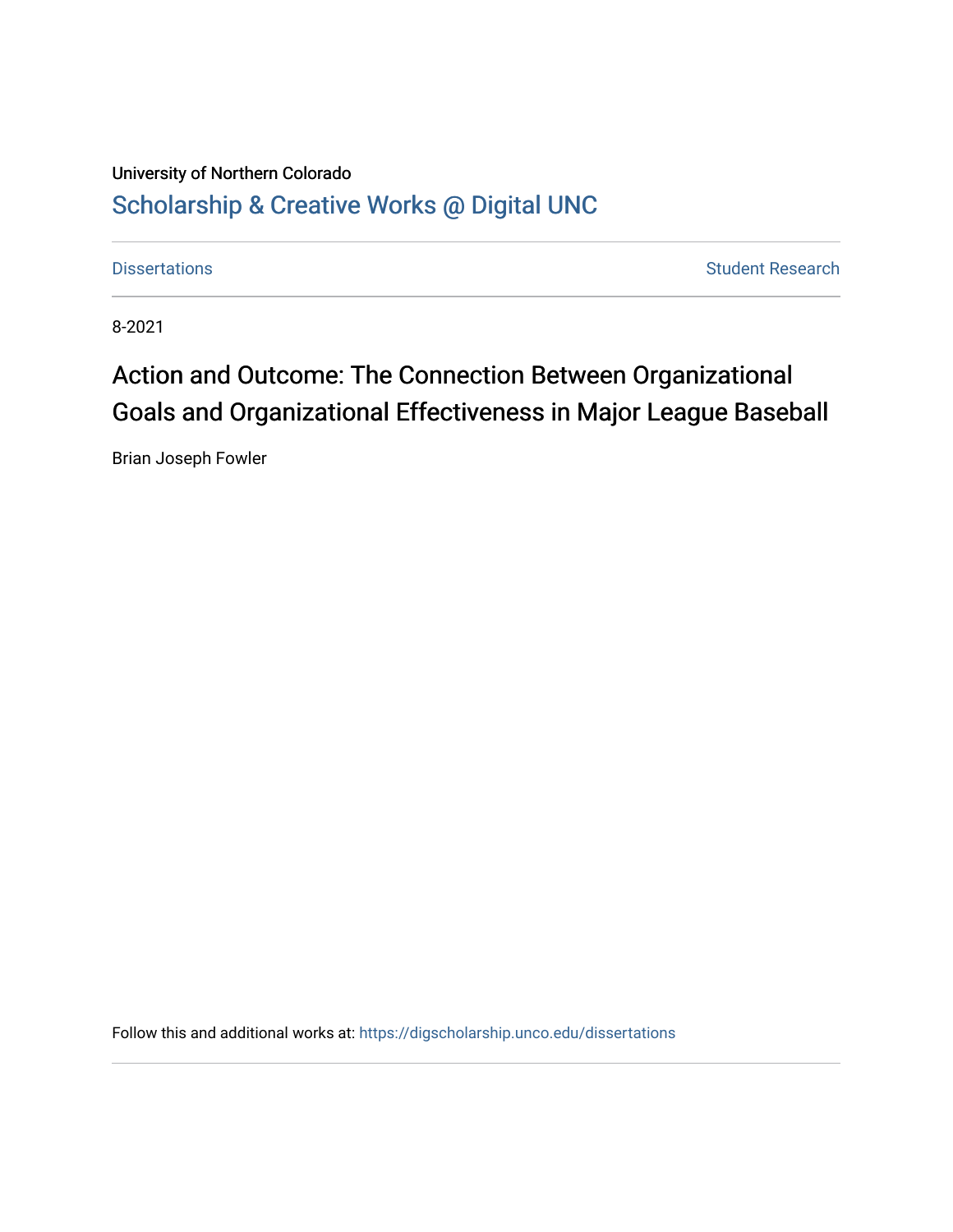BRIAN JOSEPH FOWLER

ALL RIGHTS RESERVED

© 2021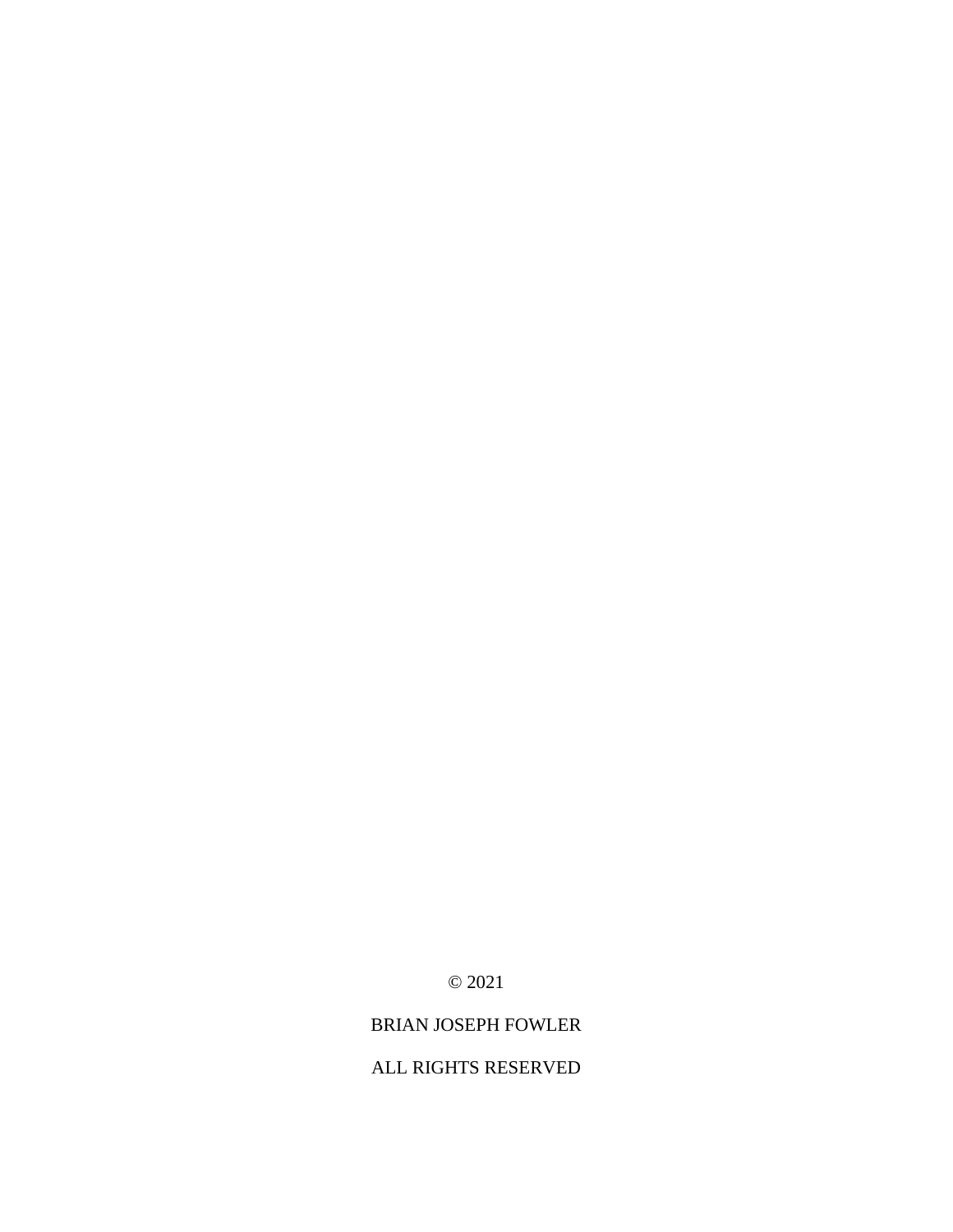# UNIVERSITY OF NORTHERN COLORADO

Greeley, Colorado

The Graduate School

# ACTION AND OUTCOME: THE CONNECTION BETWEEN ORGANIZATIONAL GOALS AND ORGANIZATIONAL EFFECTIVENESS IN MAJOR LEAGUE BASEBALL

A Dissertation Submitted in Partial Fulfillment of the Requirements for the Degree of Doctor of Philosophy

Brian Joseph Fowler

College of Natural and Health Sciences School of Sport and Exercise Science Sport Administration

August 2021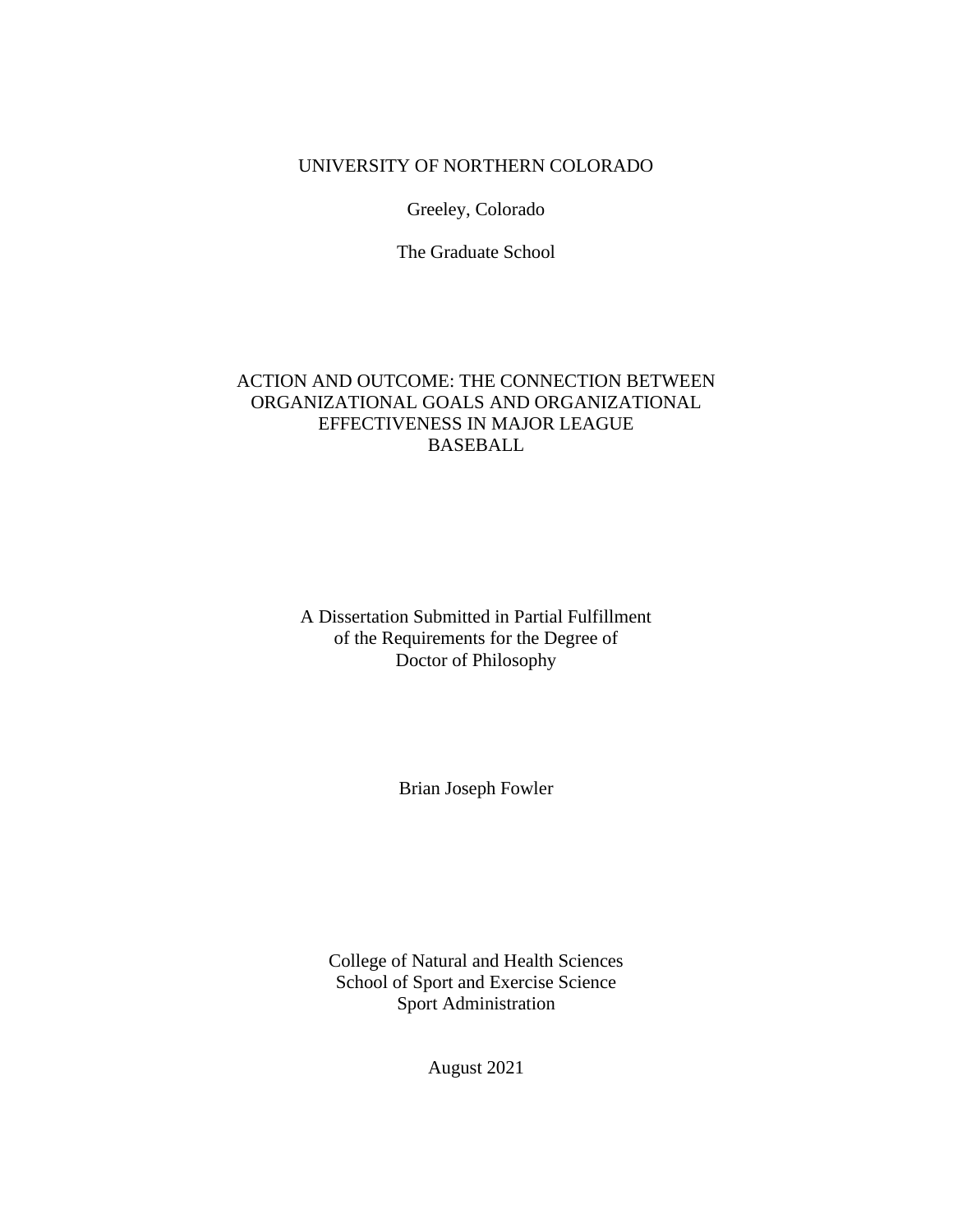This Dissertation by: Brian Joseph Fowler

Entitled: *Action and Outcome: The Connection Between Organizational Goals and Organizational Effectiveness in Major League Baseball*

\_\_\_\_\_\_\_\_\_\_\_\_\_\_\_\_\_\_\_\_\_\_\_\_\_\_\_\_\_\_\_\_\_\_\_\_\_\_\_\_\_\_\_\_\_\_\_\_\_\_\_\_\_\_\_\_\_\_

\_\_\_\_\_\_\_\_\_\_\_\_\_\_\_\_\_\_\_\_\_\_\_\_\_\_\_\_\_\_\_\_\_\_\_\_\_\_\_\_\_\_\_\_\_\_\_\_\_\_\_\_\_\_\_\_\_\_

\_\_\_\_\_\_\_\_\_\_\_\_\_\_\_\_\_\_\_\_\_\_\_\_\_\_\_\_\_\_\_\_\_\_\_\_\_\_\_\_\_\_\_\_\_\_\_\_\_\_\_\_\_\_\_\_\_\_

\_\_\_\_\_\_\_\_\_\_\_\_\_\_\_\_\_\_\_\_\_\_\_\_\_\_\_\_\_\_\_\_\_\_\_\_\_\_\_\_\_\_\_\_\_\_\_\_\_\_\_\_\_\_\_\_\_\_

has been approved as meeting the requirement for the Degree of Doctor of Philosophy in the College of Natural and Health Sciences in the School of Sport and Exercise Science, Program of Sport Administration.

Accepted by the Doctoral Committee

Alan Morse, Ph.D., Research Advisor

Yoon Tae Sung, Ph.D., Committee Member

William Merchant, Ph.D., Committee Member

Vish Iyer, Ph.D., Faculty Representative

Date of Dissertation Defense\_\_\_\_\_\_\_\_\_\_\_\_\_\_\_\_\_\_\_\_\_\_\_\_\_\_\_\_\_\_\_\_\_\_\_\_\_\_\_\_\_\_\_\_\_\_\_\_\_\_\_\_\_\_

Accepted by the Graduate School

Jeri-Anne Lyons, Ph.D. Dean of the Graduate School Associate Vice President for Research

\_\_\_\_\_\_\_\_\_\_\_\_\_\_\_\_\_\_\_\_\_\_\_\_\_\_\_\_\_\_\_\_\_\_\_\_\_\_\_\_\_\_\_\_\_\_\_\_\_\_\_\_\_\_\_\_\_\_\_\_\_\_\_\_\_\_\_\_\_\_\_\_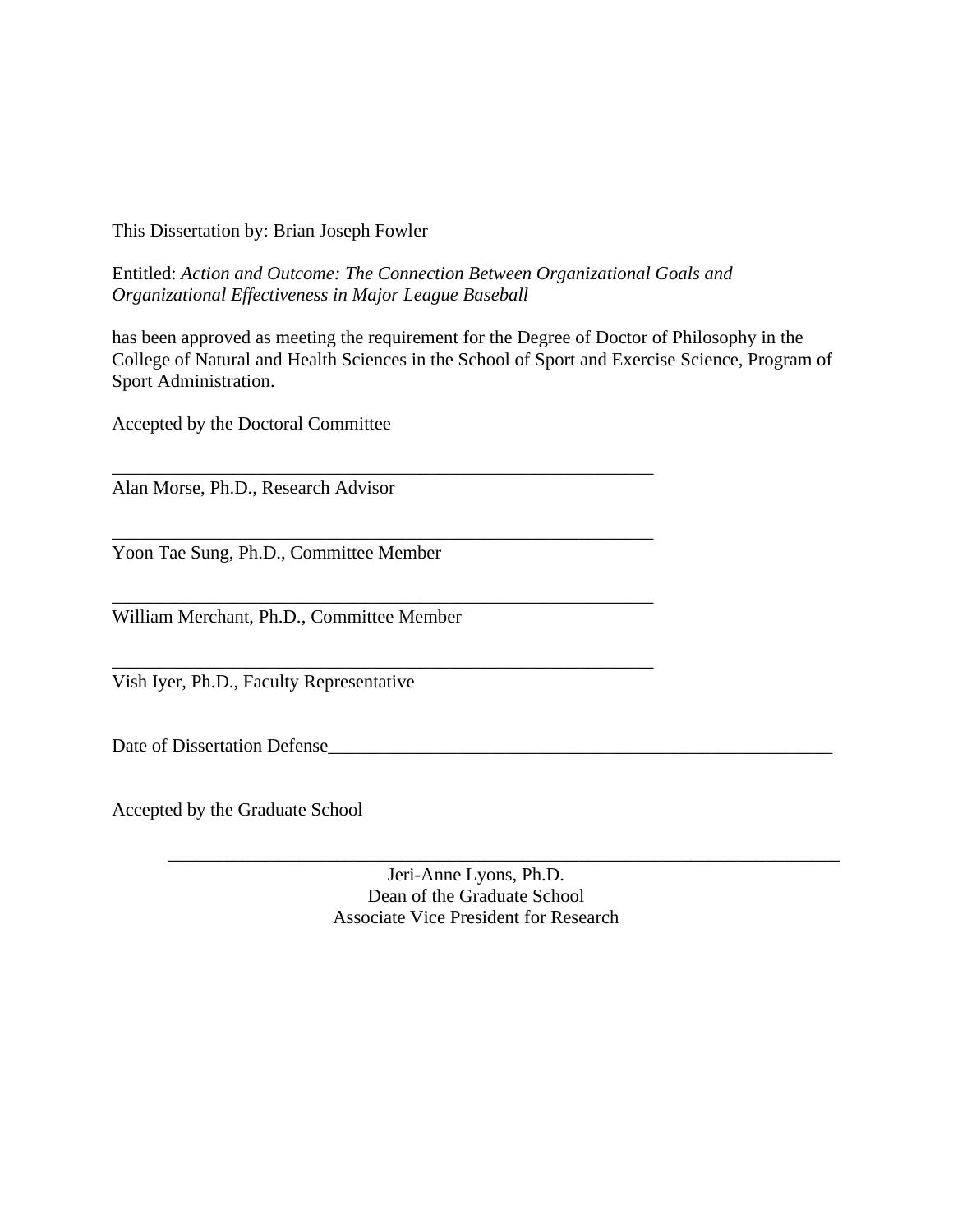# ABSTRACT

Fowler, Brian. *Action and Outcome: The Connection Between Organizational Goals and Organizational Effectiveness in Major League Baseball*. Published Doctor of Philosophy dissertation, University of Northern Colorado, 2021.

Major League Baseball (MLB) provides an optimal setting to investigate the effects of specific strategic organizational goals and decisions on various key performance indicators (KPIs). The choice to primarily pursue wins or profits (i.e., win maximization or profit maximization), along with how efficiently organizations spend their budgets (i.e., utility), have been shown to impact competitive balance, social welfare, and ticket pricing of sports leagues. The present research builds on the work of previous scholars by empirically examining MLB organizational management at the individual team level.

Data collected for the current research included financial information and organizational KPIs for all 30 MLB teams from a ten-year period (2010-2019), which resulted in sample population of 300 team-year observations to be analyzed. Through the utilization of a two-way MANCOVA analysis, the current study was able to group teams by organizational goal and spending efficiency to determine differences between groups in terms of the identified KPIs. Results indicated that win-maximization teams were likely to experience relatively higher levels in most of the KPIs (e.g., wins, revenue,  $\&$  franchise value), while the profit-maximizers were more likely to improve their bottom line through conservative and efficient spending. These findings were consistent with the theoretical frameworks associated with win, profit, and utility

iii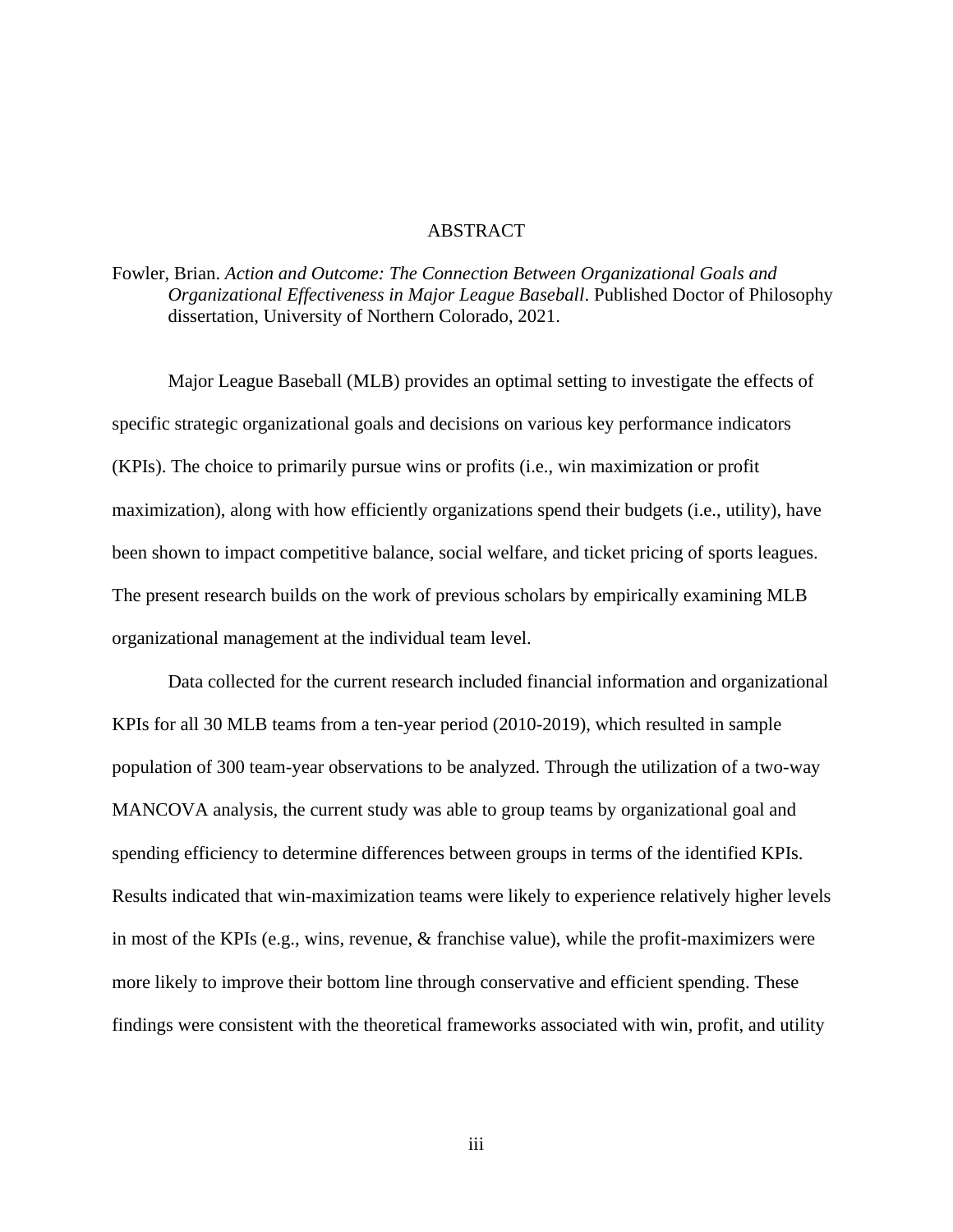maximization. Furthermore, the current findings offer new context to the body of research, as well as a preliminary framework for deciphering the individual goals and decisions of sport organizations based on their financial statements.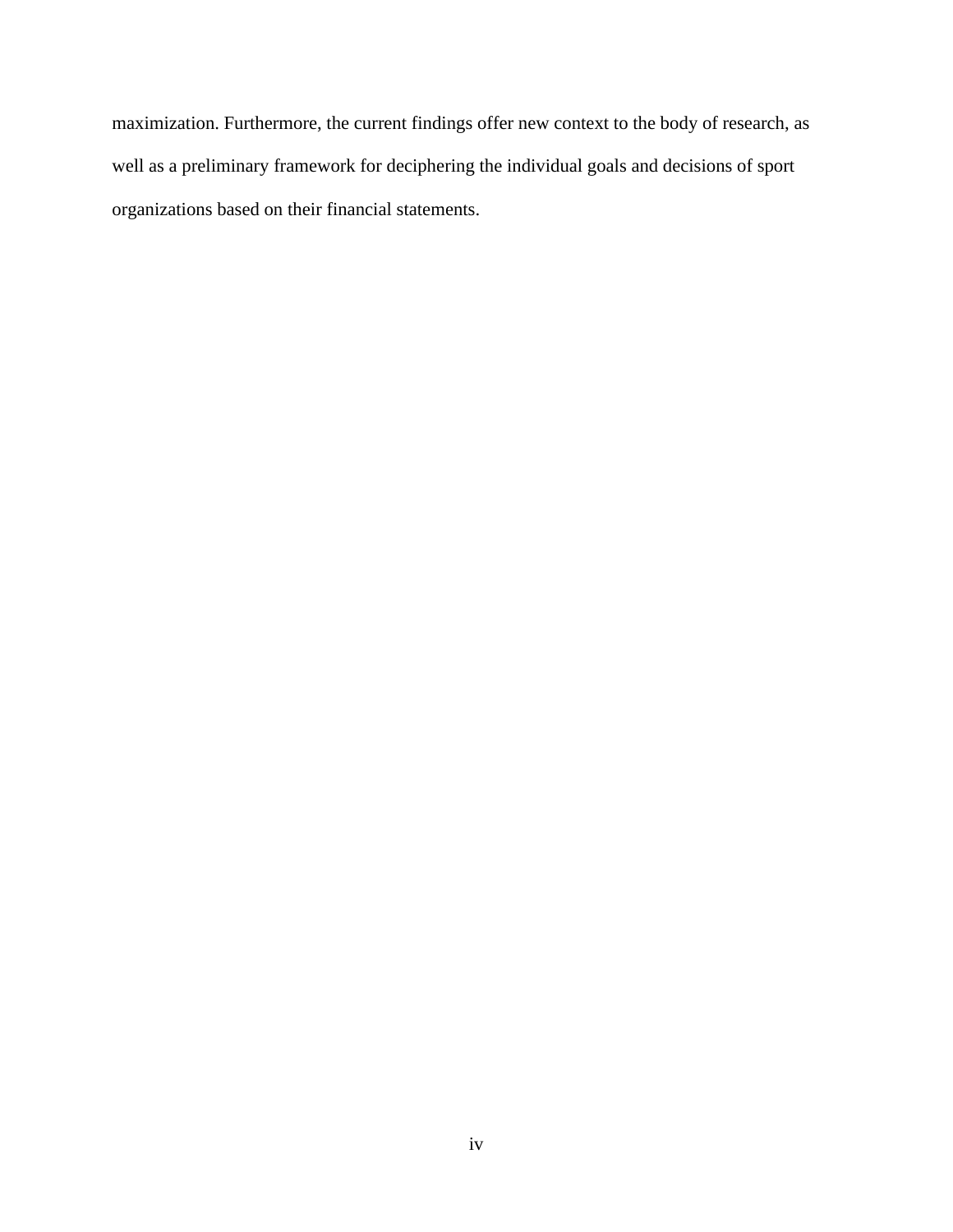# ACKNOWLEDGEMENTS

The successful completion of this dissertation would not have been possible without the help, guidance, and support of many individuals. Though this is merely a written acknowledgement, I hope that it conveys my sincere and extreme gratitude for their efforts and sacrifices. First, I would like to thank my dissertation committee, Dr. Alan Morse, Dr. Yoon Tae Sung, Dr. William Merchant, and Dr. Vish Iyer for their direction, flexibility, and willingness to share their knowledge throughout the dissertation process. Next, I would like to give special thanks to my committee chair and advisor, Dr. Alan Morse. Your guidance and friendship throughout my time at Northern Colorado was essential to my success, and I sincerely thank you for your mentorship. Additionally, I would like to thank Dr. Jimmy Smith for introducing me to academic research and for being the first to encourage me to pursue a Ph.D. Without your counsel, I would not be on the precipice of completing this dissertation and receiving a terminal degree.

To my parents, John and LaNette Fowler: For as long as I can remember, you have remained the one constant in my life. You were, and still are, my unwavering supporters in every academic and athletic venture, and for everything in between. I am, and will be, forever grateful for your unwavering love. To my in-laws, Dan and Jacqueline Clary: I sincerely appreciate your encouragement and assistance; despite the fact I took over your basement on multiple occasions for some crazy all-night binge-writing sessions.

To Keenan, my son: Though you are likely too young at this point to remember, I am very thankful for your love and support. Through some very stressful times, nothing worked

v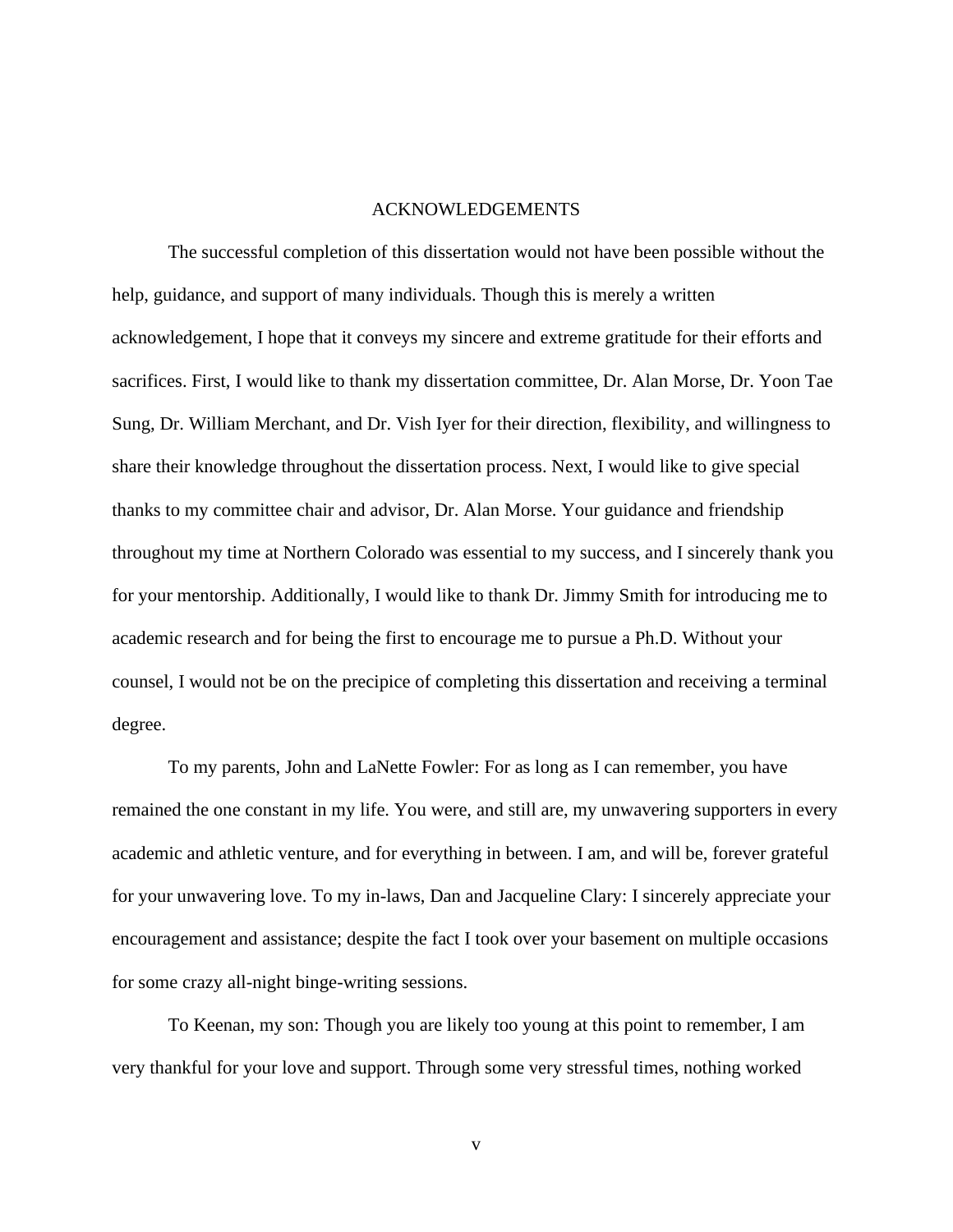better to lighten my mood than your laugh and smile. I can honestly say that the expectation of getting to spend more time with you was the true motivating factor that pushed me to the finish. I look forward to returning the favor, as I watch you grow, and get to support you in your future endeavors.

Finally, and most importantly, to my wife, Katrina: Your patience, understanding, and encouragement have been paramount to my success. I am truly thankful for your sacrifices that have made my achievement possible. Ultimately, your love and support kept our lives together over the past three years and allowed me to complete this dissertation. I love you.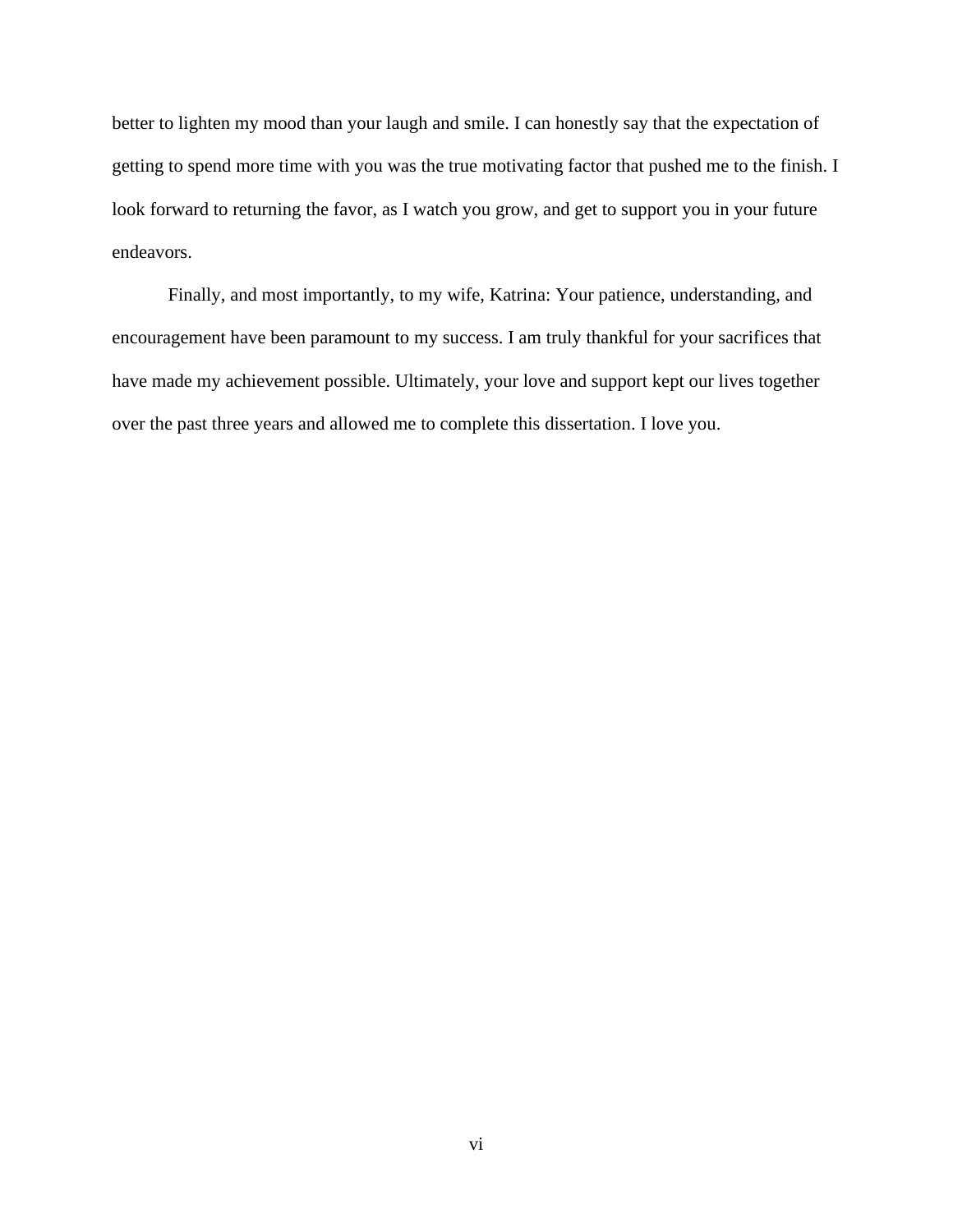# TABLE OF CONTENTS

| <b>CHAPTER</b> |                                                                                                                       | <b>PAGE</b> |
|----------------|-----------------------------------------------------------------------------------------------------------------------|-------------|
| $\mathbf{I}$ . | <b>Statement of Purpose</b><br>Rationale<br><b>Research Questions and Objectives</b><br><b>Structural Overview</b>    | 1           |
| II.            | <b>Profit Maximization</b><br>Win Maximization<br><b>Utility Maximization</b><br><b>Organizational Effectiveness</b>  | 10          |
| III.           | <b>Research Model</b><br>Data and Variables<br>Hypotheses<br><b>Statistical Analyses</b>                              | 35          |
| IV.            | <b>Descriptive Statistics</b><br>Multivariate Analysis of Covariance<br>Univariate Analysis of Variances              | 50          |
| V.             | <b>Organizational Factors and Outcomes</b><br>Generalizability<br>Limitations<br><b>Future Research</b><br>Conclusion | 60          |
|                |                                                                                                                       | 84          |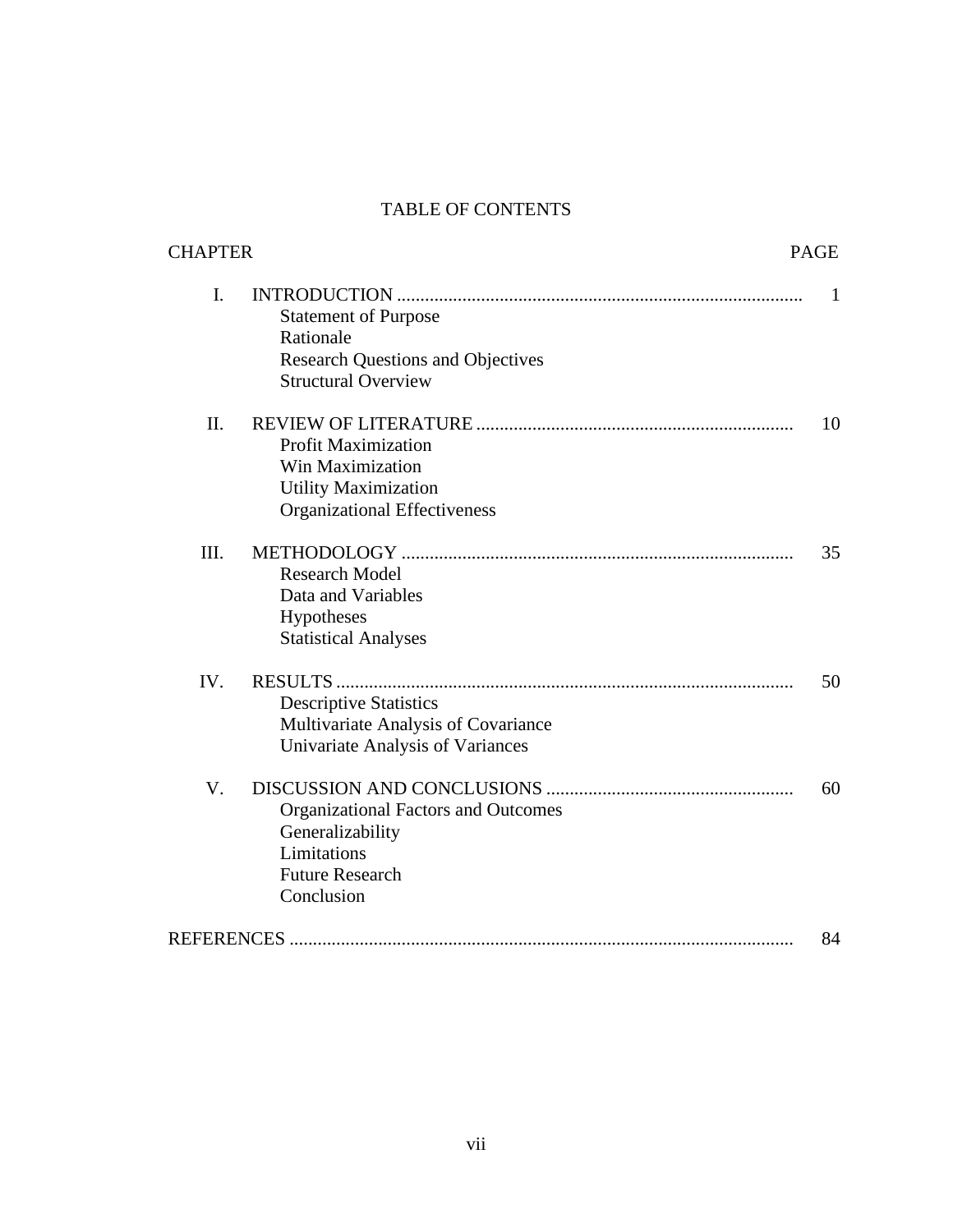# **LIST OF TABLES**

| <b>TABLE</b> | <b>PAGE</b>    |
|--------------|----------------|
| 1.1          | $5\phantom{0}$ |
| 3.1          | 38             |
| 3.2          | 43             |
| 3.3          | 46             |
|              | 47             |
| 3.5          | 48             |
| 4.1          | 51             |
| 4.2          | 52             |
| 4.3          | 54             |
| 4.4          | 55             |
|              | 57             |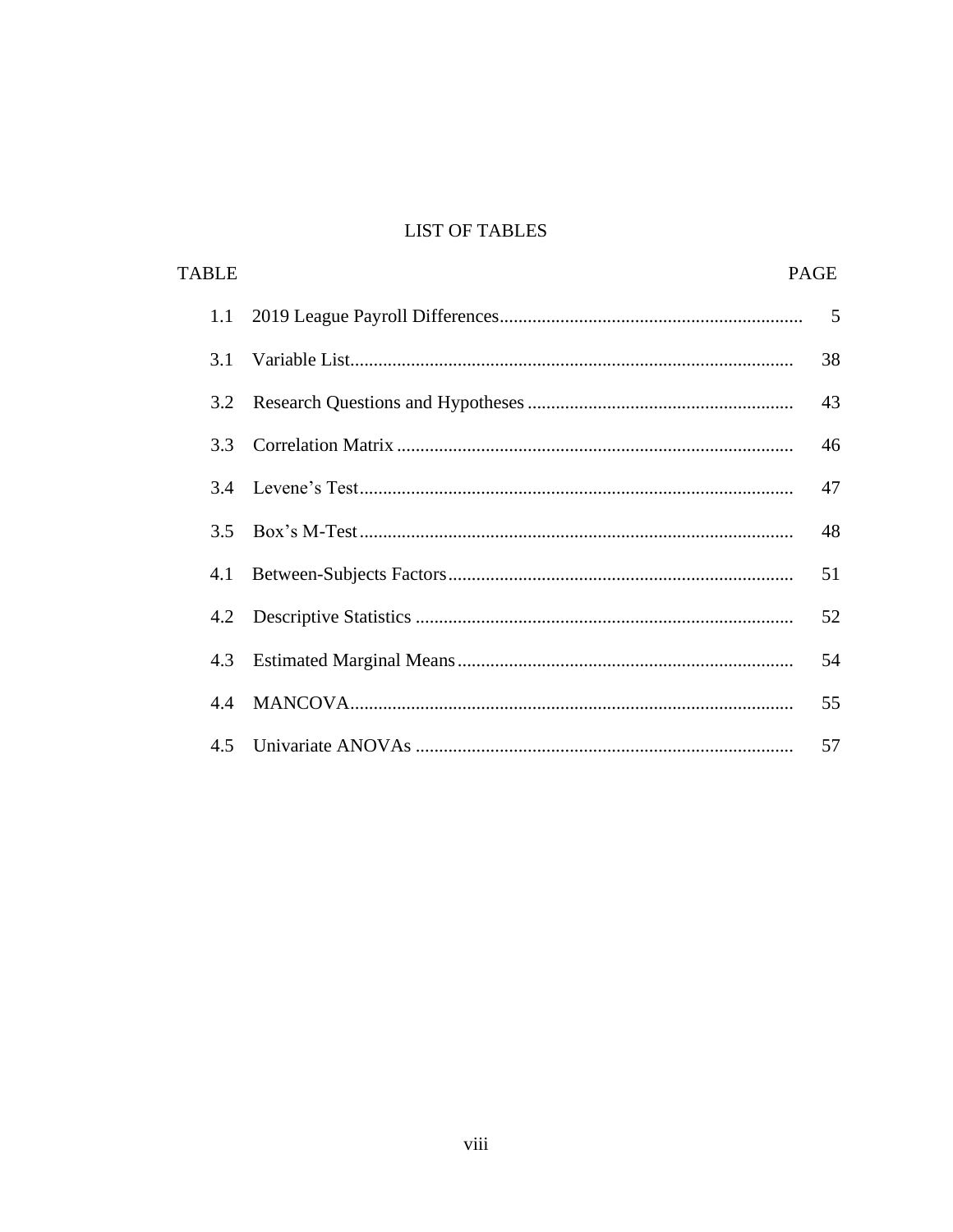# **LIST OF FIGURES**

| <b>FIGURE</b> | <b>PAGE</b> |  |
|---------------|-------------|--|
|               |             |  |
|               |             |  |
|               |             |  |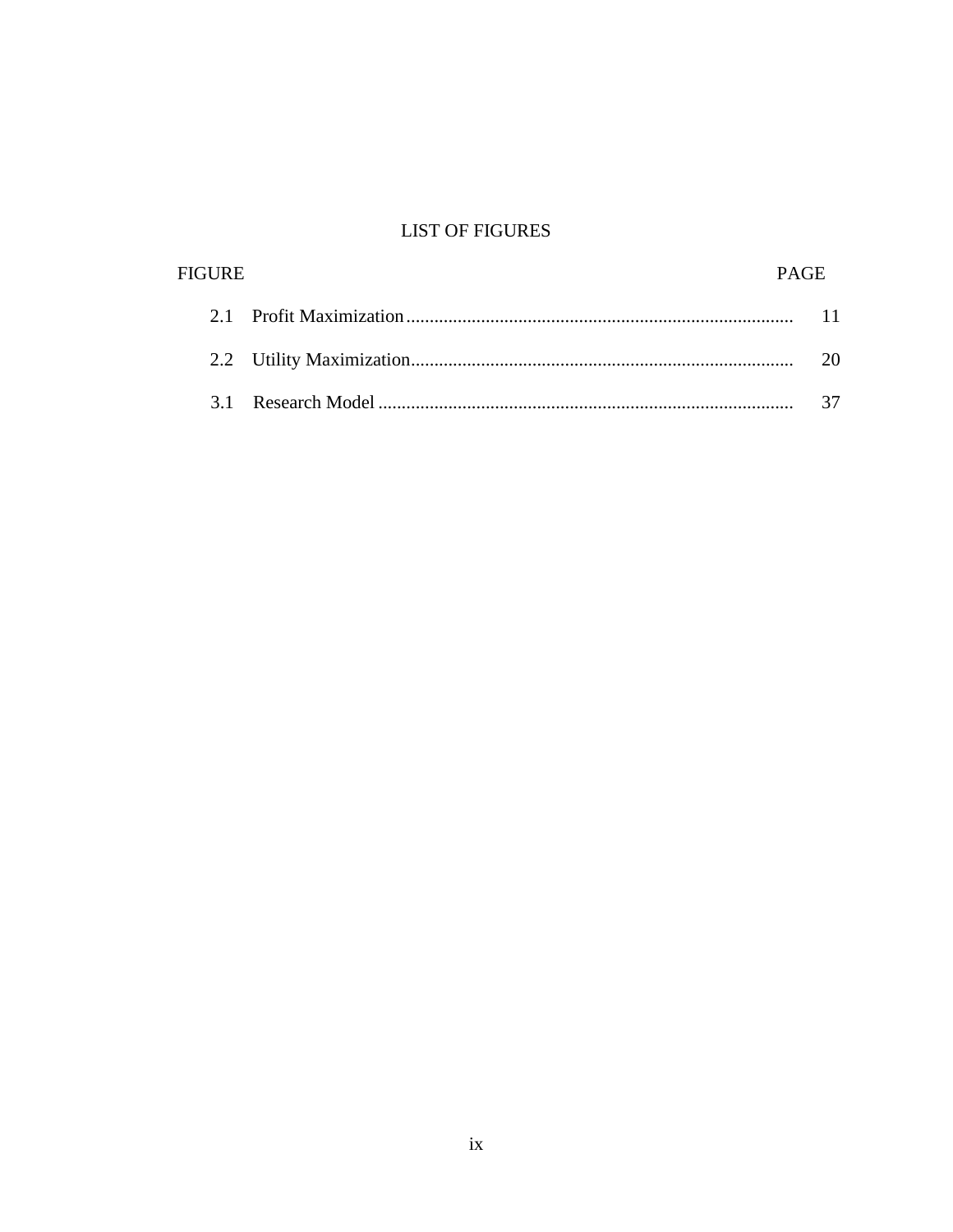# CHAPTER I

# **INTRODUCTION**

In the famous philosophical novel *Atlas Shrugged* (Rand, 1957), character Hank Rearden stated: "To me, there's only one form of human depravity—the man without a purpose" (p. 142). In the context of the book and its fictional, dystopian version of the United States, this quote refers to the morality of humanity and how a lack of purpose can be detrimental. However, the quote also has applications in reality, specifically in the realm of business. Just like Rand (1957) alluded to the failure of humanity due to lack of direction, a real-world business will also fail without a core purpose.

When identifying the core purpose of an organization, Sinek (2009) suggested that the key is to understand why your company exists. The reason for existence then provides the foundation upon which the organization is built and operates. A key determinant of how the business then operates can be profit orientation (Chelladurai, 2014). Profit orientation, or the categorization of whether the purpose of an organization is to make a profit, can be classified into one of three sectors: (a) for-profit, (b) non-profit, or (c) not-for-profit (Chelladurai, 2014; OpenStax, 2018). For-profit businesses often operate in the private sector and have the core purpose of furthering the financial gain of the company (Strine, 2012). In other words, the majority of decisions made by a for-profit organization are influenced by the goal of making money for sole benefit of the company. Examples of for-profit organizations are numerous, with some of the most prominent being those companies included in the Fortune 500. Strine (2012)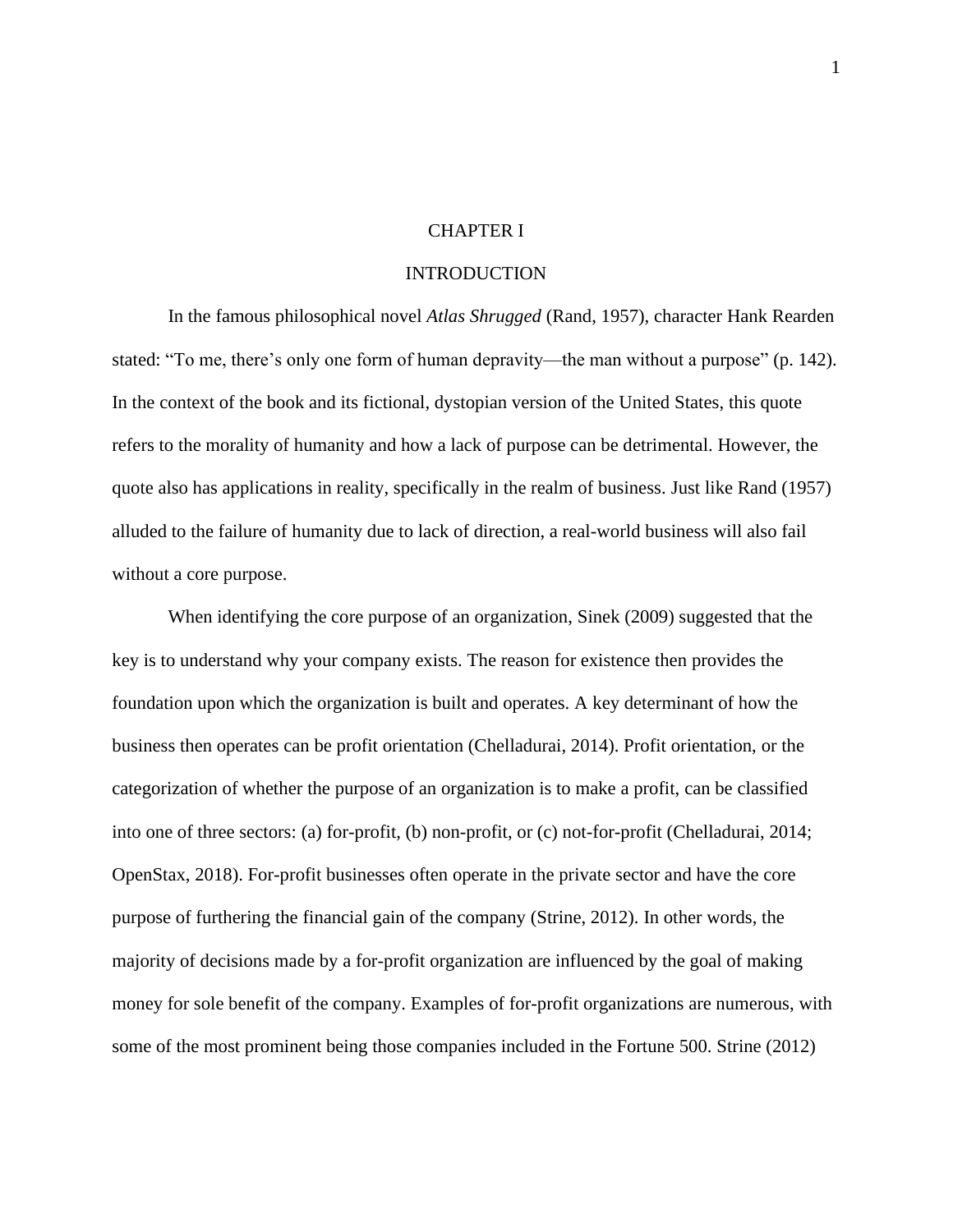also noted that for-profit organizations do not receive government aid and are required to pay applicable taxes due to the nature of their business operations for their own personal gain.

Non-profit organizations bear a stark contrast to their for-profit counterparts. According to Chelladurai (2014), the core purpose of a non-profit is typically to further the interests of a charity or social cause. Decisions by non-profits are therefore driven by the charitable mission and are not made solely based upon turning a profit. However, this is not to say that these organizations cannot generate income. The income and donations generated must just be used in a manner that is considered beneficial to the cause of the non-profit (OpenStax, 2018). Due to all income being used for a charitable purpose, non-profits are tax-exempt and sometimes receive other governmental aid to help further their cause. Some of the most recognizable non-profit organizations include the American Red Cross, Habitat for Humanity, and the United Way.

On the spectrum of for-profit and non-profit, not-for-profit organizations fall somewhere in between. Grimalda and Sacconi (2005) explained that on the surface, not-for-profits typically operate like a for-profit business. Yet, the core purpose is not to generate a profit but to benefit a group of people through the reinvestment of profits back into the organization (Grimalda  $\&$ Sacconi, 2005). A prime example of a not-for-profit business is a hospital. Not-for-profit hospitals operate similarly to their for-profit counterparts by offering the same services to their patients. The difference comes in the missions of each: Not-for profit hospitals are meant to serve and benefit the community where they reside. Therefore, they offer benefits to their patients by providing aid such as more uncompensated care (Duggan, 2002).

The three classifications of profit orientation (for-profit, non-profit, & not-for-profit) discussed above encompass the vast majority of industries in terms of guiding the ways in which organizational goals and core purposes are carried out (Chelladurai, 2014). However, one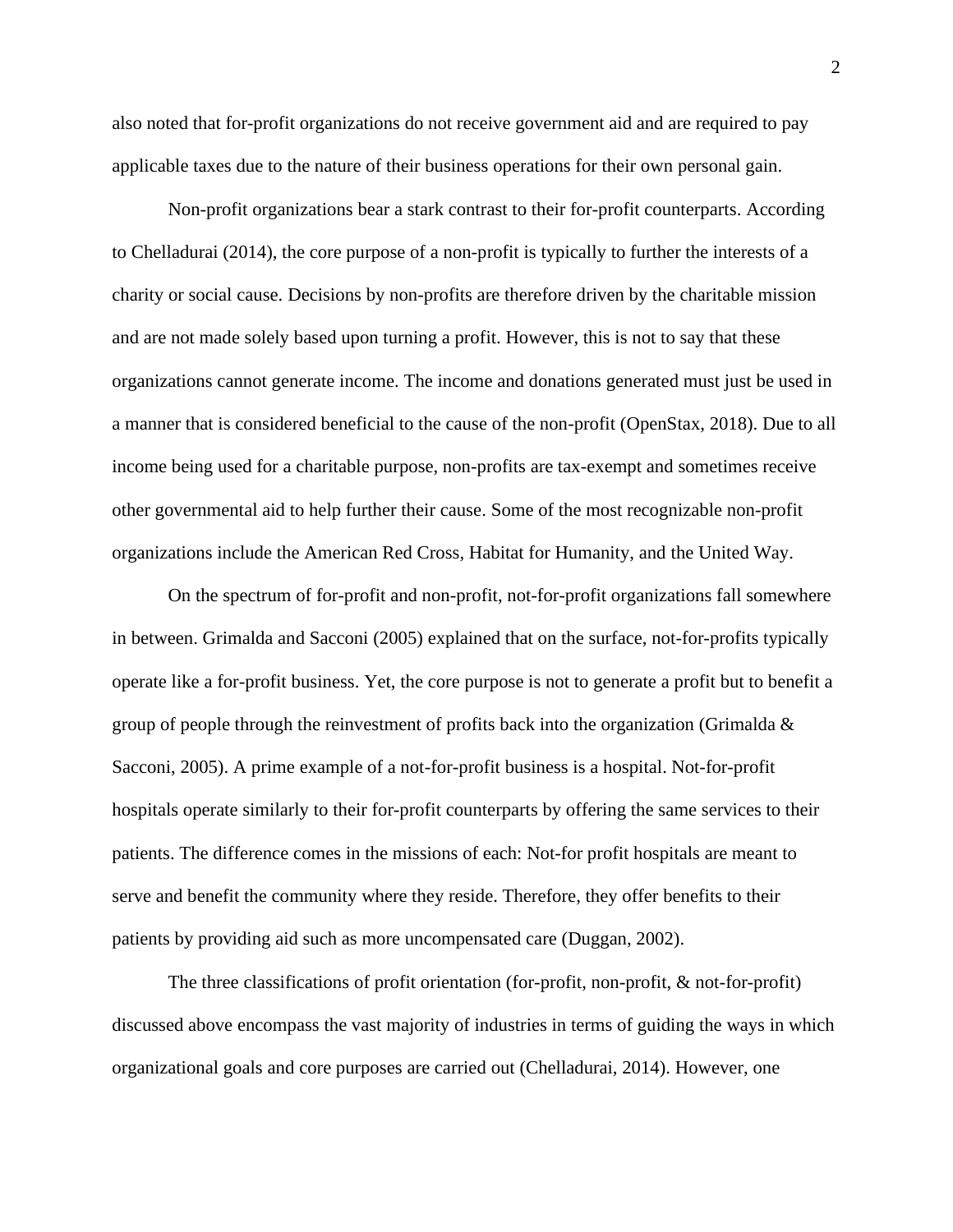industry where this does not apply is in professional sport. Professional sport teams, specifically in the United States, are considered for-profit organizations, as they pay taxes and make decisions based on the interests of their own organization (Andreff & Staudohar, 2002). At surface level, this mirrors the operations of any other for-profit business. The difference comes when the core purposes and mission statements of the organizations are analyzed. Professional sport teams are concerned with profits but can also be driven by wins (Fort, 2015). This assertion by Fort (2015) is supported by MLB team mission statements, as a large portion of these mention winning as a top priority (e.g., Kansas City Royals; New York Yankees; Seattle Mariners). While the relationship between profits and wins is not mutually exclusive, it is also not entirely mutually inclusive either. According to Fort and Quirk (2004), how a team owner decides to balance the objectives of profits and/or wins becomes an organizational goal and is quite possibly the largest factor in shaping the direction and make-up of the organization.

The conundrum concerning winning and profits is a product of the nature of professional sport. Fort (2015) and Zimbalist (2003) both alluded to this point when explaining that higher profits are achieved through increased revenue and decreased expenses, while improving a team's chances of winning is done by, among other things, increasing the amount of talent on that team. Furthermore, the acquisition of talent is an expense, and high-level talent is often more costly than the alternative (Fort, 2015; Zimbalist, 2003). In other words, for teams to position themselves to have a better chance of winning games they often need to spend large amounts of money. The large amount of money spent on winning can then cut into the amount of profit the organization makes. Ultimately, the paradox between profits and wins pushes team owners and management to make a decision. The decision of an affinity toward winning or profits then becomes a core organizational goal that drives decision-making for that team (Fort, 2015).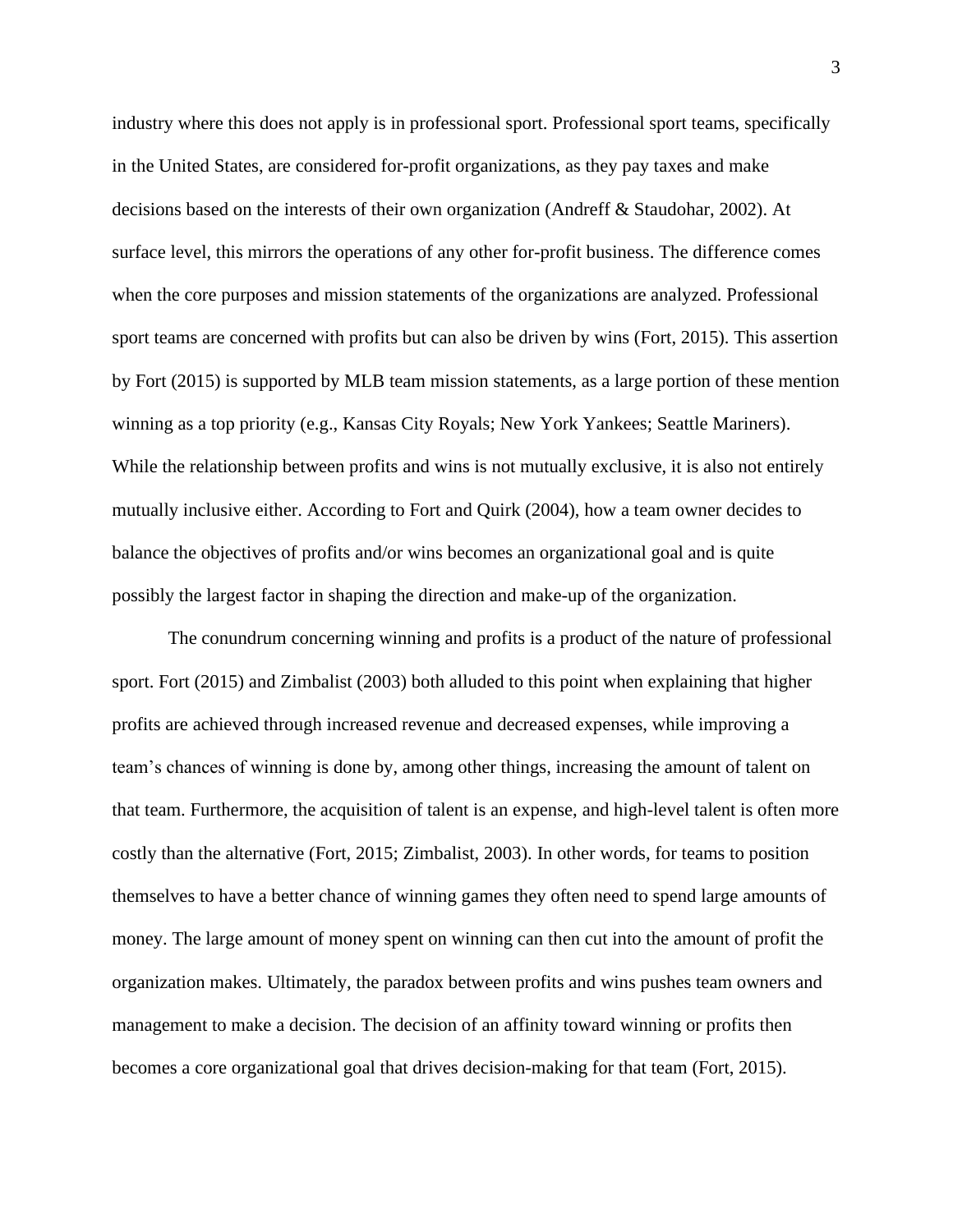Evidence of a tradeoff between pursuit of profits and wins can be found in many different professional sports including all of the "Big Four" professional sports of North America: Major League Baseball (MLB; e.g., Alexander, 2001), National Basketball Association (NBA; e.g., Berri, 2006), National Football League (NFL; e.g., Clopton, 2013), and National Hockey League (NHL; e.g., Rockerbie, 2015). However, of the "Big Four" North American Sports, MLB stands as the best league to highlight the choice between profits and wins for a couple reasons. First, MLB does not have a salary floor, where the NBA, NFL, and NHL do (Dietl et al., 2010). According to Dietl et al. (2010), a salary floor is an agreed upon minimum amount that a team must spend on their total player salary. For example, in the NBA each team must spend at least 90% of the salary cap for a given year on player salaries (NBA.com, 2019). So, with the absence of a salary floor in MLB, there are no restrictions on the minimum a team can spend on player salaries which may allow teams who want to increase profit by minimizing expenses to spend less in the area of total team salary.

Another MLB rule that assists in magnifying the choice between profits and wins is the lack of a salary cap for the league. A salary cap acts as the upper bound of which a team can pay in total for all the players on their roster (Dietl et al., 2010). While the NBA, NFL, and NHL all have some form of a salary cap, MLB does not. What MLB does have is a league-implemented luxury tax, also known as the competitive balance tax, which taxes any payroll of a team that goes above a set threshold. Yet this does not seem to deter wealthier, larger market teams, who regularly seem to have an advantage over their smaller-market counterparts (Lee & Fort, 2005). In fact, Hasan (2008) found that MLB teams with higher payrolls and who regularly exceed the competitive balance tax (e.g., New York Yankees, Boston Red Sox, & Los Angeles Dodgers) also generally have a significantly higher winning percentage than those teams who regularly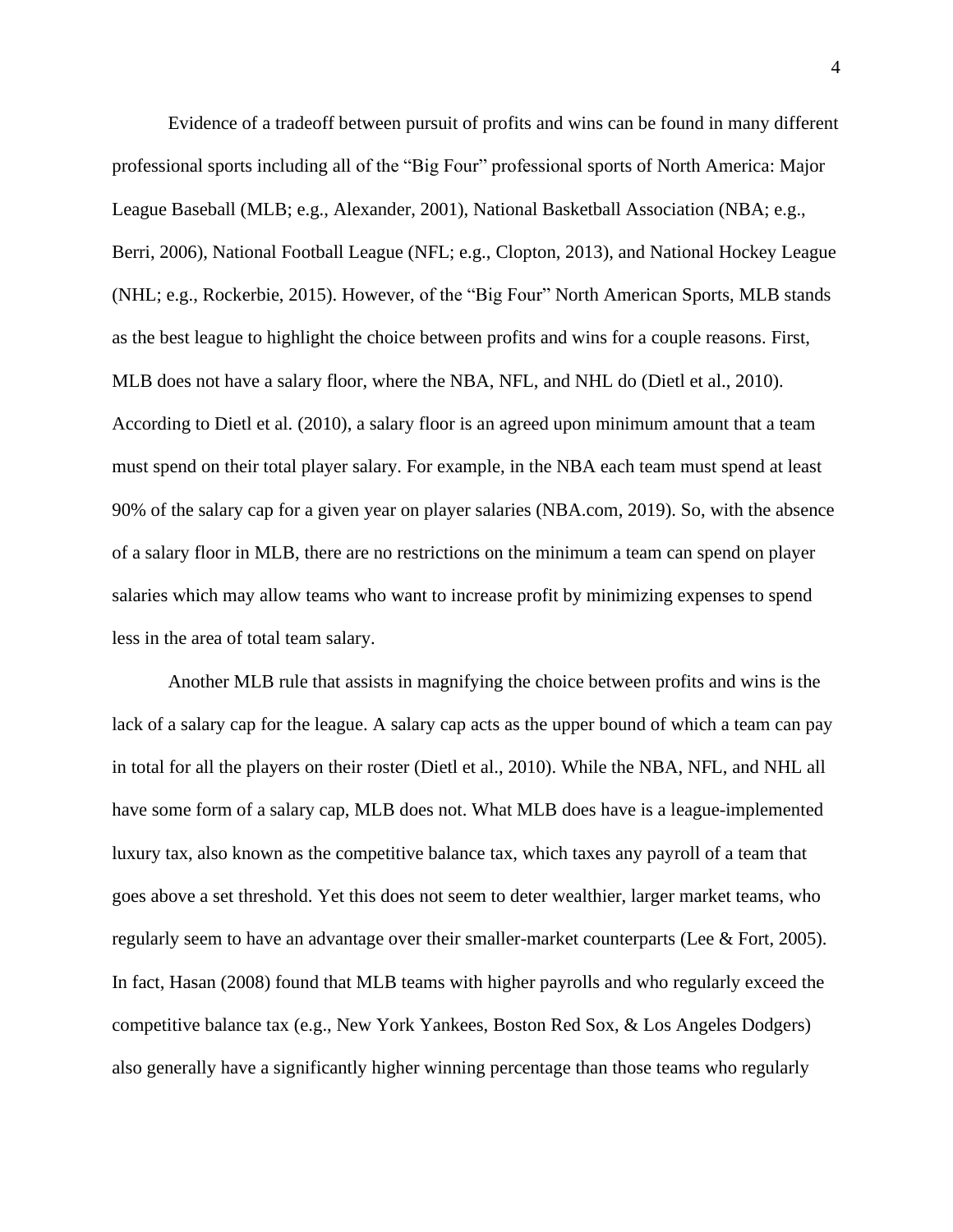have lower payrolls. So, the lack of a strong constraint on the upper end of team payrolls in MLB allows teams who want to pursue wins to spend significantly more than other teams who may be pursuing different strategies.

The combination of no salary floor and the lack of salary cap in MLB creates the largest gap in team payrolls in the "Big Four" sports. To illustrate the large gap in MLB payrolls compared to its counterparts, Table 1.1 lists the teams with the highest and lowest payrolls, along with the respective gap in pay, for the seasons that began in 2019.

# **Table 1.1**

| League     | <b>High Team</b> | Payroll  | Low Team           | Payroll  | Gap      |
|------------|------------------|----------|--------------------|----------|----------|
| <b>MLB</b> | <b>Boston</b>    | \$229.20 | Tampa Bay          | \$64.18  | \$165.02 |
| <b>NBA</b> | Portland         | \$137.67 | Atlanta            | \$112.34 | \$25.33  |
| <b>NFL</b> | San Francisco    | \$221.69 | <b>Kansas City</b> | \$167.01 | \$54.68  |
| <b>NHL</b> | New York Isl.    | \$85.97  | New Jersey         | \$62.96  | \$23.01  |

# *2019 League Payrolls Differences*

*Note*. Payroll and Gap are in millions of dollars.

Table 1.1 shows that the gap in MLB is about three times larger than the NFL, which was the league with the second largest gap. The vast spectrum of team payrolls compared to other leagues demonstrates the freedom MLB owners and management have in constructing and compensating their teams. In turn, MLB organizations also have more autonomy to set organizational goals such as winning games or making profits, and then actively pursuing those goals.

To measure the achievement of organizational goals, an organization can apply the concept of organizational effectiveness. According to Cameron (2015), organizational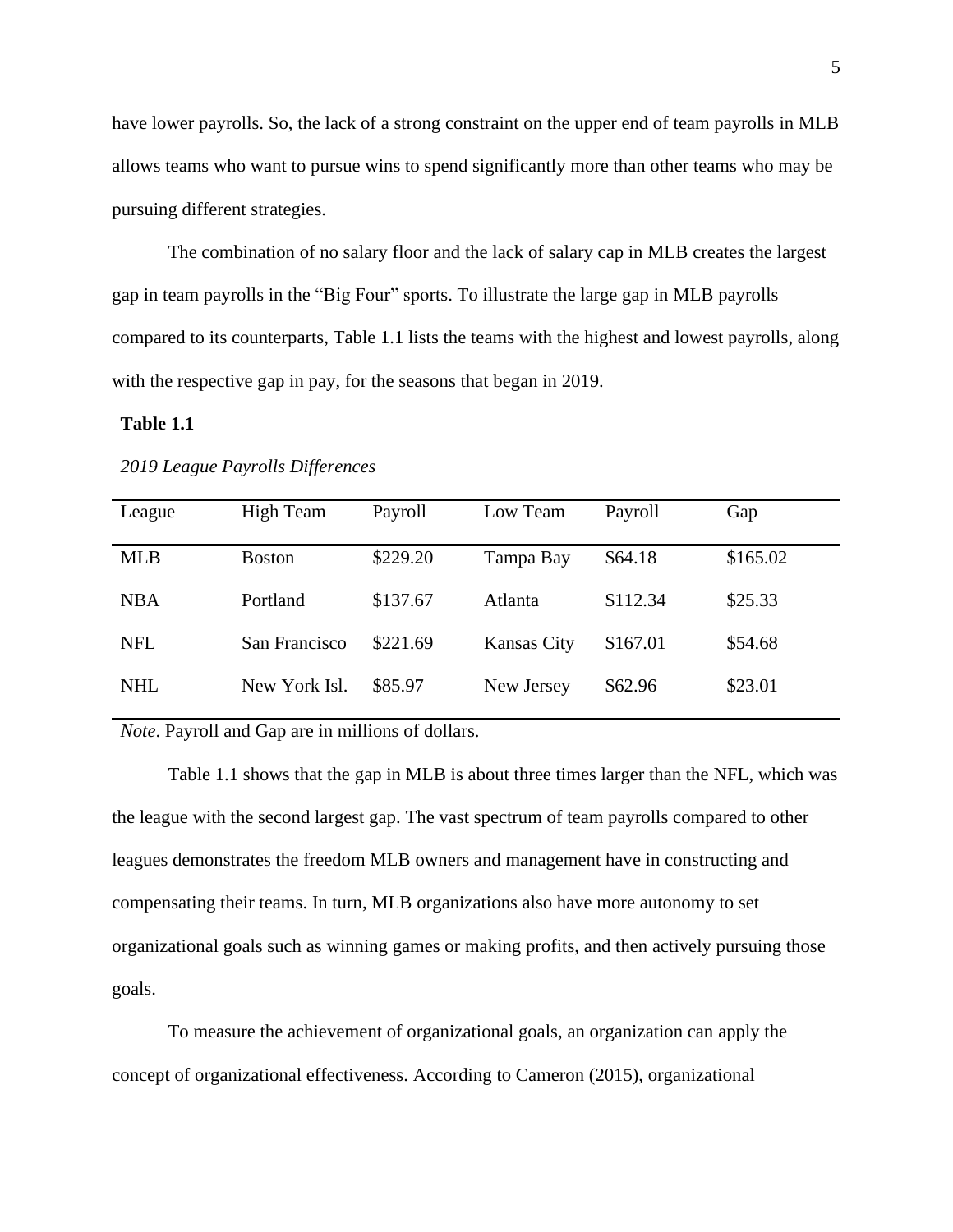effectiveness has a somewhat broad definition and is generally thought of as a construct that refers to how well a company operates. As with most abstract or broad concepts, a way to operationally define and measure them is needed. In order to measure organizational effectiveness, key performance indicators (KPI) are often developed and used (Eckerson, 2006). Bauer (2004) defined KPIs as the following:

KPIs are quantifiable metrics which reflect the performance of an organization in achieving its goals and objectives. KPIs reflect strategic value drivers rather than just measuring non-critical business activities and processes. KPIs align all levels of an organization (business units, departments and individuals) with clearly defined and cascaded targets and benchmarks to create accountability and track progress. (p. 63)

Examples of KPIs for a professional sport franchise that is pursuing profits or wins could include the obvious measures of profits (Késenne, 2006) and wins (Clopton, 2013). However, less obvious metrics such as attendance (Davis, 2008), cost of attendance (Coates & Humphreys, 2007), team construction (Hill et al., 2017), wage dispersion (Annala & Winfree, 2011; Hill et al., 2017), and franchise value (Alexander & Kern, 2004; Scelles et al., 2016) are also pertinent. By utilizing KPIs that indicate organizational effectiveness, MLB organizations can then begin to determine the impact of their organizational goals.

#### **Statement of Purpose**

The situation described above begs the question: For an MLB team, what is the difference between operating with a strategic organizational goal of profits versus a strategic organizational goal of winning? Therefore, the purpose of this research was to analyze differences in varying strategic organizational goals (i.e., profits or wins) through the use of KPIs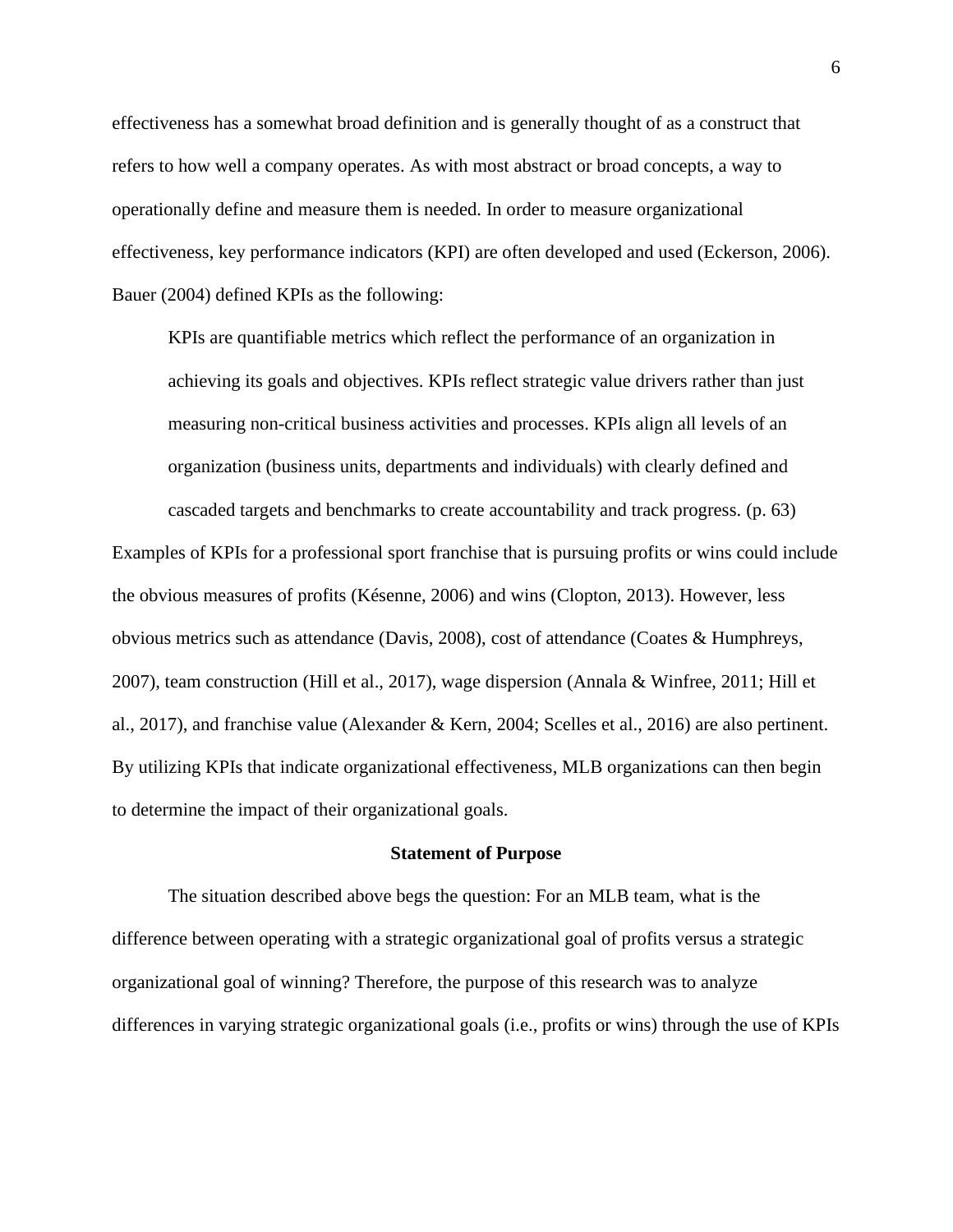representing organizational effectiveness. End results of this study provide empirical evidence demonstrating expected outcomes based on the pursuit of profits or wins in MLB.

The idea for the current study is based upon several theories, the first of which are profit maximization (PM) and win maximization (WM). A PM strategy, as it pertains to sport, refers to a situation where ownership would "invest in team success up to the point where the expected marginal revenue from an additional win is equal to the marginal cost" (Zimbalist, 2003, p. 506). A WM strategy, however, allows for additional spending toward team success. Teams that have the goal of WM spend all revenues, or at least spend to a preset floor, with the ultimate goal of winning as many games as possible (Késenne, 2006). In application to the current research, the theories of PM and WM indicate that a team with a primary organizational goal of wins would spend a larger percentage of their revenues than a team with the primary organizational goal of profits.

Utility maximization (UM) is another theory that was used to guide the current study. As opposed to PM and WM which influence the amount of money spent, UM is only concerned with efficiency. In UM, the perspective is from the consumer and utility is maximized when the consumer gets the most value for the amount of money spent (Hall & Lieberman, 2008). When we look at MLB teams as consumers, they are buying talent to win games. The teams that spend the least amount of money per win are those that are coming closer to maximizing their utility (Rascher, 1997). For the current study, the application of UM as an efficiency measure helped provide a more complete picture of how teams are executing their strategic organizational goals of profits or wins.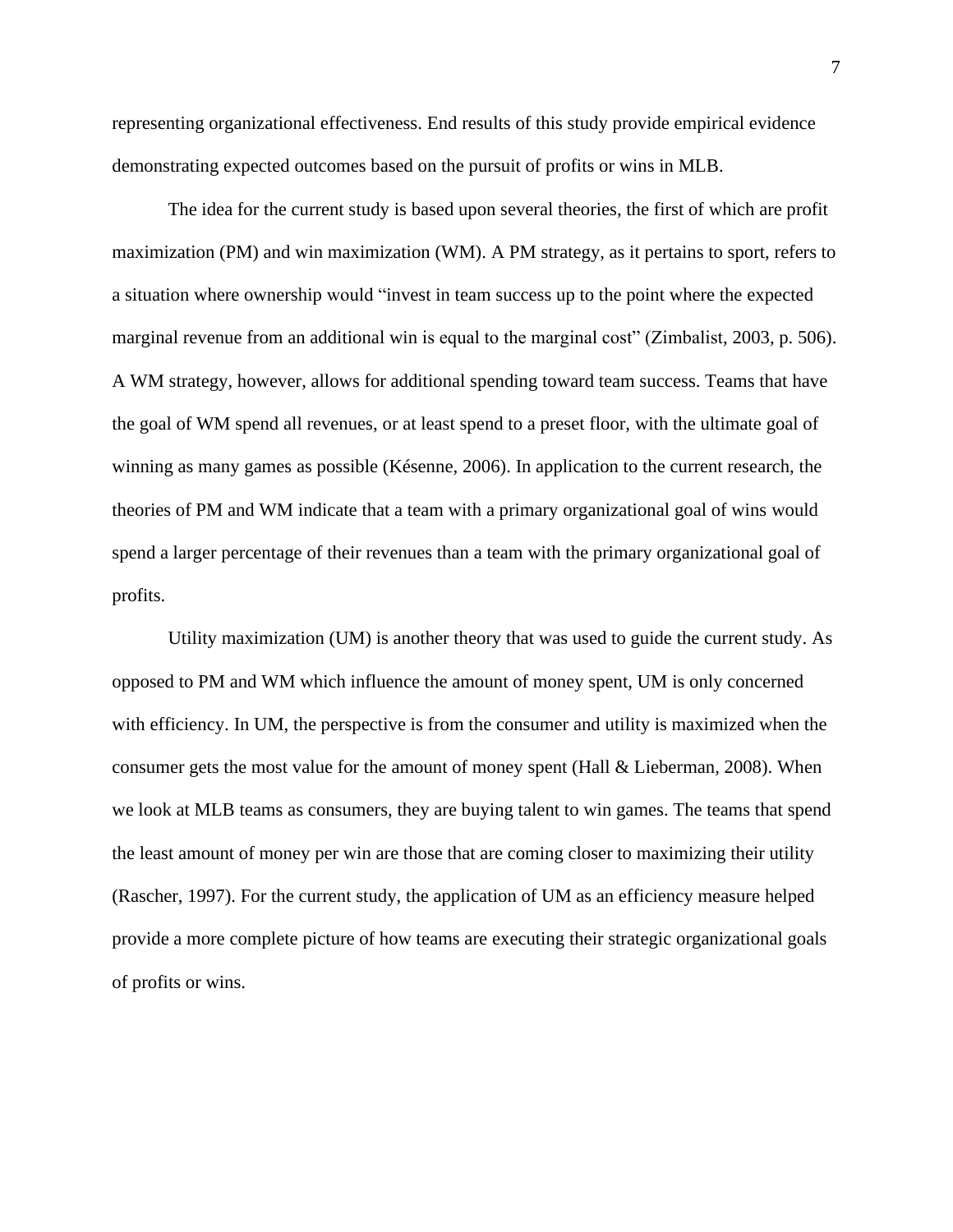## **Rationale**

Previous sport scholars have covered PM, WM, and UM in many different capacities. The bulk of research has been focused in the setting of European soccer (e.g., Garcia-del-Barrio & Szymanski, 2009; Késenne, 2006) due to the widely held notion that professional clubs in Europe tend to be win maximizers. Similarly, in research on North American sport, researchers have focused on PM and UM due to the generally accepted belief that sports teams in the United States tend to be more concerned with profits (Berri, 2006; Clopton, 2013). However, the commonality among almost all previous research on PM, WM, and UM is that it all has been based at the league level. In other words, previous scholars in this research line have treated leagues as entities that fall into a category of WM, PM, UM, or a mix. Then the impact of those strategies has been studied in terms of competitive balance, social welfare, and ticket pricing on a league-wide basis (Dietl et al., 2009; Garcia-del-Barrio & Szymanski, 2009; Marburger, 1997). However, contrary to grouping every team in a league together under one strategy, Zimbalist (2003) suggested that strategies of individual team owners within a league could vary substantially when it came to profits or wins. This is where a gap in the research exists: To date, there has been virtually no research on the impact of PM, WM, or UM strategies on the individual team level. Therefore, the central objective of the current study was to explore PM, WM, and UM as primary organizational goals, and compare the differences of these strategies at the individual team level.

#### **Research Questions and Objectives**

To analyze PM, WM, and UM on an MLB team level, quantitative financial data were collected and used to determine overall team strategies. Differences in these categorical strategies were then analyzed based on the organizational effectiveness KPIs discussed above.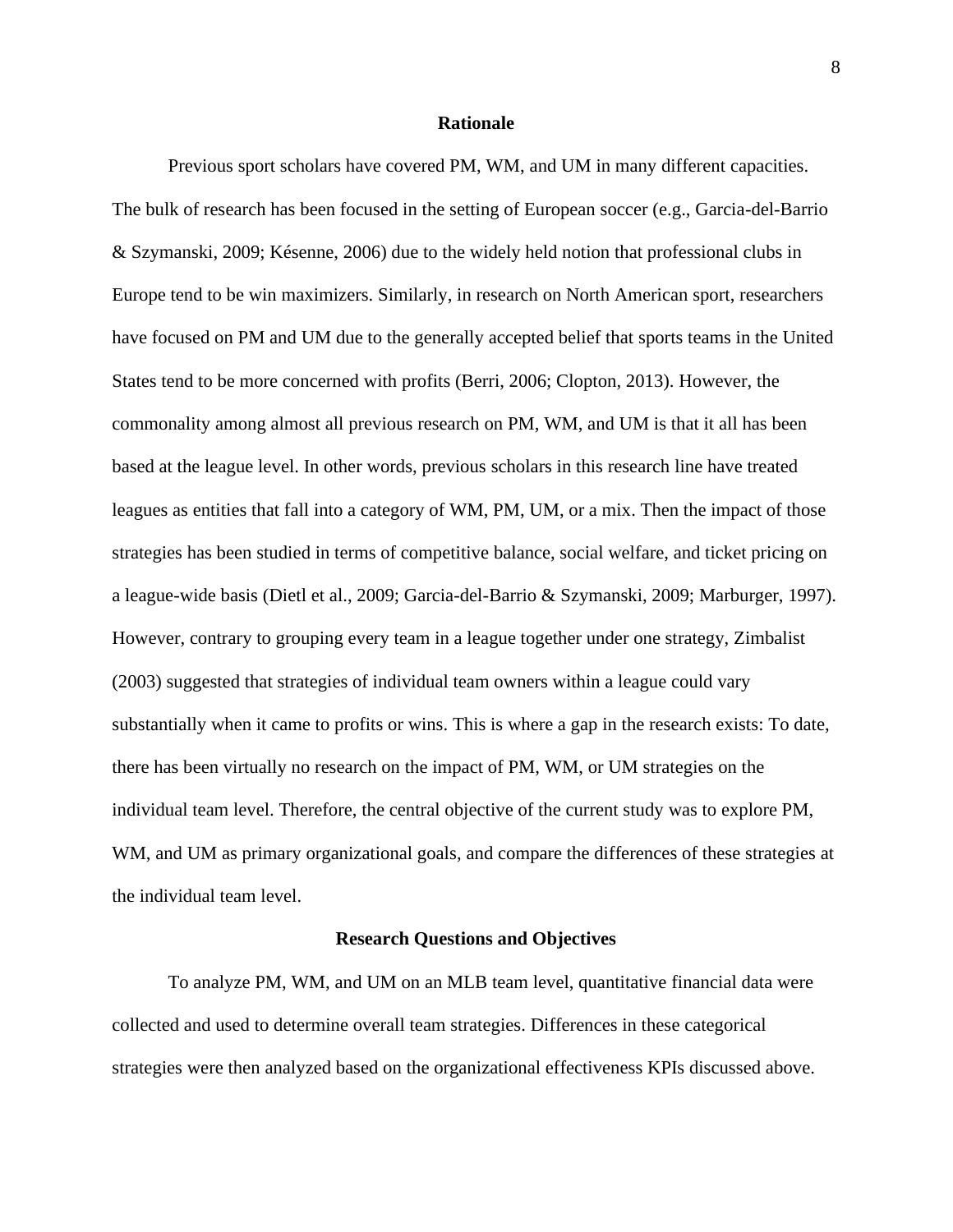The statistical method used for the analysis was a multivariate analysis of covariance

(MANCOVA), which uncovered differences in the organizational goals while allowing

covariates to be controlled. The questions that guided the current research are as follows:

- Q1 Is there a difference between a primary MLB organizational goal of wins versus a primary organizational goal of profits in terms of KPIs representing organizational effectiveness?
- Q2 Is there a difference in levels of utility achieved through spending efficiency by MLB teams as measured by the KPIs signifying organizational effectiveness?
- Q3 Is there an interaction effect between primary MLB organizational goals and spending efficiency in terms of their relationship with the organizational effectiveness KPIs?

# **Structural Overview**

The remainder of this dissertation is broken into four chapters. Chapter II, which is the literature review, expands upon the relevant theories and theoretical framework to provide better context, rationale, and explanation for the current study. Topics covered are the theories of PM, WM, and UM, along with organizational effectiveness and its representative key performance indicators for sport. Following that, Chapter III covers methodology for the current study including research design, in-depth variable description, data collection, and statistical analysis. Chapter IV reports the results of the statistical analysis. Finally, Chapter V consists of three parts. First, a discussion of the results based on the theories and framework described in the literature review is presented. Next, implications of the findings are suggested, and practical applications are considered. Finally, the fifth chapter of the study concludes with comments on generalizability, limitations, and future research directions.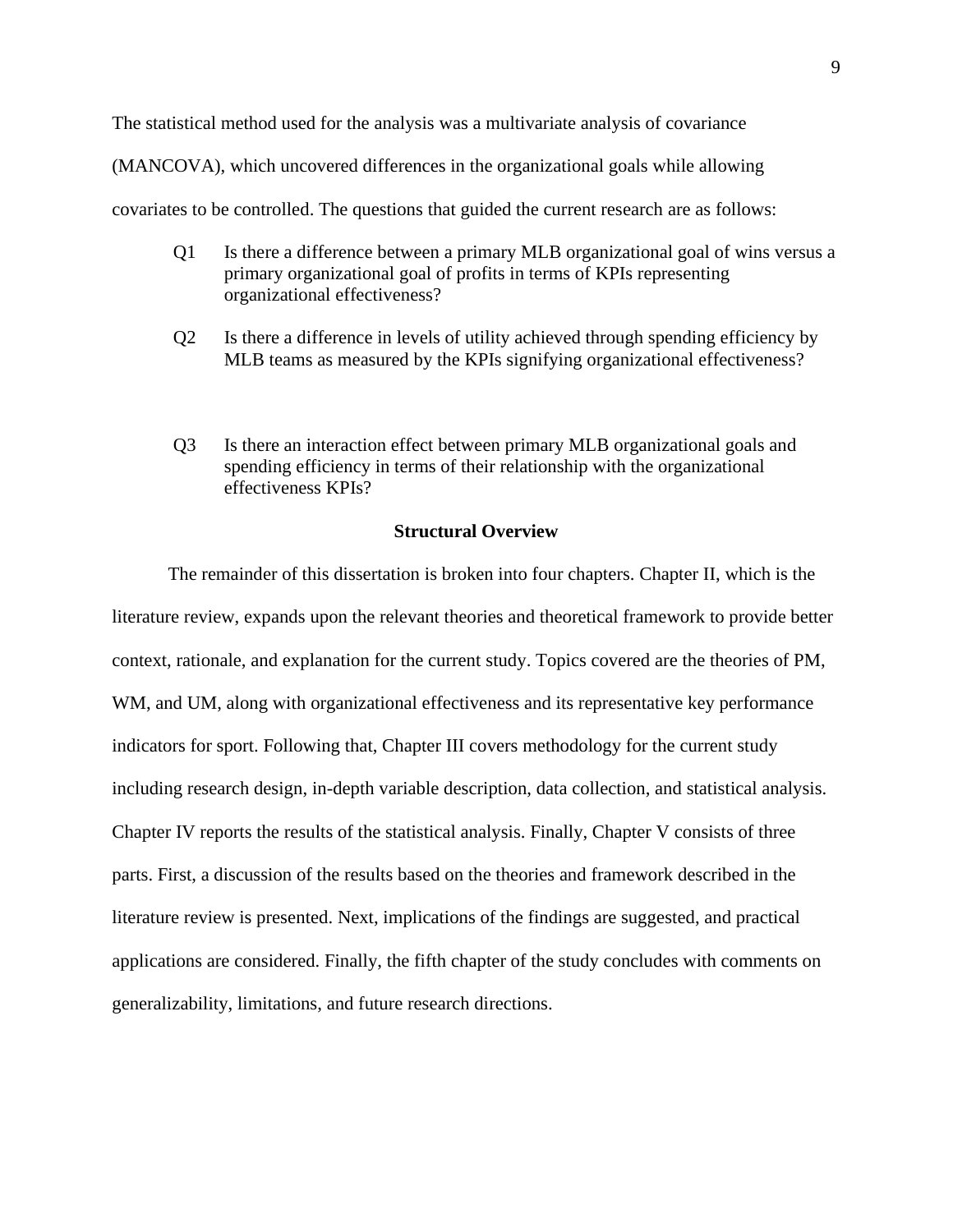# CHAPTER II

# REVIEW OF LITERATURE

The review of literature for this study is divided into five sections covering relevant theories, theoretical framework, and their applications to the current research. The first provides a detailed description of PM including its origins in business and its sport applications. The second segment explains WM and its contrast to PM in the sport setting. The third section details UM in both business and sport by covering various examples and interpretations of previous scholars. The fourth section transitions to the dependent variables of the current research by giving a thorough review of organizational effectiveness and KPIs. Included in the review of organizational effectiveness are subsections addressing each individual KPI that pertains to MLB teams and the current research. Finally, the review of literature culminates with hypotheses for the current study's research questions (see Chapter I) based upon the information presented in the four subsequent sections.

#### **Profit Maximization**

Profit maximization is a long-standing model which many organizations have used to make strategic decisions (Howard & Crompton, 2014; Knight, 1921). When considering PM, it is assumed that in most normal business cases, a rational company with a profit orientation of for-profit will always seek to maximize their profits (Hall, 2019). According to Brunkhorst and Fenn (2010), PM occurs when the revenues exceed costs and the gap between those two is maximized. Furthermore, PM is often explained using marginal revenue (MR) and marginal cost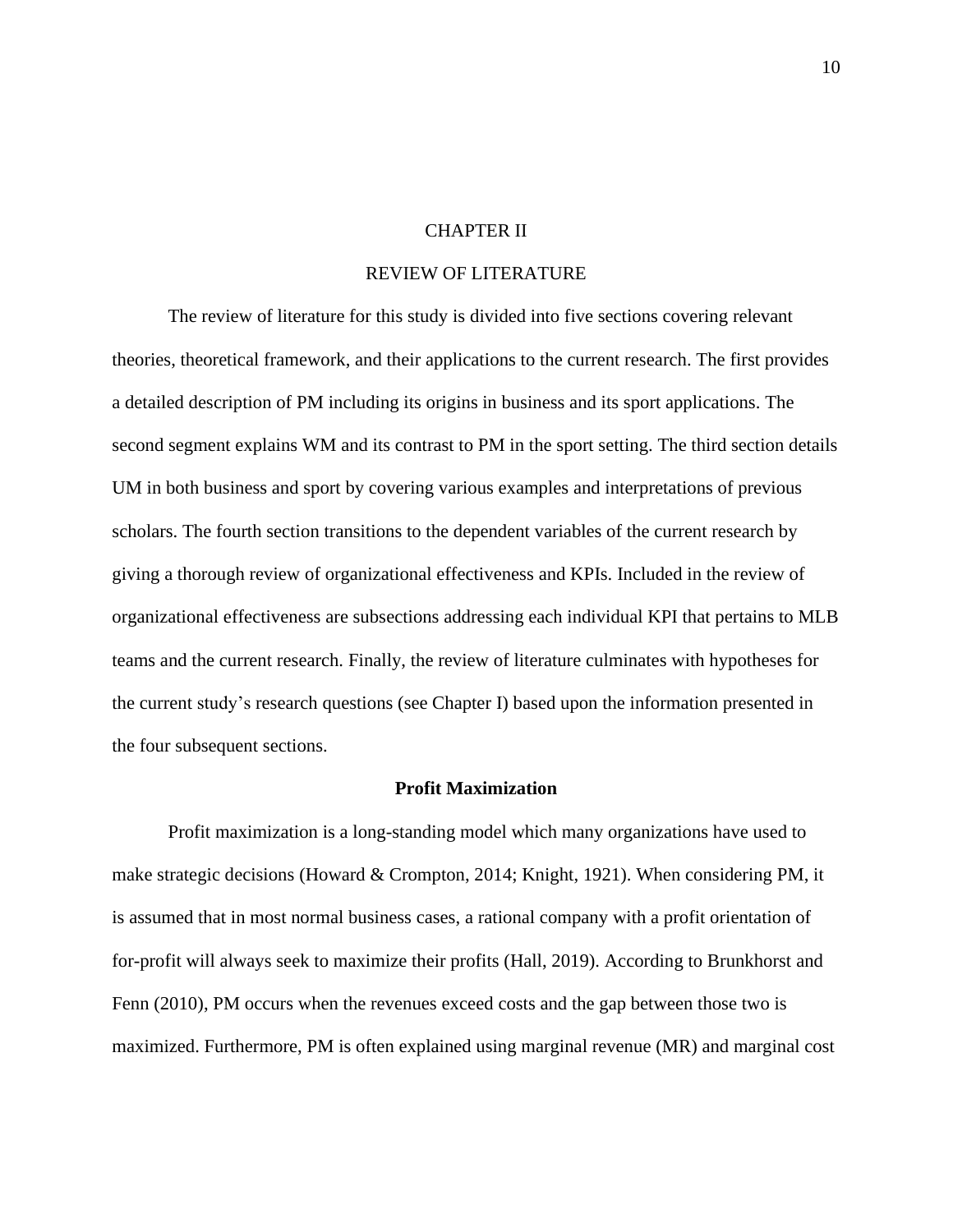(MC), where MR is the additional revenue, and MC is the additional cost, incurred by producing one more unit (Hall, 2019). Profit is then maximized when MR is equal to MC. That formula is displayed below:

$$
MC = MR \tag{1}
$$

Below, a graphical representation for further clarification is given in Figure 2.1. The x-axis represents output quantity (Q), while the y-axis stands for costs and revenue respectively (C and R). As can be seen in Figure 2.1, the optimum quantity for output is  $O^*$ , where MR and MC intersect. After this point, it does not make sense to produce additional units because the cost for production will exceed the revenue gained. Similarly, prior to this point, the revenue for making one more unit still exceeds the cost of that unit. So, in that case the decision should be made to continue producing.

#### **Figure 2.1**

# *Profit Maximization*



In the 1960s, Continental Airlines utilized the idea that MR should equal MC to gain a competitive advantage. According to Hall and Lieberman (2008), airlines at the time were using total cost instead of MC to determine the cost of a flight. With this calculation, a flight needed to be 65% full to break even. If a particular flight route was not consistently at least 65% full, it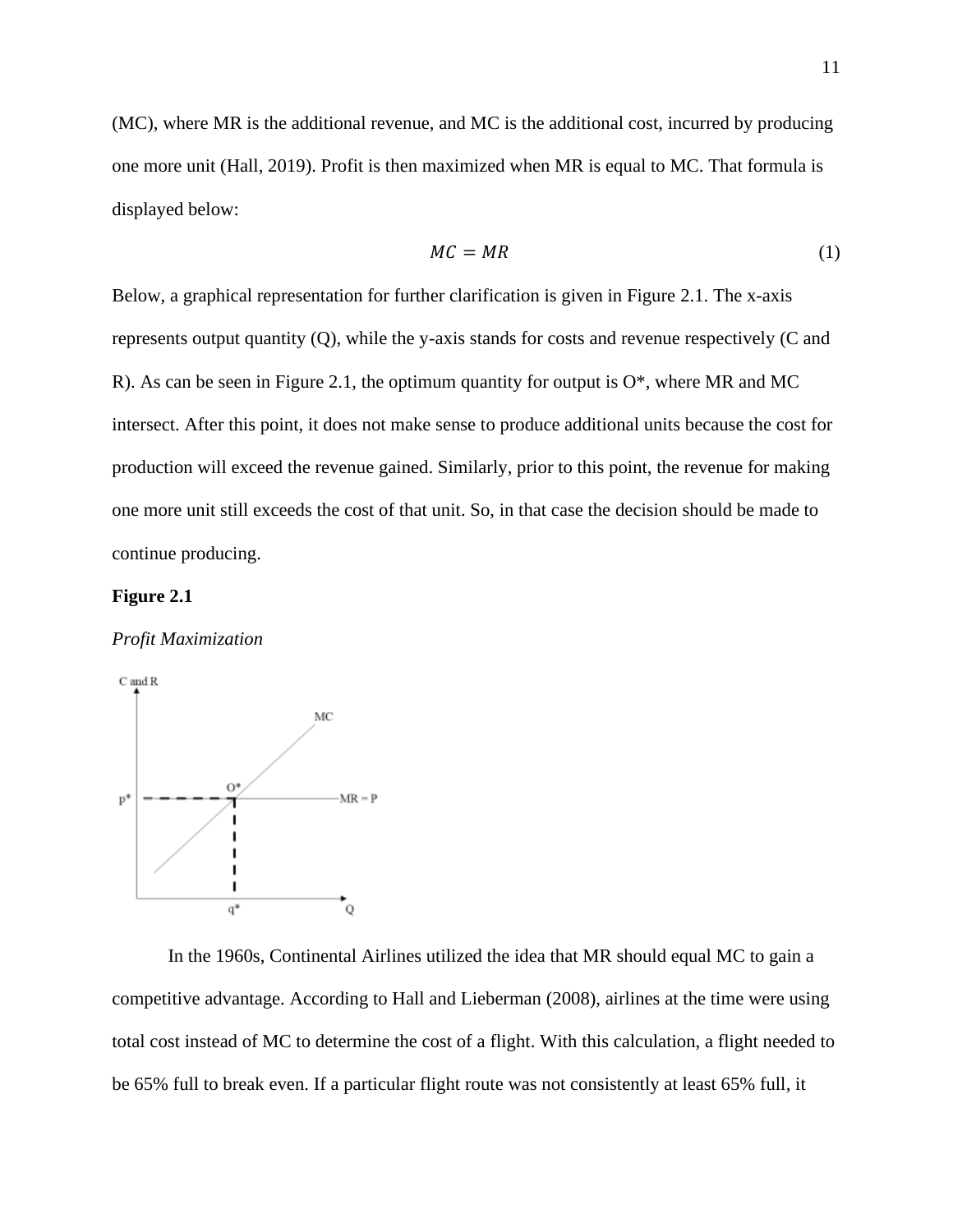would be cancelled. However, Continental Airlines discovered that this was actually an inaccurate assumption because the calculation of total cost also included many sunk costs that would be incurred whether a flight took off or not. By substituting MC for total cost, the sunk costs were not included in the break-even equation, and Continental Airlines then figured that the break-even point actually occurred when flights were only 50% full. The new calculation allowed the company to offer, and even add, more flights. Many people were skeptical of this decision, but because of the decision, Continental Airlines profits rose considerably (Hall & Lieberman, 2008).

There are many other examples of utilizing PM in practice. Probably the most traditional use is for manufacturers to determine price for their products, which was confirmed by Jobber and Hooley (1987) who reported that many firms (roughly 50%) had a primary concern of PM. Another scholar reported that PM can drive the decision of selecting the proper hours of operation for a retailer (Ferris, 1990). As long as revenue generated from staying open an additional hour exceeds the cost of that additional hour, then the store should stay open. Finally, the idea of PM can also be applied to advertising. The premise is that an organization should continue paying for additional advertising as long as the added revenue from running the advertisement one additional time outweighs the added cost associated (i.e., comparing MR and MC; Dorfman & Steiner, 1954).

#### **Profit Maximization in Sport**

Profit maximization is a prevalent topic in sport management literature. Scholars have often used PM as a categorization for teams or leagues and then explored how those organizations make decisions based on that categorization. Zimbalist (2003) suggested that "analyzing leagues (and teams) under the profit-maximization assumption provides a useful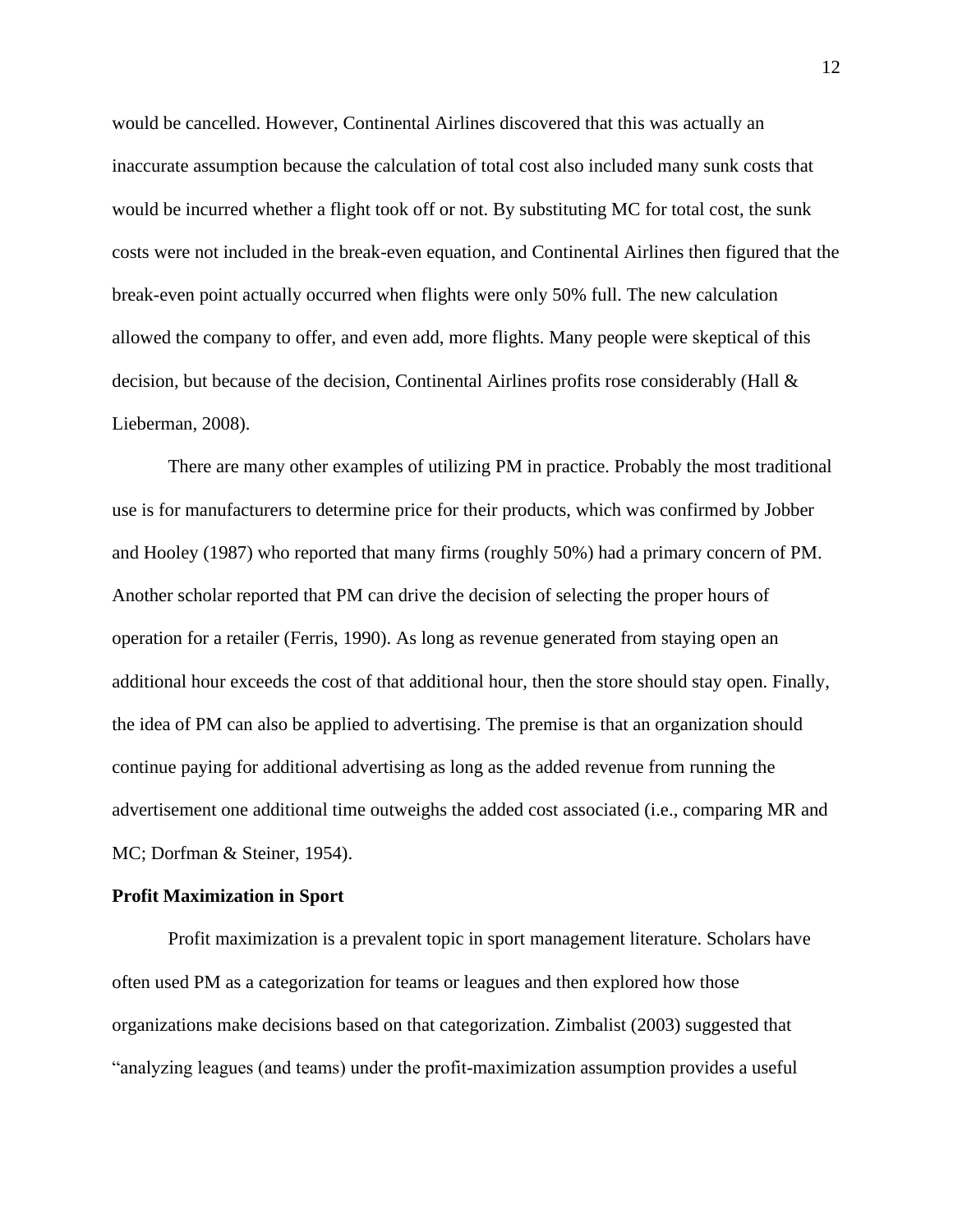efficiency standard against which to assess actual performance" (p. 504). Operationalizing this notion, El-Hodiri and Quirk (1971) took a general look at the major professional sports leagues in the United States and built a model based on their various rules and economics. Geographical location and the associated revenue generation potential was found to be a key determinant of whether a team exhibited profit-maximizing tendencies. Furthermore, achieving the goal of equalization in playing strength (i.e., competitive balance) was found to not occur in a league driven by PM (El-Hodiri & Quirk, 1971).

The association between ticket pricing and PM has also received attention from sport scholars. Most often the question to be answered is whether or not tickets are priced to maximize profits. The general answer is that in most cases, including baseball (Marburger, 1997; Rascher et al., 2007; Shapiro & Drayer, 2014), football (Brunkhorst & Fenn, 2010), and hockey (Ferguson et al., 1991), tickets are priced with PM in mind. Taking this one step further, Krautmann and Berri (2007), as well as Marburger (1997), both identified that ticket prices usually fall within the inelastic section of demand, which on the surface would not reflect PM. However, when combined with revenue from concessions and other complementary goods, the organizations were still exhibiting tendencies that were reflective of profit-maximizing behavior (Krautmann & Berri, 2007; Marburger, 1997). In other words, tickets were intentionally priced lower in order to attract more potential customers for concessions.

In many of the above examples, it is assumed that all teams in a league take a similar approach. However, this may not be the case. Dietl et al. (2009) theoretically compared the social welfare of three different types of leagues: One comprised of all profit-maximizers, one with teams who were primarily focused on winning (win-maximizers), and one that was a mix between the two. Social welfare was found to increase with PM, meaning that the league, as a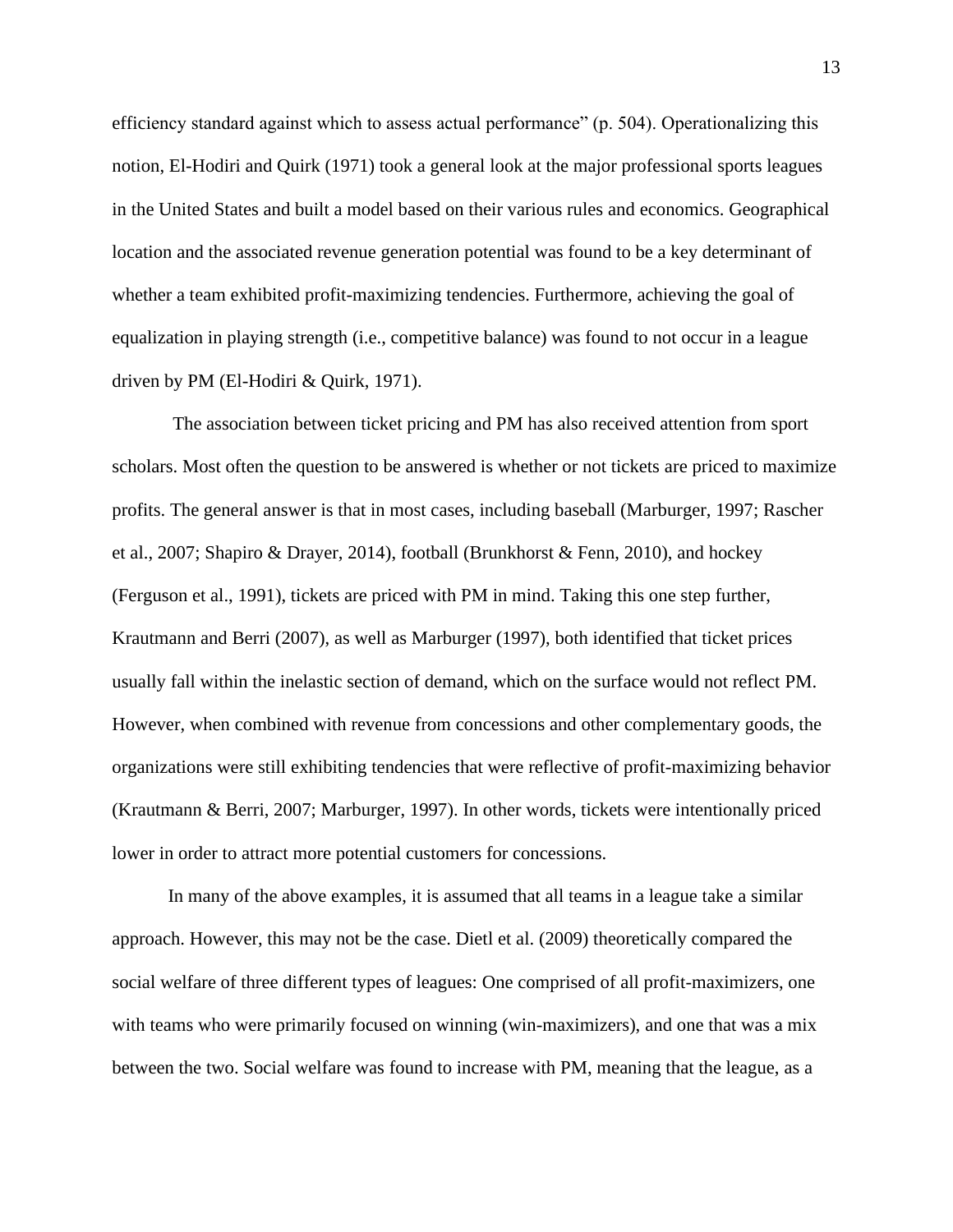whole, was healthier in all aspects when teams were most concerned with turning a profit. Similarly, revenue sharing was found to be much more beneficial to social welfare when the orientation of teams was aligned (Dietl et al., 2009). This makes sense because in a mixed league, profit-maximizers would not be happy to share revenue with those trying to maximize wins and vice versa.

# **Win Maximization**

Win maximization is an organizational goal that is strictly limited to sports. It is concerned with maximizing the number of games that the team wins while being unconcerned with the profits of the organization. In providing a fitting definition of WM, Clopton (2013) stated:

the objectives of win-maximizing owners are most concerned with maximizing wins rather than profits…This model of owner objective assumes that the most effective way to maximize the team's winning percentage is to maximize the playing talent of the team…Owners of this type are assumed to spend as much money as will allow under the current policies and restrictions of their league. (p. 210)

Furthermore, win-maximizing teams may occasionally even have financial losses, which an owner would see as acceptable as long as their team was winning at a high enough level. Owners of these win-maximizing teams typically also value talent higher than their profit-maximizing counterparts, which means they will often pay more to acquire those players (Clopton, 2013).

With WM being a fairly new concept compared to its counterpart (i.e., PM), there are a few competing models to represent WM. The first is concerned with maximizing winning percentage by spending all profits on team improvements. That model is represented by the following equation proposed by Késenne (2006):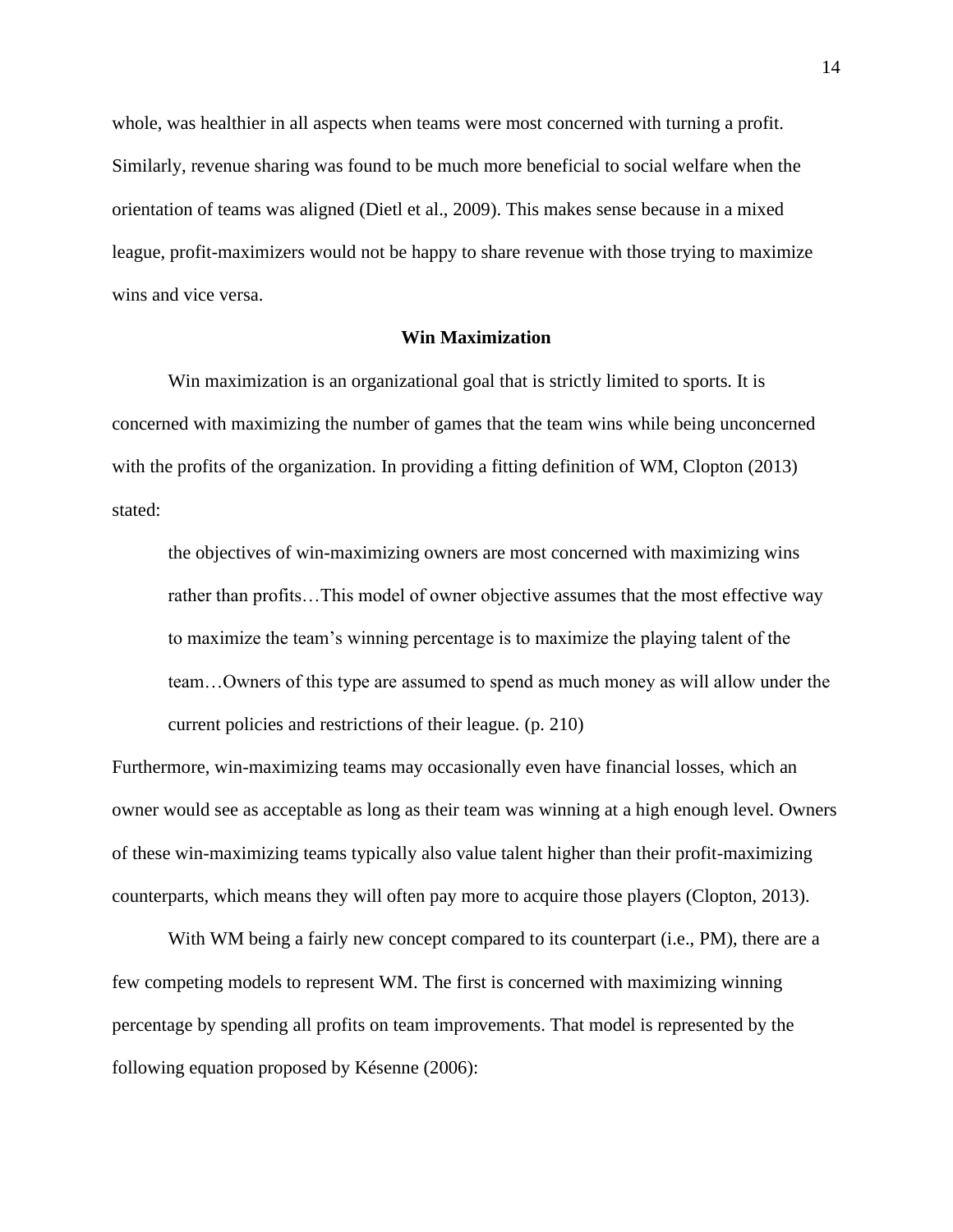#### max *w*

$$
sub R - C = 0,\t(2)
$$

where *w* is the winning percentage of a team, *C* is the total cost in a season, and *R* is total season revenue. This equation model can also be slightly modified to reflect where profits are only spent to a certain set point:

sub  $R - C = \pi^0$ 

# max *w*

,(3)

where  $\pi^0$  is a preset floor for profits, and all of the excess can be spent to improve the team (Késenne, 2006). However, criticism exists for WM models where the variable being maximized is wins. Fort and Quirk (2004) argued that wins, or winning percentage, are not an operational objective because winning and losing games cannot be completely controlled. Instead, the best effort a team can give to maximize wins is to maximize the amount of talent that plays for their team. In response to the proposal, Késenne (2006) offered a third model of maximizing talent:

# $max x_i$

$$
sub R_i[m_i, w_i] - cx_i = \pi_i,
$$
\n<sup>(4)</sup>

where  $x_i$  is the amount of talent on team *I*,  $\pi_i$  is a fixed amount of profits, *R* is the team's season revenue with *m* (market size) and *w* (winning percentage) acting as factors for the revenue, and *c* is the marginal cost for talent.

All three models shown above have their own strengths and weaknesses with each lending itself to certain situations depending on context, data availability, and the research question(s) being asked. However, the main idea of each model is the same: to maximize winning percentage (or talent level) of a team under the breakeven constraint of zero profits (or the preset minimum profit level).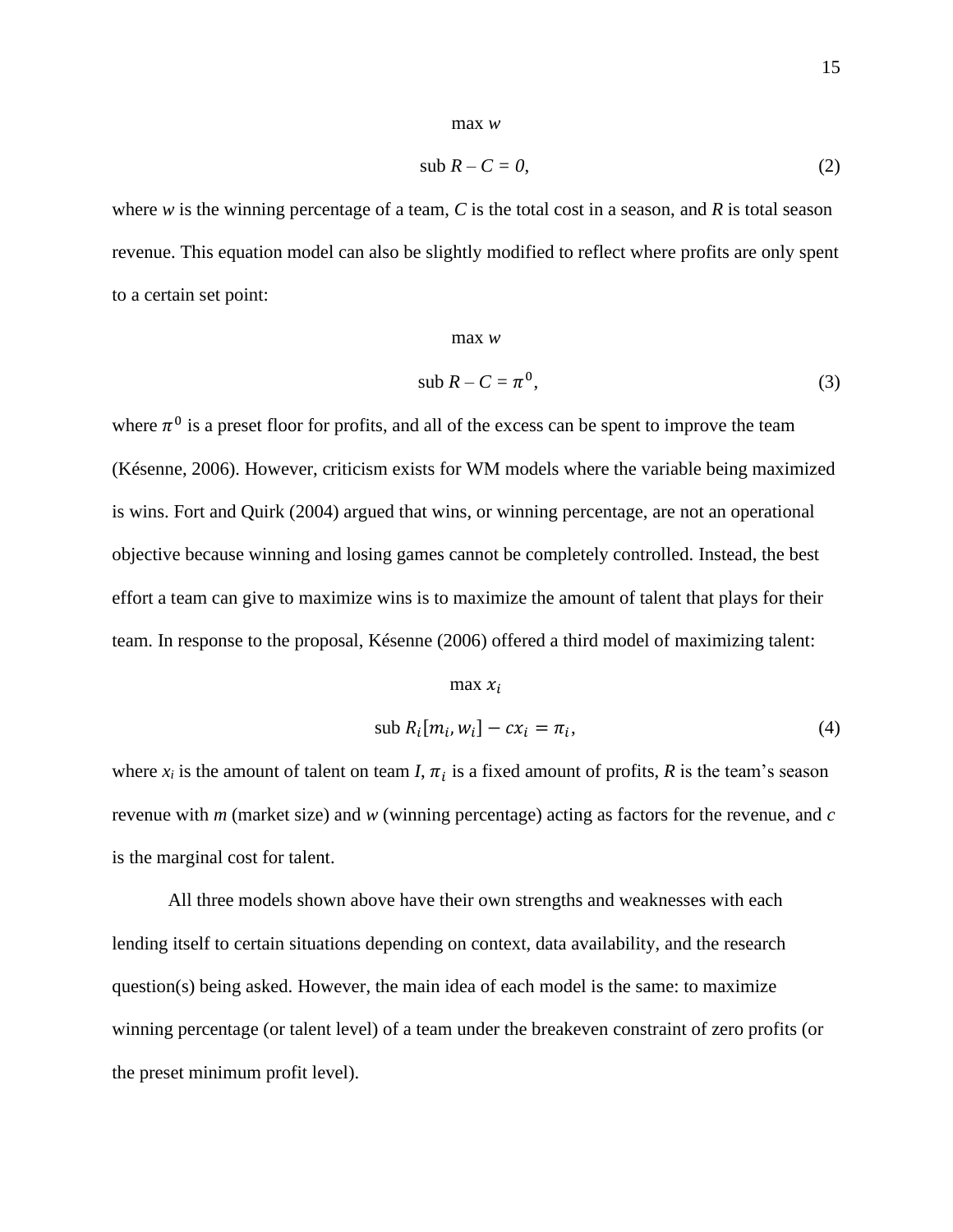The majority of previous scholars have applied WM in the context of professional European soccer. A suggested reason for the geographical concentration of WM research was the generally accepted belief that professional sports teams in the United States act as profit maximizers, while professional clubs in Europe tend to be more focused on winning (i.e., win maximizers; Késenne, 2006; Késenne & Pauwels, 2006). Confirming this notion, Garcia-del-Barrio and Szymanski (2009) analyzed WM vs. PM in multiple top soccer leagues across Europe. Findings showed that there was an overwhelming affinity for WM that was subject to a zero-profit budget constraint. Possible explanations for the WM behavior were the strong connections (fandom) that Europeans have toward their preferred team and the relegation system, which encourages teams to win so they do not fall out of the international spotlight (Garcia-del-Barrio & Szymanski, 2009).

Further analysis of European soccer has uncovered some perceived negative effects of the proclivity toward WM. Késenne (2010) investigated whether WM caused a team to overpay for talent. In an investigation of the top Belgian soccer league, players were found to, on average, be paid significantly above their marginal productivity. In other words, in situations with win maximizers, the team risks paying players more than they are actually worth due to the competition from other teams to acquire talent. Regarding the pressure to win and the reckless overpayment of players, multiple scholars have indicated that clubs across Europe are in financial trouble, which is quite alarming because some clubs receive government funding (Késenne, 2006, 2010).

Overall, WM is built on good intentions. Team ownership is focused on putting their team in the best position to win, which theoretically creates an ideal situation for the fans (Clopton, 2013). However, in the relentless pursuit of wins, there are some inherent financial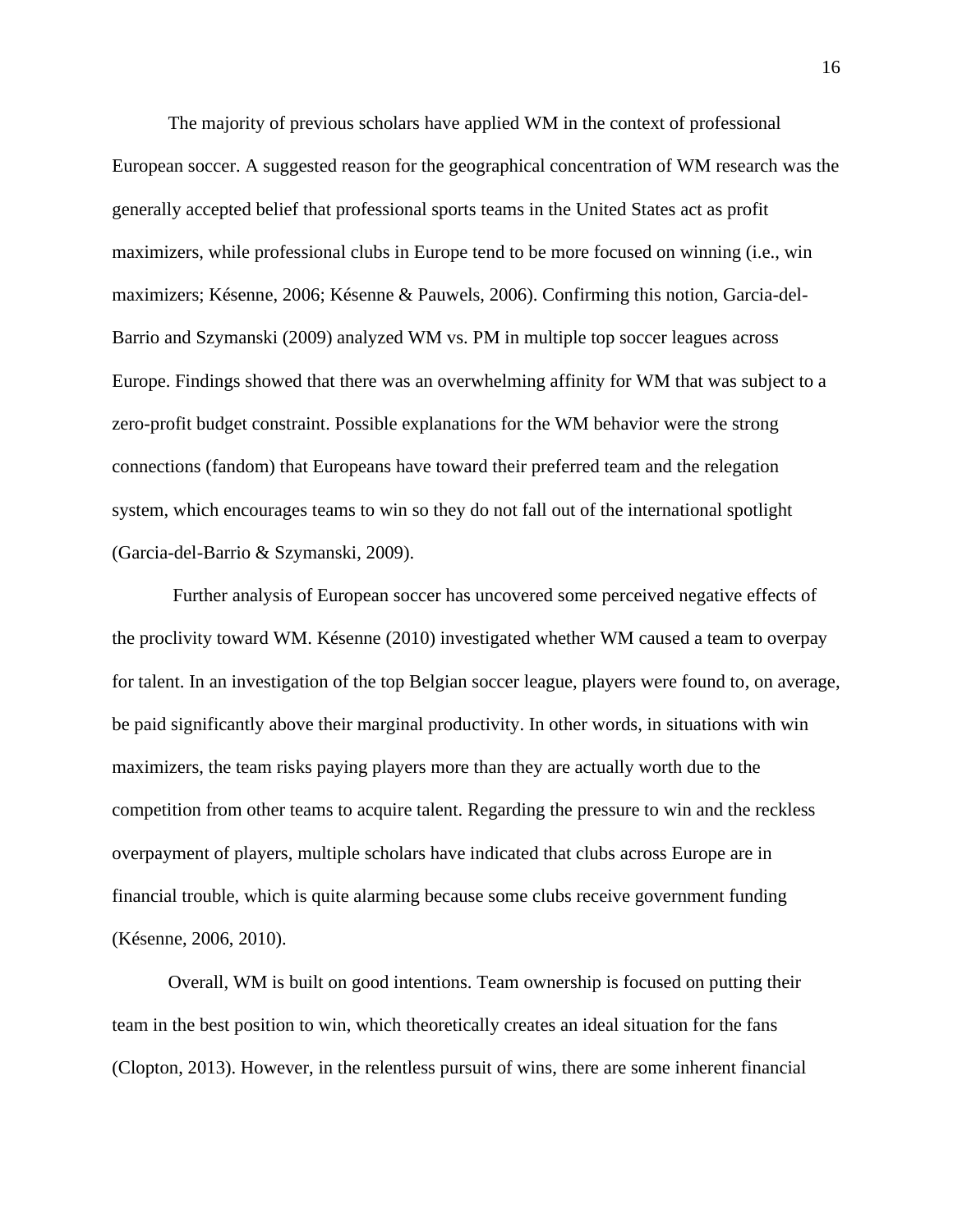issues that can surface when profit is ignored (Késenne, 2006, 2010). Terrien et al., (2017) identified this two-sided issue and offered a possible solution: The club could switch orientation from year to year based on identified financial needs and their projected position within the league.

# **Application of Profit Maximization and Win Maximization to the Current Study**

In a perfect, theoretical environment the idea of looking at sport organizations as strictly profit-maximizers, or strictly win-maximizers, is convenient for making inferences on the impact of those strategies. However the situation is not quite that clear. Very few, if any, teams 100% subscribe to either a PM or WM strategy (Dietl et al., 2011; Zimbalist, 2003). Without being a member of management or getting information directly from ownership, determining the exact organizational strategy regarding PM or WM for an empirical study is difficult. What can be ascertained by looking at team financial statements is a general preference between profits and wins compared to other organizations in a league (Dietl et al., 2009; Zimbalist, 2003).

To compare the financial statements of MLB teams, general financial equations and ratios (e.g., profits & profit margin) must be kept in mind. Teams within the same league have fairly similar expenses on a year-to-year basis as the costs to operate within a given league are similar. However, team payroll, especially in the MLB, is not fixed. In fact, team payroll is one of the largest and most varied expenses between teams in professional leagues like MLB (Annala & Winfree, 2011; Mondello & Maxcy, 2009). The variation in payroll can be attributed to multiple factors including strategic organizational goals, market size, and team budget (Késenne, 2010; Krautmann, 2009).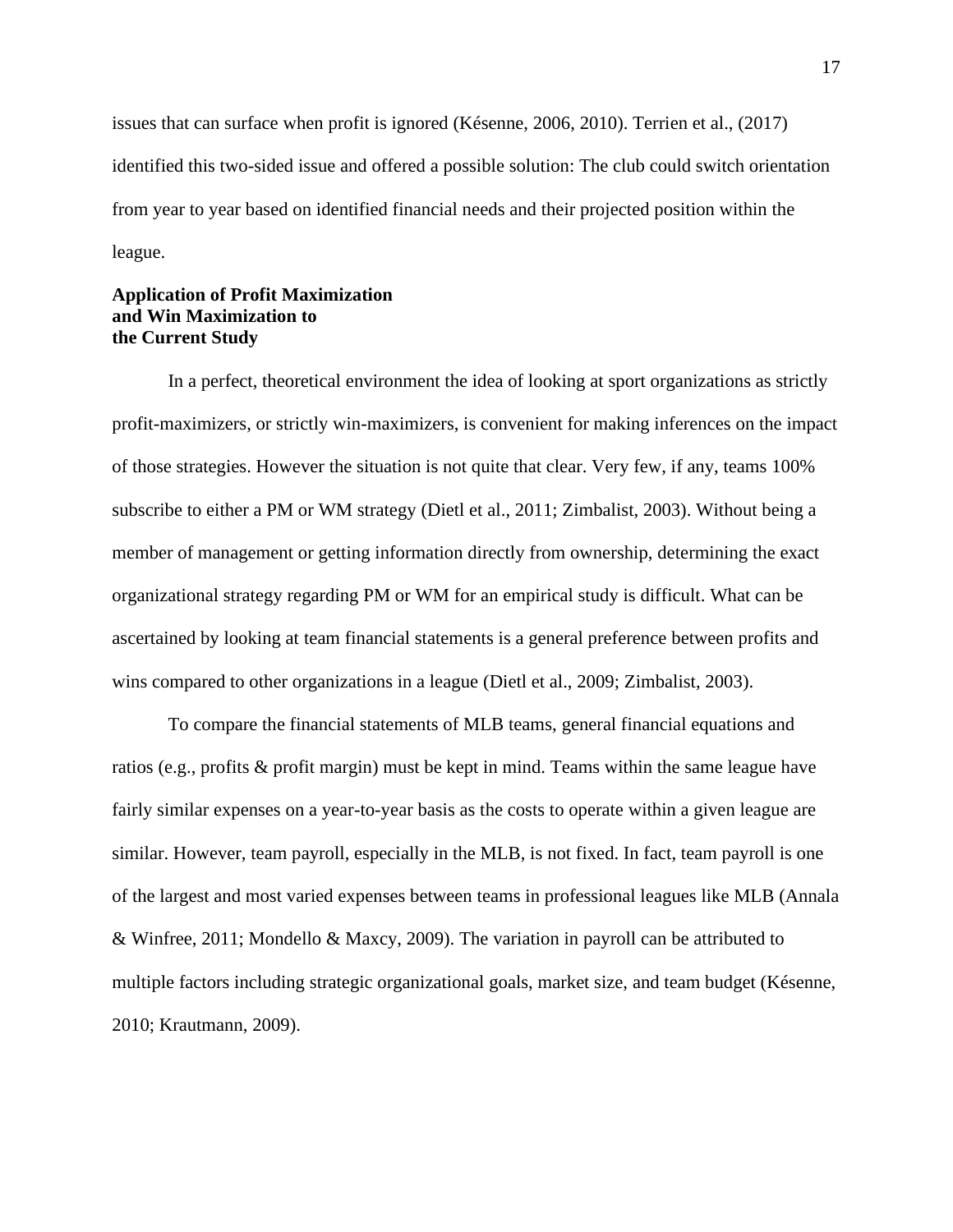Revenues amongst teams within MLB also vary greatly, with teams in larger markets typically making more revenue (Krautmann, 2009). This team-to-team variation in resources also influences budget size for talent acquisition. Due to the large range in player salary budgets, it cannot be said with certainty that teams who spend more on payroll are pursuing wins while teams who spend less are pursuing profits. It might just mean that the team who is spending more simply has a larger budget. A better approximation to decide if a team prefers profits or wins is to examine profit margin (Clopton, 2013; Késenne, 2006). By using profit margin, it can be seen how many cents of profit are generated from each dollar of revenue. Also, differences in profit margin can be compared to make conjectures about spending habits. This approach is supported by equation 2 listed above, which theoretically shows that a true WM team would spend all revenues to the point of zero profits leaving very little if any profit margin (Késenne, 2006).

Utilizing the above concept, the current study divided teams into groups based on the profit margin. Teams with lower profit margins were viewed as spending a larger percentage of their available budget, and therefore grouped and considered to have the strategic organizational goal of wins. Those teams with higher profit margins were grouped and considered to prefer a strategic goal of profits.

#### **Utility Maximization**

On a spectrum, PM and WM are basically opposite viewpoints from the perspective of the producer or price-setter. Utility maximization on the other hand, while similar to both, has the perspective changed to that of the consumer. So, UM is basically the process of a consumer attempting to get the greatest value possible for the least amount spent (Hall  $\&$  Lieberman, 2008). According to Strotz (1955), whether people are conscious of it or not, they regularly employ UM in their everyday lives. This can be a purchase decision of a cheaper off-brand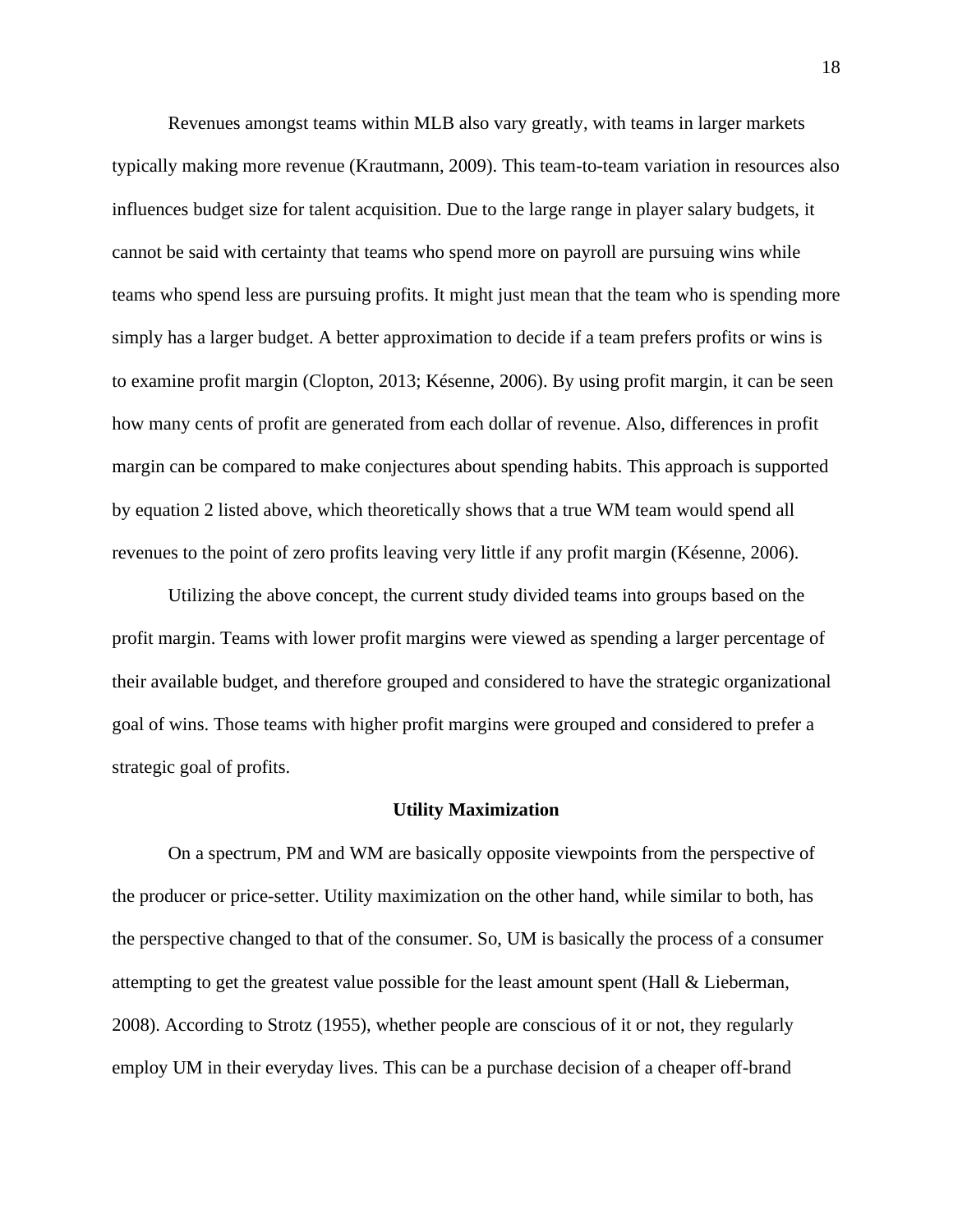product that is perceived to be of similar quality to the more expensive brand name product (Chintagunta, 1993). While another example could be a decision to take a new job based on the superior income, independence, and risk-level that is associated with the position (Douglas  $\&$ Shepherd, 2002). In both examples, the decision involved choosing the alternative with the most utility at the least expense, and therefore applied UM theory.

The general equation for UM is similar to the MR is equal to MC associated with profit maximization. Welker (2019) gave the following equation for UM:

$$
Mux/Px = Muy/Py, \t\t(5)
$$

where *Mux* is the marginal utility from good *x*, *P* is the price, and *Muy* is the marginal utility from good *y*. In explaining the above equation, Welker (2019) stated that "A consumer should spend his limited money income on the goods which give him the most marginal utility per dollar. Only when the ratio of MU/P is equal for all goods is a consumer maximizing his total utility" (para. 1). This means that utility is maximized when the alternative is selected that provides the largest possible amount of utility at a set price. Below in Figure 2.2 is an example of UM using the choice between two alternatives: ice cream (x-axis) and candy (y-axis). Each of the three indifference curves represents a certain level of utility, and the dotted line represents the budget. In UM, the point where you can get the most utility for the set budget is the point where utility is maximized, which in this case is illustrated by point A in Figure 2.2.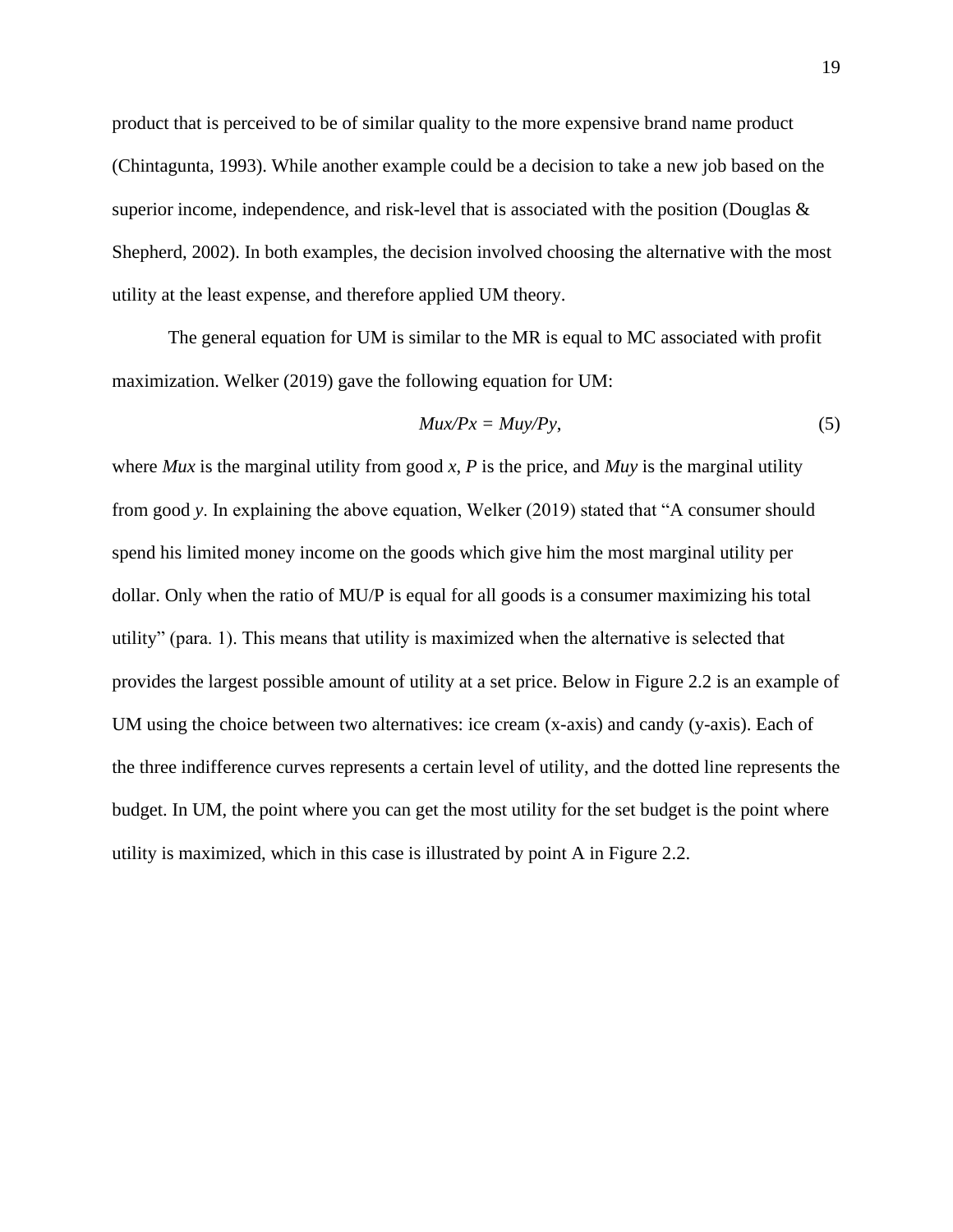# **Figure 2.2**

## *Utility Maximization*



# **Utility Maximization in Sport**

As stated above, UM is viewed from the perspective of the consumer. In sport management research, this often means that the role of consumer is occupied by the professional sports teams, and players or other assets teams are looking to acquire are viewed as the product. To model UM in that respect, Rascher (1997) offered the following function:

$$
\text{Max } U_i = \alpha_i W i n_i + (1 - \alpha_i) \pi_i,\tag{6}
$$

where  $\alpha_i$  is the proportion that owner *I* trades off winning and profit in their utility function,  $Win_i$  is the wins for team *I*, and  $\pi_i$  is the profits from winning. One interesting aspect of the Rascher (1997) equation is the flexibility given by the ability to adjust the tradeoff between winning and profit. This allows it to be adjusted to handle any and all levels of a team's preference for winning vs. profits, as long as those levels are somehow able to be discerned.

Putting the utility function into practice, Madden and Robinson (2012) analyzed soccer in the United Kingdom from 2001 to 2010. By gathering profits from ticket sales and expenditures on players, they were able to implement the UM function to determine that support had been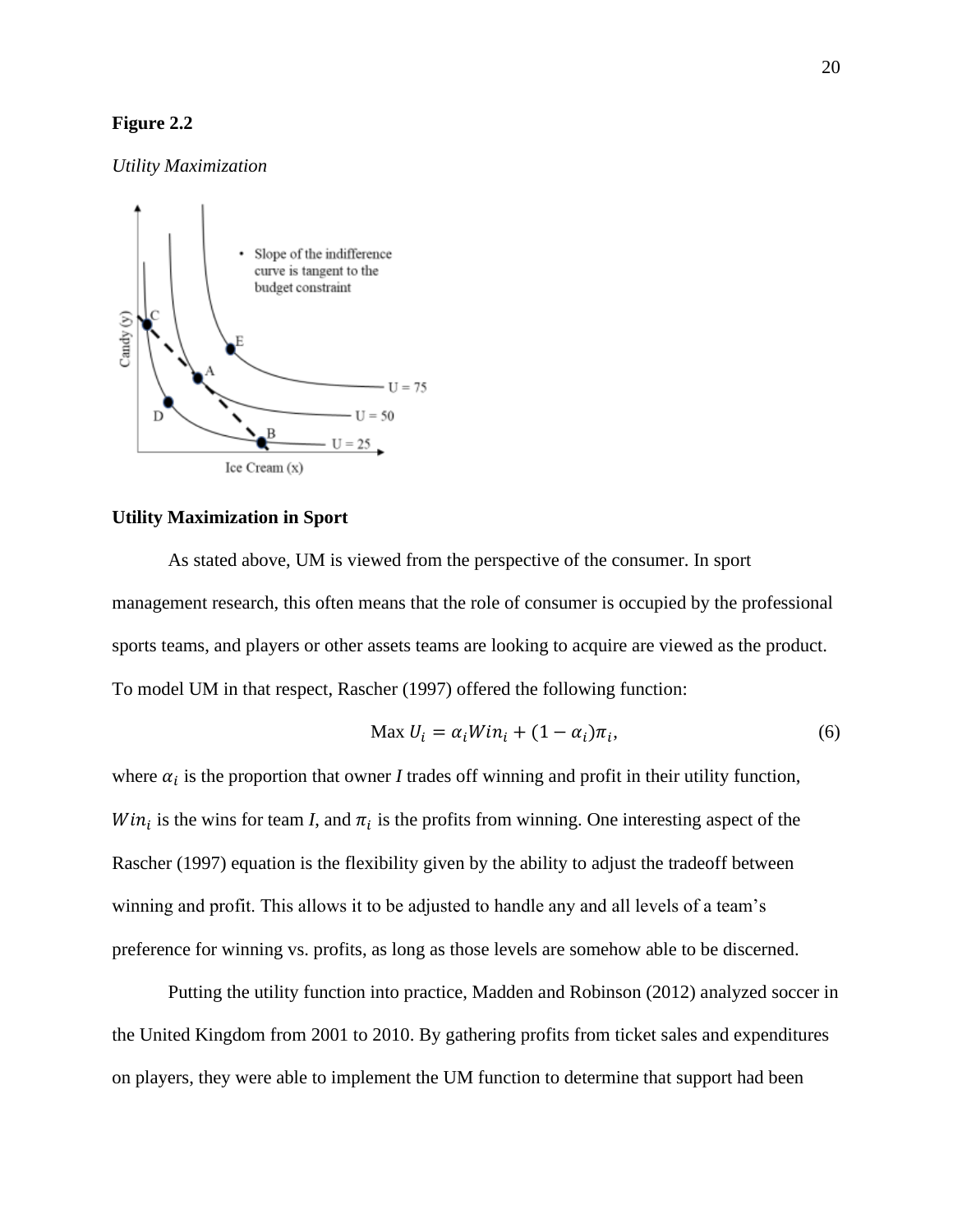growing for the league and teams throughout that time period. Consequently, there was also a noticeable rise in ticket prices and team expenditures, which fueled both sides of the UM (Madden & Robinson, 2012). These findings lend a better understanding to the true give-andtake relationship of profits and winning that is often present in professional sports.

As mentioned before, the impression exists that professional sports franchises in the United States are almost strictly profit-maximizers (Késenne, 2006; Késenne & Pauwels, 2006). However, there is substantial evidence to the contrary. Many scholars point to the presence of UM in professional sports of the United States. Dietl et al. (2011) found that "evidence from the real world of major league sports, however, suggests that clubs trade-off profits and wins" (p. 296). This finding suggested that Major League Baseball (MLB) teams are mostly utility maximizers because they give attention to both winning and profits. Further findings from Dietl et al. (2011) suggested that when revenue sharing increased marginal revenue, more investment is encouraged, which can help improve the overall competitive balance of the league.

Similarly, Vrooman (1997) utilized a version of the UM equation to model the growing labor market in MLB. The constantly growing salaries of free agency were shown to be a function of UM where teams were investing to win more games. Winning games then caused increased profits from attendance among other things, and finally teams then reinvested their profits into higher-priced talent (Vrooman, 1997). The explanation of this cycle in baseball serves as a prime example of the assertion from Strotz (1955) that UM is at work in everyday decisions whether we are conscious of the phenomenon or not.

# **Application of Utility Maximization to the Current Study**

Two key pieces from the above review of UM provided framework for the current study. First, the base concept of UM is that the consumer, which in this case is an MLB team, is trying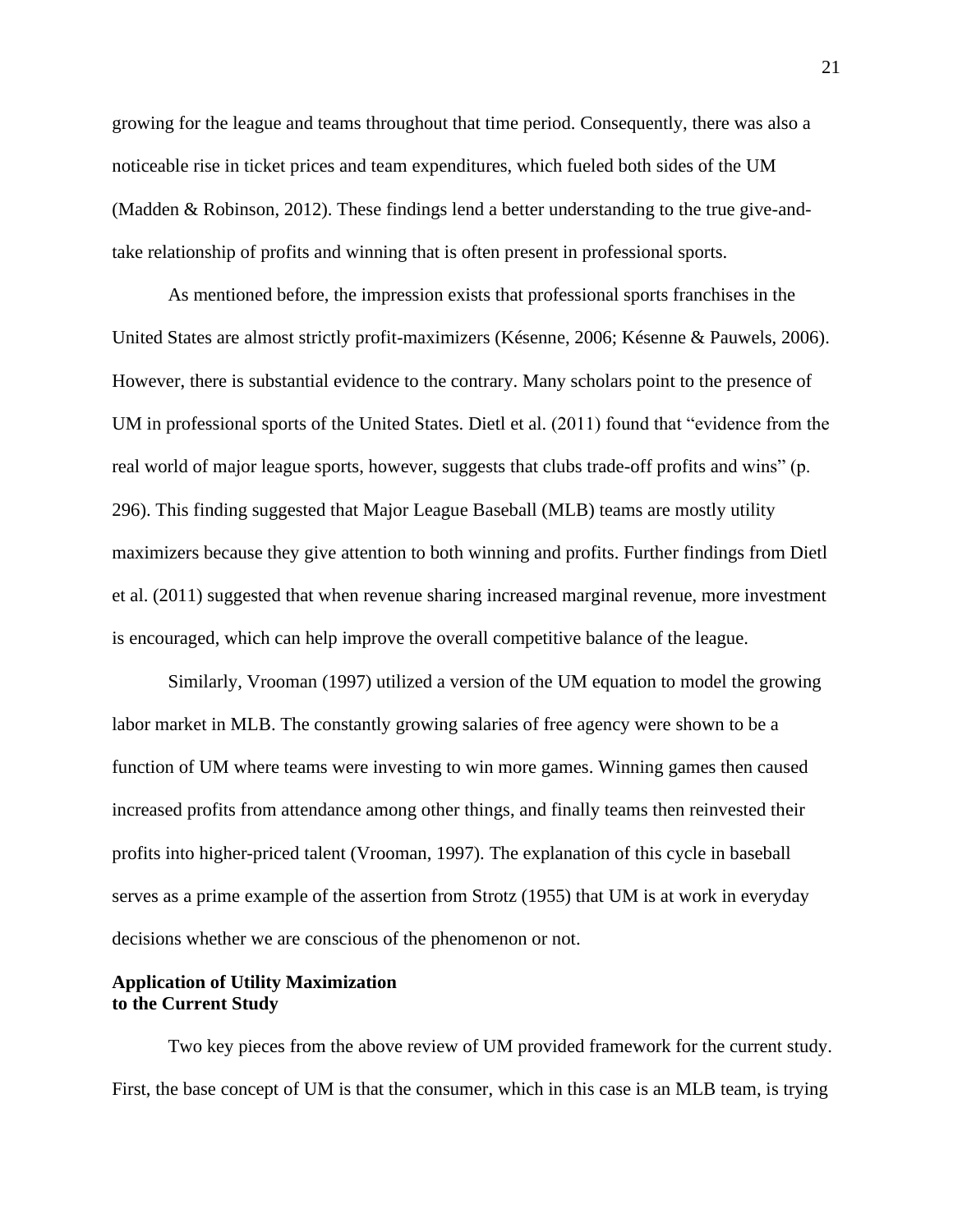to get the most value for the money they spend (Hall & Lieberman, 2008; Strotz, 1955). Second, the concept of UM is not mutually exclusive from PM or WM as a strategic organizational goal (Dietl et al., 2011; Madden & Robinson, 2012; Vrooman, 1997). Win-maximizing teams approach UM as they win more games, and therefore, decrease the team salary cost per win for the season. The same concept also applies for profit-maximizing teams. Though they may win less games, they have also theoretically spent less on team salary. Therefore, the utility received from their team payroll (PM teams) can be judged on a per game basis just like WM teams.

Utilizing the two concepts mentioned above, the current study divided MLB teams into groups based on the utility they received from their money spent. Utility was calculated as the ratio of team payroll in a given year to the number of wins in that season. The amount spent per win then dictated whether that team was placed in the high utility or low utility group. This grouping of high or low utility, along with the strategic goal grouping of profits or wins, acted as the two independent variables of the two-way MANCOVA analysis for the current study.

#### **Organizational Effectiveness**

Organizational effectiveness can be defined as how effectively an organization meets its desired outcomes (Cameron, 2015). Similarly, Georgopoulos and Tannenbaum (1957) stated that "organizational effectiveness (sometimes called organizational "success" or organizational "worth") is ordinarily used to refer to goal-attainment. In this sense, it is a functional rather than a structural concept. Furthermore, it is probably most useful in comparative organizational research" (p. 534). The combination of these two definitions represents organizational effectiveness as a measurement tool for organizational goals. The problematic portion of organizational effectiveness, however, is that no standardized measurement for organizational effectiveness exists (Cameron, 2015).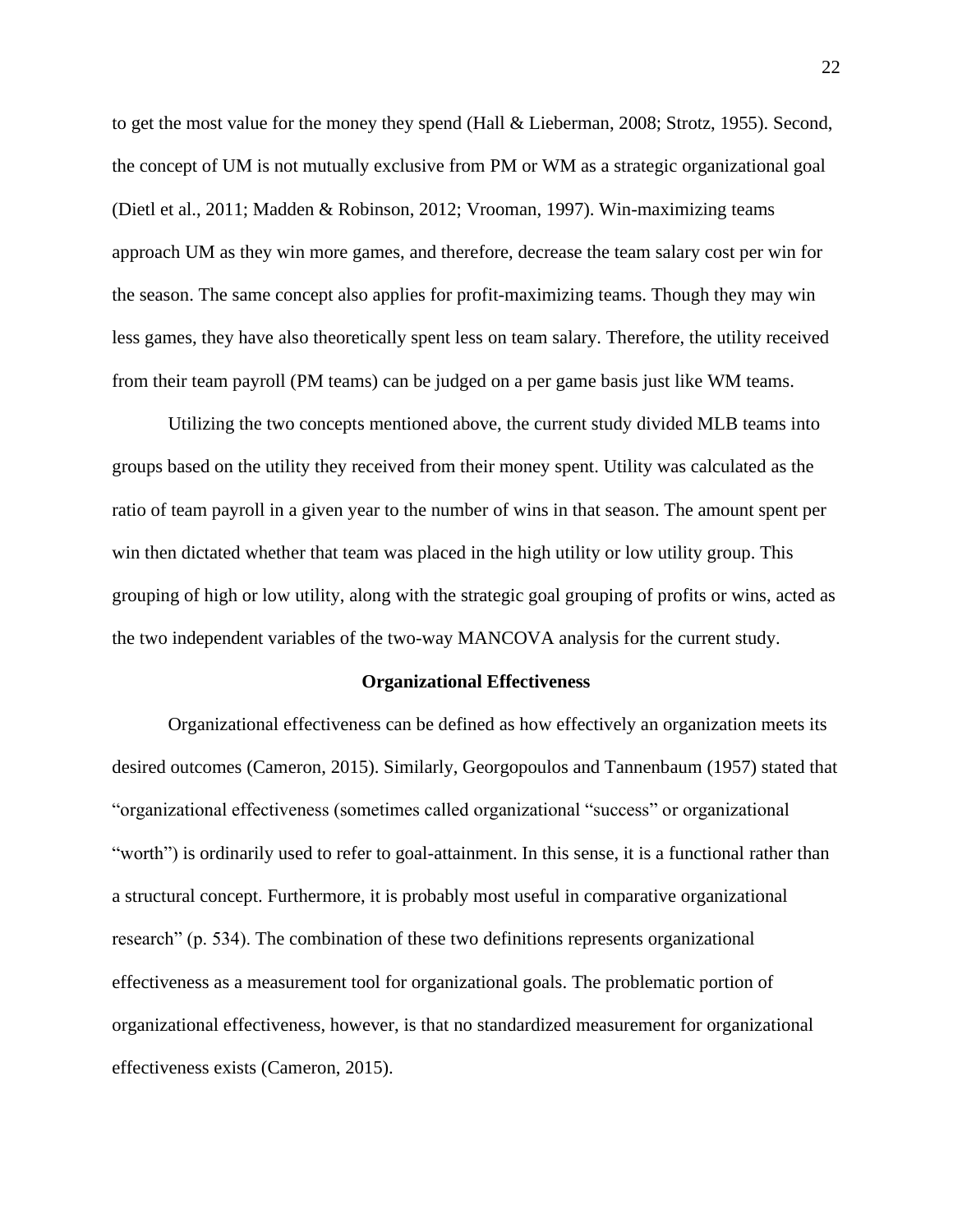The majority of scholarly research in the area of organizational effectiveness falls into one of two categories: studies attempting to further define organizational effectiveness; or studies utilizing organizational effectiveness as measurement. Scholars in the first category, who are attempting to further define organizational effectiveness, usually take an approach of adapting and testing models for measurement (e.g., Cameron, 1986, 2015; Steers, 1975). This line of research has yielded some useful models to fit many situations: (a) ideal type model, (b) goal model, (c) natural systems model, (d) internal processes model, I strategic constituencies model, and (f) abundance model.

The ideal type model is the idea of finding an organization to mirror or imitate. In this sense, effectiveness would mean matching desired characteristics of an organization that is deemed ideal and following the path that this ideal organization has already established (Cameron, 2015). The ideal type model would be beneficial to start-up organizations and/or organizations that are actively looking to expand and grow.

Goal model is likely the most readily associated with organizational effectiveness. It is the idea mentioned above that organizational effectiveness is entirely based on achievement of desired goals (Georgopoulos & Tannenbaum, 1957). Again, the difficulty here is defining a goal so it is measurable. This is why organizational effectiveness is often linked to SMART goals (Cameron, 2015). SMART is an acronym that stands of specific, measurable, attainable, relevant, and time-based. All the facets of a SMART goal then help the organization assess how effectively the goal was met.

The next two models, natural systems and internal processes, are very closely related. Both models are associated with the flow of information and the completion of organizational tasks. The internal processes model analyzes how items within the business operate, while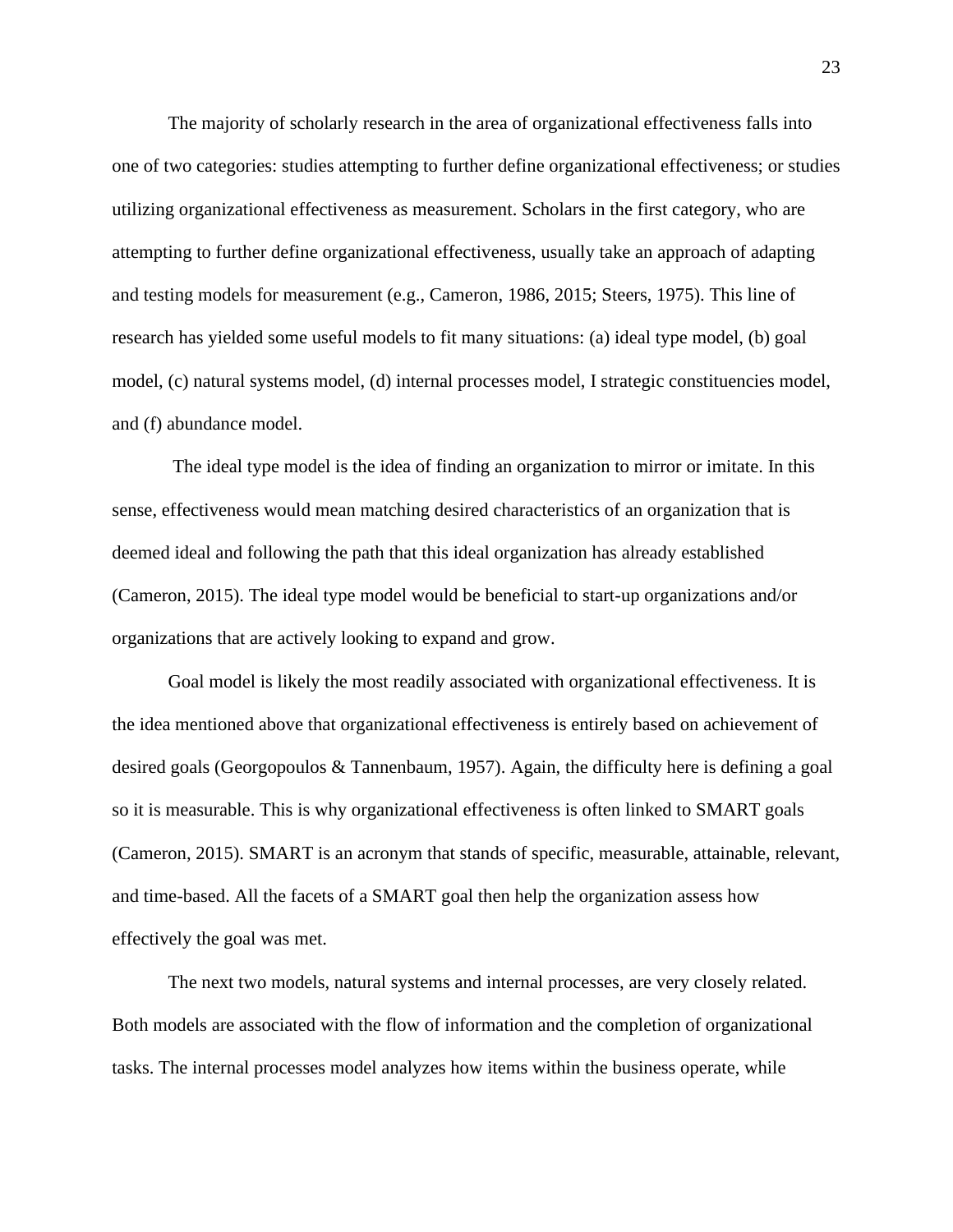natural systems assesses how items and information flow in and out of the organization (Steers, 1975). The idea behind these models is that smooth organizational operations are representative of organizational effectiveness.

Strategic constituencies is a model that measures organizational effectiveness based on the satisfaction of important stakeholders (Cameron, 2015). In this case, the stakeholders could be either internal or external and their interests in the organization could vary dramatically. Specific examples of stakeholders could be employees and customers of a business or a booster of a college football program. One issue with effectiveness when applying this model is the presence of multiple stakeholders that may have differing views on how the organization should be run (Cameron, 1986). Attempting to appease all stakeholders can be almost impossible, and under the evaluation of the strategic constituencies model, organizational effectiveness may suffer.

The final model of organizational effectiveness that was developed by previous scholars is the abundance model. The abundance model is possibly the widest ranging and adaptable of all the models, as organizational effectiveness is defined in this case as "producing, flourishing, and virtuousness" (Cameron, 2015, p. 202). In the abundance model the organization is open to define what abundance means to them. This is especially helpful for businesses, such as nonprofits, that have goals other than making money. The key to effectively using the abundance model is again definition, as the characteristics of what that particular organization outlines as abundance must be clear in order to gauge organizational effectiveness.

#### **Key Performance Indicators**

Scholars who have looked to apply organizational effectiveness to their own research line needed a deep understanding of what comprises effectiveness in their particular setting. An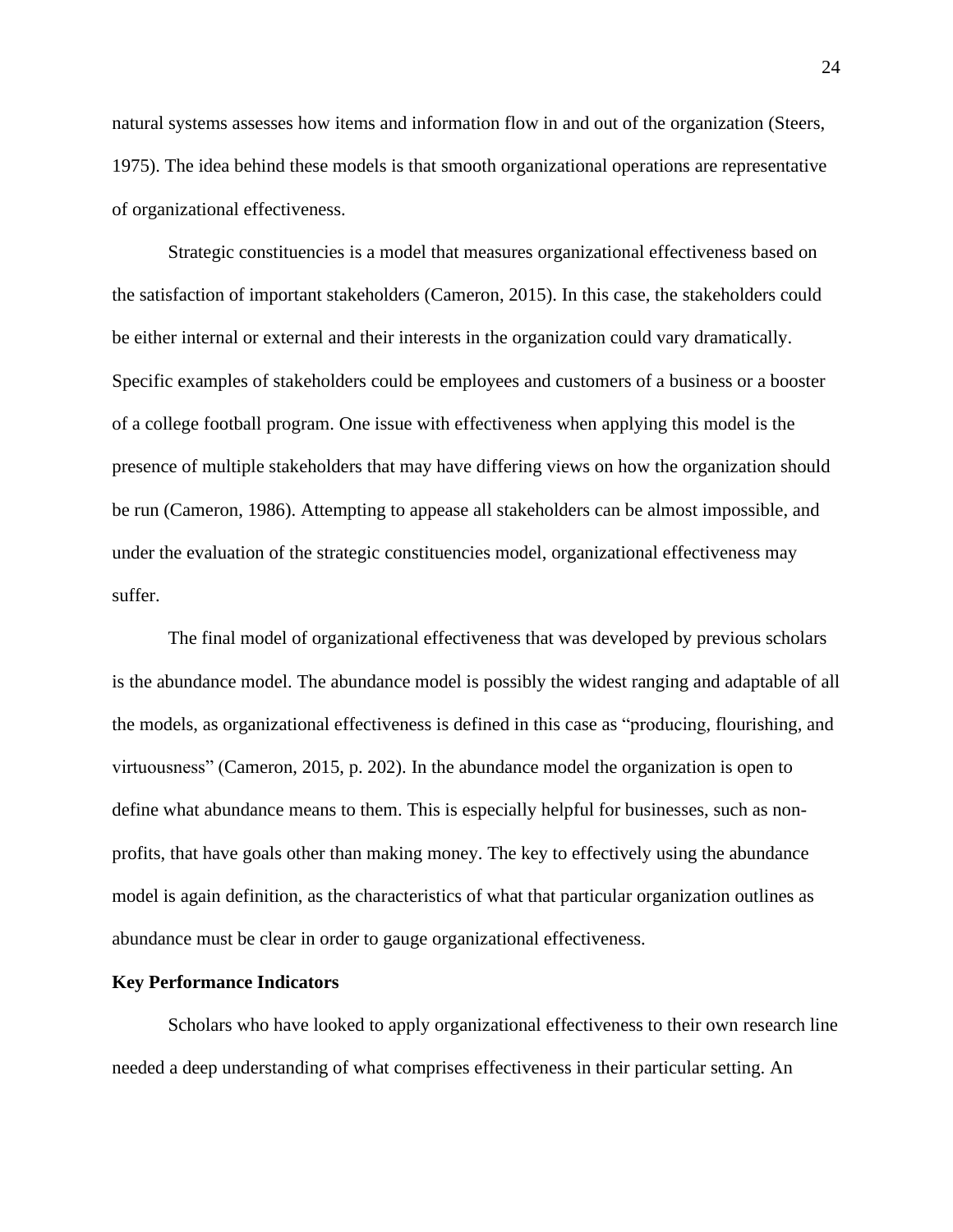understanding of effectiveness in a specific capacity has then allowed scholars to develop criteria to measure effectiveness (e.g., Lewis et al., 2009; Matthews, 2011). Often, these measurement criteria are referred to as KPIs. As touched on earlier in Chapter I, KPI is an acronym for key performance indicator, and these KPIs represent a measurable value that indicates the effectiveness of an organization in achieving their objectives (Bauer, 2004; Eckerson, 2006). While there is not a standard set of KPIs to evaluate every organization, there is somewhat of a science to determining KPIs for a given business. According to Eckerson (2006), when evaluating a business process through a critical lens, the first items to look at are desired outcomes of that process, along with any outcomes that may be byproducts. These outcomes and byproducts, if quantifiable, can then become the KPIs for the business process.

Putting the idea into practice, Burkhart and Spencer (2018) investigated MLB and whether there was a difference in offensive tendencies between the regular season and postseason. For this case, by employing the work of previous scholars, the way in which an out was recorded by a defensive player, the way in which an offensive player reached base, the frequency of sacrifice plays, and frequency of stolen bases were determined to be the KPIs of offensive tendencies (Burkhart & Spencer, 2018). Utilizing these KPIs, the difference between regular season and postseason, in terms of offensive tendencies, could be assessed.

The fundamental takeaways of the above example for conducting a study incorporating organizational effectiveness are an understanding of the concept being measured (e.g., offensive tendencies), consultation of previous research to determine the appropriate KPIs, and execution of a statistical analysis that can answer the desired questions. The current study took this approach in determining KPIs suitable for measuring organizational effectiveness of the organizational goals. Furthermore, as a guide for determining the definition of effectiveness for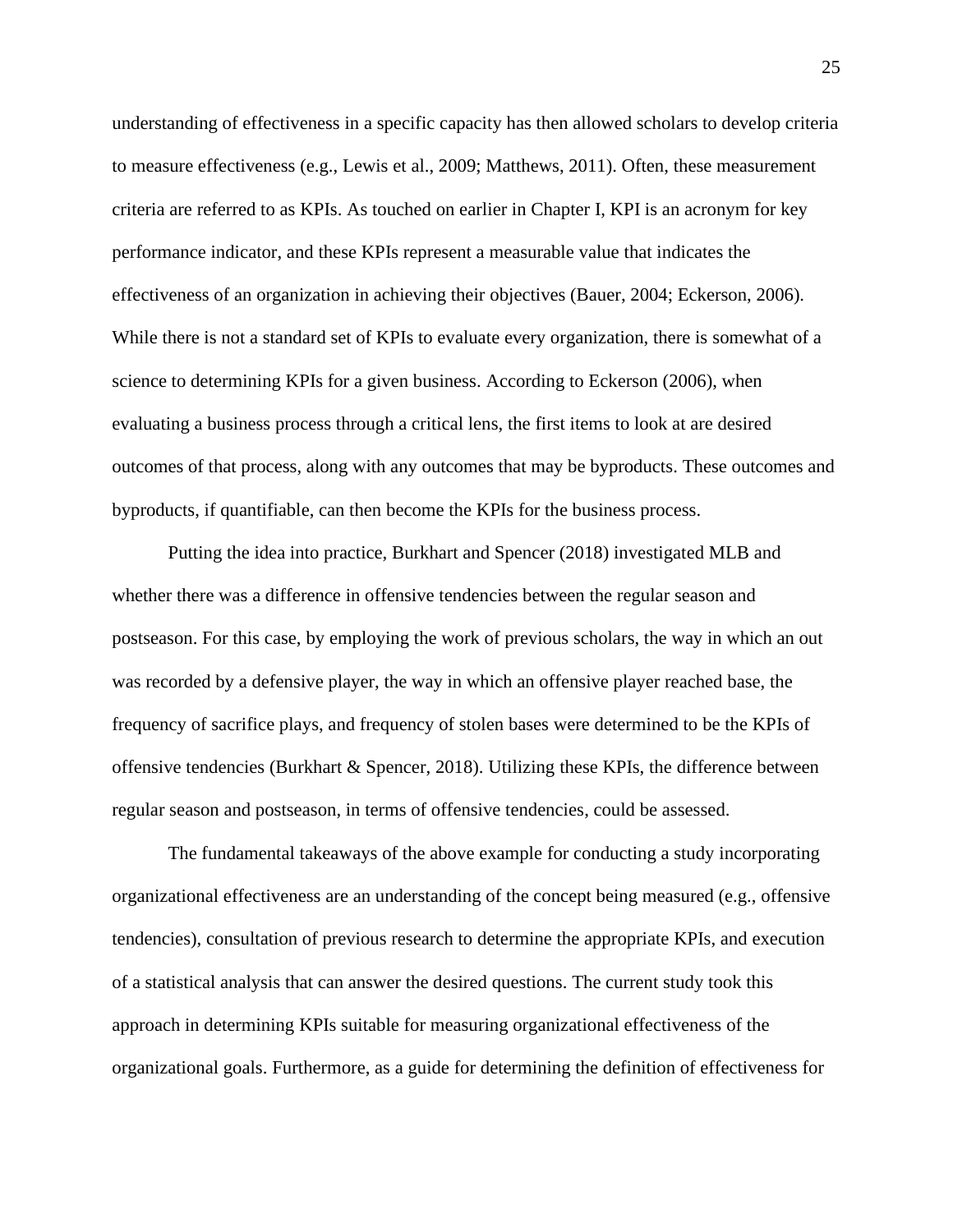the current research, the study employed the goal and abundance models of organizational effectiveness (Cameron, 2015; Georgopoulos & Tannenbaum, 1957). Therefore, the working definition of organizational effectiveness in terms of MLB team strategic organizational goals was achievement of those goals in a manner that causes the organization to flourish.

The remainder of this section discusses each individual KPI included for the current study. Each of the KPIs for this study acted as a singular dependent variable. Description of these KPIs provides background and a working definition of each measure. Additionally, explanation of why each KPI is representative of a facet of organizational effectiveness of an MLB team is given.

## *Wins*

The primary objective of any given game in an MLB season is to win. This fact is why many scholars, such as Lewis et al. (2009), have used wins as a representation of organizational effectiveness of an MLB team. Wins, as a variable, can be expressed in many forms. The simplest may be the actual number of wins by a team. Winning percentage, which is the number of wins divided by the total number of games, is also often used. The expression of wins as a percentage of total games is especially helpful in situations where the total number of games played by teams being compared are uneven. Other variable forms that winning sometimes takes are postseason appearances and championship wins, which can be representative of success depending on organizational goals (Hasan, 2008).

For the current study, wins were a somewhat obvious fit as a measure of effectiveness when the first independent variable was considered. The first independent variable was a grouping by an organizational goal of profits or wins. It could be assumed that teams who prefer wins would most likely win more games over a season than teams who prefer profits (Fort, 2015;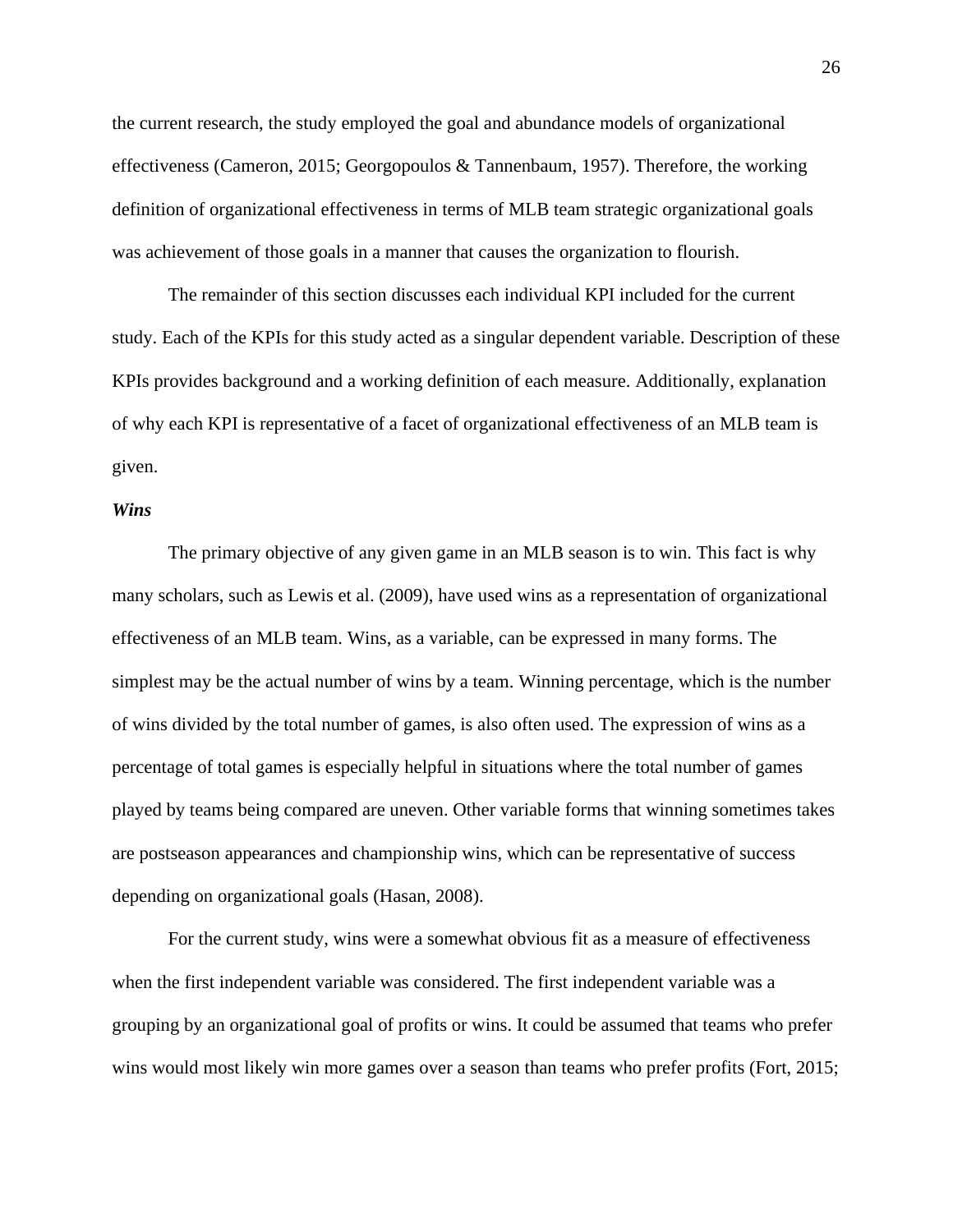Zimbalist, 2003). By looking at wins, it could be determined if there was a difference between the two groups and conclude if one goal is superior to the other in terms of winning games. The variable form of wins in the current study was the total number of wins in an MLB regular season by a given team. This choice was based on a desire for inclusion and uniformity. Not all teams make the postseason. By only including regular season games, it was ensured that each team observation played the same number of games, and comparisons between teams and seasons will thus be made much easier.

#### *Revenue*

Teams in the MLB are for-profit entities. While it can be debated whether profits or wins are the primary objective of an MLB organization, it could be said the profits are, at the very least, an important component of operations. Revenue is closely related to profits, as it represents all the money made from business activities. Sport scholars regularly study determinants of revenue, as it is an indicator of a financially healthy MLB team (e.g., Alexander, 2001; Gustafson & Hadley, 2007). Furthermore, revenue is also linked with the other MLB organizational effectiveness variables of wins and attendance. As teams win games, attendance likely increases. As attendance increases so does revenue, and finally increased revenue can be reinvested back into the team to win more games (Fort & Quirk, 2004; Zimbalist, 2003).

As explained above, revenue is a central part of the operation of an MLB team. This characteristic is what makes revenue a good fit as a KPI of MLB organizational effectiveness. Applying the abundance model (Cameron, 2015), a flourishing team would most likely produce more revenue. When assessing differences in effectiveness of the two organizational goals (i.e.,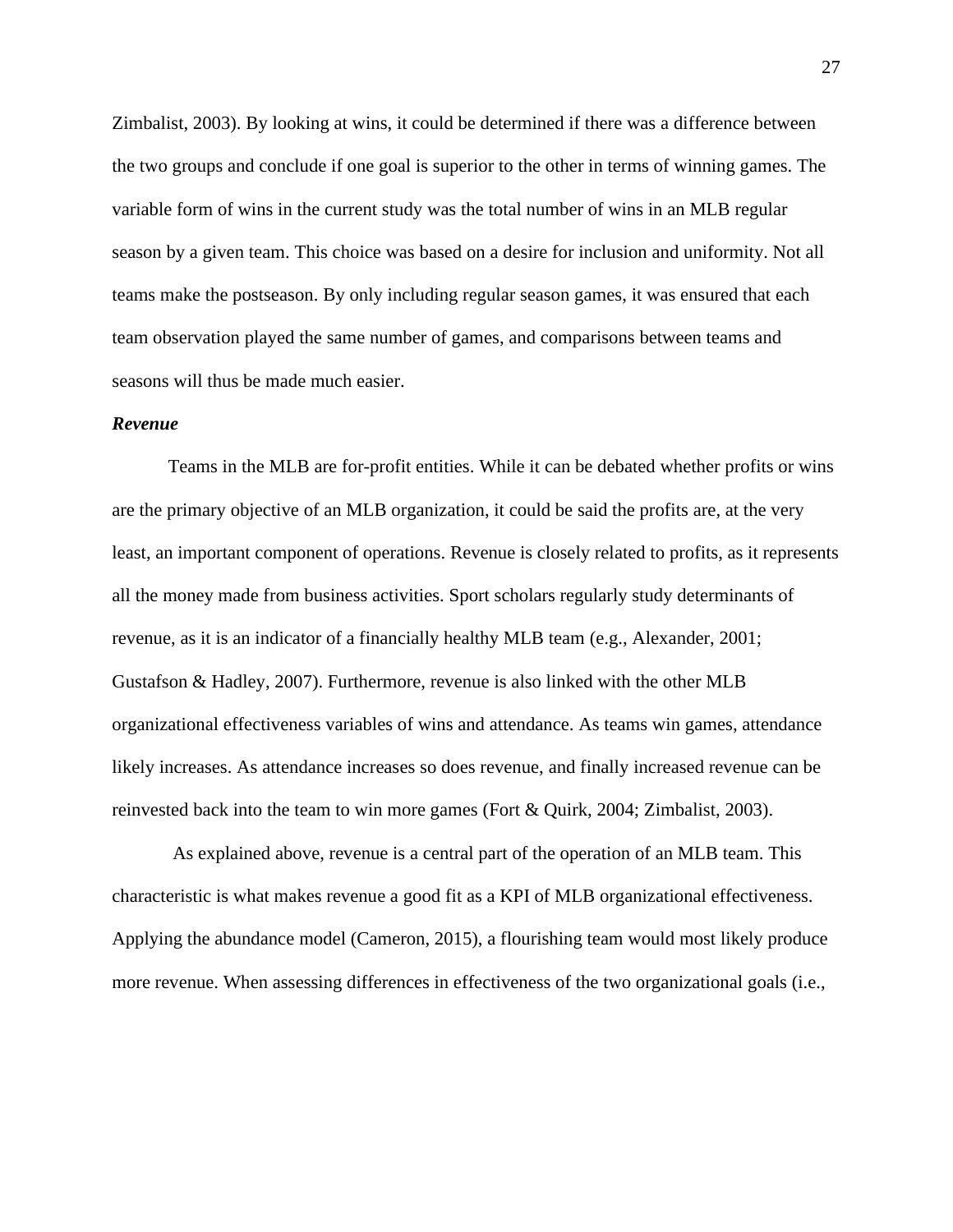profits or wins), revenue would seem like an appropriate KPI for comparison. Revenue for the current study was recorded as an inflation-adjusted dollar amount so that revenues from different years could be fairly compared.

### *Attendance*

Attendance is a variable that is regularly studied in sport literature and teams that are successful often have better attendance (Coates & Humphreys, 2007; Davis, 2008). In this sense, attendance is a key indicator of success, and is therefore, a suitable KPI of organizational effectiveness. One might expect that teams who actively pursue wins and spend more money on talent acquisition may attract more attendance (Davis, 2008). Similarly, teams pursuing profits might also desire to increase attendance, as increased attendance would lead to more revenues and ultimately have a positive impact on profits. Due to the fact that both the profit group and wins group should desire high attendance, comparing the differences between the two groups makes for an interesting inquiry.

For the current research, the total home attendance for a team over the entire season was analyzed. However, MLB stadiums vary in size, so the total attendance numbers could not be effectively compared from team to team. To account for the difference in stadium capacity, the average home attendance was divided by the stadium capacity for a given year, which yielded the percentage of the stadium that was filled for the season. Converting to a percentage then controlled for differences in stadium capacity and allowed the attendance KPIs of each team to be compared equitably.

### *Wage Dispersion*

Wage dispersion, or the way in which an organization chooses to distribute their payroll budget to compensate employees, has often been linked as a contributing factor to the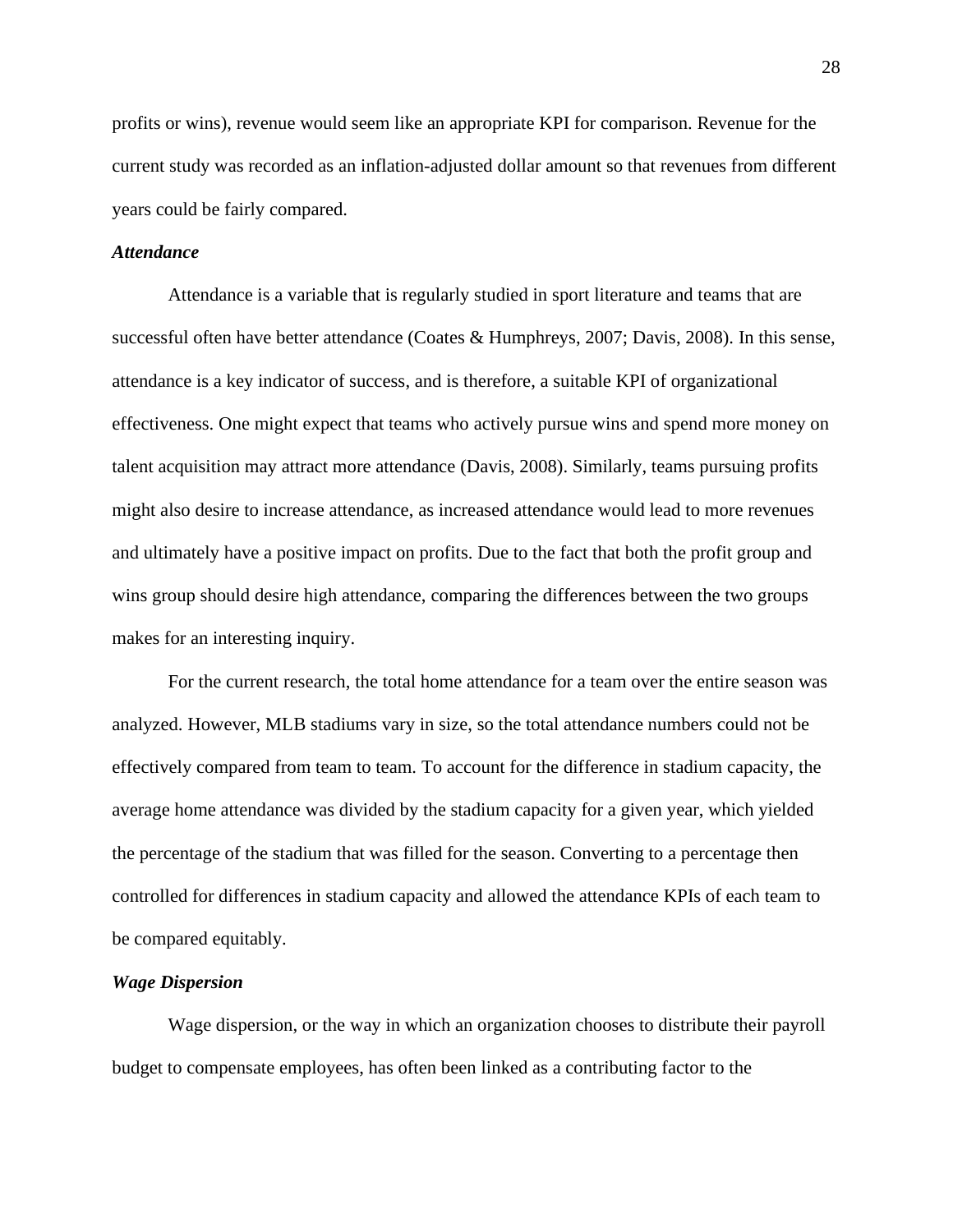performance of an organization (Winter-Ebmer & Zweimüller, 1999). The methods by which wages are distributed can be categorized into one of two groups: equality in pay (Akerlof & Yellen, 1990) or hierarchical pay (Lazear & Rosen, 1981). However, differing viewpoints exist on which of the two methods is the most effective form of wage dispersion. The opposing theories have inspired previous scholars to investigate wage dispersion in the context of MLB (e.g., Annala & Winfree, 2011; Frick et al., 2003; Hill et al., 2017). Findings of these scholars have shown that generally an equal pay structure in MLB is linked to more wins. Similarly, wage dispersion amongst players has also been referred to as partially representative of cohesion and team chemistry, as equal treatment through pay structure tends to breed a sense of fairness (Hill et al., 2017).

**Gini Coefficient.** When discussing wage dispersion in baseball, as well as other contexts, it is important to define how this variable is measured so that results may be interpreted correctly, and the implications have more meaning. In sport literature, wage dispersion is primarily measured using the Gini coefficient (e.g., Annala & Winfree, 2011; Frick et al., 2003). Gini coefficient is a statistical measure of distribution, developed by Corrado Gini, to gauge economic inequality among a population (Ceriani & Verme, 2012; Lambert & Aronson, 1993). According to Lambert and Aronson (1993), the coefficient can range from 0 to 1, with a value of zero (0) representing perfect wage equality and a value of one (1) representing perfect inequality. The traditional use of the Gini coefficient has been to measure income or wealth distribution within a country. A country where one person earned all the income or had all the wealth would have a Gini coefficient of one (1), and a country where all the income or wealth was distributed equally among every resident would have a Gini coefficient of zero (0). In sport research, instead of looking at the Gini coefficient for a country, scholars have used the metric to measure wage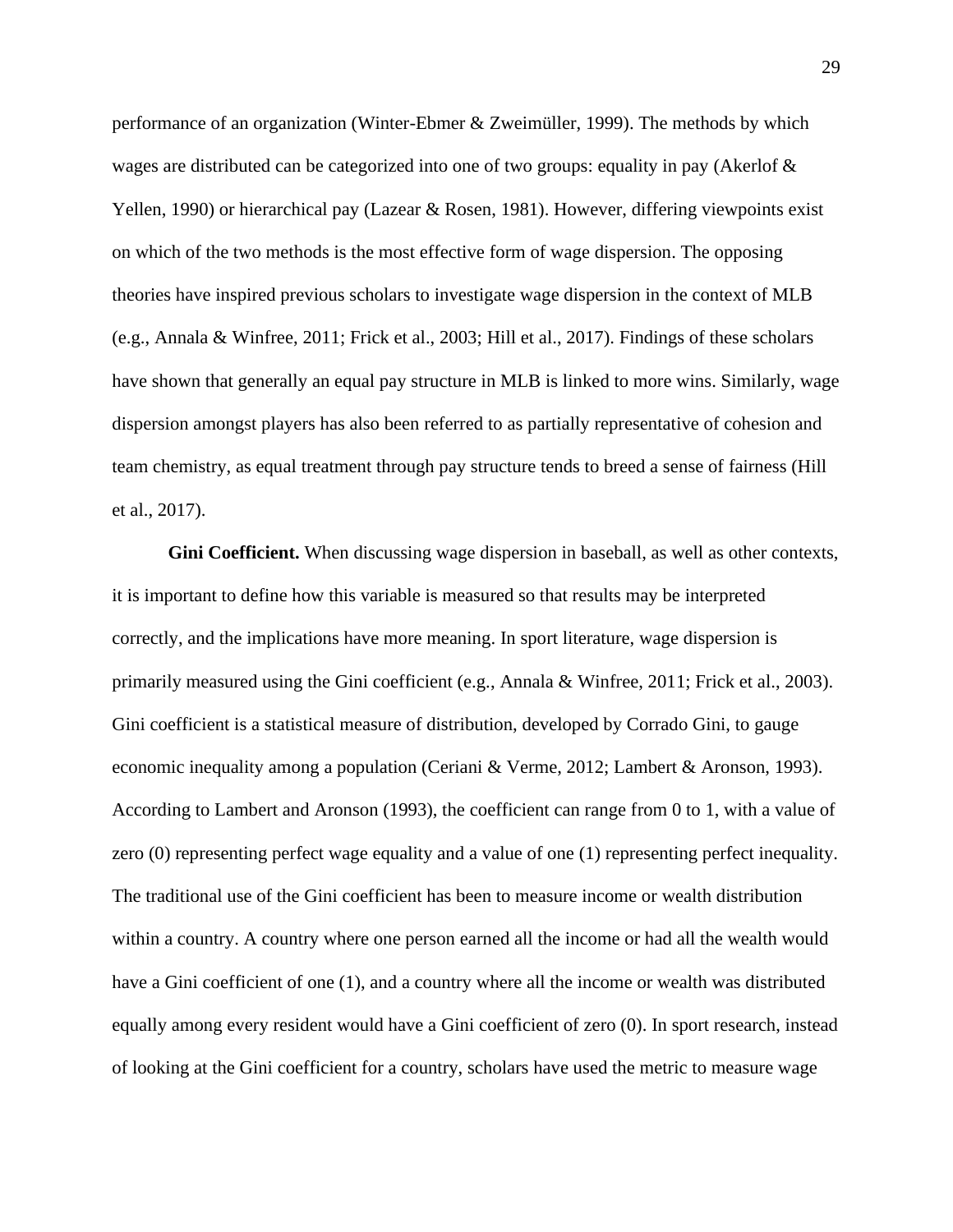dispersion amongst a single team (Annala & Winfree, 2011). In this context, a Gini value of zero (0) would represent all players on the team making the same amount, and a value of one (1) would mean that one player was paid all the money. By calculating Gini for each individual team, scholars are then able to make comparisons amongst teams based on their differences in the wage dispersion metric.

As seen above, the Gini coefficient can be a useful tool for wage dispersion scholars. However, in order to utilize the metric, one must first know how it is calculated. Chappelow (2019) explained:

The Gini index is often represented graphically through the Lorenz curve, which shows income (or wealth) distribution by plotting the population percentile by income on the horizontal axis and cumulative income on the vertical axis. The Gini coefficient is equal to the area below the line of perfect equality (0.5 by definition) minus the area below the Lorenz curve, divided by the area below the line of perfect equality. In other words, it is

double the area between the Lorenz curve and the line of perfect equality. (para. 5) Another explanation of the calculation is that Gini coefficient is found by taking the average absolute difference of all pairs in a population and then dividing by the average. As the Lorenz curve deviates further from the line of perfect equality, the Gini coefficient becomes higher, representing less equal wage distribution (Ceriani & Verme, 2012; Lambert & Aronson, 1993). Therefore, the most basic explanation is that the Gini coefficient measures the deviation from perfect equality.

Wage dispersion can be a useful KPI for measuring organizational effectiveness in the MLB for a few reasons. First, for MLB teams pursuing wins, wage dispersion should represent equality and could be a suitable measure for monitoring goal attainment. Second, with equality in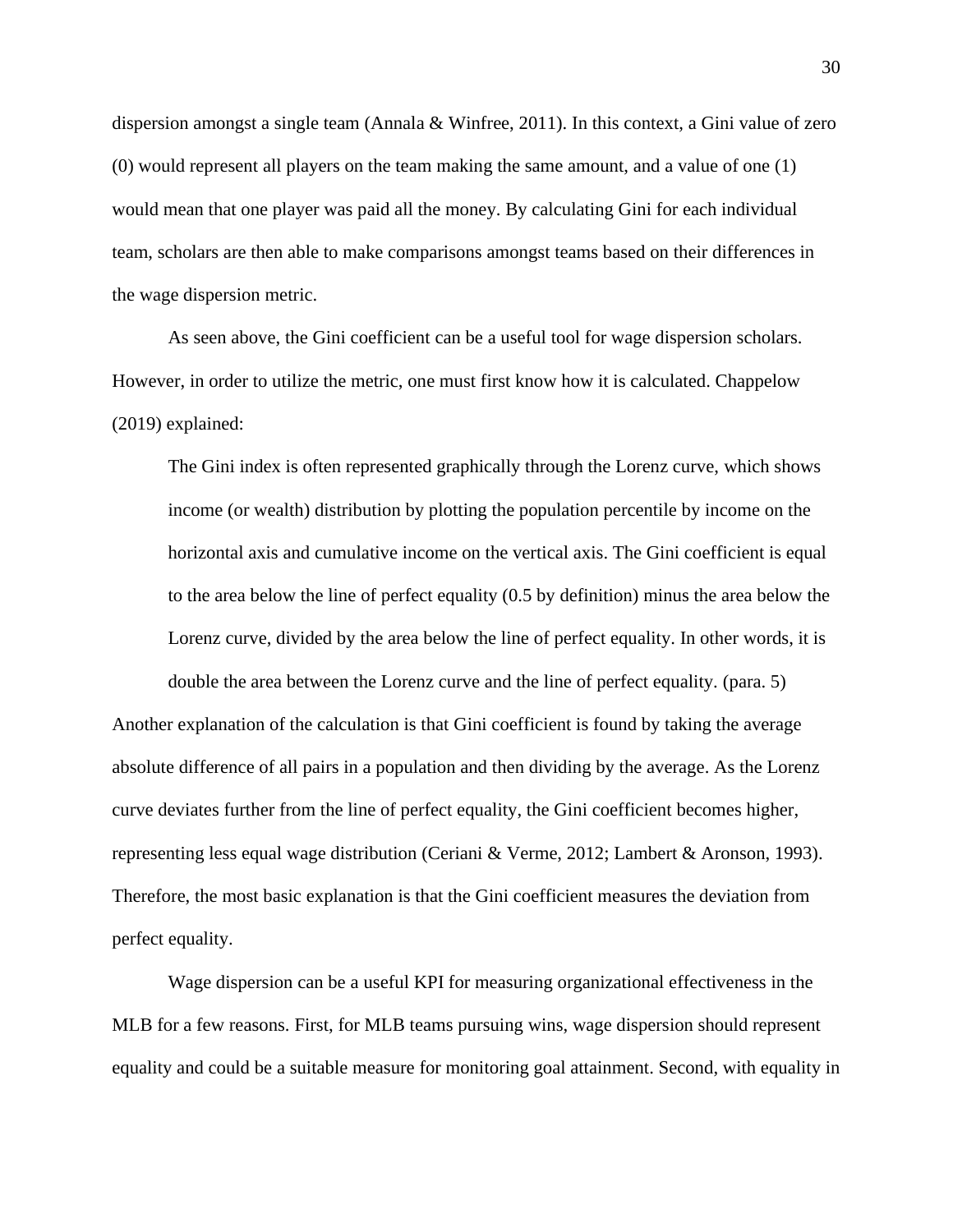pay being linked to team cohesion and team cohesion being related to on-field performance, wage dispersion is again a good KPI to detect differences in organizational goals. Finally, wage dispersion can also be linked to utility (i.e., spending efficiency) of MLB teams. Teams who spend efficiently are less likely to commit a disproportionally large amount of money to a single player, so wage dispersion can be indicative of utility. Applying wage dispersion and the Gini coefficient, the current research calculated the Gini coefficient for every MLB team in each year included in the study. The calculation was then used to analyze the groupings of profits and wins, as well as the groupings of high or low utility.

#### *Team Experience*

Team experience is a variable used exclusively in sport research. It refers to the cumulative experience that a team possesses. Measurement of team experience can come in multiple forms including actual age of players, years of service in a league, or years on a particular team (Berri, 2006; Hill et al., 2017; Krautmann, 2009). The choice of which form of experience to use is based upon the other variables being studied.

If salary is a variable of interest, age/experience level is often looked at as a determinant because players start their careers making relatively small salaries. As their experience increases and they become a proven commodity, then their salary will typically increase. Finally, on the back end of their careers, player talent and ability begin to decrease and because of the decline, salary level may decrease as well (Hill et al., 2017).

When winning is a variable in question, team experience also is typically used as a determinant. Teams with more experience, also sometimes referred to as veteran leadership, will often times have more success winning than younger teams (Berri, 2006; Hill et al., 2017). In this case, it is not player age that specifically matters, but instead how long players have been in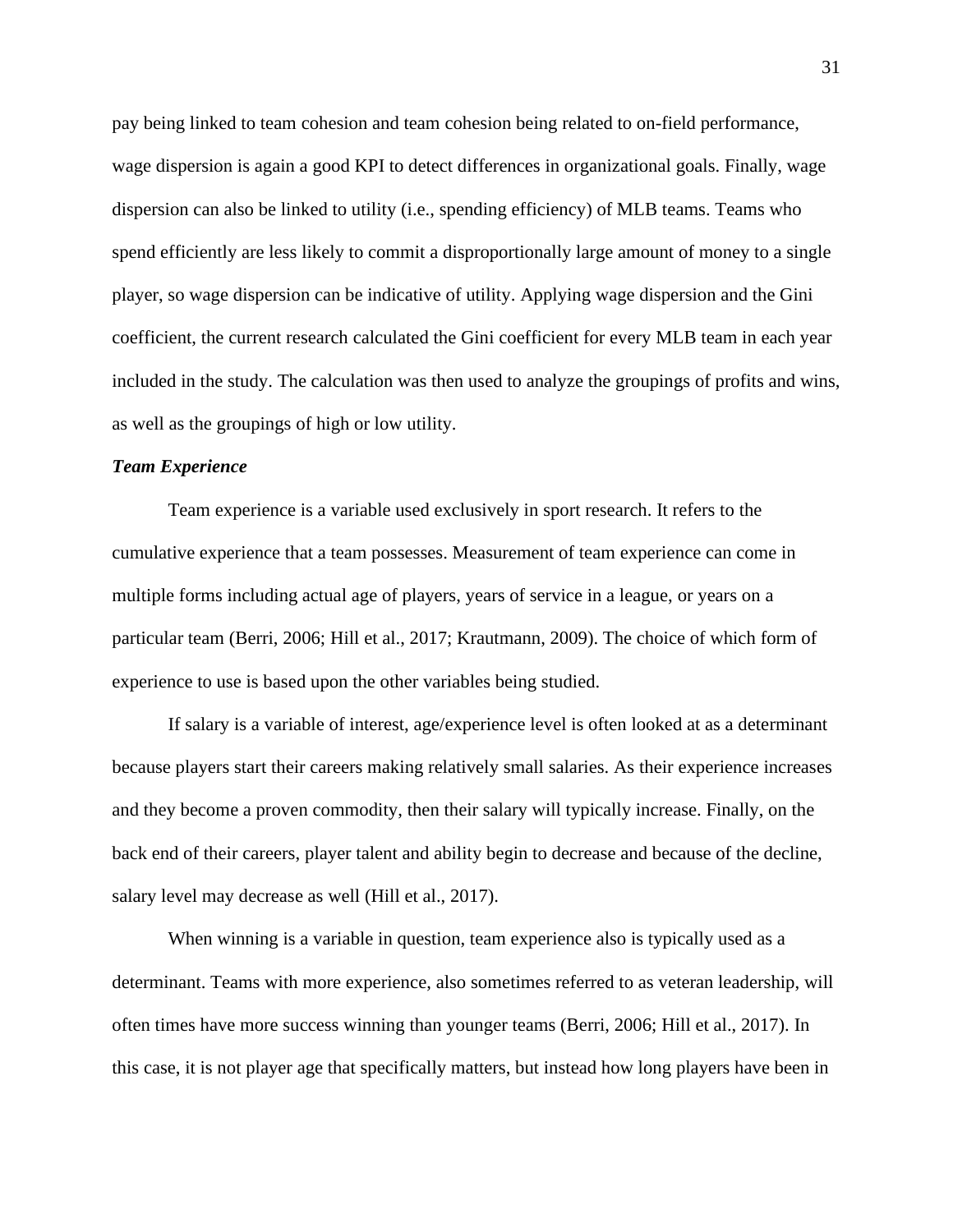a league. Furthermore, Hill et al. (2017) pointed out that teams who have been together for a longer period of time have had a better chance to develop team chemistry, and in turn, may have more success winning.

The current study was concerned with team experience as it is expressed by cumulative major league service time of all players on an MLB team in a given year. This variable was calculated for each team in a given year by adding the MLB service time for every player on the payroll of that team. Teams that have a strategic organizational goal of wins may be more likely to construct a roster with a greater experience level. However, that roster may be more expensive but also more likely to win games. Conversely, teams seeking more utility or spending efficiency may try to identify younger, cheaper talent and will thus have a more inexperienced roster. In conclusion, team experience seems to be an appropriate organizational effectiveness KPI for the strategic organizational goals, as well as for the utility gained from spending efficiency.

#### *Cost of Attendance*

In sport, cost of attendance refers to how much it costs for a fan to attend a game. Not only does that include the price of a ticket, but it also includes items such as parking, concessions, and souvenirs (Coates & Humphreys, 2007; Krautmann & Berri, 2007; Marburger, 1997). If attendance level remains unchanged, a higher cost of attendance will generate more revenue which will then increase profit. In this case, teams pursuing profits would have a higher cost of attendance in order to increase their revenues. However, demand also plays a role with attendance. Attendance generally increases as a team wins more games, and with a higher demand, a team has the ability to raise their cost of attendance (Coates & Humphreys, 2007).

When calculating cost of attendance for an academic study, one could add each individual element to arrive at a figure that represents total cost. Alternatively, use of the Fan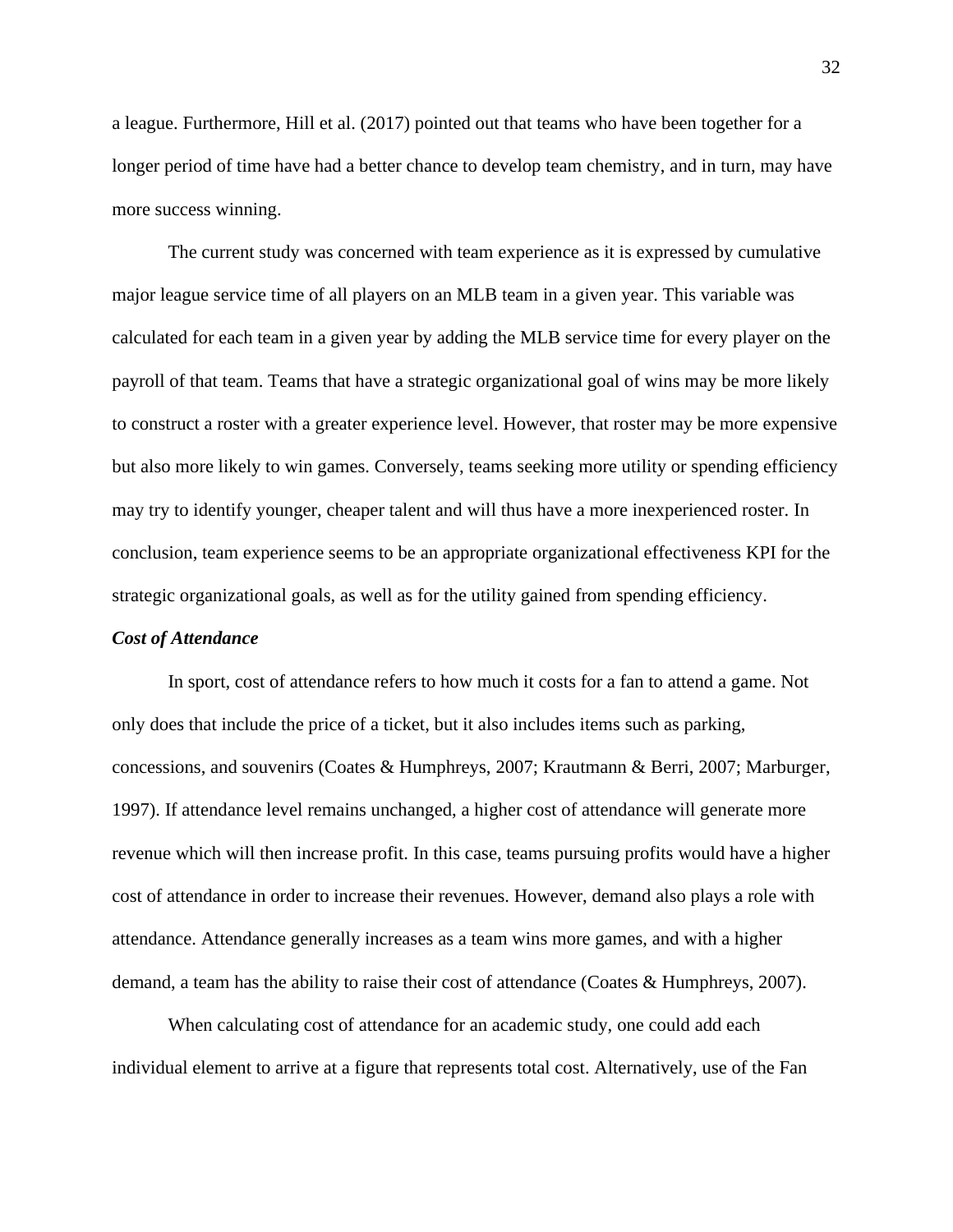Cost Index (FCI) was suggested by Coates and Humphreys (2007), which would promote uniformity and comparability across research studies. The FCI is a metric based upon a family of four attending a game with four average priced tickets, parking for one car, two draft beers, four soft drinks, four hot dogs, and two team caps. The current study used FCI as a KPI dependent variable representing the cost of attendance. Differences in FCI were then analyzed based on the two independent variables of strategic organizational goals and utility.

## *Franchise Value*

The final KPI of organizational effectiveness in the current study was franchise value. Franchise value in MLB refers to the worth of each team based on the brand value, revenue streams, and assets (e.g., stadiums; Ozanian & Badenhausen, 2019). In the for-profit sector where MLB teams operate, franchise or company value acts as a cumulative sum of all business activities. Companies considered to be effective and prospering (i.e., abundance model; Cameron, 2015) would be more likely to have a higher valuation. Similarly, those for-profit companies effectively achieving their goals (i.e., goal attainment; Georgopoulos & Tannenbaum, 1957) would also have higher valuations.

In terms of the current research and MLB teams, the purpose was to look at how organizational goals for a given year impacted franchise values. Therefore, franchise value was recorded for each team directly before and after the given year of the study. These before and after values were then used to calculate percentage change in franchise value for the given year. According to Alexander and Kern (2004), a strong link exists between team success and higher franchise value. Teams with a strategic organizational goal of wins may then have a higher increase in franchise value than those pursuing profits. Similarly, spending more efficiently and receiving higher utility could be positively correlated with franchise value (Scelles et al., 2016).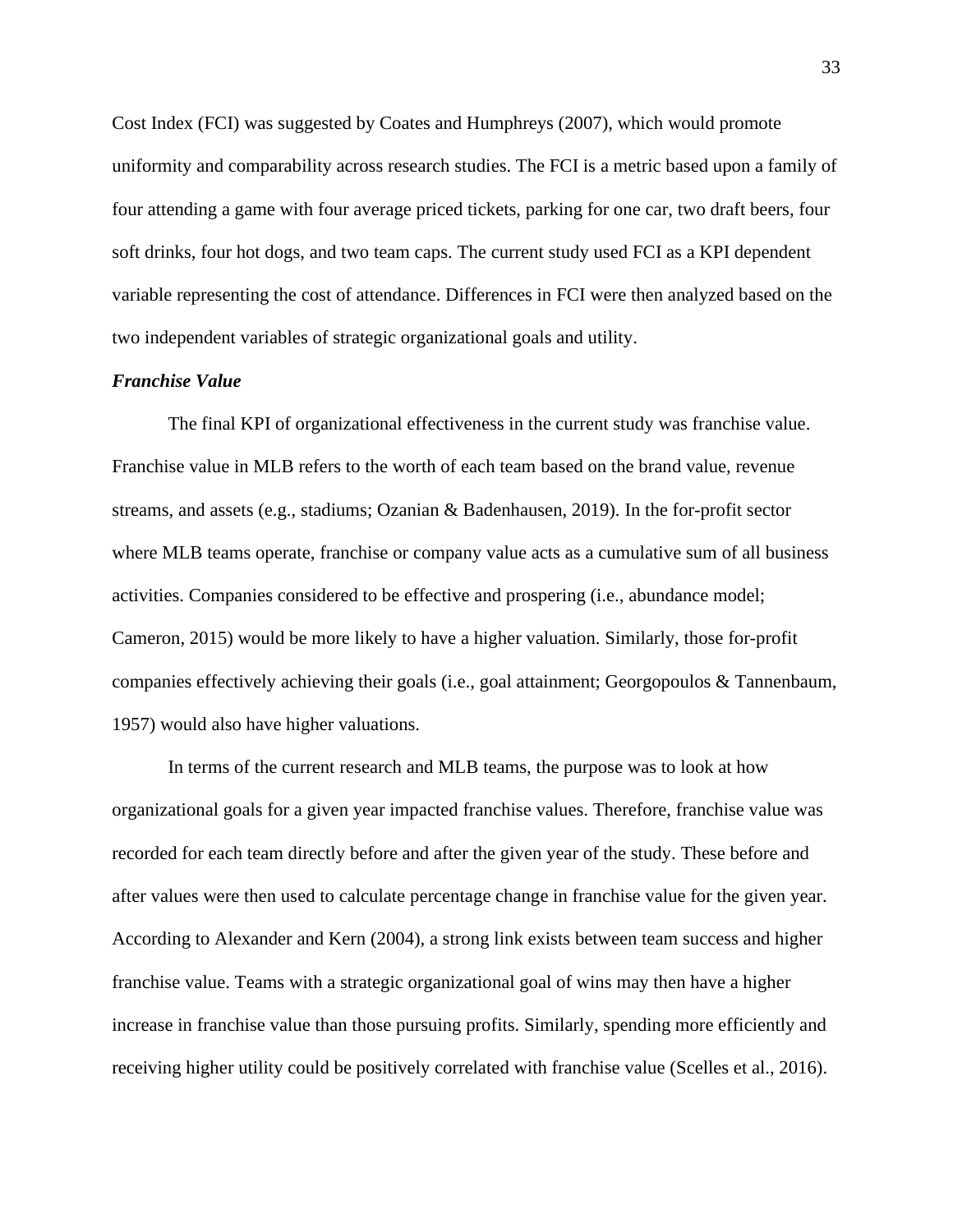### CHAPTER III

## METHODOLOGY

The current study focused primarily on differences in strategy and spending in MLB. As stated in Chapter I, the research questions were focused on differences between levels of multiple factors and how each level of those factors is related to MLB organizational effectiveness. The two factors represented multiple strategic goals and spending efficiency, while MLB organizational effectiveness was represented by seven different KPIs that were identified in Chapter II.

In order to clearly layout the methods in which this study was conducted, the remainder of this chapter is divided into the following sections: (1) research model, (2) data and variables, (3) hypotheses, and (4) statistical analyses. The first section presents and explains a visual representation of the research model for better understanding of the research study. The next section describes the data that were collected, along with manipulations that were used to create the necessary variables. Section three introduces the hypotheses that correspond to each research question. The final section provides background on and explains the use of the statistical analysis method.

## **Research Model**

In building the research model, two categorical independent variables, also known as factors, were first established: (a) strategic organizational goal and (b) utility achieved. Both factors had two levels (groupings). For strategic organizational goal, the two groupings were profit and wins, while the two levels of utility achieved were high and low. Then, utilizing the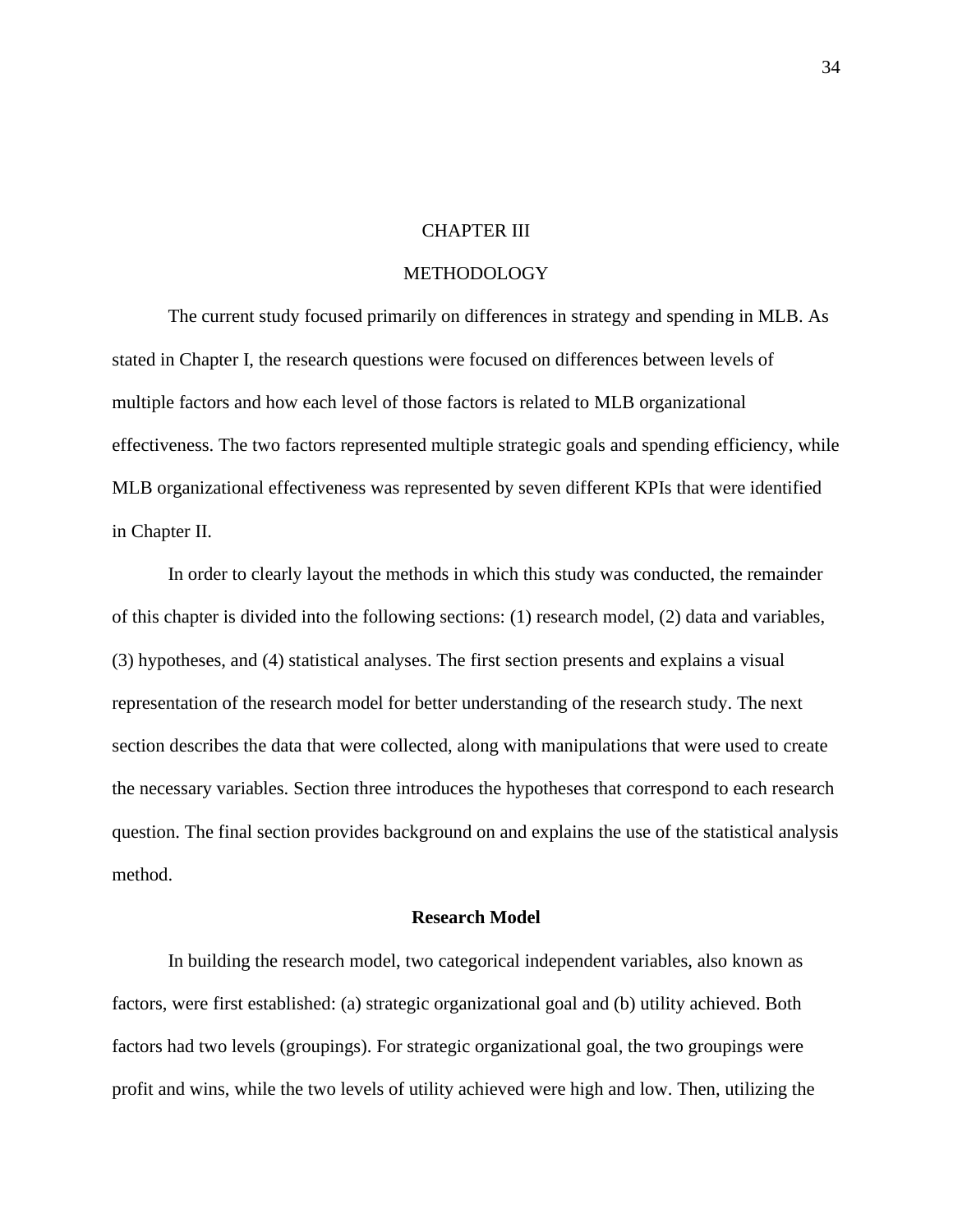work of previous scholars as described in Chapter II, the continuous dependent variables (KPIs) which represented MLB organizational effectiveness were determined. Finally, two confounding variables (covariates) of market size and year were explored, with ultimately only the market size variable being included in the research model.

In justification for market size as a covariate, it would be considered a confounding variable because teams in larger markets have higher revenue generation potential and more resources (Alexander & Kern, 2004). An argument can easily be made that these advantages over smaller market teams could affect both the independent and dependent variables in the study. Market size measured by the total population of an area would fit the definition of a covariate because it is continuous in nature (Tabachnick & Fidell, 2013).

The second confounding variable that was considered and then dropped from the current study was year. Year is sometimes controlled for to account for time-specific fixed effects (e.g., Annala & Winfree, 2011; Frick et al., 2003), such as variance from abnormal shocks due to environmental factors in a given time-period (e.g., financial crisis or work stoppage). However, in the case of the current study, year as a covariate was found to violate the linearity assumption meaning that the year variable did not have a linear relationship with other covariate and dependent variables. A violation of linearity causes curvilinearity which can severely reduce the power of the significance test (Tabachnick & Fidell, 2013). Due to this violation, a minimal contribution to the further explanation of variance, and the recommendation of Tabachnick and Fidell (2013) to limit the number of covariates in order to preserve degrees of freedom, it was decided to not include year as a covariate in the research model.

Based on the above outlined variables, Figure 3.1 displays the research model. Please note that all KPIs are separate, dependent variables. While they are all included together in one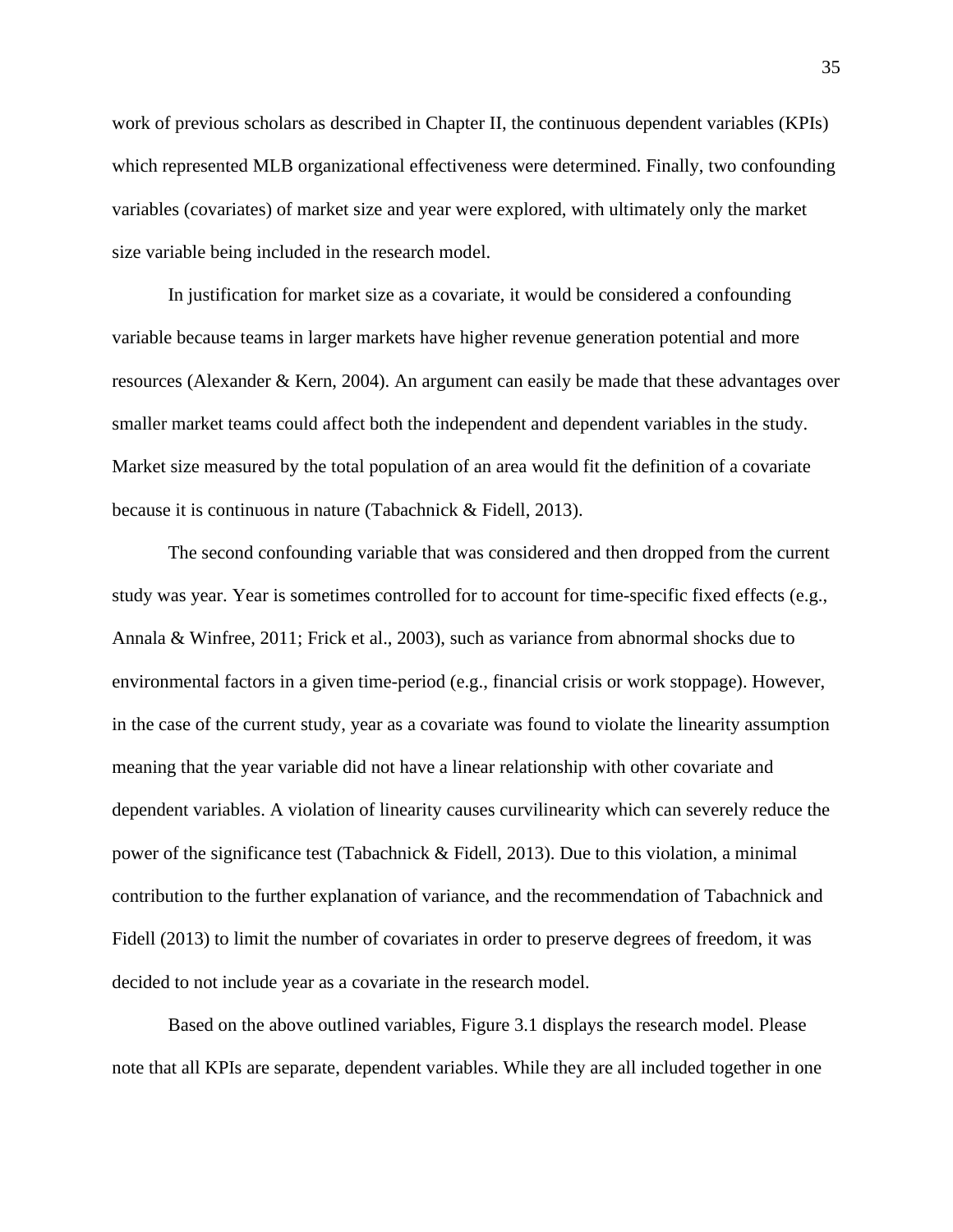circle, this does not mean that they make up one single variable. The circle is just included to signify that the KPIs together represent the concept of organizational effectiveness for an MLB team. The circle also simplifies the model, as an arrow does not have to be drawn from each independent variable to every dependent variable.

## **Figure 3.1**







In order to investigate the relationship illustrated in Figure 3.1, data for MLB franchises were collected and analyzed for all seasons between 2010 and 2019. Each of the 30 MLB teams in a given season of the study constituted a team-year observation. Thus, with the study spanning 10 total seasons, and every team from the timespan included in the data set, the study had a population size of 300.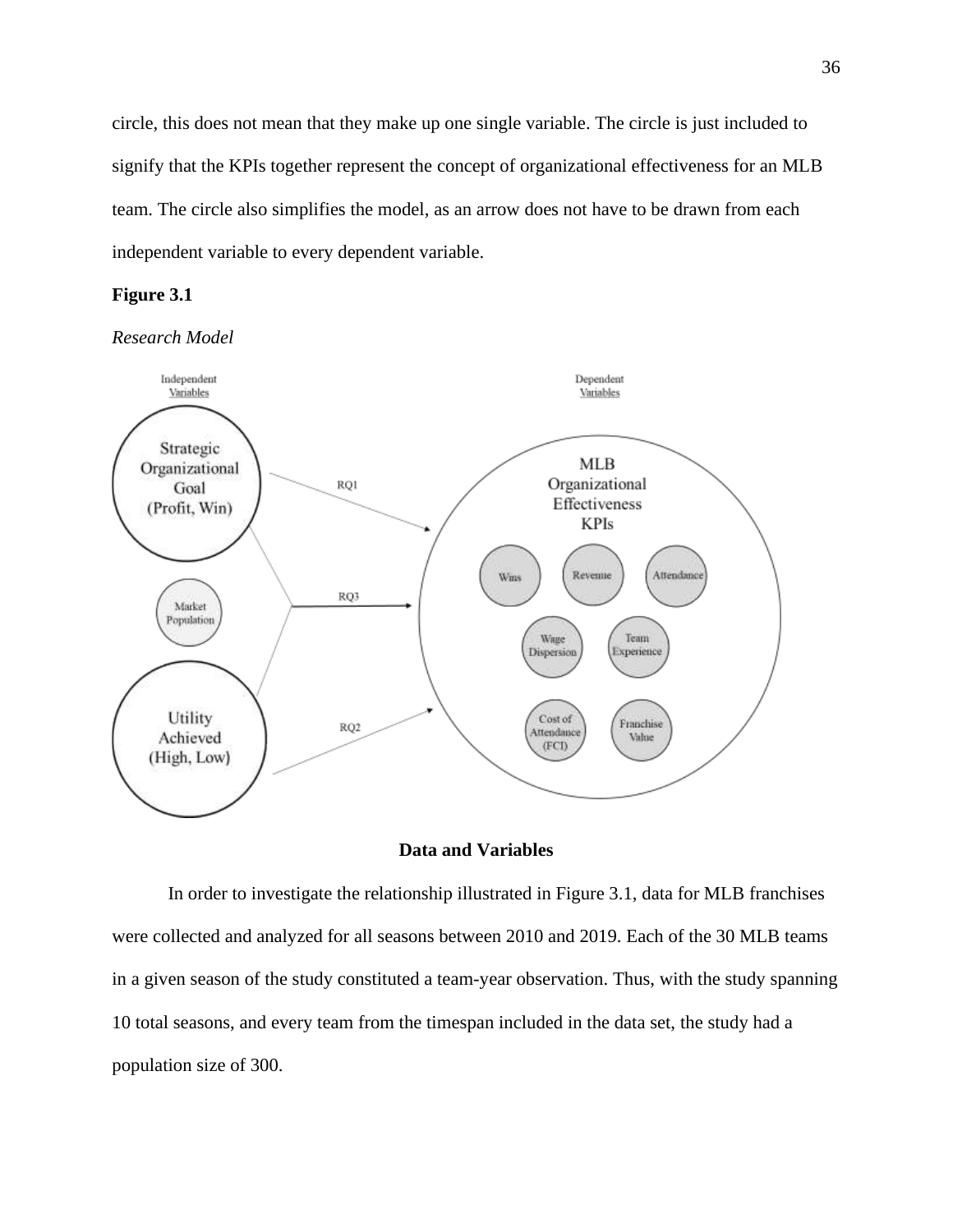For each team-year observation, the data pertaining to each variable was manually collected from multiple sources. It should be noted that, when necessary, financial data were adjusted to 2019 dollars using the *Bureau of Labor Statistics* CPI Inflation calculator (https:// data.bls.gov/cgi-bin/cpicalc.pl). By adjusting the applicable values, it made for more reasonable comparisons. Furthermore, for convenience, each of the ten variables and their descriptions are listed in Table 3.1.

## **Table 3.1**

*Variable List*

| Variable                                      | Description                                                                                                                        |
|-----------------------------------------------|------------------------------------------------------------------------------------------------------------------------------------|
| <b>Strategic Organizational</b><br>Goal (SOG) | Two-level factor (Profit, Win) determined by profit margin.<br>Higher margins are grouped as profits and lower margins are wins.   |
| Utility Achieved (UA)                         | Two-level factor (High, Low) determined by money spent per win.<br>Less money spent equals high utility and more spent equals low. |
| Wins (WIN)                                    | Regular season wins.                                                                                                               |
| Revenues (REV)                                | Money generated from business operations.                                                                                          |
| Attendance (ATT)                              | Percentage of home stadium that is filled for the year.                                                                            |
| Wage Dispersion (WD)                          | Gini coefficient for a team's payroll in a season.                                                                                 |
| Team Experience (TE)                          | Total league service time for all players on an MLB roster.                                                                        |
| Cost of Attendance (CA)                       | Fan Cost Index (FCI) for a team in a given year.                                                                                   |
| Franchise Value (FV)                          | Valuation of team worth.                                                                                                           |
| Market Population (MP)                        | Covariate representing population of team's metropolitan area.                                                                     |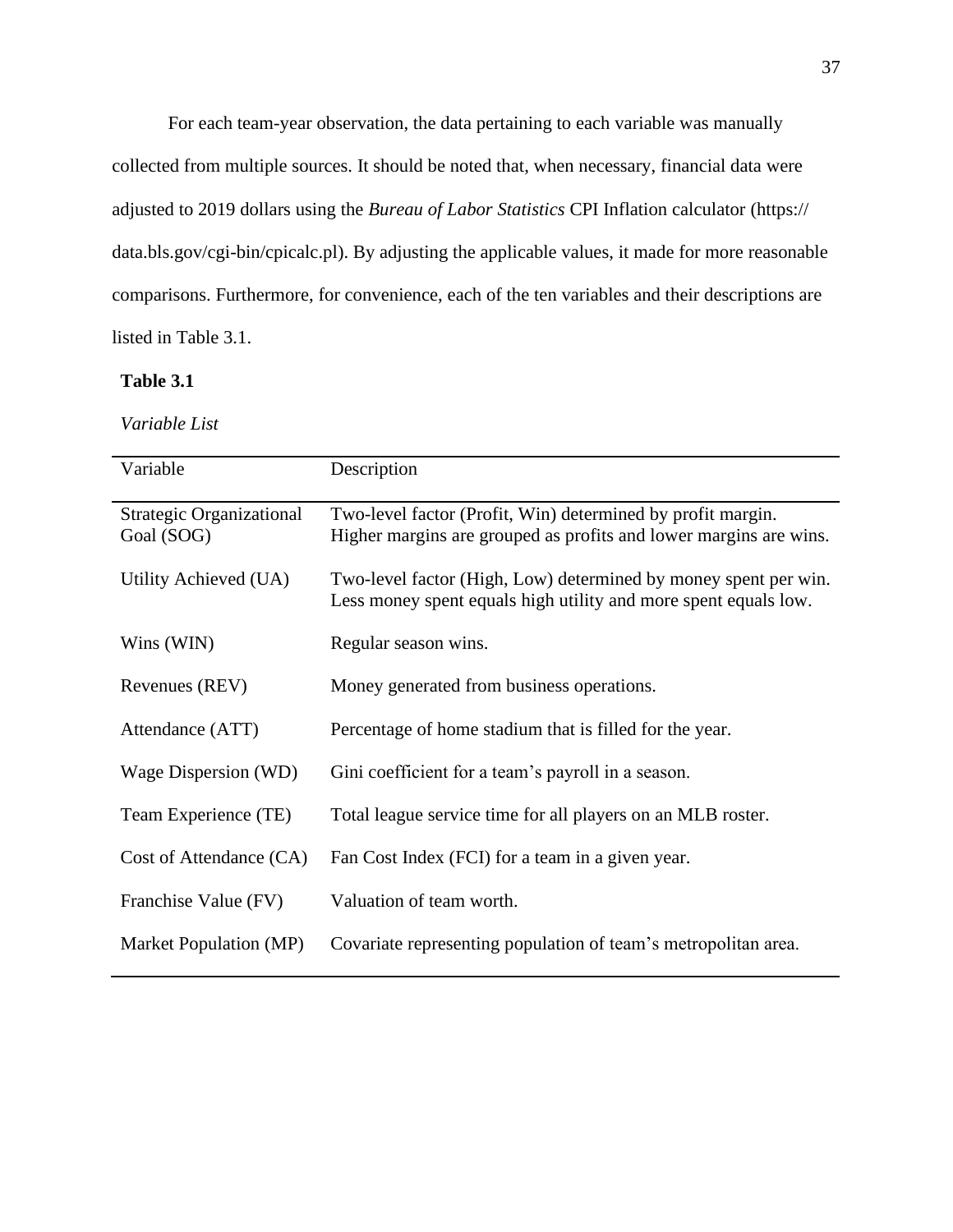## **Independent Variables**

Starting with the first independent variable (SOG), which was the factor concerning strategic organizational goals and the groupings of profits and wins, operating income and revenue data were collected from the *Forbes* website (https://www.forbes.com/mlbvaluations/list/). Using that data, profit margins for each team-year observation were then calculated by dividing operating incomes by revenues. Each observation was then grouped into profit (higher margin) or wins (lower margin) based on their profit margin. It should be noted that the line for determining the profit or win grouping was the mean profit margin for the data set (9.0%).

The second independent variable (UA) was a factor with two levels. This factor represented the utility achieved through spending efficiency, and the levels are designated as high and low. Data for team payroll and wins were collected from MLB team websites, which was then used to calculate a variable representing money spent per win (team payroll/wins). To determine the groupings of each team-year observation, the calculated metric was compared to the average for the dataset (\$1.54 million). Those teams spending more than average per win were placed in the low utility group, and those spending less than average were categorized as high utility.

#### **Dependent Variables**

The seven dependent variables in the current study were KPIs which have been determined to represent organizational effectiveness of MLB teams. Two of the KPIs, number of wins (WIN) and amount of team experience (TE), were collected from MLB team websites. The WIN variable was strictly the number of wins for the regular season for each team-year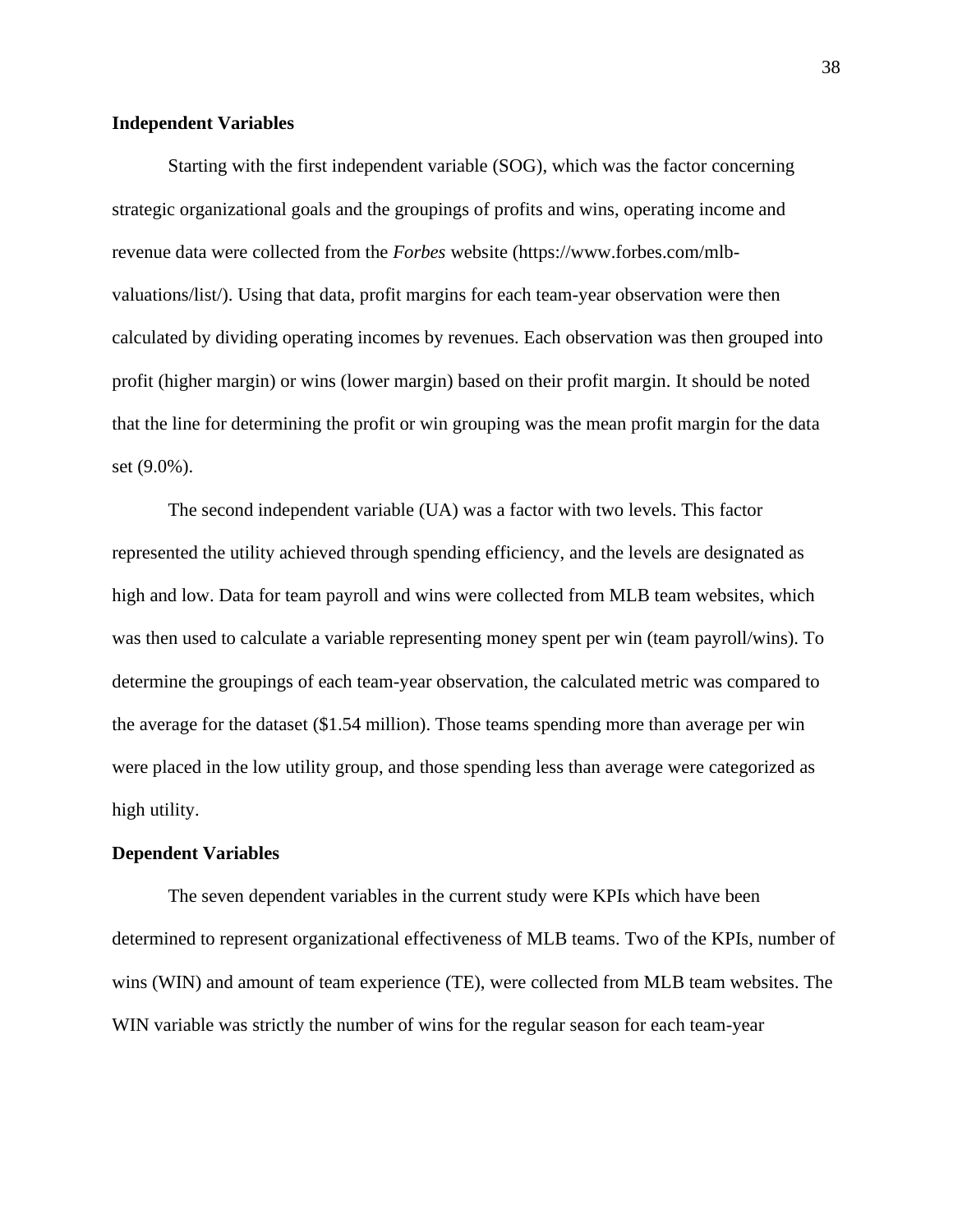observation. The total service time for every player on the payroll of a team in a given year represented TE, and this was found by summing the entire service time column on an MLB roster.

The next two KPIs, amount of revenue (REV) and yearly franchise values (FV), were collected for each team-year observation from the *Forbes* website. REV was represented by an inflation-adjusted dollar amount recorded at the end of the MLB season with the intention of seeing the impacts on the independent variables on revenue for a given year. Data for the FV variable were also collected at the end of each season, and then using the FV from the previous season, the percentage change from year-to-year was calculated. Using the percentage change helped control for historical factors (e.g., length of franchise existence) when comparing dollar values that varied drastically between teams (Alexander & Kern, 2004; Davis, 2008). Similarly, the KPI cost to attend games (CA), represented by inflation-adjusted FCI, was obtained from the well-known sport database *Rodney Fort's Sports Business Data* (https://sites.google.com/site/rodswebpages/ codes).

Another KPI was a measure of the attendance for each team at home games (ATT). For the current study, ATT was expressed as the percentage of the stadium filled so that stadiums of differing capacities could be compared. For each team-year observation, average attendance in a given year were collected on the *ESPN* website (http://www.espn.com/mlb/attendance) and the capacity of a team's home stadium for a single game was determined on *Ballparks of Baseball* (https://www.ballparksofbaseball.com/). The average attendance was then divided by the stadium capacity to give the percentage of the stadium that was filled for a team in a given season.

Finally, the dispersion of wages amongst a team roster (WD) was another KPI that required some calculation. First, for each team-year observation, the salaries of every player on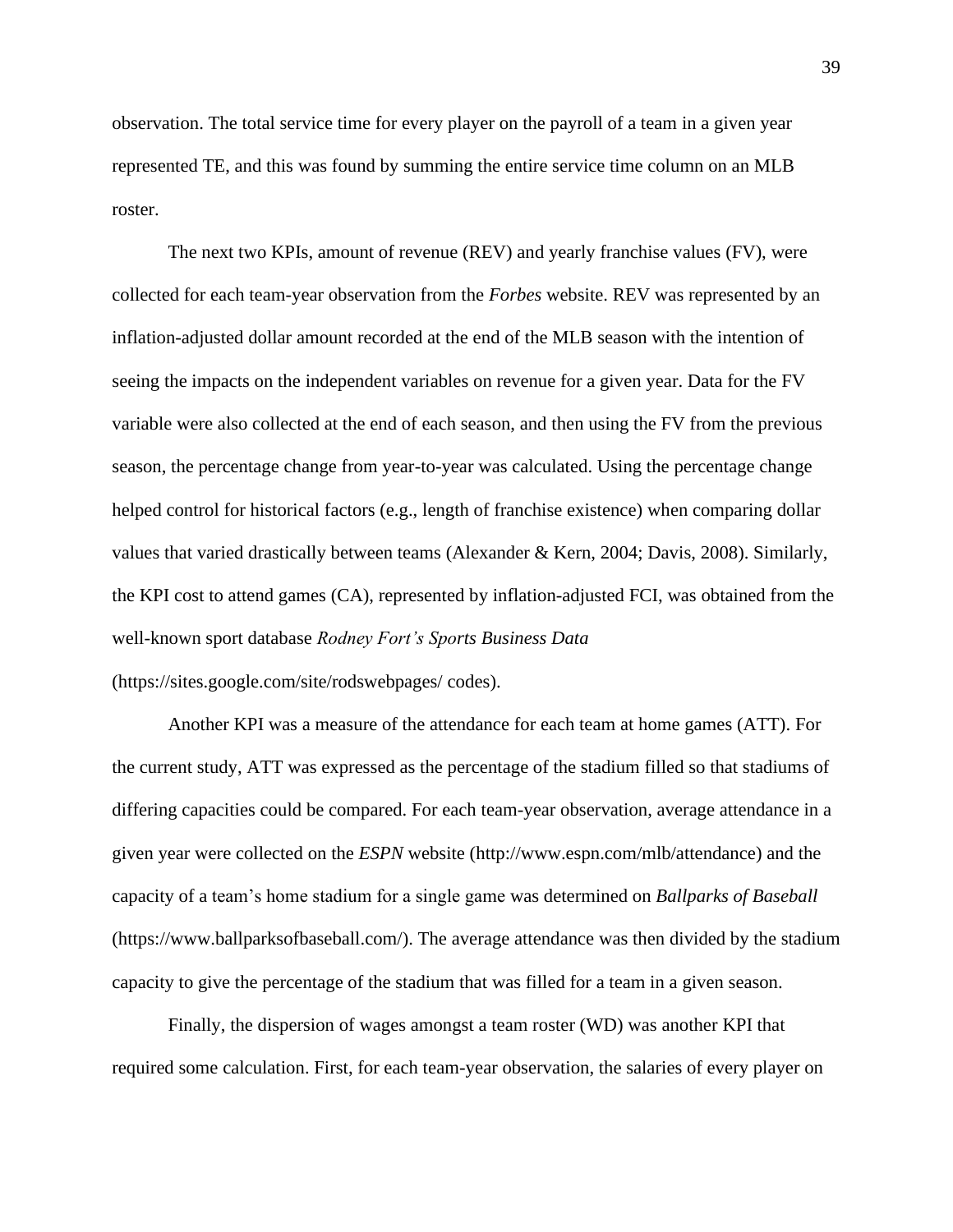the MLB team payroll were collected from MLB team websites. Then the Gini coefficient were calculated and transferred to the dataset as the WD variable.

## **Covariate**

There was also a covariate included in the proposed study. By definition, a covariate must be either a continuous, ordinal, or dichotomous variable. Populations of MLB team markets (MP), which is a continuous variable, was the included covariate. The current study defined the market for a team as the combined metropolitan area in which the team was located. Thus, for each team-year observation the corresponding combined metropolitan area population was recorded using the website of the *United States Census Bureau* (https://www.census.gov/ programs-surveys/metro-micro/data/tables.html). For areas that had two MLB teams (e.g., New York), the population was split in half based on the assumption that individuals are likely not active supporters of both teams (Mills et al., 2016).

Bringing all the variables of the study together, the following two-way MANCOVA additive model is given:

where  
\n
$$
\begin{Bmatrix}\nY_{1ijk} \\
Y_{2ijk} \\
\vdots \\
Y_{pij}\n\end{Bmatrix} =\n\begin{Bmatrix}\n\mu_1 \\
\mu_2 \\
\vdots \\
\mu_p\n\end{Bmatrix} +\n\begin{Bmatrix}\n\tau_{1i} \\
\tau_{2i} \\
\vdots \\
\tau_{pij}\n\end{Bmatrix} +\n\begin{Bmatrix}\n\delta_{1j} \\
\delta_{2j} \\
\vdots \\
\delta_{pj}\n\end{Bmatrix} +\n\begin{Bmatrix}\nY_{1ij} \\
Y_{2ij} \\
\vdots \\
Y_{pij}\n\end{Bmatrix} +\n\begin{Bmatrix}\n\beta_1 X_{ijk} \\
\beta_2 X_{ijk} \\
\vdots \\
\beta_p X_{ijk}\n\end{Bmatrix} +\n\begin{Bmatrix}\n\varepsilon_{1ijk} \\
\varepsilon_{2ijk} \\
\vdots \\
\varepsilon_{pijk}\n\end{Bmatrix},
$$
\n(7)

- $Y_{pi}$  is the k<sup>th</sup> observation of an organizational effectiveness KPI in the ijth cell, respecting to level *i* of the factor strategic organizational goal and level *j* of the utility achieved.
- $\bullet$   $\mu_p$  is the global means of the activity of all KPIs.
- $\tau_{pi}$  is the effects of the ith treatment of the factor strategic organizational goal.
- $\delta_{\text{pi}}$  is the effects of the jth treatment of the factor utility achieved.
- $\bullet$   $\gamma_{\text{pi}}$  is the effects of the interaction between strategic organizational goal and utility received.
- $X_{ijk}$  denotes the block effect vector of the covariate market population.
- $\bullet$   $\varepsilon_{\text{piik}}$  is the random error.

\*Note that the additive properties of equation 7 mean that seven equations (one for each dependent variable) are included to arrive at the cumulative total.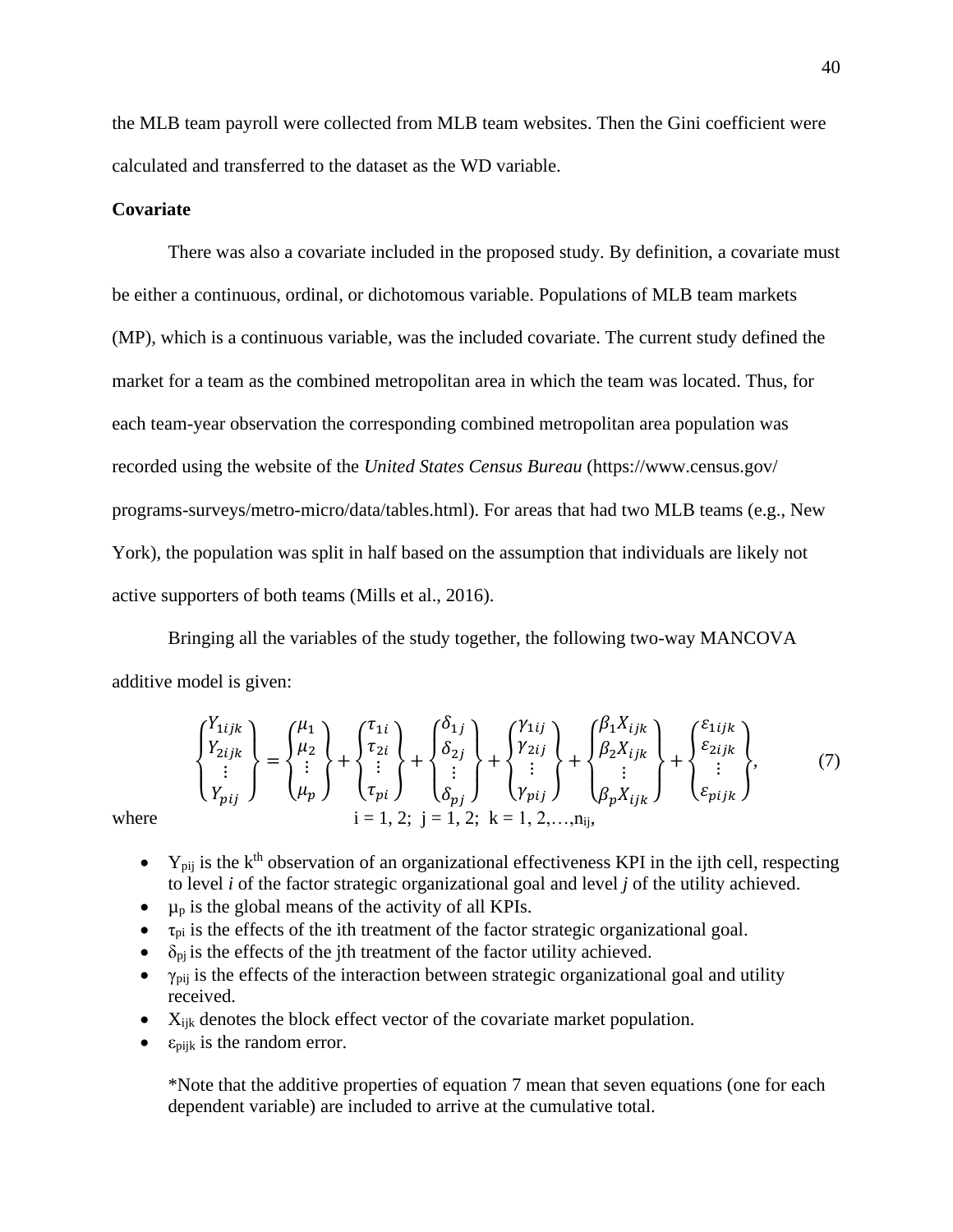## **Delimitations**

While the current study was extensive, it was not without delimitations. The first delimitation was the chosen data frame of 2010 to 2019. This data frame allowed for a large enough population size  $(N = 300)$  to conduct the desired statistical tests, while not risking including data from times where economic conditions, and therefore variable relationships, may have been quite different. However, by limiting the data frame to only as far back as 2010, the study did not gain much of a historical perspective on the issue. Furthermore, the power level supplied by the population of 300 in the data only allowed for two levels on each independent variable, when three actually may have been supported and preferred.

A second delimitation was the choice of MLB as the setting for the research. The choice was made to keep the size of the study manageable, but the findings are only applicable in baseball and are not generalizable to other sports. Similarly, the choice of KPIs to represent organizational effectiveness also limits generalizability. Those KPIs are specific to organizational effectiveness of MLB teams, so connections to other settings or even other facets of an MLB franchise cannot be made.

Finally, the manner in which the strategic organizational goal was determined for an organization was admittedly simplistic and flawed. However, with very little previous research to use as a guide, this part of the study is somewhat exploratory. The potential for the methods and findings to be incorporated in more advanced models in the future is viable and encouraged.

#### **Hypotheses**

With a model in place and the variables identified, the research questions could then be better understood and analyzed. The premise of Q1 was to examine the organizational goal of an MLB team individually, while Q2 did the same with utility achieved. Conversely, Q3 tested for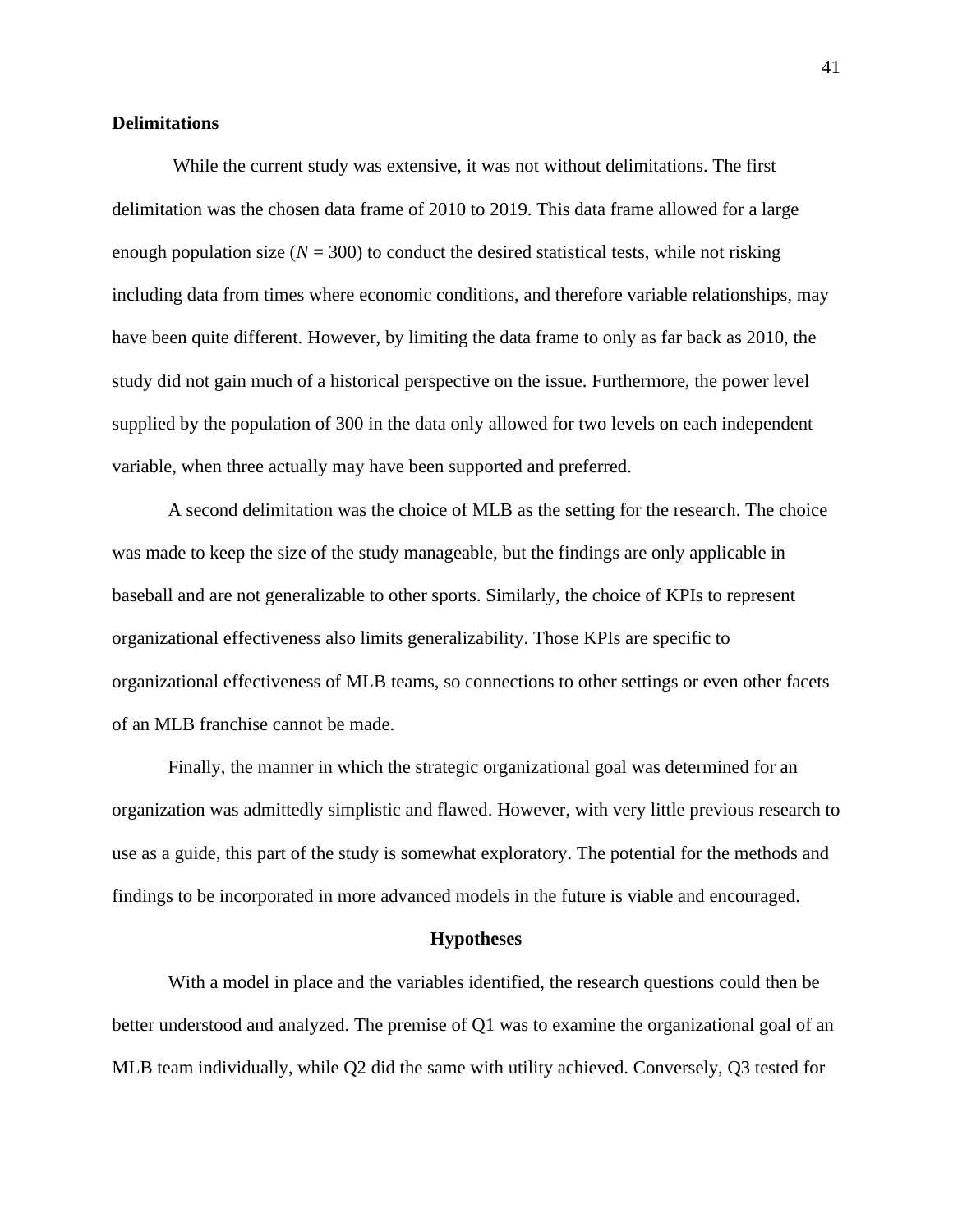interaction effect of the two independent variables to see if the simultaneous joint effect on one or more dependent variables was significantly different than the sum of its parts. Table 3.2 lists each research question and its corresponding hypothesis, which is based on the framework and theory outlined by the review of literature in Chapter II.

## **Table 3.2**

## *Research Questions and Hypotheses*

| Q#             | <b>Research Question</b>                                                                                                                                                                        | H#             | <b>Hypothesis</b>                                                                                                                                                                     |
|----------------|-------------------------------------------------------------------------------------------------------------------------------------------------------------------------------------------------|----------------|---------------------------------------------------------------------------------------------------------------------------------------------------------------------------------------|
| Q <sub>1</sub> | Is there a difference between a primary<br>MLB organizational goal of wins versus<br>a primary organizational goal of profits<br>in terms of KPIs representing<br>organizational effectiveness? | H1             | There is a difference in at least one.<br>organizational effectiveness KPI for<br>MLB teams with a primary goal of wins<br>as opposed to MLB teams with a<br>primary goal of profits. |
| Q <sub>2</sub> | Is there a difference in levels of utility<br>achieved through spending efficiency by<br>MLB teams as measured by the KPIs<br>signifying organizational effectiveness?                          | H <sub>2</sub> | There is a difference in at least one.<br>organizational effectiveness KPI for<br>MLB teams who achieve high utility as<br>opposed to those with a low level.                         |
| Q <sub>3</sub> | Is there an interaction effect between<br>primary MLB organizational goals and<br>spending efficiency in terms of their<br>relationship with the organizational<br>effectiveness KPIs?          | H3             | An interaction effect exists between<br>primary MLB organizational goals and<br>spending efficiency when it comes to at<br>least one organizational effectiveness<br>KPI.             |

## **Statistical Analyses**

To answer the above research questions and test the proposed hypotheses, the current study implemented a two-way MANCOVA. This statistical method is used to assess the differences on multiple continuous dependent variables by multiple independent variables containing levels, all while controlling for covariates (Tabachnick & Fidell, 2013). According to Ramos et al. (2012), by adding covariates to a model, their effect is eliminated from the relationship between the independent grouping variables and the continuous dependent variables.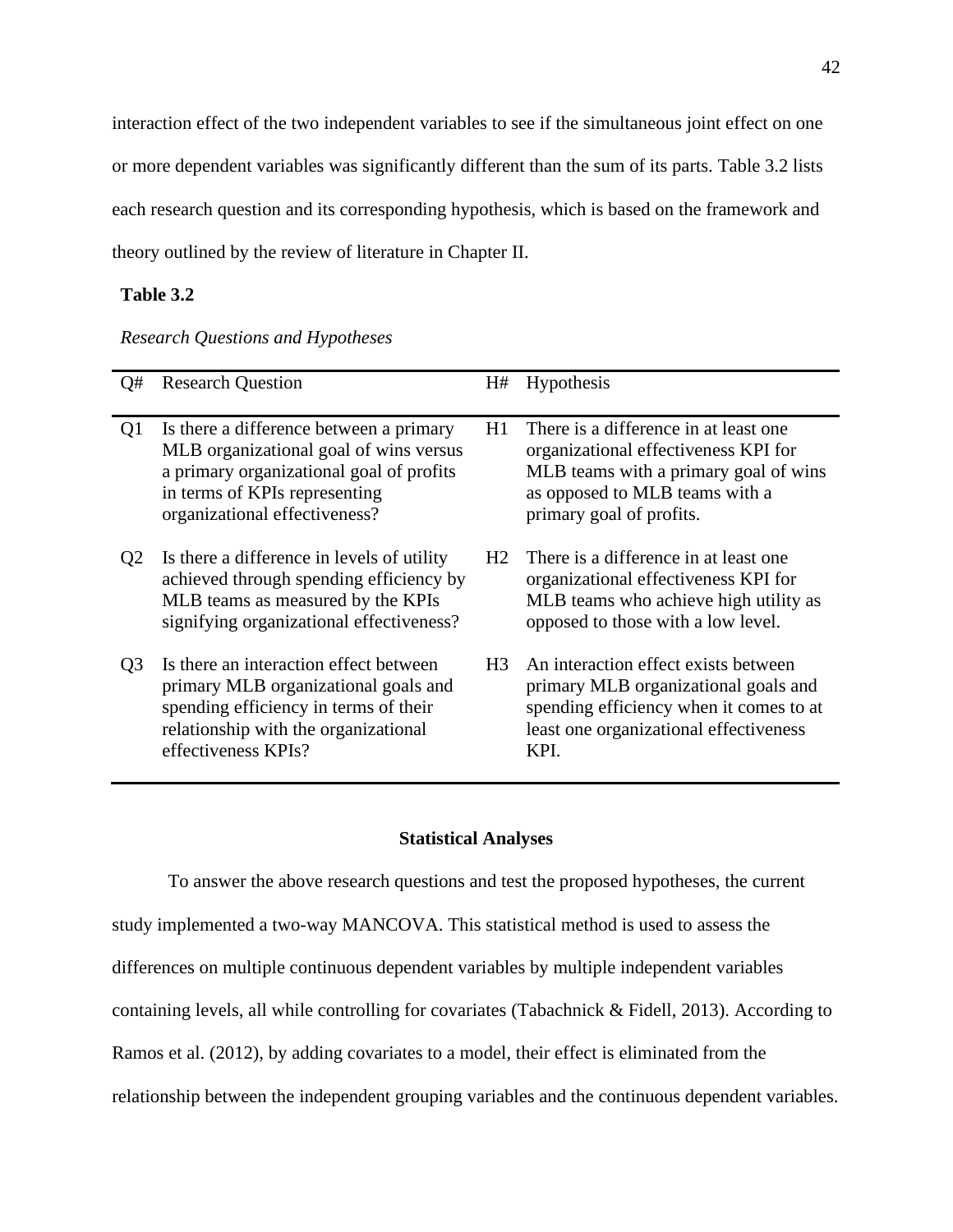Additionally, appropriate covariates also reduce the error term because they can help further explain variance. Another feature of MANCOVA is the ability to test for interaction between multiple independent groupings. An interaction effect occurs when the combination of two factors causes a simultaneous joint effect on one or more dependent variables that is significantly different than the sum of its parts (Tabachnick & Fidell, 2013).

### **MANCOVA Assumptions**

After the data were collected, the first step of statistical analysis was to check the assumptions of MANCOVA. The MANCOVA assumptions are: (a) independent random sampling, (b) independent variables are categorical, (c) dependent variables and covariates are continuous, ordinal, or dichotomous, (d) independence of observations,  $\epsilon$  no outliers (f) absence of multicollinearity,  $(g)$  multivariate normality,  $(g)$  homogeneity of variance, and  $(h)$ homogeneity of covariances. For the current study, the assumption of independent random sampling would not be applicable because the dataset is actually a population. Both independent variables are categorical factors with two levels, while the dependent variables and covariate were all continuous.

As for independence of observations, this assumption was somewhat violated. However, this was not detrimental to the current study and is actually quite common in sport research. Within a given season, teams are paired together in games with one team winning and one team losing. All teams within the league have influence on others for whether games are won or lost, and thus the league average winning percentage will always be .50 (Berri, 2006). Additionally, over multiple seasons, data from the same organization will be collected multiple times. One possibility for dealing with sport research that examines organizations over time is to treat it as panel data, which allows multiple data points from the same individual to analyzed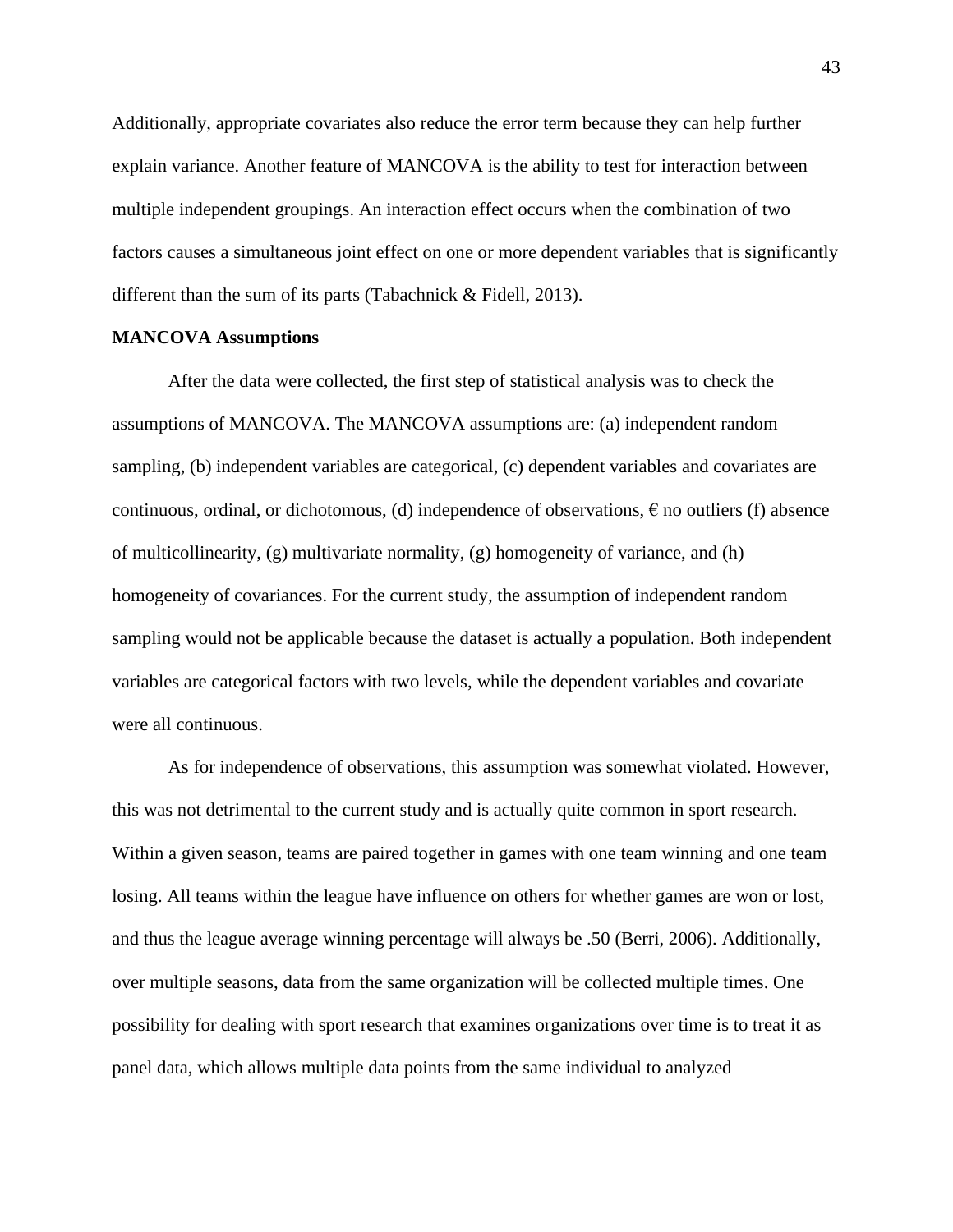longitudinally (e.g., Annala & Winfree, 2011). Alternatively, some would argue that a sport franchise over multiple seasons is not panel data because that team does not have the exact same make-up year after year (e.g., roster changes). Under this school of thought, the recommendation is to treat each team-year observation from the same franchise as an individual subject, and deal with the violation of lack of independence for game outcome by using careful consideration when interpreting results (Hill et al., 2017; Mondello & Maxcy, 2009). The current study chose the latter suggestion, foregoing the use of panel data, and carefully interpreting win-loss outcomes with an understanding that inter-team influence exists through direct competition.

The assumption of no outliers was another instance where a violation occurred. To detect outliers within the collected data set, Mahalanobis distance, which is based on the chi-square distribution, was used to find the distance between each point and the distribution within a multivariate space (Leys et al., 2018). For the current study, the Mahalanobis distance was assessed using *p* < .001 and degrees of freedom equal to the number of dependent variables in the model (7). This yielded a critical value of 24.32, and four cases exceeded this value which made them outliers (2013 Astros, 2013 Marlins, 2014 Giants, & 2018 Yankees). Per recommendations of Tabachnick and Fidell (2013), these four cases were removed due the sensitivity of MANCOVA to outliers.

Absence of multicollinearity was checked using correlations between dependent variables. The largest value in the correlation matrix occurred between the variables of Wins and Team Experience  $(r = .60)$ . This correlation value was acceptable as no correlation should exceed *r* = .80 (Tabachnick & Fidell, 2013), indicating that no violations of the multicollinearity assumption occurred. Table 3.3 provides the full correlation matrix for the absence of multicollinearity assumption. Similarly, there was no violation of the multivariate normality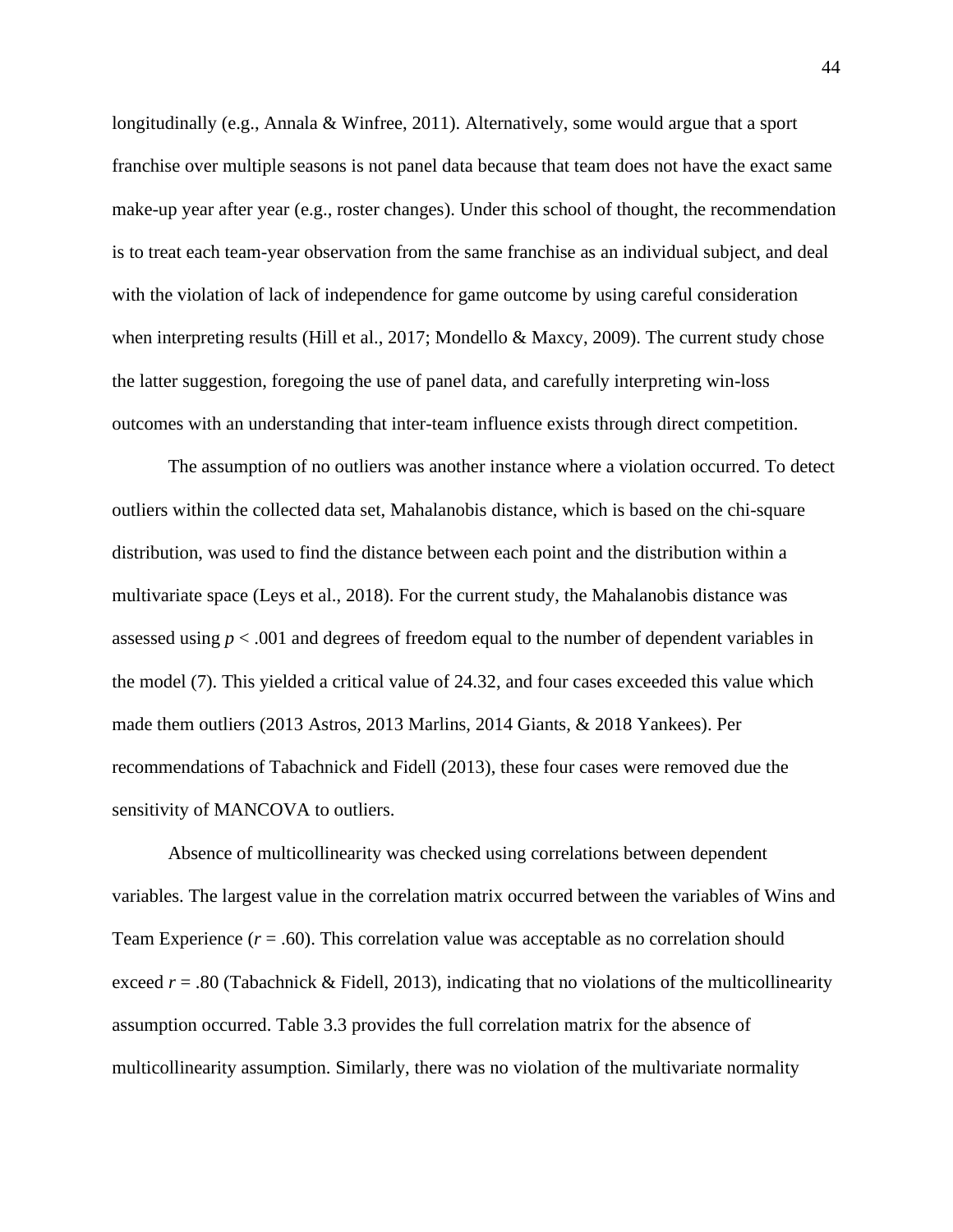assumption, as multivariate normality can be assumed with a large enough sample size (>20 per level of independent variables) due to the Central Limit Theorem (Tabachnick & Fidell, 2013).

## **Table 3.3**

*Correlation Matrix*

|            | <b>WIN</b> | <b>REV</b> | <b>ATT</b> | <b>WD</b> | TE    | <b>CA</b> | <b>FV</b> |
|------------|------------|------------|------------|-----------|-------|-----------|-----------|
| <b>WIN</b> | 1.000      |            |            |           |       |           |           |
| <b>REV</b> | .347       | 1.000      |            |           |       |           |           |
| <b>ATT</b> | .422       | .534       | 1.000      |           |       |           |           |
| <b>WD</b>  | $-.115$    | .201       | .063       | 1.000     |       |           |           |
| TE         | .602       | .401       | .489       | $-.076$   | 1.000 |           |           |
| <b>CA</b>  | .065       | .561       | .291       | .217      | .266  | 1.000     |           |
| <b>FV</b>  | .141       | $-.028$    | .108       | .021      | .075  | $-.039$   | 1.000     |

*Note*. Values above  $r = .8$  indicate concerns for multicollinearity.

The assumption homogeneity of variance was checked with Levene's test (Table 3.4), which when returning a significant value ( $\alpha = .05$ ) is considered to have violated the assumption. In the case of the current study the variable Franchise Value was significant ( $\alpha = <.001$ ). Allen and Bennett (2007) suggested that when the assumption of homogeneity of variance is violated, the likelihood of type I error is increased. However, if only one dependent variable violates the assumption it is acceptable to continue and evaluate the corresponding univariate ANOVAs at a stricter alpha level (i.e.,  $\alpha = .01$ ). The current study implemented this guidance and chose to include Franchise Value as a variable, albeit with cautious evaluation.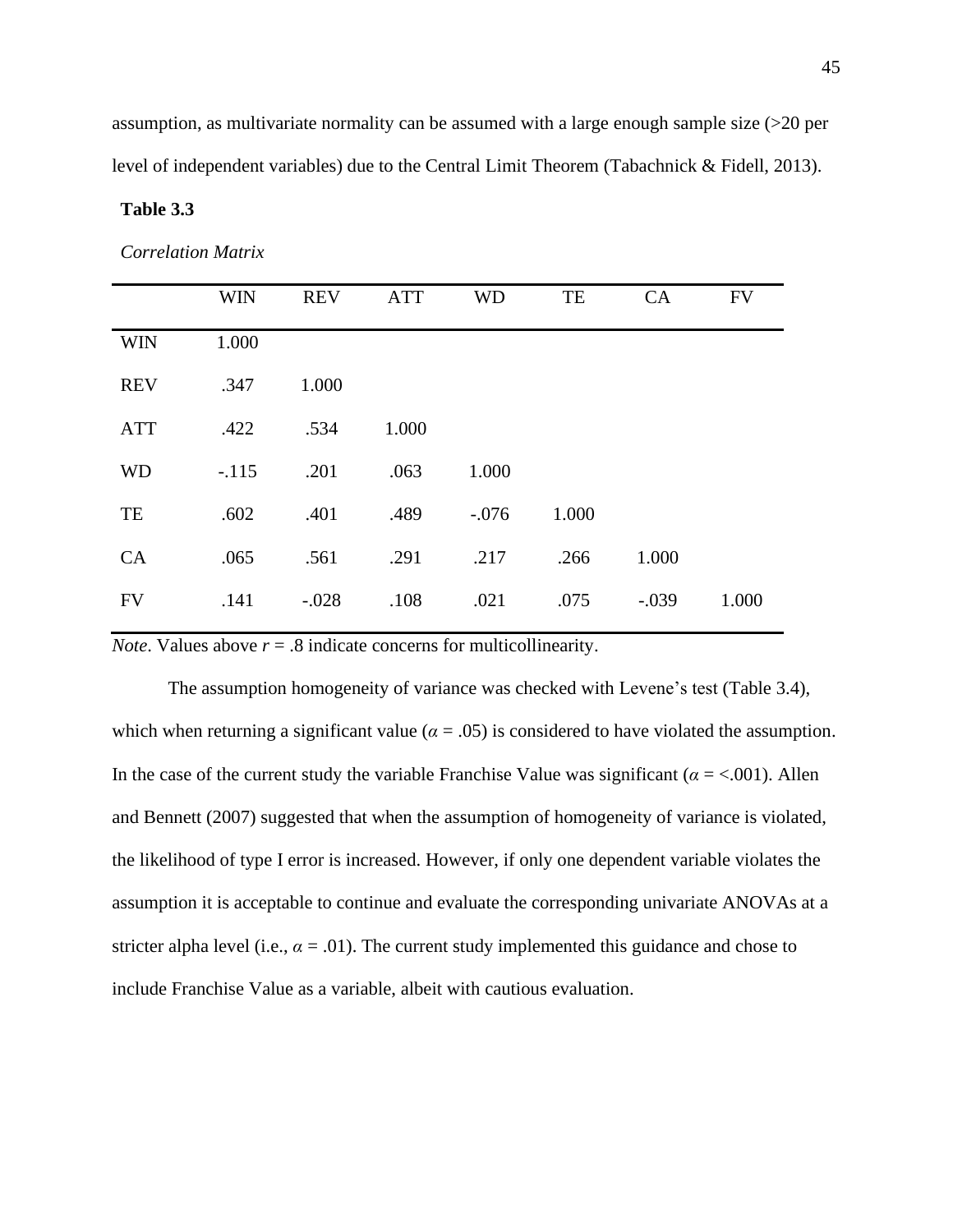## **Table 3.4**

| Levene's Test |  |
|---------------|--|
|---------------|--|

|            | $\boldsymbol{F}$ | df1 | df2 | $p$ -value |
|------------|------------------|-----|-----|------------|
| <b>WIN</b> | 1.669            | 3   | 291 | .174       |
| <b>REV</b> | .423             | 3   | 291 | .737       |
| <b>ATT</b> | .718             | 3   | 291 | .542       |
| WD         | .304             | 3   | 291 | .822       |
| TE         | 1.870            | 3   | 291 | .135       |
| CA         | 1.527            | 3   | 291 | .208       |
| <b>FV</b>  | 6.514            | 3   | 291 | $.000*$    |

*Note*.  $*\alpha = .05$ .

Finally, homogeneity of covariance was assessed using Box's M-Test (Table 3.5). This test is considered to be highly sensitive to discrepancies in cell sample sizes, and consequently, significance is often interpreted at the  $\alpha$  = .001 level (Tabachnick & Fidell, 2013). Even with a violation of Box's M, proceeding to the MACOVA analysis is considered acceptable. The only recommendation is that Pillai's Trace should be the chosen test statistic to interpret, as it is the most conservative when compared to the alternatives (Tabachnick & Fidell, 2013). In the case of the current study, a significance value of  $p = 0.005$  was calculated for Box's M, signifying there was no violation and all MANCOVA test statistics could be considered.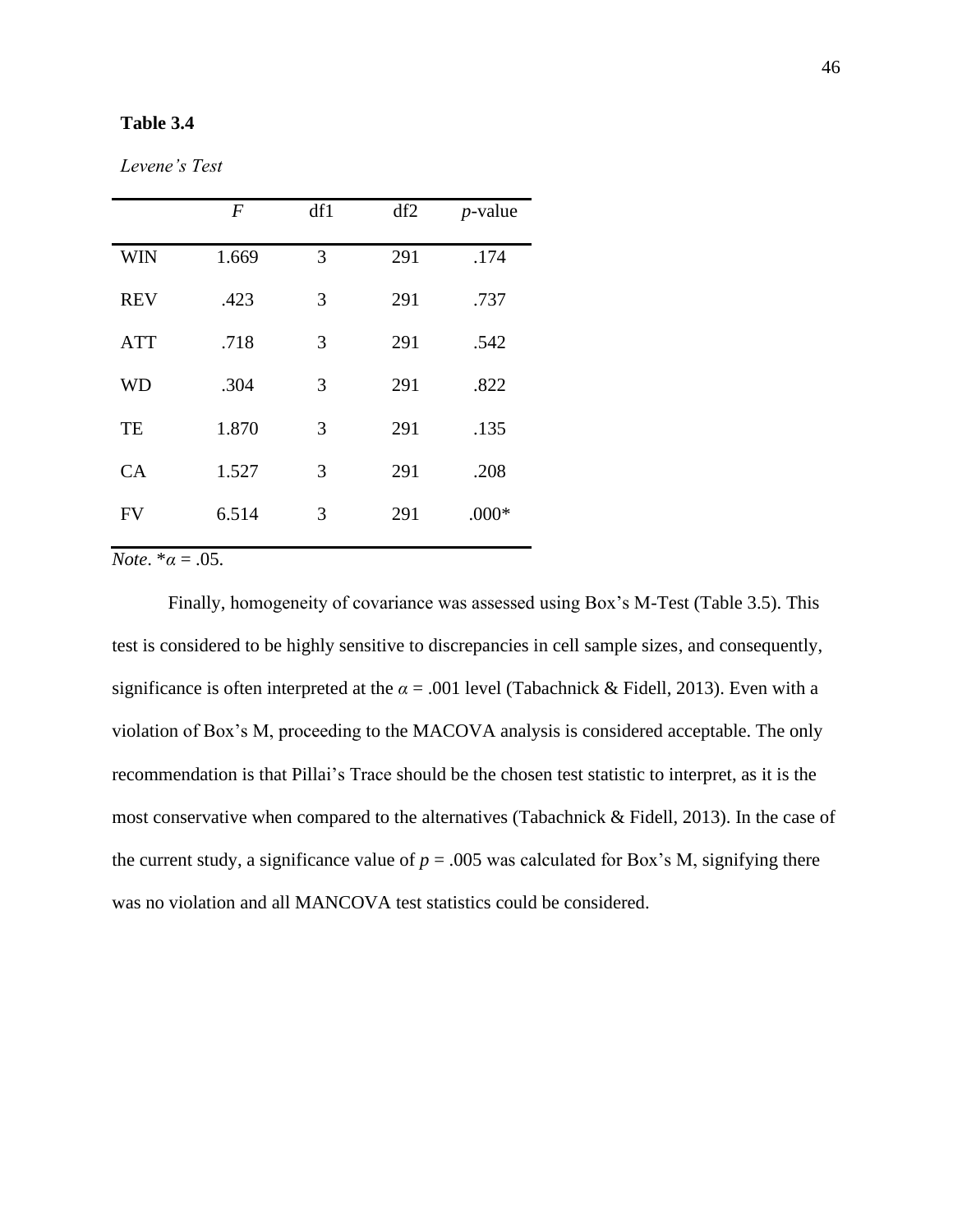## **Table 3.5**

*Box's M-Test*

|            | $\mathbf{F}$ |
|------------|--------------|
| Box's M    | 135.349      |
| F          | 1.437        |
| df1        | 84           |
| df2        | 128815.1     |
| $p$ -value | .005         |

 $\overline{Note. \alpha = .001.}$ 

## **Power Analysis**

The next step after checking assumptions was to assess the power of the analysis. Utilizing *G\*Power* 3.1.9.2, a post hoc power analysis for the main effects of the proposed twoway MANCOVA was conducted. With specifications set at a medium effect size and a sample size of 300, an estimated power of .94 was yielded. A power of .94 is acceptable as it exceeds the desired threshold of .80 in most research (Tabachnick & Fidell, 2013). Once the power analysis was complete, descriptive statistics were calculated using *R* version 3.6.3 to provide a better visualization of the dataset.

## **MANCOVA Analysis**

The final step of statistical analysis in the proposed study was to perform the MANCOVA to address the research questions. Again, employing *R* version 3.6.3, the MANCOVA function was run to produce Pillai's trace statistic, Wilks Lambda, Lawley-Hotelling trace statistic, and Roy's largest root for comparison of between-group and withingroup variance. All four test statistics are intended for the same general purpose with all of them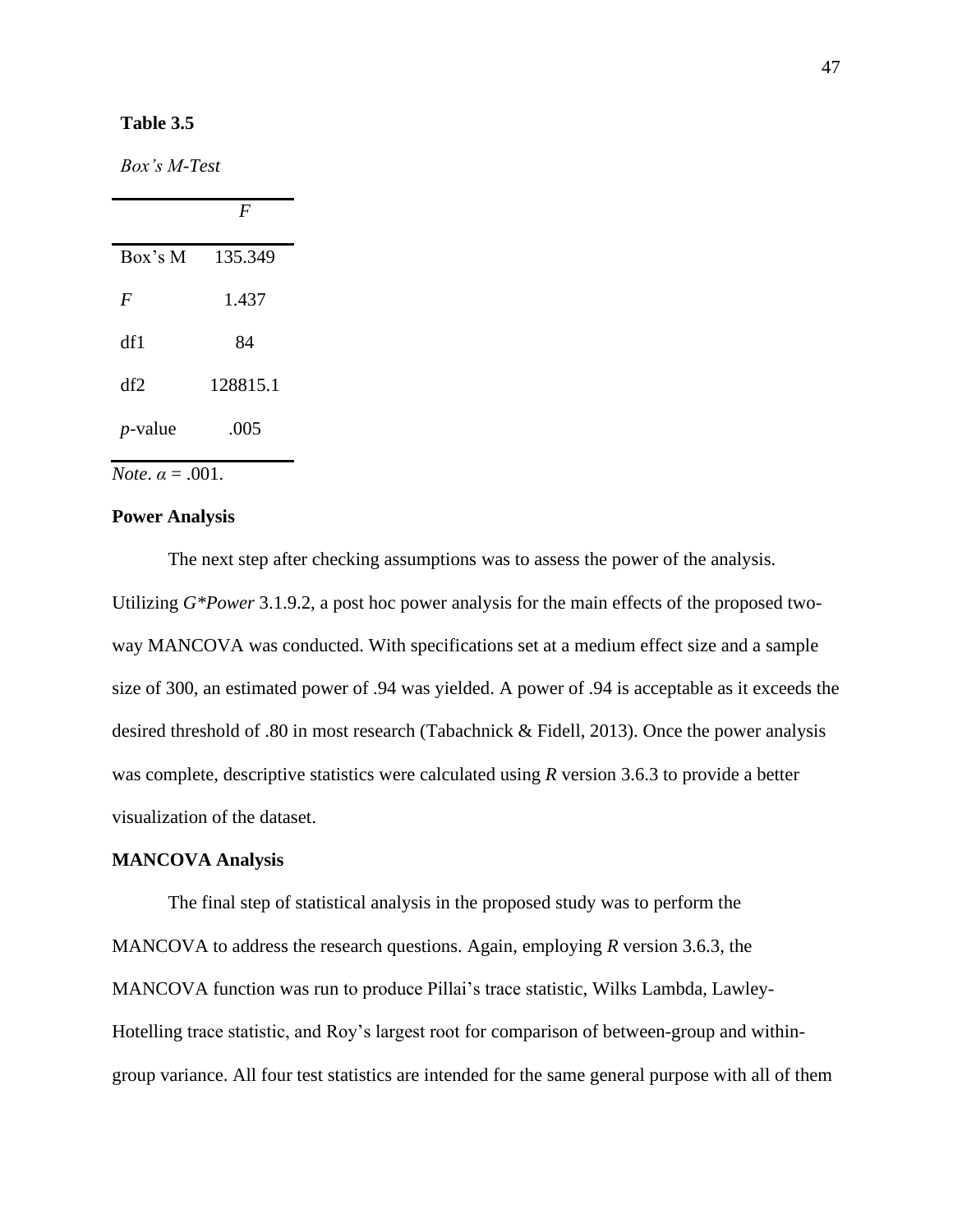being similarly tested against the *F*-distribution for significance. However, Olson (1976) delineated between the test statistics with the explanation that Pillai's trace may be best for general use due to its comparatively conservative and robust nature, Wilk's Lambda and Lawley-Hotelling can be sensitive to violations of homogeneity of covariance in smaller samples, and Roy's largest root may be the most likely to produce Type I errors. For the current study, Pillai's trace was chosen for interpretation of significance based on its robust and conservative nature regarding assumption violations, which fit well with the exploratory nature of the research (Olson, 1974, 1976). The remaining three test statistics were also reported to provide further insight into the results.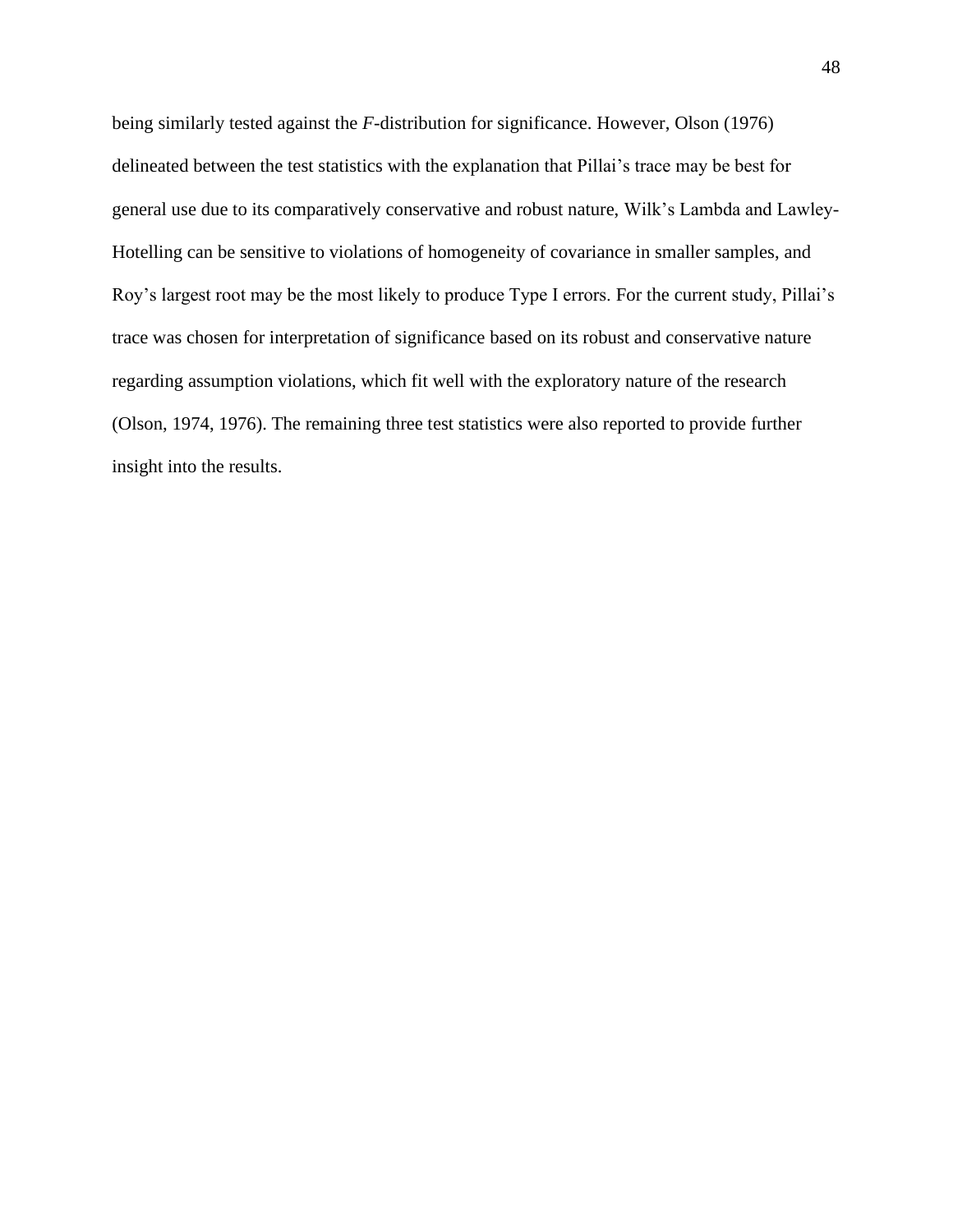### CHAPTER IV

## **RESULTS**

The purpose of the current research was to investigate MLB team organizational goals (i.e., Profit or Wins), spending efficiency (i.e., utility achieved), and various organizational KPIs. As stated in Chapter III, a MANCOVA was used to analyze the relationship of the two independent factors with the dependent KPI variables. The intention was to create a better understanding of the possible ancillary effects of the varying organizational strategies.

The results of the statistical analyses are presented in Chapter IV and are split into the following sections: (1) descriptive statistics, (2) MANCOVA, and (3) univariate ANOVAs. The descriptive statistics are meant to provide a summary of the nature and structure of the data (Fisher & Marshall, 2009). Output for the MANCOVA shows the effect of independent factor variables on the entire combination of dependent variables, when controlling for the covariate. Finally, the univariate ANOVAs show the effect of each factor on the individual dependent variables, also while adjusting for the covariate (Ramos et al., 2012).

#### **Descriptive Statistics**

The first portion of the descriptive statistics was an analysis of the independent variables (factors). As explained in Chapter II, the first factor (SOG) had two levels, profit and win. Teams were assigned to the win category when their profit margin was <9% and assigned to the profit category when their margin was  $>9\%$ . The second factor (UA) also had two levels (low & high), and teams were assigned to the categories based on their relative position to the average dollars spent per win (\$1,540,296.50) for the data set. Teams spending over the average were assigned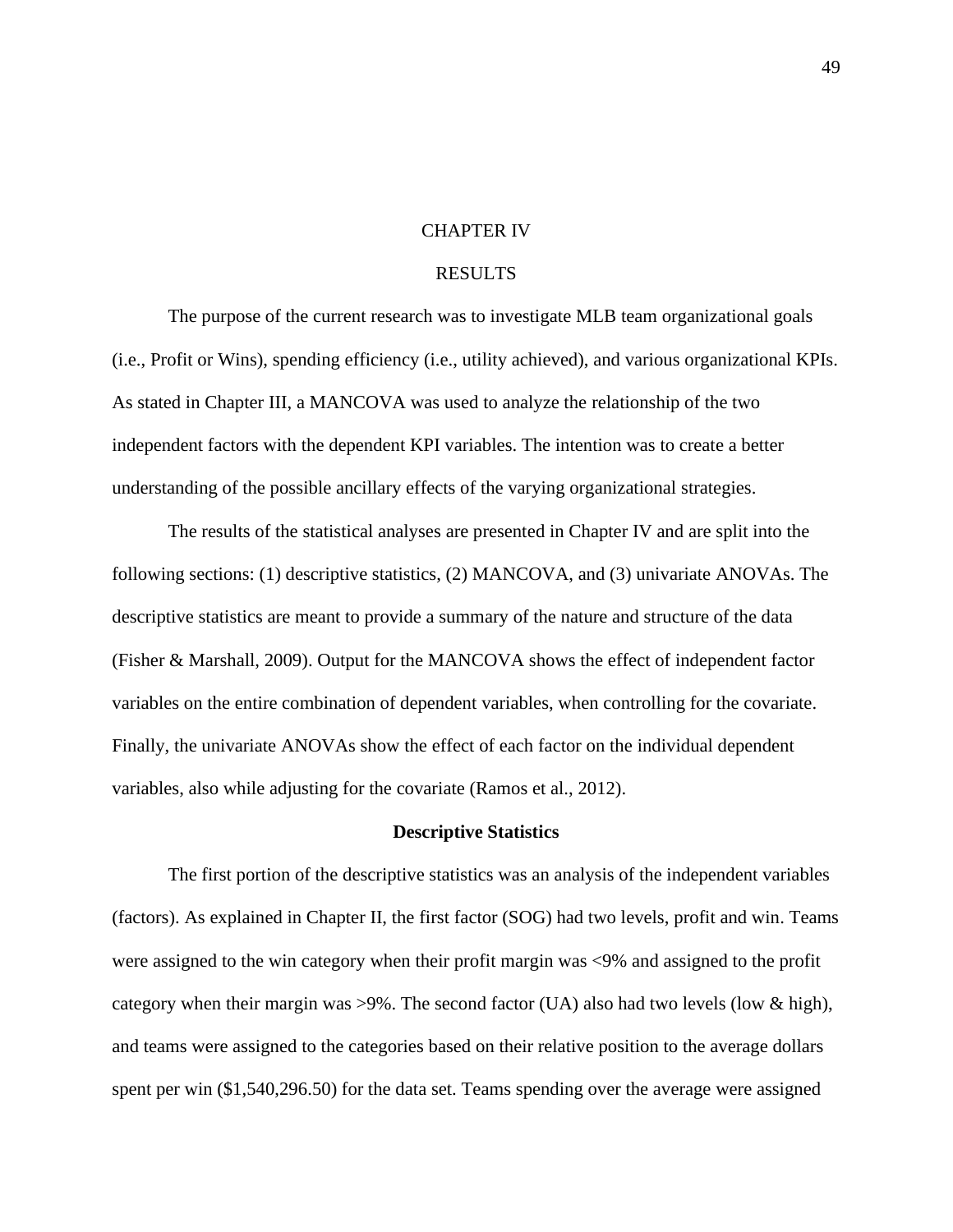to the low category and teams spending under were assigned to high. After using Mahalanobis distance to identify and remove outliers (Leys et al., 2018), there were 296 team-year observations left in the data set. Table 4.1 displays the distribution of the 296 observations on each of the two independent factors.

## **Table 4.1**

*Between-Subjects Factors*

| Factor    | Level  | N   |
|-----------|--------|-----|
| SOG       | Win    | 144 |
|           | Profit | 152 |
| <b>UA</b> | Low    | 132 |
|           | High   | 164 |

 $\overline{Note. N} = 296.$ 

The next step in summarizing the data was to calculate the mean (*M*), standard deviation (*SD*), and sample size (*N*) for each dependent variable (KPI) and its combinations with the two independent factors. Table 4.2 shows the summary data, with column one indicating the dependent variable, columns two and three showing the factors (i.e.,  $SOG \& UA$ ), and columns three through five presenting the summary statistics. Along with providing a description of the data, the means of the various combinations of factors and dependent variables can be used to assist with the determination of effect direction when significance is found within the MANCOVA and univariate ANOVA analyses (Bedeian, 2014). The *N* column also reiterates the application of the Central Limit Theorem to the assumption of multivariate normality for MANCOVA, which was discussed in Chapter III, as every combination of dependent and independent variables exceeded the threshold of 20 (Tabachnick  $\&$  Fidell, 2013).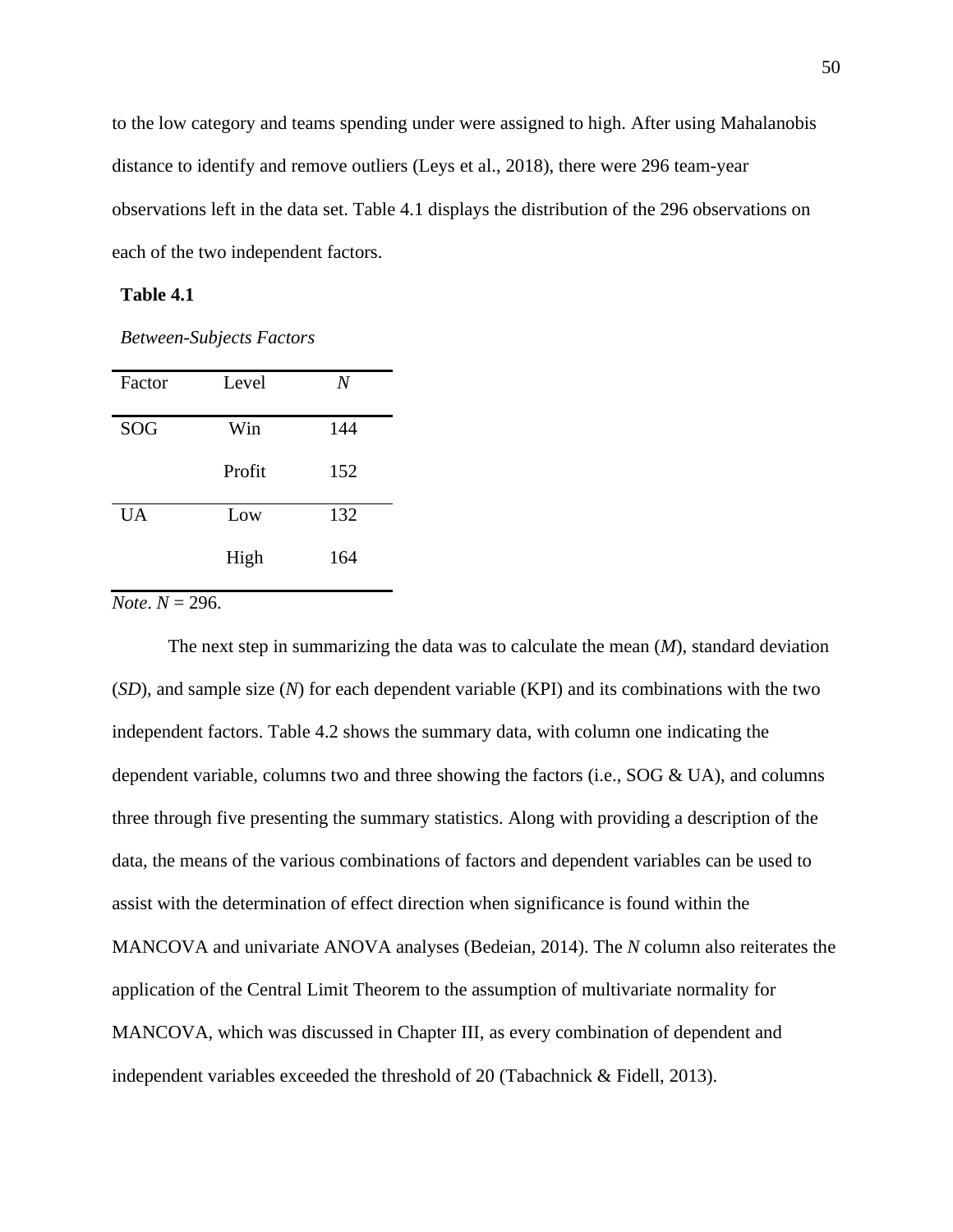# **Table 4.2**

*Descriptive Statistics*

| <b>DV</b>     | SOG    | <b>UA</b> | $\boldsymbol{M}$ | SD    | $\,N$ |
|---------------|--------|-----------|------------------|-------|-------|
| <b>WIN</b>    | Win    | Low       | 80.65            | 12.00 | 81    |
|               |        | High      | 83.43            | 11.93 | 63    |
|               |        | Total     | 82.49            | 11.97 | 144   |
|               | Profit | Low       | 80.40            | 9.35  | 51    |
|               |        | High      | 78.48            | 12.24 | 101   |
|               |        | Total     | 79.56            | 11.39 | 152   |
|               | Total  | Low       | 80.49            | 11.01 | 132   |
|               |        | High      | 81.52            | 12.32 | 164   |
|               |        | Total     | 81.06            | 11.75 | 296   |
| <b>REV</b>    | Win    | Low       | 295.72           | 90.45 | 81    |
| (in millions) |        | High      | 297.17           | 87.28 | 63    |
|               |        | Total     | 296.35           | 89.08 | 144   |
|               | Profit | Low       | 283.16           | 81.66 | 51    |
|               |        | High      | 280.61           | 90.44 | 101   |
|               |        | Total     | 281.47           | 87.60 | 152   |
|               | Total  | Low       | 290.87           | 87.37 | 132   |
|               |        | High      | 286.97           | 89.60 | 164   |
|               |        | Total     | 288.71           | 88.64 | 296   |
| <b>ATT</b>    | Win    | Low       | .70              | .18   | 81    |
|               |        | High      | .68              | .15   | 63    |
|               |        | Total     | .69              | .17   | 144   |
|               | Profit | Low       | .67              | .18   | 51    |
|               |        | High      | .69              | .18   | 101   |
|               |        | Total     | .68              | .18   | 152   |
|               | Total  | Low       | .69              | .18   | 132   |
|               |        | High      | .68              | .17   | 164   |
|               |        | Total     | .69              | .18   | 296   |
| WD            | Win    | Low       | .58              | .06   | 81    |
|               |        | High      | .59              | .06   | 63    |
|               |        | Total     | .59              | .06   | 144   |
|               | Profit | Low       | 57               | .05   | 51    |
|               |        | High      | .57              | .06   | 101   |
|               |        | Total     | .57              | .06   | 152   |
|               | Total  | Low       | .58              | .06   | 132   |
|               |        | High      | .58              | .06   | 164   |
|               |        | Total     | .58              | .06   | 296   |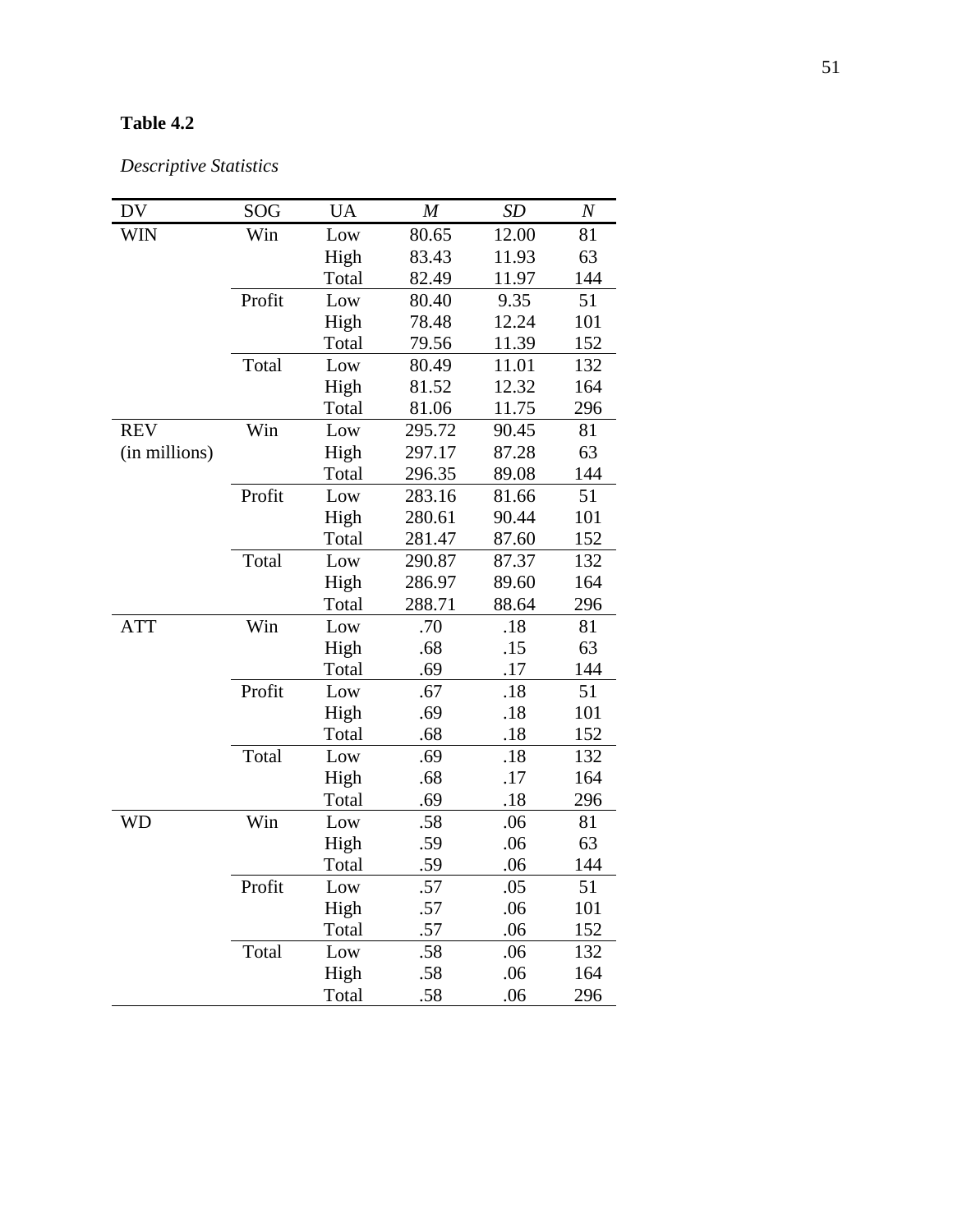Table 4.2, continued

| DV        | SOG    | UA    | $\boldsymbol{M}$ | SD    | $\it N$ |
|-----------|--------|-------|------------------|-------|---------|
| TE        | Win    | Low   | 159.25           | 22.75 | 81      |
|           |        | High  | 159.24           | 23.04 | 63      |
|           |        | Total | 159.24           | 22.87 | 144     |
|           | Profit | Low   | 153.68           | 27.45 | 51      |
|           |        | High  | 152.57           | 28.06 | 101     |
|           |        | Total | 153.19           | 27.63 | 152     |
|           | Total  | Low   | 155.83           | 25.79 | 132     |
|           |        | High  | 156.68           | 25.26 | 164     |
|           |        | Total | 156.30           | 25.43 | 296     |
| CA        | Win    | Low   | 216.06           | 46.78 | 81      |
|           |        | High  | 220.88           | 60.60 | 63      |
|           |        | Total | 218.18           | 53.13 | 144     |
|           | Profit | Low   | 219.97           | 51.58 | 51      |
|           |        | High  | 205.07           | 50.34 | 101     |
|           |        | Total | 210.07           | 51.08 | 152     |
|           | Total  | Low   | 217.57           | 48.53 | 132     |
|           |        | High  | 211.14           | 54.87 | 164     |
|           |        | Total | 214.01           | 52.15 | 296     |
| <b>FV</b> | Win    | Low   | .21              | .20   | 81      |
|           |        | High  | .15              | .16   | 63      |
|           |        | Total | .17              | .18   | 144     |
|           | Profit | Low   | .11              | .13   | 51      |
|           |        | High  | .15              | .15   | 101     |
|           |        | Total | .13              | .14   | 152     |
|           | Total  | Low   | .15              | .17   | 132     |
|           |        | High  | .15              | .16   | 164     |
|           |        | Total | .15              | .16   | 296     |

*Note*. The *M* and *SD* of REV are interpreted in millions of dollars.

### **Multivariate Analysis of Covariance**

The main purpose of conducting a MANCOVA analysis is to analyze the relationships of independent factors with dependent variables, all while controlling for covariates (Tabachnick & Fidell, 2013). In the case of the current study, market population (MP) was used as the lone covariate in the model in order to see if the factors (SOG & UA) had effects on the dependent variables beyond the effect of MP. Sweet and Grace-Martin (2012) suggested that when the covariate is a measured variable (e.g., MP), it is good practice to also report estimated marginal means along with the standard descriptive statistics. Estimated marginal means are produced via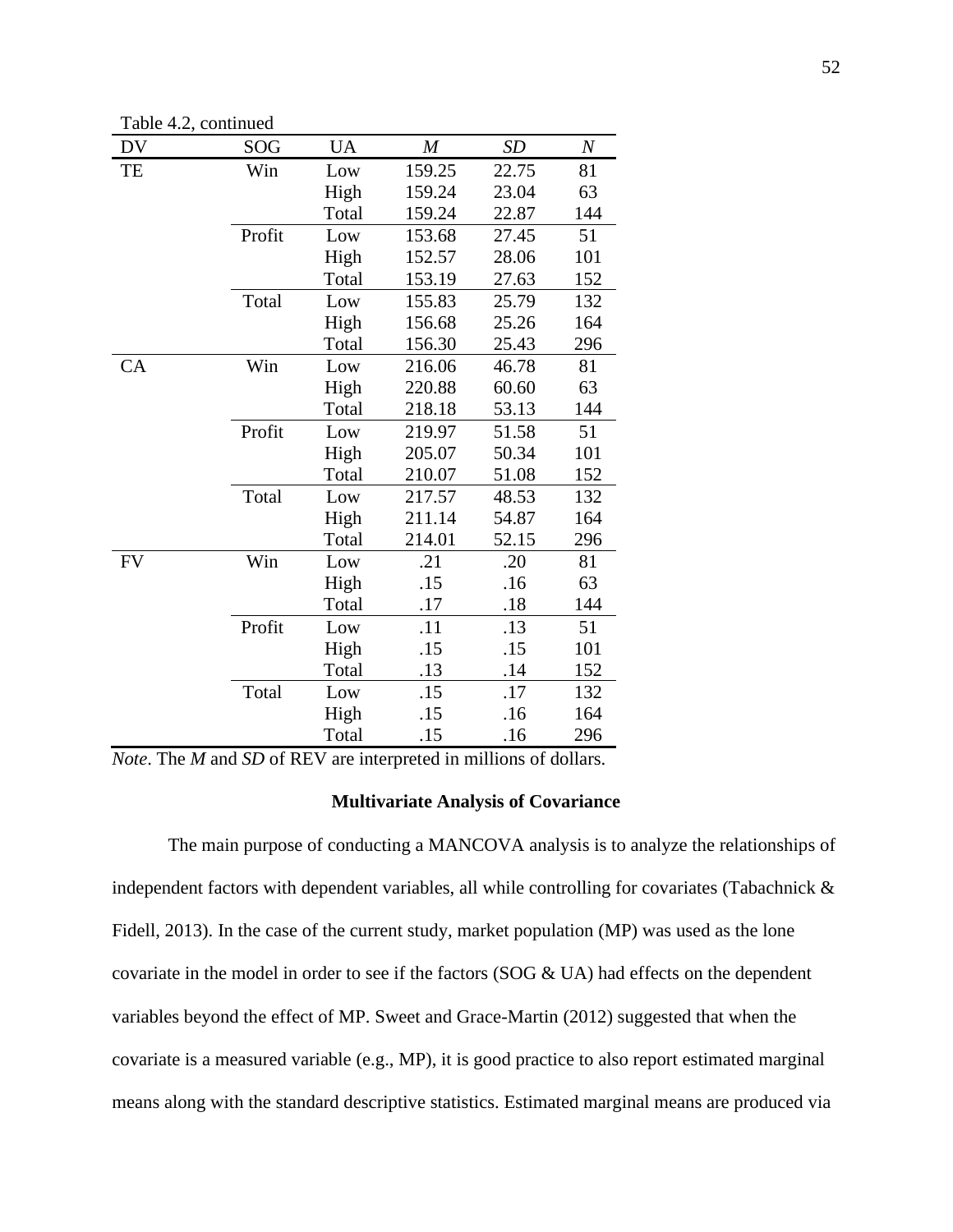the model and offer insight into the effect of the covariate that can be helpful with interpretation of results. The difference with estimated marginal means is that they are calculated using the mean value of the covariate which can cause a slight adjustment from the raw means (Sweet & Grace-Martin, 2012). Table 4.3 provides the estimated marginal means calculated at the mean value of MP, which was 3,993,725.78.

## **Table 4.3**

|           |               |        |        |      | 95% Confidence Int. |        |
|-----------|---------------|--------|--------|------|---------------------|--------|
| Factor    | <b>DV</b>     | Level  | $M^a$  | SE   | Lower               | Upper  |
| SOG       | <b>WIN</b>    | Win    | 81.99  | 0.99 | 80.03               | 83.96  |
|           |               | Profit | 79.42  | 0.97 | 77.51               | 81.34  |
|           | <b>REV</b>    | Win    | 296.02 | 6.54 | 283.14              | 308.90 |
|           | (in millions) | Profit | 280.54 | 6.69 | 267.37              | 293.72 |
|           | <b>ATT</b>    | Win    | .69    | .02  | .660                | .72    |
|           |               | Profit | .68    | .02  | .648                | .71    |
|           | <b>WD</b>     | Win    | .59    | .01  | .58                 | .60    |
|           |               | Profit | .57    | .01  | .56                 | .58    |
|           | TE            | Win    | 159.00 | 2.08 | 154.92              | 163.09 |
|           |               | Profit | 153.05 | 2.03 | 149.05              | 157.04 |
|           | CA            | Win    | 218.27 | 4.03 | 210.35              | 226.19 |
|           |               | Profit | 211.88 | 4.12 | 203.78              | 219.98 |
|           | <b>FV</b>     | Win    | .18    | .01  | .15                 | .21    |
|           |               | Profit | .13    | .01  | .11                 | .16    |
| <b>UA</b> | <b>WIN</b>    | Low    | 80.46  | 1.04 | 78.42               | 82.50  |
|           |               | High   | 80.95  | 0.93 | 79.12               | 82.79  |
|           | <b>REV</b>    | Low    | 287.59 | 6.97 | 273.88              | 301.30 |
|           | (in millions) | High   | 288.98 | 6.25 | 276.67              | 301.29 |
|           | <b>ATT</b>    | Low    | .68    | .02  | .65                 | .71    |
|           |               | High   | .68    | .01  | .66                 | .71    |
|           | <b>WD</b>     | Low    | .58    | .01  | .57                 | .59    |
|           |               | High   | .58    | .00  | .57                 | .59    |
|           | TE            | Low    | 156.13 | 2.16 | 151.88              | 160.38 |
|           |               | High   | 155.92 | 1.94 | 152.10              | 159.74 |
|           | CA            | Low    | 217.14 | 4.29 | 208.71              | 225.57 |
|           |               | High   | 213.01 | 3.85 | 205.44              | 220.59 |
|           | ${\rm FV}$    | Low    | .16    | .01  | .13                 | .19    |
|           |               | High   | .15    | .01  | .13                 | .18    |

## *Estimated Marginal Means*

*Note*. *M*<sup>*a*</sup> is adjusted for the covariate value of MP = 3,993,725.78.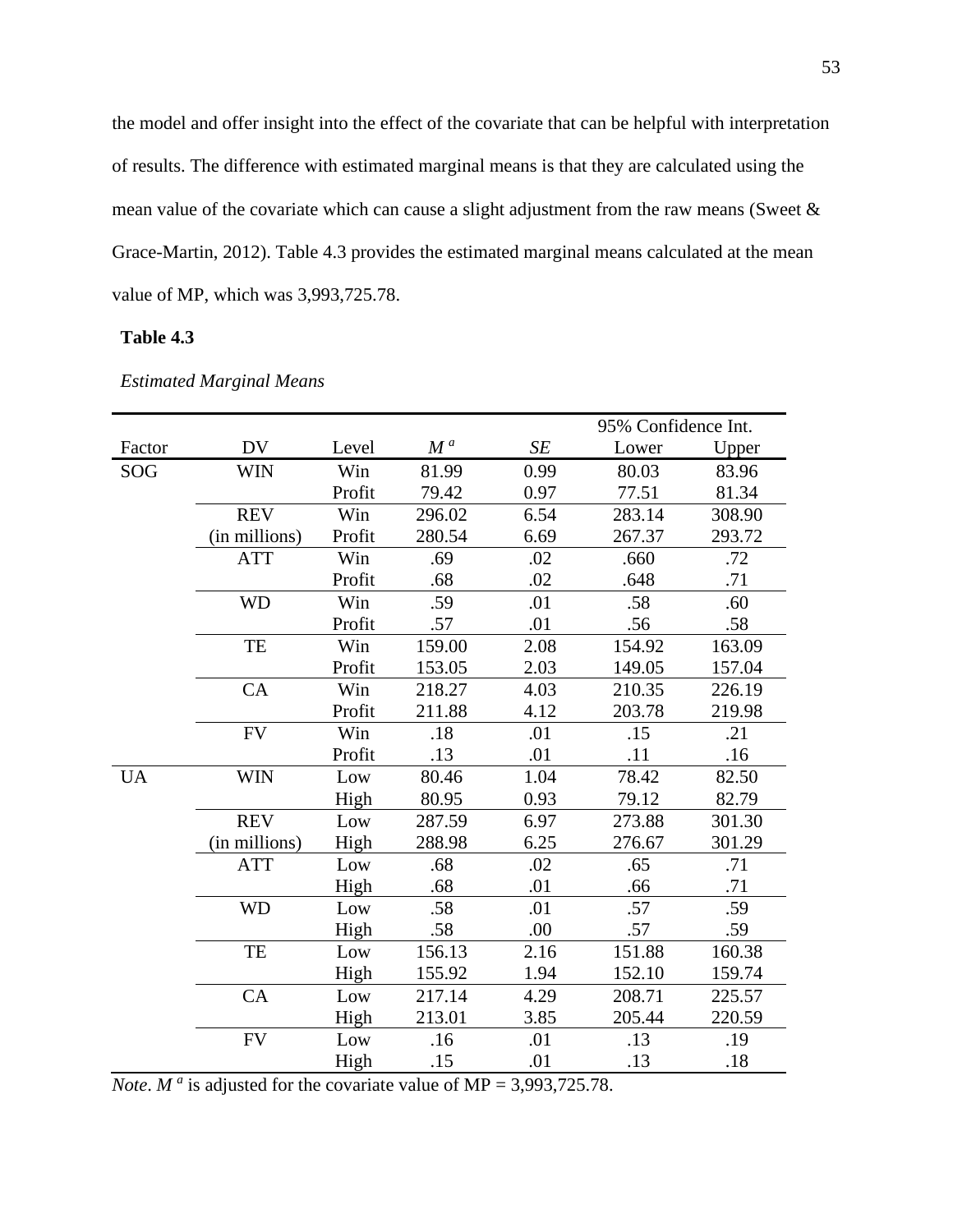After compiling descriptive statistics to provide context for the results, the next step was to perform the MANCOVA to investigate the multivariate effects of the research model. The results from this analysis are listed in Table 4.4. For each of the of the independent variables, covariate, and interaction, four test statistics (Pillai's trace, Wilk's Lambda, Hotelling's trace, & Roy's largest root) were reported, with Pillai's trace being used for interpretation of significance.

## **Table 4.4**

*MANCOVA*

| Effect    | Test                     | F     | df             | Error $df$ | <i>p</i> -value | np2 |
|-----------|--------------------------|-------|----------------|------------|-----------------|-----|
| Intercept | Pillai's Trace           | .98   | 7              | 285        | ${<}001**$      | .98 |
|           | Wilks' Lambda            | .02   | 7              | 285        | $< .001**$      | .98 |
|           | <b>Hotelling's Trace</b> | 45.65 | 7              | 285        | ${<}001**$      | .98 |
|           | Roy's Largest Root       | 45.65 | 7              | 285        | ${<}.001**$     | .98 |
| <b>MP</b> | Pillai's Trace           | .30   | 7              | 285        | ${<}.001**$     | .30 |
|           | Wilks' Lambda            | .70   | 7              | 285        | $< .001**$      | .30 |
|           | <b>Hotelling's Trace</b> | .43   | 7              | 285        | ${<}001**$      | .30 |
|           | Roy's Largest Root       | .43   | 7              | 285        | ${<}001**$      | .30 |
| SOG       | Pillai's Trace           | .06   | 7              | 285        | $.012*$         | .06 |
|           | Wilks' Lambda            | .94   | 7              | 285        | $.012*$         | .06 |
|           | <b>Hotelling's Trace</b> | .07   | 7              | 285        | $.012*$         | .06 |
|           | Roy's Largest Root       | .07   | 7              | 285        | $.012*$         | .06 |
| <b>UA</b> | Pillai's Trace           | .01   | 7              | 285        | .98             | .01 |
|           | Wilks' Lambda            | .99   | 7              | 285        | .98             | .01 |
|           | <b>Hotelling's Trace</b> | .01   | 7              | 285        | .98             | .01 |
|           | Roy's Largest Root       | .01   | 7              | 285        | .98             | .01 |
| SOG*UA    | Pillai's Trace           | .05   | $\overline{7}$ | 285        | $.049*$         | .05 |
|           | Wilks' Lambda            | .95   | 7              | 285        | $.049*$         | .05 |
|           | Hotelling's Trace        | .05   | 7              | 285        | $.049*$         | .05 |
|           | Roy's Largest Root       | .05   | 7              | 285        | $.049*$         | .05 |

*Note*. *α* levels: \*\* .001; \* .05.

The multivariate results displayed above show significant values for the SOG factor, the SOG\*UA interaction, and the MP covariate. In terms of SOG, this significant finding indicates that, after controlling for the covariate, there was a significant difference between the MLB team organizational goals (i.e., profit & win) for the group of dependent variables (KPIs) as a whole. Furthermore, the relatively equivalent values of Hotelling's trace and Roy's largest root for SOG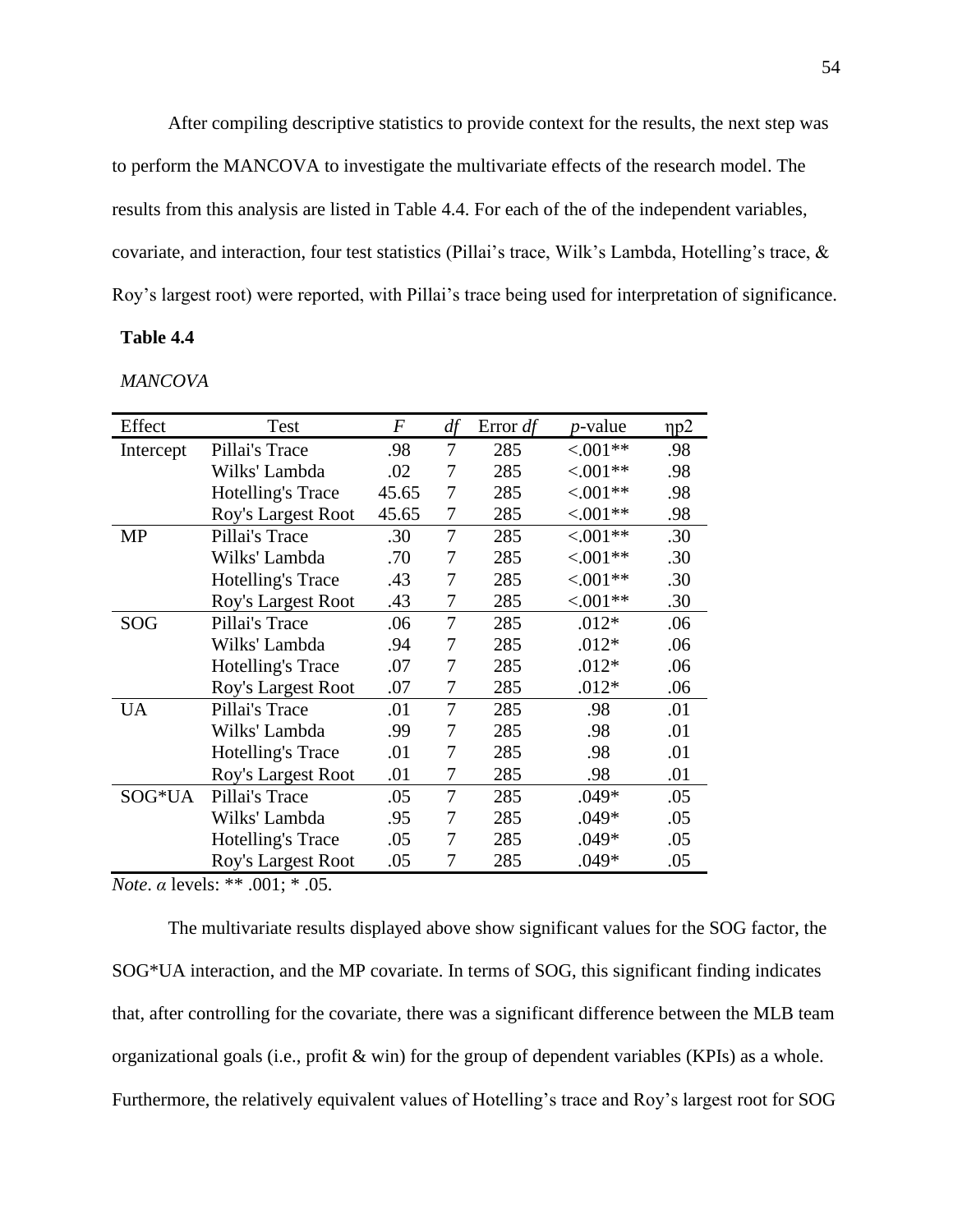most likely imply that the effect is predominantly associated with just a few of the dependent variables (Olson, 1974). The significance of the interaction variable denotes that the effects of each factor were different at each level of the other factor across the combination of dependent variables in the model. Finally, the significance of MP suggests that market population was a significant predictor of the organizational effectiveness KPIs, and that those KPIs were adjusted accordingly (reflected by estimated marginal means).

Applying these results to the research questions and hypotheses outlined in Chapter III, H1 was supported as there was evidence of a significant difference between an MLB strategic organizational goal of wins versus a strategic organizational goal of profit. In terms of H2, no significant difference in level of utility achieved (high, low) was found, which would not support the research hypothesis. Last, H3 was supported as a significant interaction effect occurred in the research model.

#### **Univariate Analysis of Variances**

While a MANCOVA analysis provides multivariate results and understanding of a research model, it is often also necessary to calculate univariate ANOVAs to gain a more intuitive understanding of individual relationships within the data (Sweet & Grace-Martin, 2012; Tabachnick & Fidell, 2013). The current research took this approach by calculating univariate ANOVAs for each of the two factors (SOG  $\&$  UA), the interaction of the factors (SOG\*UA), and the covariate (MP) to investigate their effects on each of the individual dependent variables. Supplementing this analysis with the descriptive statistics and estimated marginal means, significant differences between groups and the directionality of those differences was determined. Table 4.5 contains the analyses of the univariate ANOVAs.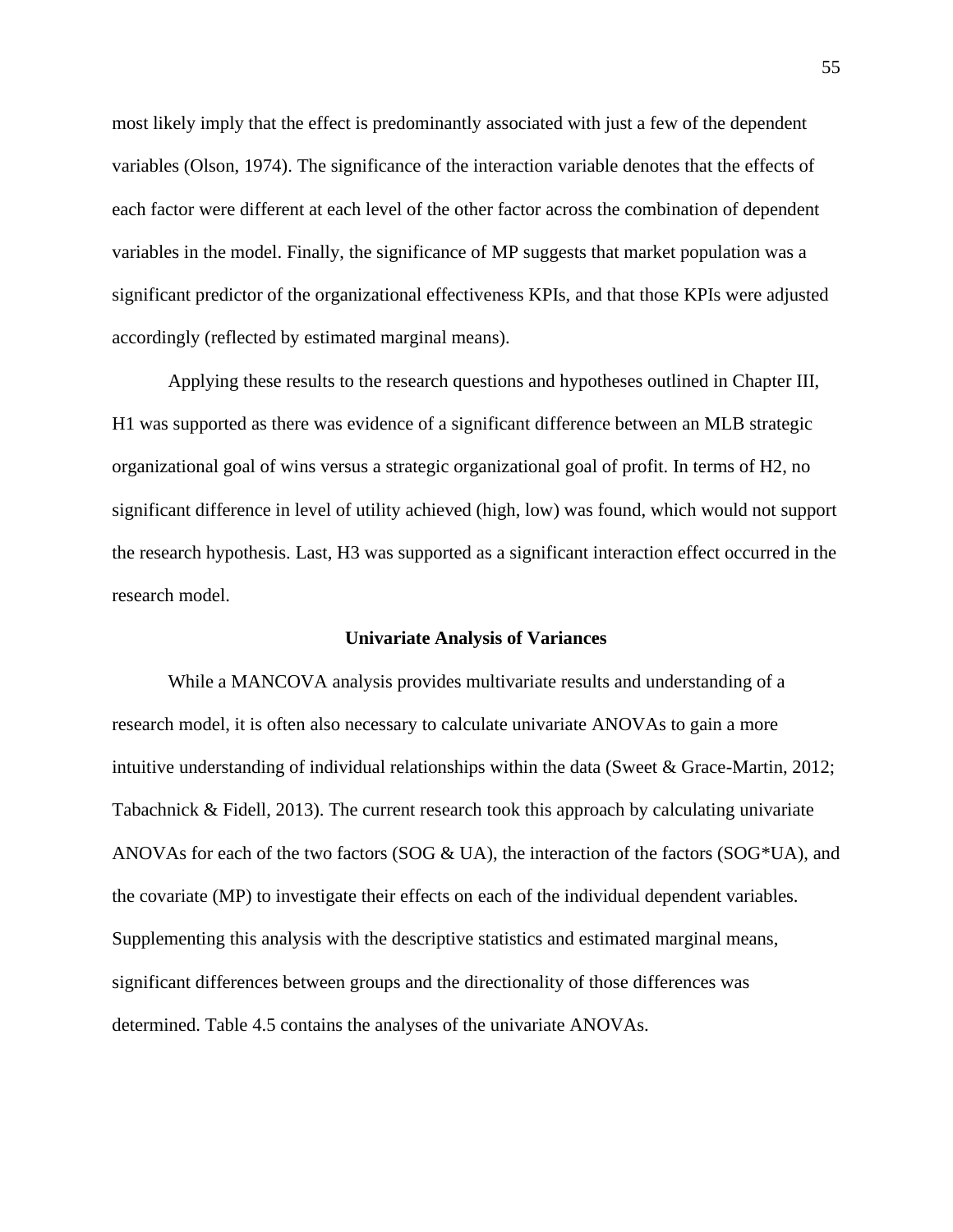# **Table 4.5**

| Source    | <b>DV</b>  | Type-III SS           | df             | MS         | $\cal F$ | <i>p</i> -value | $\eta p2$ |
|-----------|------------|-----------------------|----------------|------------|----------|-----------------|-----------|
| Corrected | <b>WIN</b> | 1564.17 <sup>a</sup>  | $\overline{4}$ | 391.04     | 2.91     | $.022*$         | .04       |
| Model     | <b>REV</b> | $5.59E17^{b}$         | $\overline{4}$ | 1.40E17    | 23.04    | $< 0.01***$     | .24       |
|           | <b>ATT</b> | .34 <sup>c</sup>      | $\overline{4}$ | .09        | 2.87     | $.024*$         | .04       |
|           | <b>WD</b>  | .04 <sup>d</sup>      | $\overline{4}$ | .01        | 3.26     | $.012*$         | .04       |
|           | TE         | 20879.12 <sup>e</sup> | $\overline{4}$ | 5219.78    | 8.94     | $< 0.01***$     | .11       |
|           | CA         | 134160.04f            | $\overline{4}$ | 33540.01   | 14.61    | $< 0.01***$     | .17       |
|           | <b>FV</b>  | .32 <sup>g</sup>      | $\overline{4}$ | .08        | 3.16     | .015            | .04       |
| Intercept | <b>WIN</b> | 381508.80             | $\overline{1}$ | 381508.80  | 2835.76  | $< .001***$     | .91       |
|           | <b>REV</b> | 2.68E18               | $\mathbf{1}$   | 2.68E18    | 441.34   | $< 0.01***$     | .60       |
|           | <b>ATT</b> | 24.03                 | $\mathbf{1}$   | 24.03      | 802.61   | $< 0.01***$     | .73       |
|           | <b>WD</b>  | 19.70                 | $\mathbf{1}$   | 19.70      | 6571.82  | $< 0.01***$     | .96       |
|           | TE         | 1244815.29            | $\mathbf{1}$   | 1244815.29 | 2131.59  | $< .001***$     | .88       |
|           | CA         | 1950956.48            | $\mathbf{1}$   | 1950956.48 | 849.62   | $< 0.01***$     | .75       |
|           | <b>FV</b>  | 1.56                  | $\mathbf{1}$   | 1.56       | 62.16    | $< 0.01***$     | .18       |
| <b>MP</b> | <b>WIN</b> | 533.80                | $\mathbf{1}$   | 533.80     | 3.97     | $.047*$         | .01       |
|           | <b>REV</b> | 5.43E17               | $\mathbf{1}$   | 5.43E17    | 89.42    | $< 001***$      | .24       |
|           | <b>ATT</b> | .32                   | $\mathbf{1}$   | .32        | 10.82    | $.001***$       | .04       |
|           | <b>WD</b>  | .03                   | $\mathbf{1}$   | .03        | 8.97     | $.003**$        | .03       |
|           | TE         | 18129.95              | $\mathbf{1}$   | 18129.95   | 31.05    | $< 001***$      | .10       |
|           | CA         | 120960.08             | $\mathbf{1}$   | 120960.08  | 52.68    | $< 0.01***$     | .15       |
|           | <b>FV</b>  | .00                   | $\mathbf{1}$   | .00        | .01      | .91             | .00       |
| SOG       | <b>WIN</b> | 510.26                | $\mathbf{1}$   | 510.26     | 3.88     | $.049*$         | .01       |
|           | <b>REV</b> | 1.66E16               | $\mathbf{1}$   | 1.66E16    | 3.89     | $.049*$         | .01       |
|           | <b>ATT</b> | .01                   | $\mathbf{1}$   | .01        | .33      | .57             | .00       |
|           | <b>WD</b>  | .01                   | $\mathbf{1}$   | .01        | 3.86     | $.050*$         | .01       |
|           | TE         | 2454.75               | $\mathbf{1}$   | 2454.75    | 4.20     | $.041*$         | .01       |
|           | CA         | 2827.62               | $\mathbf{1}$   | 2827.62    | 1.23     | .27             | .00       |
|           | <b>FV</b>  | .17                   | $\mathbf{1}$   | .17        | 6.81     | $.010**$        | .02       |
| <b>UA</b> | <b>WIN</b> | 16.67                 | $\mathbf{1}$   | 16.67      | .12      | .725            | .00       |
|           | <b>REV</b> | 1.34E14               | $\mathbf{1}$   | 1.34E14    | .02      | .882            | .00       |
|           | <b>ATT</b> | .00                   | $\mathbf{1}$   | .00        | .01      | .908            | .00       |
|           | <b>WD</b>  | .00                   | $\mathbf{1}$   | .00.       | .45      | .503            | .00       |
|           | TE         | 3.01                  | $\mathbf{1}$   | 3.01       | .01      | .943            | .00       |
|           | CA         | 1177.49               | $\mathbf{1}$   | 1177.49    | .51      | .475            | .00       |
|           | <b>FV</b>  | .00                   | $\mathbf{1}$   | .00        | .09      | .771            | .00       |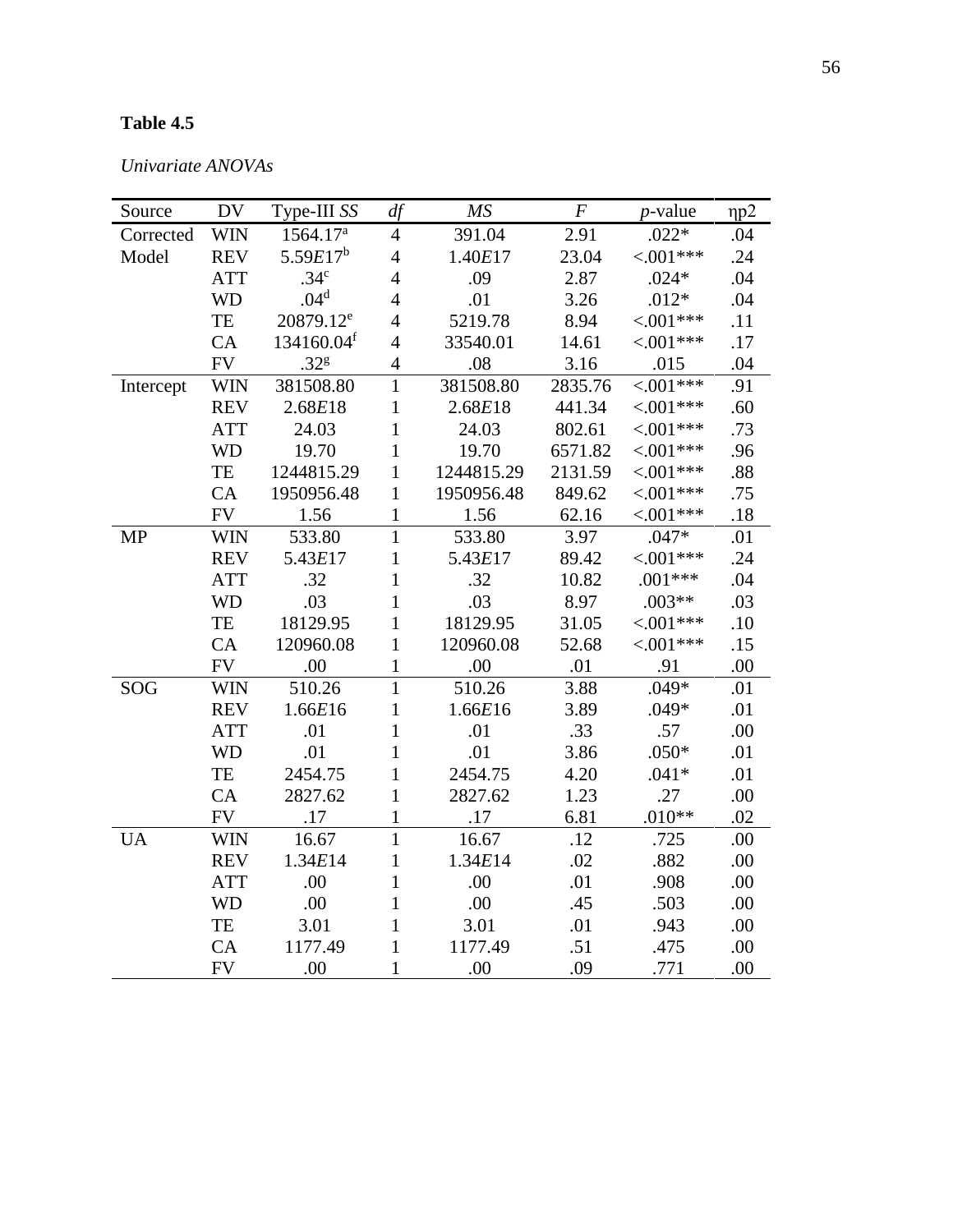Table 4.5, continued

| Source    | DV                                                                               | Type-III SS | df  | MS          | $\boldsymbol{F}$ | <i>p</i> -value | np2  |
|-----------|----------------------------------------------------------------------------------|-------------|-----|-------------|------------------|-----------------|------|
| SOG*UA    | <b>WIN</b>                                                                       | 546.95      | 1   | 546.95      | 3.99             | $.047*$         | .03  |
|           | <b>REV</b>                                                                       | 1.64E15     | 1   | 1.64E15     | .27              | .60             | .001 |
|           | <b>ATT</b>                                                                       | .02         | 1   | .02         | .80              | .37             | .00  |
|           | <b>WD</b>                                                                        | $3.49E - 5$ | 1   | $3.49E - 5$ | .01              | .91             | .000 |
|           | TE                                                                               | 223.64      | 1   | 223.64      | .38              | .54             | .00  |
|           | CA                                                                               | 3013.60     | 1   | 3013.60     | 1.31             | .25             | .00  |
|           | <b>FV</b>                                                                        | .18         | 1   | .18         | 7.07             | $.008**$        | .02  |
| Total     | <b>WIN</b>                                                                       | 39149.61    | 291 | 134.54      |                  |                 |      |
|           | <b>REV</b>                                                                       | 1.77E18     | 291 | 6.07E15     |                  |                 |      |
|           | <b>ATT</b>                                                                       | 8.71        | 291 | .03         |                  |                 |      |
|           | <b>WD</b>                                                                        | .87         | 291 | .00         |                  |                 |      |
|           | TE                                                                               | 169939.12   | 291 | 583.98      |                  |                 |      |
|           | CA                                                                               | 668214.66   | 291 | 2296.27     |                  |                 |      |
|           | <b>FV</b>                                                                        | 7.30        | 291 | .03         |                  |                 |      |
| Corrected | <b>WIN</b>                                                                       | 1985849.00  | 296 |             |                  |                 |      |
| Total     | <b>REV</b>                                                                       | 2.70E18     | 296 |             |                  |                 |      |
|           | <b>ATT</b>                                                                       | 147.98      | 296 |             |                  |                 |      |
|           | <b>WD</b>                                                                        | 100.39      | 296 |             |                  |                 |      |
|           | TE                                                                               | 7422069.00  | 296 |             |                  |                 |      |
|           | CA                                                                               | 1.44e7      | 296 |             |                  |                 |      |
|           | <b>FV</b>                                                                        | 14.33       | 296 |             |                  |                 |      |
| Note.     | $\alpha$ levels: ***.001; ** .01; * .05.                                         |             |     |             |                  |                 |      |
|           | FV is interpreted at $\alpha$ = .01 due to significant result from Levene's Test |             |     |             |                  |                 |      |
|           | R Squared = $.038$ (Adjusted R Squared = $.025$ )<br>a.                          |             |     |             |                  |                 |      |
|           | R Squared = .241 (Adjusted R Squared = .230)<br>$\mathbf b$ .                    |             |     |             |                  |                 |      |
|           | R Squared = .038 (Adjusted R Squared = .025)<br>$\mathbf{c}$ .                   |             |     |             |                  |                 |      |
|           | R Squared = $.043$ (Adjusted R Squared = $.030$ )<br>d.                          |             |     |             |                  |                 |      |
|           | R Squared = $.109$ (Adjusted R Squared = $.097$ )<br>e.                          |             |     |             |                  |                 |      |
|           | f.<br>R Squared = .167 (Adjusted R Squared = .156)                               |             |     |             |                  |                 |      |
|           | R Squared = $.042$ (Adjusted R Squared = $.028$ )<br>g.                          |             |     |             |                  |                 |      |

Similar to the MANCOVA results, the univariate ANOVAs produced significant values for the SOG, SOG\*UA, and MP variables. The significance of the covariate, MP, indicates that market population is significantly associated with changes in values of all the KPIs except franchise value. In regard to SOG, five dependent variables (WIN, REV, WD, TE, & FV) were found to be significant, and in all cases, the strategic organizational goal of wins (vs. profits) had significantly higher values for those KPIs. For the interaction (SOG\*UA), there were significant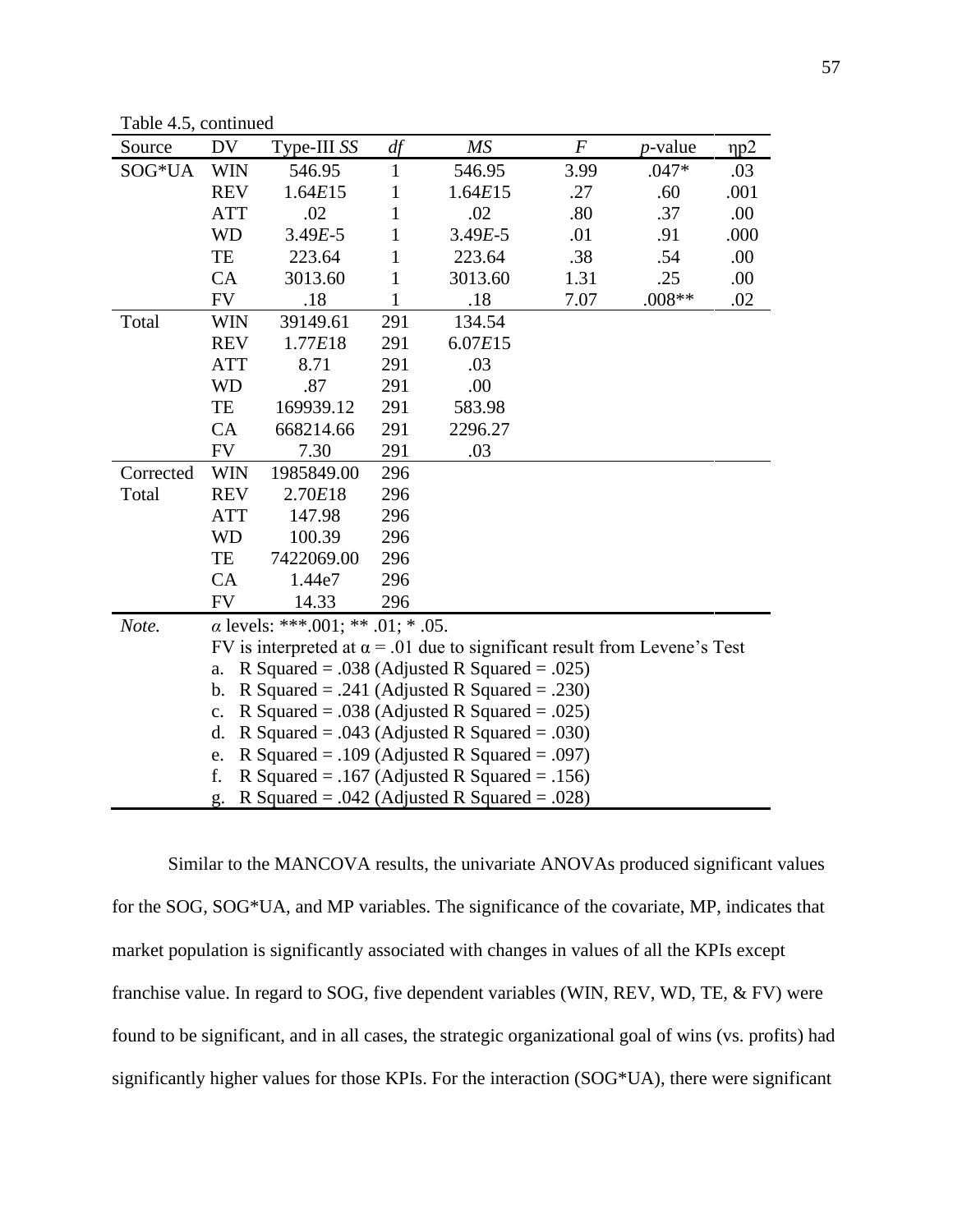values for WIN and FV. Utilizing Table 4.2, it can be observed that teams with a strategic organizational goal of wins and high utility achieved (Win-High) had the most average wins at 83.43, which was followed by the Win-Low (80.65), Profit-Low (80.40), and Profit-High (78.48) groups. As for franchise value, teams that employed the strategic organizational goal of wins, coupled with low utility, experience the largest average increase in franchise value (.21). This was followed by Win-High (.15), Profit-High (.15), and then Profit-Low (.11).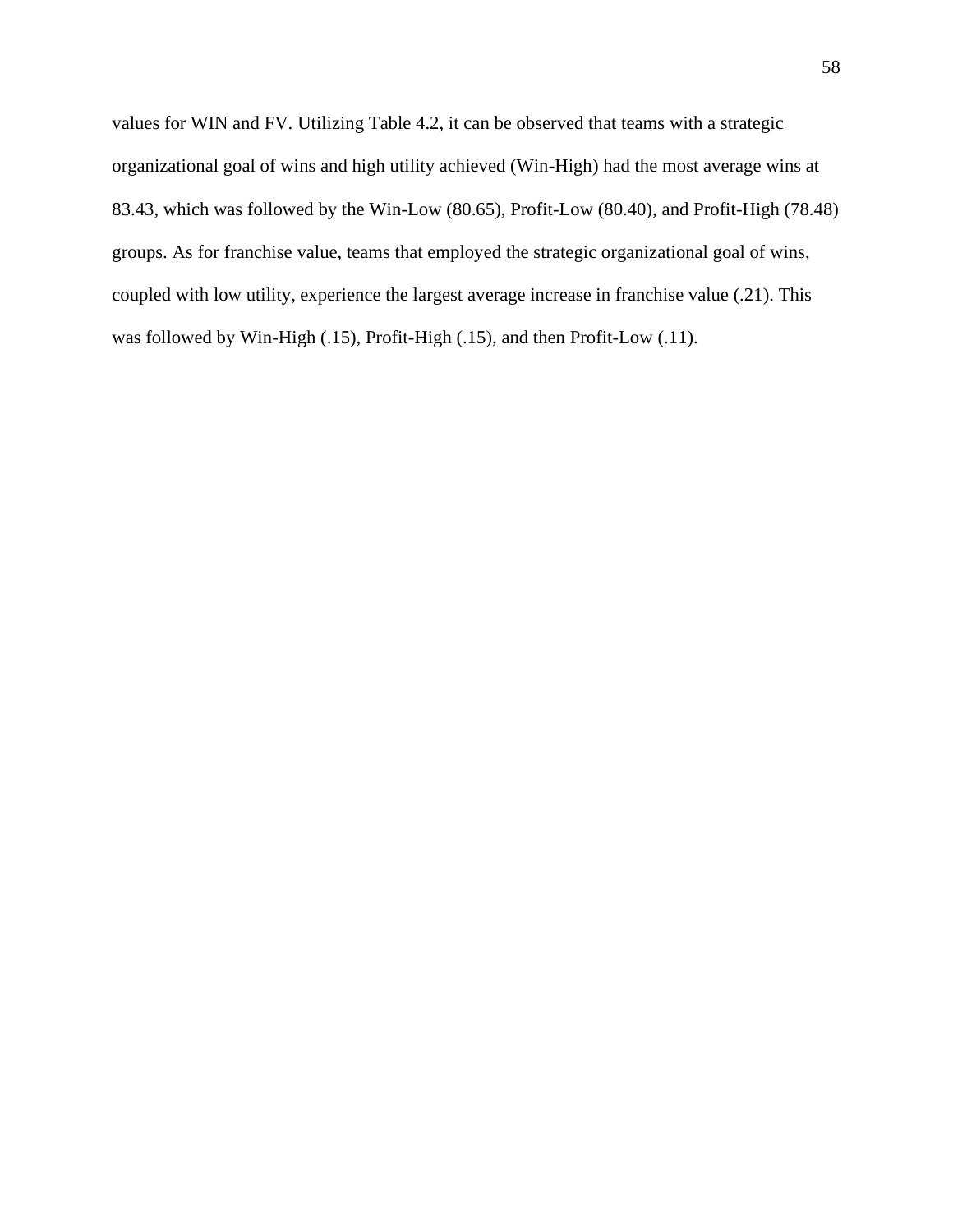### CHAPTER V

## DISCUSSION AND CONCLUSIONS

Major League Baseball provides a unique setting for investigating the impact of varying strategic organizational goals and levels of utility maximization on team KPIs. Insight into these relationships can aid in understanding differing organizational management strategies and their associated implications. The results of the statistical analyses in Chapter IV, when combined with the theoretical framework of Chapter II, indicate generalizable expectations for MLB organizations when certain strategies are employed.

The purpose of Chapter V is to explore the results of the current study, while applying the context of previous scholars, to help explain the relationships of strategic organizational goals and utility maximization to the operation of an MLB franchise. The breakdown of this chapter begins with an in-depth analysis of individual KPIs based on each factor, followed by a presentation of overall conclusions and implications. Finally, the chapter concludes with suggestions of avenues for future research.

### **Organizational Factors and Outcomes**

## **Wins**

The first KPI dependent variable in the current research was the number of regularseason wins by a team in a given year. According to Késenne (2006) a team that is attempting to maximize their wins in a season would spend a larger portion of their available budget than those attempting to maximize their profits. Under that assertion, the current research used profit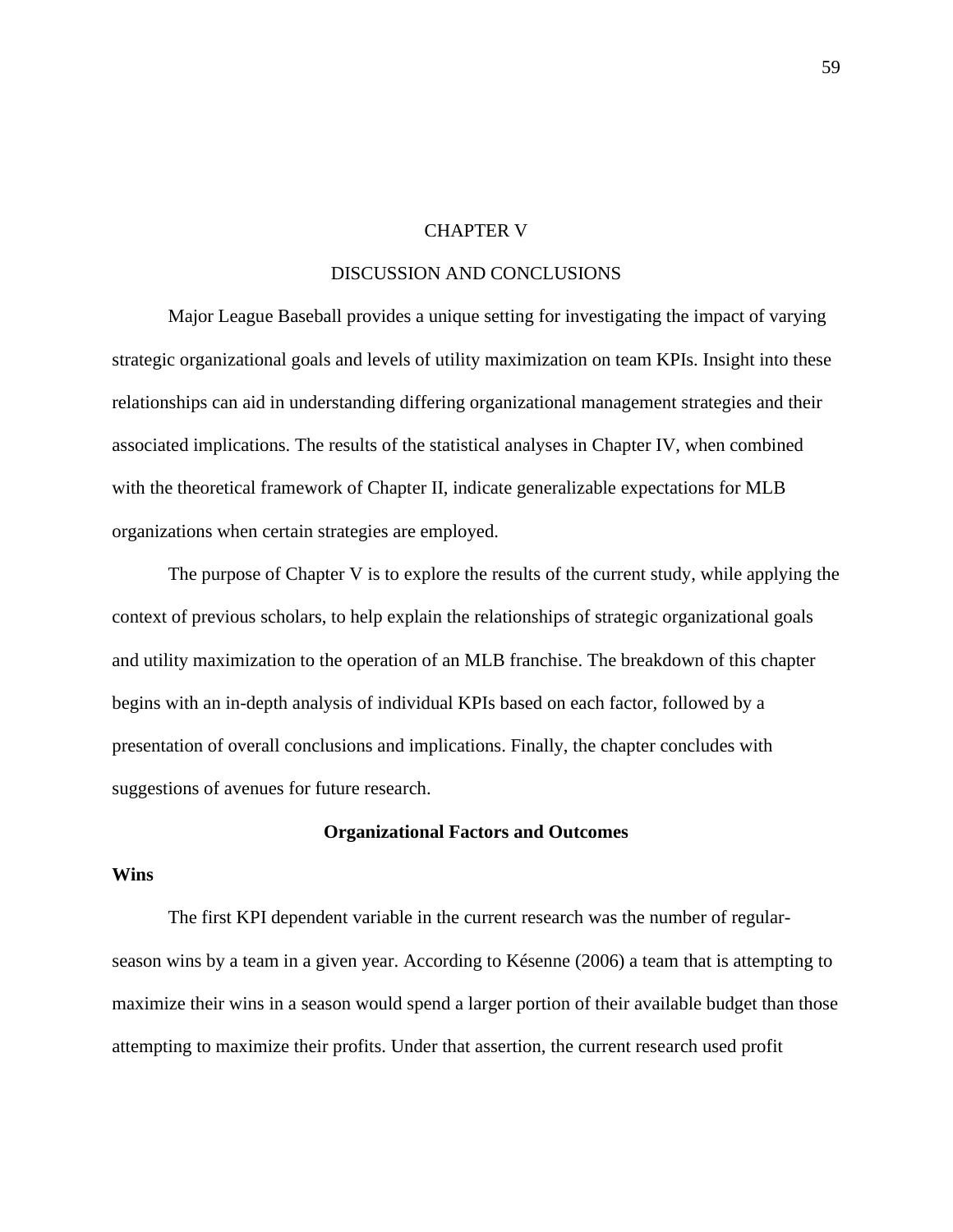margin to separate win-maximizing teams from their profit-maximizing counterparts. Similarly, teams were also divided by their spending efficiency into low and high utility groups.

### *Strategic Organizational Goal*

Teams that were categorized as part of the WM group averaged almost three more wins per season than teams in the PM group (82.49 to 79.56). As indicated by the univariate ANOVA (Table 4.5), this difference was statistically significant. Therefore, it could be said that a WM strategy, as opposed to a PM strategy, is likely to result in more regular season wins. Analyzing this result from a purely logical standpoint, the finding that a team spending more money with a purpose of winning would, in fact, win more games than a team spending less in order to maximize profits seems to make sense. Previous scholars and their findings corroborate this conclusion, as Clopton (2013) reported that teams with WM spending habits are likely to win more games than their counterparts. Similarly, Késenne (2006) suggested that teams pursuing wins will spend more money to maximize the amount of talent on their roster.

 Conversely, the finding that a PM strategy would likely yield less regular season wins than WM also appears to be supported. Teams concerned with profits tend to exhibit tendencies that are conducive to saving money (El-Hodiri & Quirk, 1971). With team payroll being one of the largest and most varied expenses for MLB organizations, some teams will attempt to limit payroll, even at the expense of wins, in order to increase profit and stay within budget (Annala & Winfree, 2011; Késenne, 2010). By limiting expenses, profit margin is increased. However, with less money spent on payroll, it is likely that a team's talent level would be relatively lower, which would probably result in a fewer number of wins.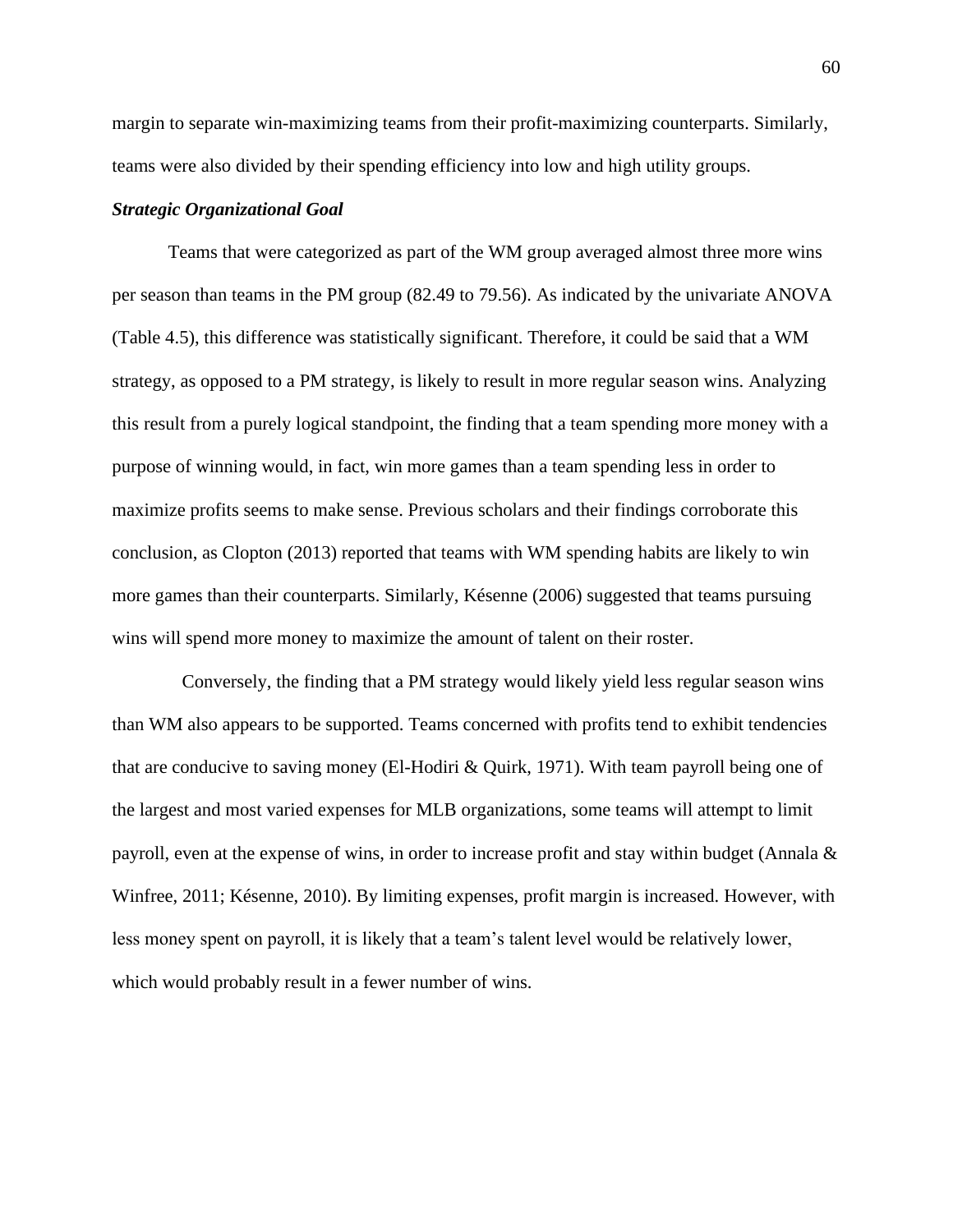## *Utility*

In the current study, utility achieved (i.e., high or low), by itself, was not a significant predictor of regular season wins. In other words, the amount spent per win did not have a significant effect on the overall number of games won. Utility achieved is relative to the amount of money spent and the number of wins achieved. Two teams could have the same level of utility, while one of those teams spent less and won less and the other team spent more but won more. An example of this would be the 2019 Minnesota Twins and the 2019 Cincinnati Reds. The Twins had a \$121.3 million payroll and won 101 games, while the Reds had an \$89.3 million payroll and won 75 games. Both teams spent about \$1.2 million per win, putting them in the high utility group of the current study. However, the Twins won 26 more games than the Reds. This scenario illustrates why utility, in terms of wins and payroll, would not necessarily dictate the number of regular season games a team won in that season.

Another possible explanation for the non-significant relationship between utility achieved and regular season wins in the current study can be attributed to cost of players based on track record. Younger players typically cost less than more experienced players due to development and merit of achievements (Hill et al., 2017). As players on a team develop, the team could begin to have success winning with younger, cheaper players (e.g., higher utility). However, with more success and development, those players will then command higher salaries as they are eligible for new contracts. Then, even if they win many games, it will come at a higher cost for the team, and therefore less utility (Dietl et al., 2011). An example could be the 2015 and 2016 Chicago Cubs. Adjusted for inflation to 2019 dollars, the 2015 Cubs won 97 games and spent \$125.4 million (\$1.3 million per win), while the 2016 Cubs won 103 games and spent \$177.9 million (\$1.7 million per win). With many of the same players on the roster and a similar win total, the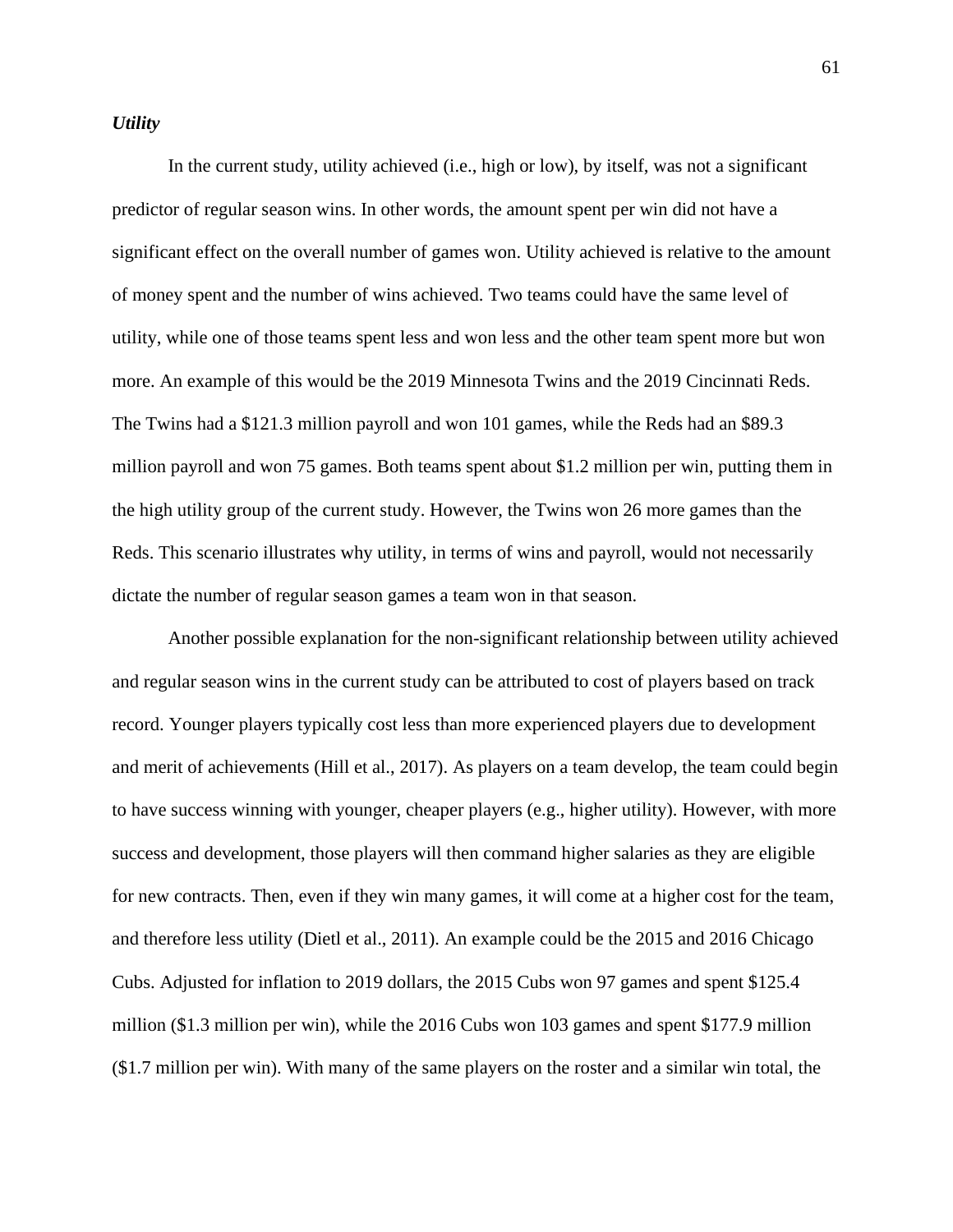Cubs still had a significant increase in money spent per win from 2015 to 2016 and consequently moved from the high to low group in utility achieved for the current study.

While utility (payroll per win) alone had no discernable effect on regular season wins, when combined with strategic organizational goal, the current research found a significant relationship. This is evidenced by the significant value reported for the interaction variable (SOG\*UA) and the WIN dependent variable in the univariate ANOVA. As mentioned in Chapter IV, the strategic organizational goal of wins paired with the high utility achieved (Win-High) had the highest average wins, while the combination of Profit-High had the lowest average. Win-High teams pursue wins while spending their available budget efficiently, which could be positioning them for both present and future success in winning games (Fort, 2015; Zimbalist, 2003). MLB teams with larger budgets, who are willing to spend large portions of those budgets (i.e., less profit margin), and spend that money efficiently (i.e., high utility) are therefore most likely going to be the most successful teams in terms of winning games. This finding seems to fit well with the data set, as many of the teams with repeated winning success throughout the 2010s appear in the current study categorized as Win-High (e.g., Boston Red Sox, Houston Astros, & Los Angeles Dodgers). Organizations attempting to duplicate the blueprint for positioning a team to have the best chance to win as many games as possible would therefore spend most of, if not all their available budget, leaving them with little to zero profit margin. Concurrently, the team would also want to spend that money as efficiently as possible by strategically selecting players that could best help their team win.

In contrast, Profit-High teams pursue profits while spending their available budget highly efficiently. This profile fits teams with lower budgets who may not always have the luxury of pursuing wins due to financial constraints (Fort & Quirk, 2004; Terrien et al., 2017).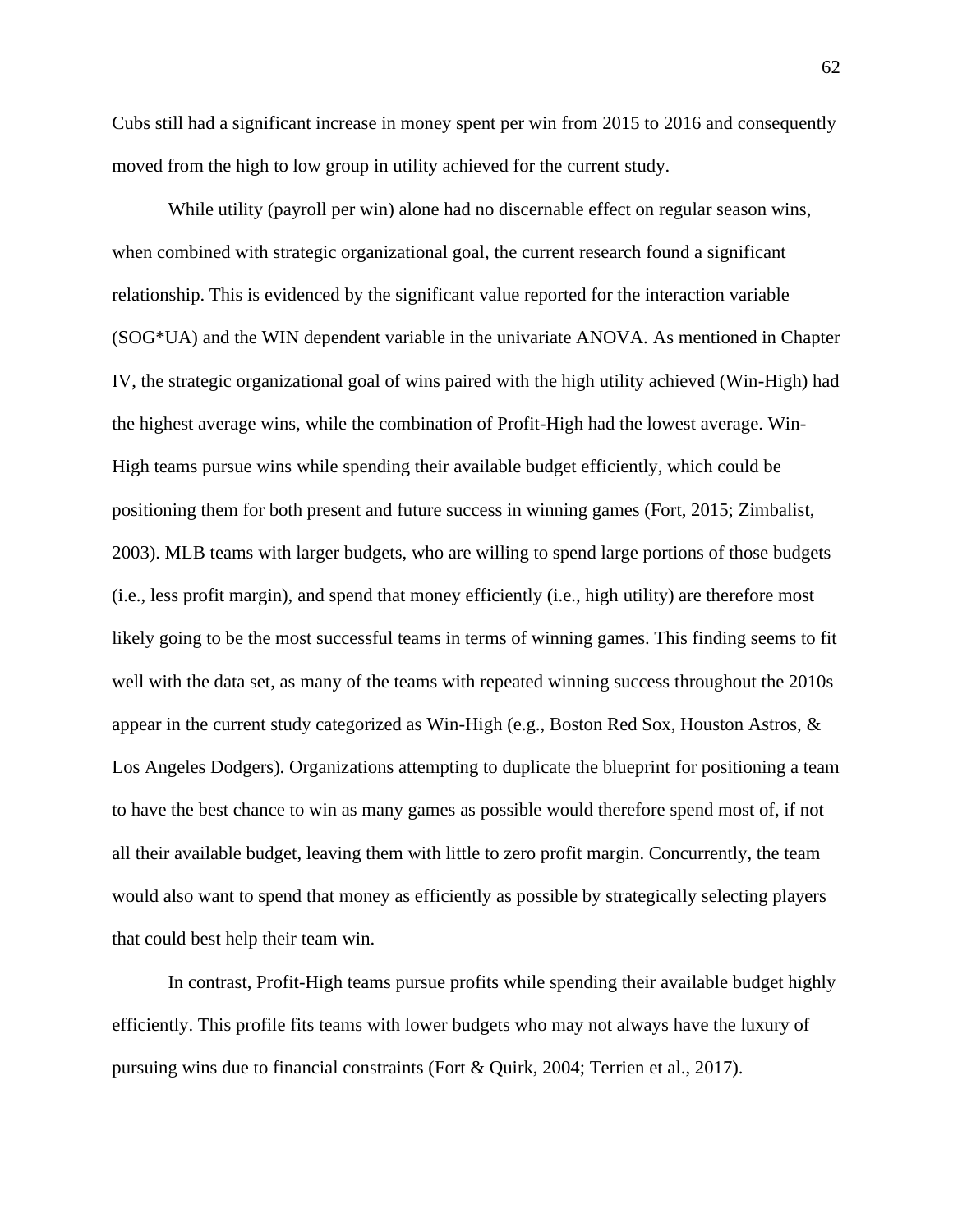Organizations in the current study who regularly appeared in the Profit-High category (e.g., Baltimore Orioles, Miami Marlins, & Tampa Bay Rays) are teams who, during the 2010s, would seem to fit the lower budget and less games won description.

# **Revenue**

#### *Strategic Organizational Goal*

When analyzing the relationship of strategic organizational goal and revenue, the current study attempted to answer the question of whether WM or PM would yield more revenue for an MLB organization. The significant result reported from the univariate ANOVA between SOG and REV indicated that there was a significant difference between the WM group (\$296.4 million) and PM group (\$281.5 million) in terms of revenue. It is probable that future teams would generate more revenue by implementing a WM strategy versus PM.

The idea that a WM strategy would likely produce more revenue is supported by previous scholars. Fort and Quirk (2004) indicated that differentiation in revenue among teams can at least partially be linked to varying amounts of interest that teams generate. Interest in a team can be generated in multiple ways including acquiring talented and noteworthy players, putting a quality team on the field, and offering an attractive fan experience (Alexander, 2001; Coates & Humphreys, 2007). With more interest, fans are more likely to attend games and spend money, which will then have a positive impact on revenue (Gustafson & Hadley, 2007; Marburger, 1997). As established earlier in Chapter V, teams in the WM group of the current study were likely to win more games than those teams in the PM group. Teams that win more games also generally garner more interest (Alexander, 2001), and therefore would be expected to generate more revenue. An example from the data set of the current study that would likely fit this scenario would be the 2017 and 2018 Seattle Mariners. The 2017 Mariners were categorized in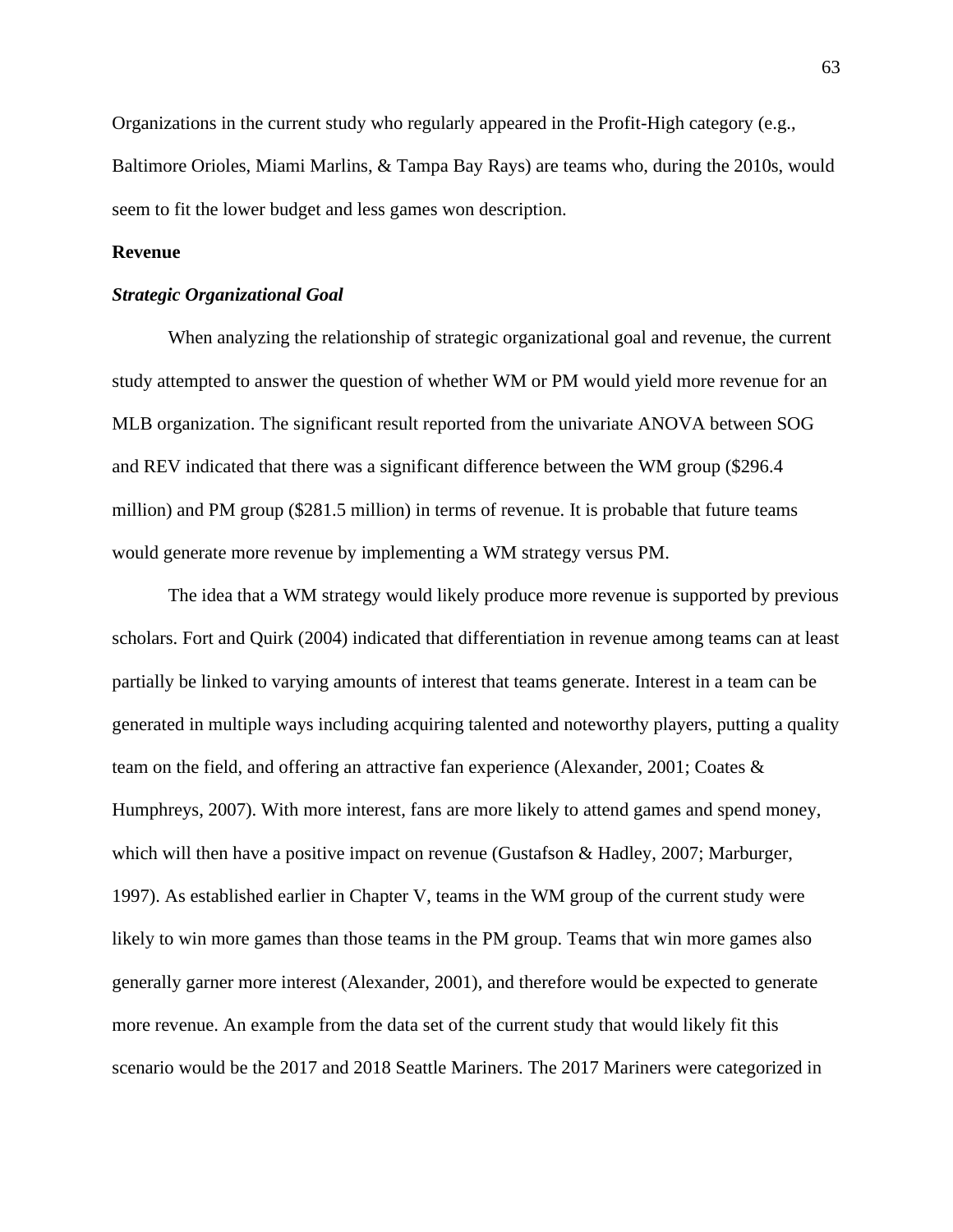the profit group of the SOG variable, won 78 games, and generated \$299.7 million (adjusted for inflation to 2019 dollars) in revenue. The 2018 Mariners were in the win group, won 89 games, and generated \$326.1 million (adjusted for inflation to 2019 dollars) in revenue.

# *Utility*

In relation to revenue, the utility achieved factor (UA) was found to be a non-significant predictor. This indicated that payroll spending efficiency for a team did not influence the amount of revenue generated. In an initial comparison with the work of previous scholars, the nonsignificant finding would not be expected. Dietl et al. (2011) suggested that those organizations that spend more efficiently are generally more successful. The added success comes as utility is gained from a team getting more value out of their money spent. Higher utility, coupled with avoidance of over-spending, allows money saved to then be allocated toward acquiring additional resources (Vrooman, 1997). Then, theoretically, acquiring more resources for improving the team will make the team more successful and therefore increase ability to generate revenue (Rascher, 1997; Zimbalist, 2003).

While the above explanation provides logical reasoning for why level of utility should impact revenue, it does not account for unequal budgets. A team with an extremely large budget could spend inefficiently and garner low utility, yet still generate far more revenue than a smallbudget team with high utility. This circumstance is likely the case in the current study, and the primary cause for the non-significant relationship between the UA and REV variables. An example of this scenario from the current data set would be the big-budget 2019 San Francisco Giants who were categorized as low utility, won 77 games, and generated about \$452 million in revenue. Conversely, the small-budget 2019 Oakland Athletics were categorized as high utility, won 97 games, and yet only generated \$225 million in revenue.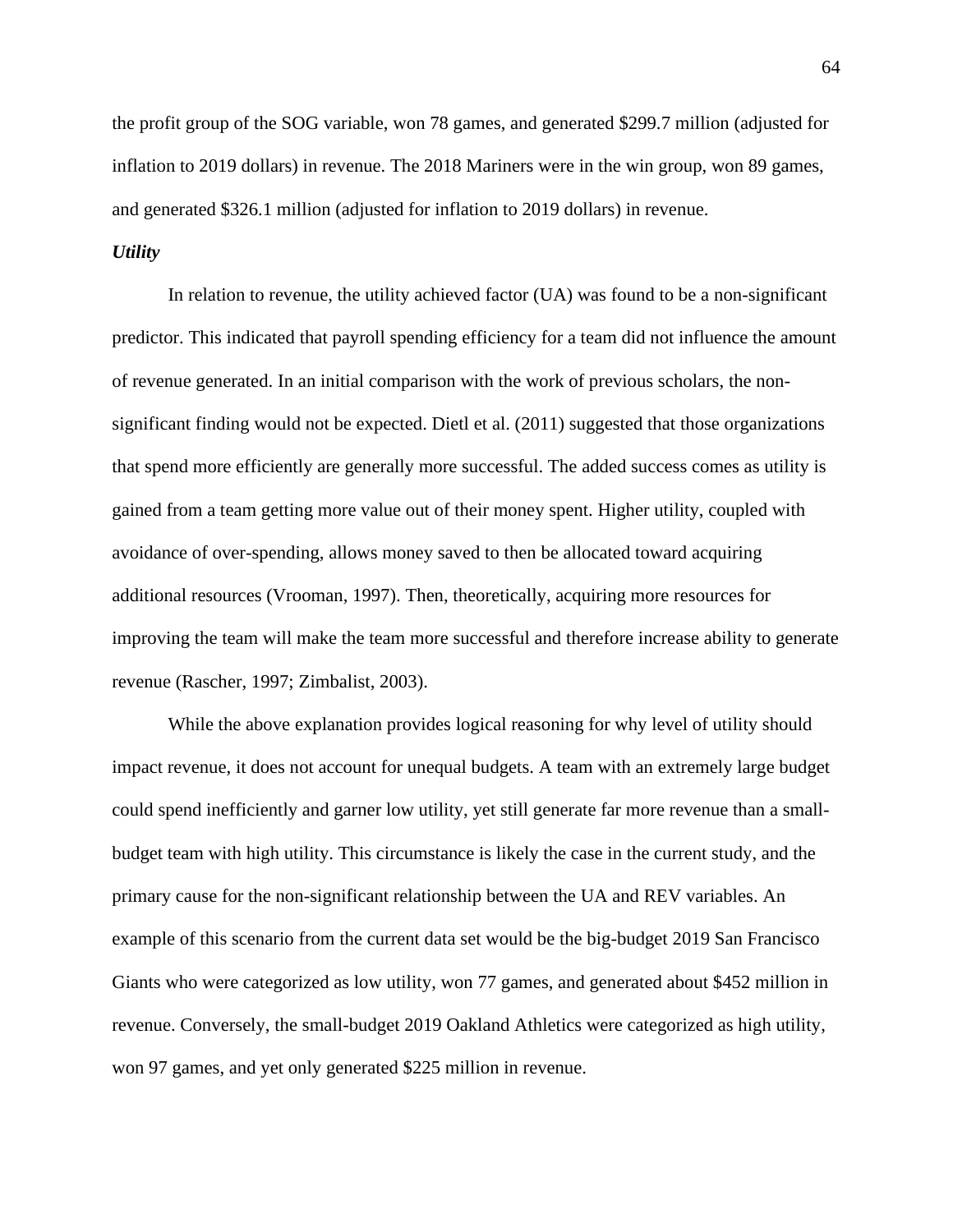# **Attendance**

 The next dependent variable in the current study was attendance. In the cases of both independent factors (SOG  $\&$  UA), their relationships with the ATT variable were not significant. This finding indicates that there was no significant difference in attendance, regardless of the level on either factor.

# *Strategic Organizational Goal*

Based on the current findings, it could be said that attendance, represented by the percentage of a home stadium filled, most likely would not vary based on the strategy (WM or PM) employed by a given team. Previous scholars have shown a link between winning and attendance (e.g., Alexander & Kern, 2004; Annala & Winfree, 2011; Davis, 2008). Though a WM team is expected to win more games than a PM team, the effect of winning on attendance will likely only be realized during relatively few games, closer to the end of the season, that might be considered to have higher stakes (Davis, 2008). With such a small percentage of games experiencing an attendance spike, it is likely that the spike is not enough to drastically shift the attendance for the entire season and result in a significant difference between the two opposing strategic organizational goals.

While there is not a variation in attendance, there is conceivably a significant difference in ticket pricing for those attending that has been identified in previous research. As a team wins more games, the demand to attend could rise. Utilizing variable ticket pricing, the team could then charge more for their tickets (Coates & Humphreys, 2007). Teams utilizing a PM strategy, who may not be winning as many games, could intentionally price their tickets lower to get customers to the game. Once at the game, the organization could then make more money off the sale of complementary goods such as concessions and merchandise (Krautmann & Berri, 2007;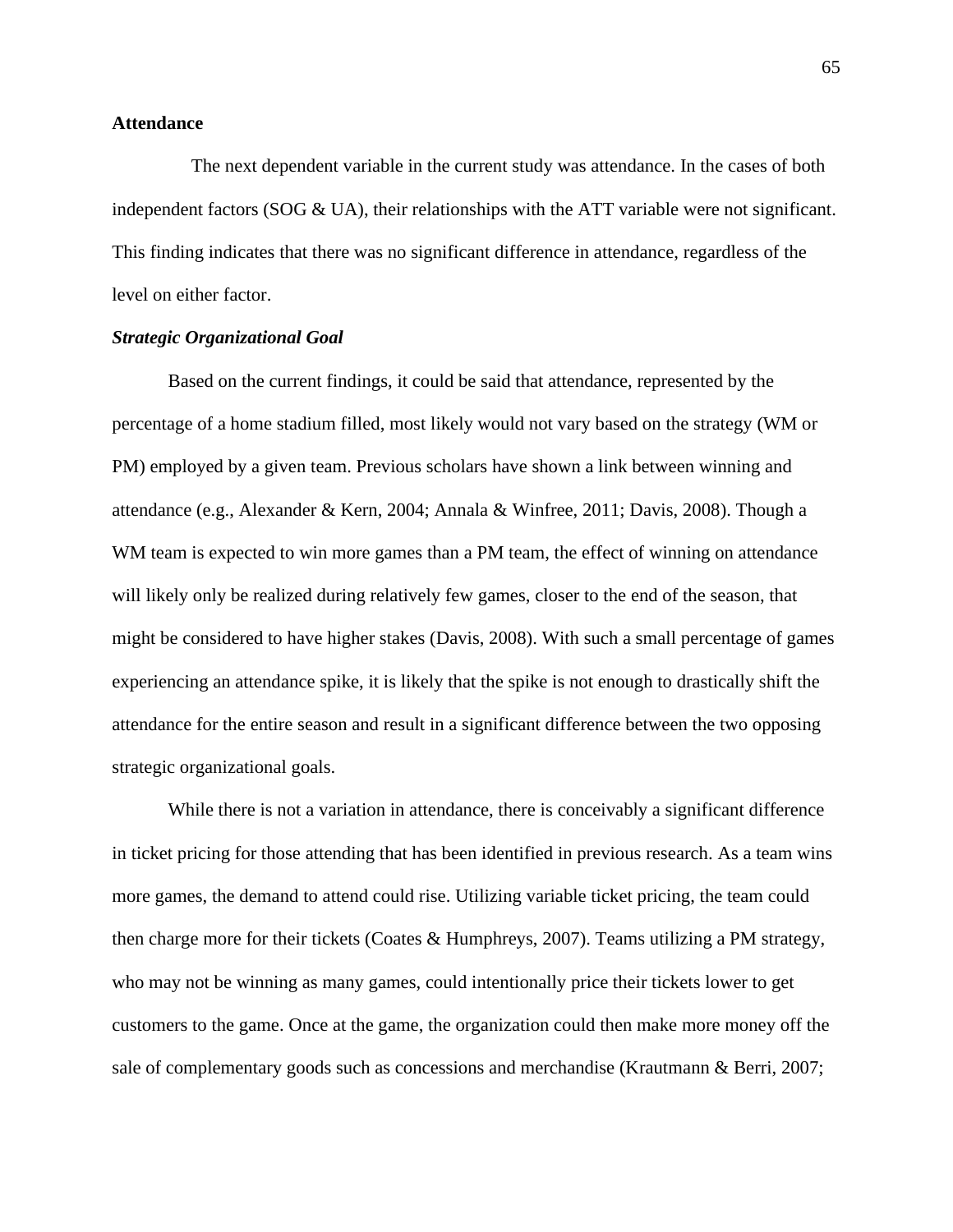Marburger, 1997). Future teams contemplating the choice between WM and PM should realize that there is a high probability that the choice will have no significant influence on attendance. Nevertheless, based on their choice of strategy, the organizations should have ticket pricing strategies ready for implementation to best fit the possible levels of consumer demand to attend games.

# *Utility*

In the current study, utility achieved from payroll spending efficiency was found to not have a significant effect on attendance within a given season. From a logical standpoint, this result seems reasonable: Fans choosing whether to attend a game would likely not make their decision based on how efficiently a team has spent their payroll budget. Furthermore, there is a good chance that the casual fan would not even know this information in the first place to be able to use it as a factor in their attendance decision.

However, the possibility exists that there may be a longitudinal impact of spending efficiency on attendance. Teams that consistently spend in an inefficient manner can risk putting themselves in a precarious future position with an exhausted budget, and players who are declining in talent, but still have long-term deals (Berri, 2006; Hill et al., 2017). Organizations facing these types of scenarios could be subjected to multiple seasons where not much winning occurs. Prolonged periods of losing seasons can then possibly have negative impact on attendance that could be difficult to recover from (Coates & Humphreys, 2007; Davis, 2008). While analysis of the longitudinal nature of the utility and attendance relationship was a bit outside the scope of this study, future teams should still be aware that prolonged periods of payroll spending inefficiency could have an adverse impact on attendance. Shorter stints (one year or less), on the other hand, will likely have no effect.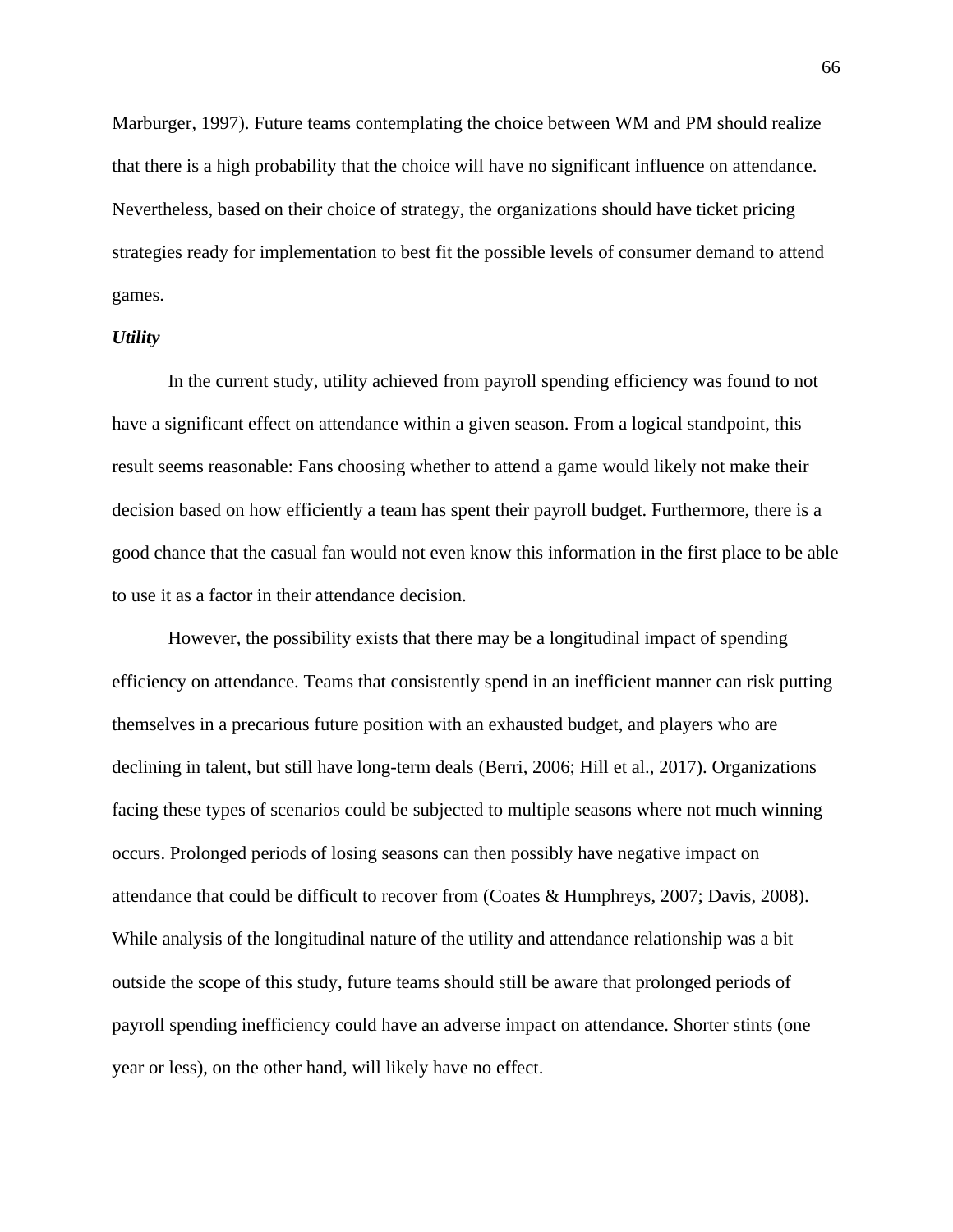# **Wage Dispersion**

Intra-team wage dispersion, represented by a Gini coefficient, was another dependent variable in the current research (WD). The first question surrounding this variable was whether the contrasting strategic organizational goals had differing effects on wage dispersion. Similarly, the second question investigated low and high levels of payroll spending efficiency and their relationships with the dependent variable.

#### *Strategic Organizational Goal*

Strategic organizational goal, represented by the SOG variable, was found to have a significant relationship with the Gini coefficient of a team. MLB organizations categorized in the win group of the SOG variable had a significantly higher WD (.59) than teams categorized in the profit group (.57). Organizations that adopt a WM strategy are likely to spend a larger amount of money than teams adopting a PM strategy (Clopton, 2013; Késenne, 2006, 2010). According to Krautmann (2009), that willingness to spend more money will often result in larger amounts dedicated to team payroll. With team payroll being roughly divided among the same number of players, the larger payroll budget provides a good chance that the range in pay among players is substantial and more spread out. The larger range then allows for more wage dispersion and is a likely reason WM was significantly higher.

Though the relationship between SOG and WD was considered significant, the difference in dispersion among the profit and win groups was only .02. This disparity could possibly be larger if there were no other factors in play. However, previous scholars showed that baseball teams who are pursuing wins are better off with a smaller Gini coefficient, as that would represent equality in pay, and possibly translate into cohesion, camaraderie, and teamwork on the field (Annala & Winfree, 2011; Frick et al., 2003; Hill et al., 2017). This idea that somewhat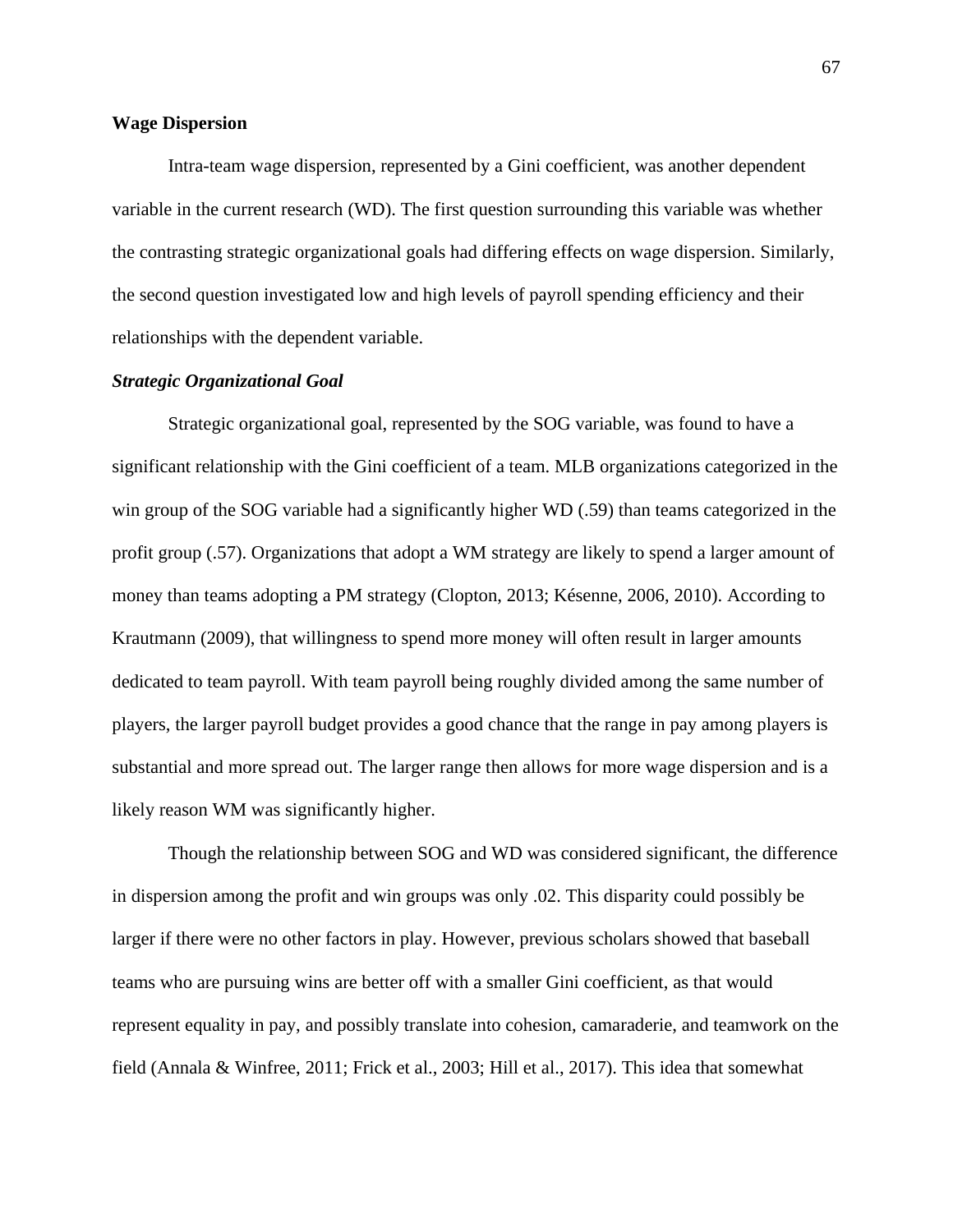equal pay is more conducive to winning could be encouraging the larger-budget, winmaximizing teams to keep individual player salaries relatively close (smaller Gini coefficient), instead of committing a large amount to just a few players (larger Gini coefficient). Consequently, the WM teams may have a higher average salary than PM teams, but they may also be controlling wage dispersion by paying relatively higher salaries across the board. Future teams considering a WM or PM strategy should be aware that higher wage dispersion may accompany higher spending on payroll, and it may be wise to control the higher dispersion at least somewhat by ensuring salaries are equitable relative to player worth (Hill et al., 2017). *Utility*

Utility from payroll spending efficiency (UA) was found to have a non-significant relationship with WD for the current study. Similar to the ATT variable, the non-significant finding could partially be due to the delimitation of treating each team-year observation as independent, and therefore not including any longitudinal intra-team analysis. Previous scholars alluded to a link between spending efficiency and wage dispersion, as teams who spend efficiently are less likely to commit a disproportionally large amount of money to a single player (Berri, 2006; Hasan, 2008). Inefficient spending is something that builds over time, and the consequences may not be fully realized until years later (Fort, 2015; Zimbalist, 2003). The longterm, multi-year nature of MLB contracts, therefore, do not allow what may be an inefficient spending decision to be felt within the same year. In terms of the current research, the nonsignificant finding shows that teams with low utility in a given year, probably will not see an impact on wage dispersion within that year. However, previous scholars would suggest that low utility, especially if continued, could impact a team's financial situation in future seasons.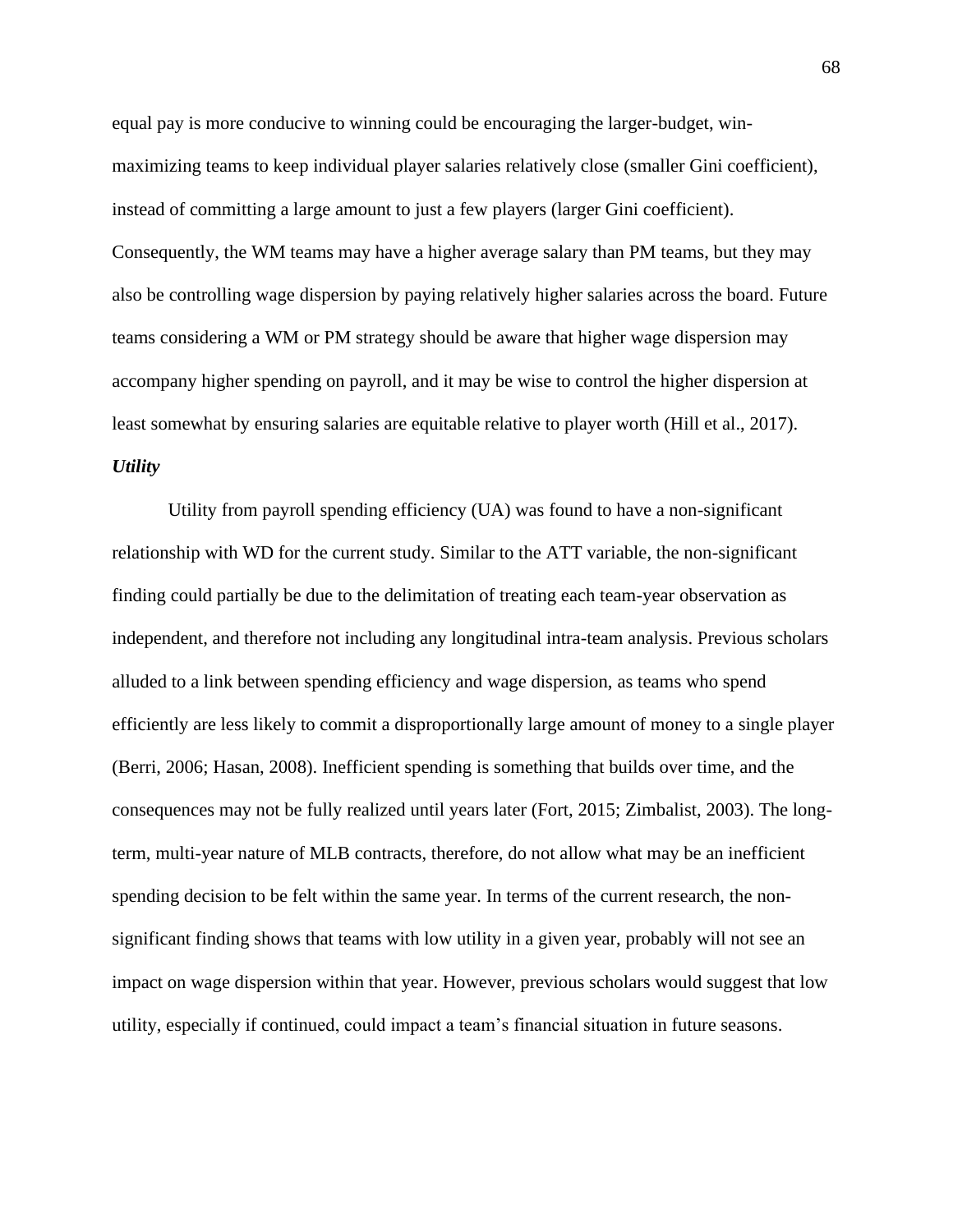# **Team Experience**

# *Strategic Organizational Goal*

In the current study, team experience was defined as the cumulative major league service time of an MLB team roster in a given year. This form of team experience (TE) was found to have a significant relationship with SOG. Teams categorized as having a strategy of wins had a significantly higher average service time at 159.2 years, or about 4 years per player on the 40 man roster. The profit group's average cumulative TE was 153.2 years, or 3.8 years per player. The difference between the two groups indicated that an organization with a WM strategy would likely assemble a team with more MLB service year experience than a team with a PM strategy.

Previous scholars support the notion that WM teams would likely have more cumulative experience than PM teams, as Berri (2006) suggested that players who have been around longer can generally command higher salaries because they are more of a proven commodity. Similarly, rookies and other younger players may be more of a bargain because their talent is unproven, and thus, there is more uncertainty surrounding their expected performance (Berri, 2006; Hill et al., 2017). Teams with a primary goal of winning games are more likely to pay more for players with proven track records (Késenne, 2006, 2010), and therefore, they may be more likely to sign players with more experience. Profit-maximizers are looking to save money to help their bottom line (Zimbalist, 2003). This goal often leads franchises to let more experienced players, who become more expensive due to their past successes, leave their team via free agency. They then often fill those vacant spots with younger, lower-priced talent (Hasan, 2008). A real-life example of this phenomenon that occurred during the timespan of the current study was the acquisition of right fielder Giancarlo Stanton, and his \$325 million salary, by the New York Yankees from the Miami Marlins. Stanton, who was considered one of the top players in the game at the time, went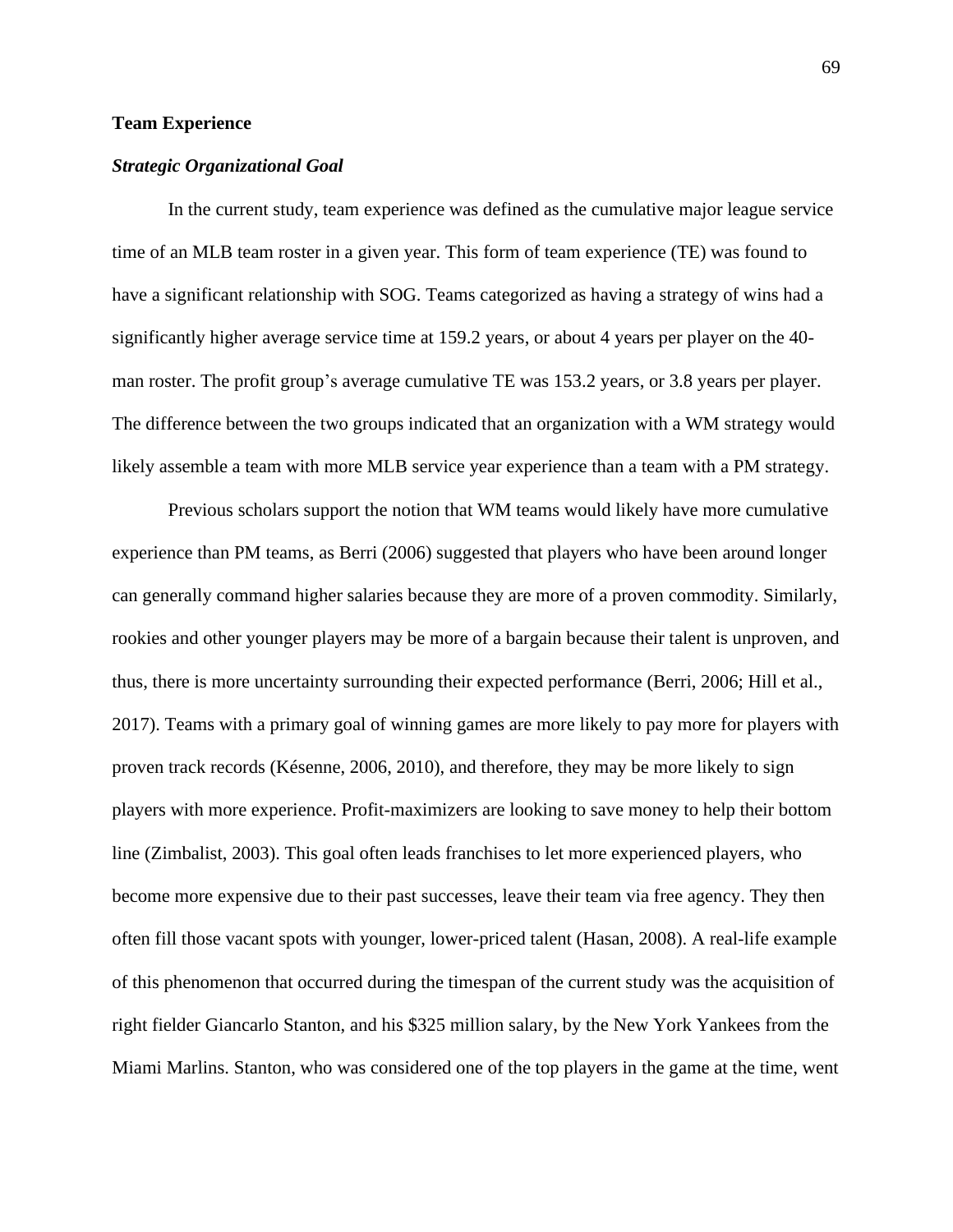to the Yankees, a notorious large-budget win-seeker, leaving behind the smaller-budget Marlins, who replaced Stanton in right field with a comparatively inexpensive and inexperienced alternative, Brian Anderson (Oswald, 2016).

# *Utility*

There was no significant difference between the low and high utility groups regarding the cumulative experience of an MLB team. The non-significant relationship between payroll spending efficiency (UA) and team experience is somewhat logical. High utility teams could easily have either higher or lower experience levels. To achieve high utility, that team would just need to win enough games relative to the team payroll, regardless of experience (Rascher, 1997). Similarly, a low utility team could also have either high or low experience, as the low utility would be determined by winning fewer games relative to payroll. In the case of the current research, spending efficiency is not a predictor, or factor, in determining team experience. In fact, the opposite could even be argued: Team experience contributes to payroll (Hasan, 2008; Zimbalist, 2003), and therefore, could be an indirect contributor to utility. Assuming this is true, then the non-significant finding for the current research model would be sensible.

# **Cost of Attendance**

Cost of attendance (CA), represented by the FCI, was another dependent variable in the current study. The CA variable was found to have non-significant relationships with both independent factor variables ( $SOG & UA$ ). Therefore, it could be said that the findings indicate the cost to attend an MLB game does not vary based on strategic organizational goal, or level of payroll utility. Previous scholars, when addressing cost of attendance, have mostly focused on ticket pricing. Rascher et al. (2007) suggested that the use of variable ticket pricing can yield more revenue for those teams looking to maximize profits. Furthermore, the use of dynamic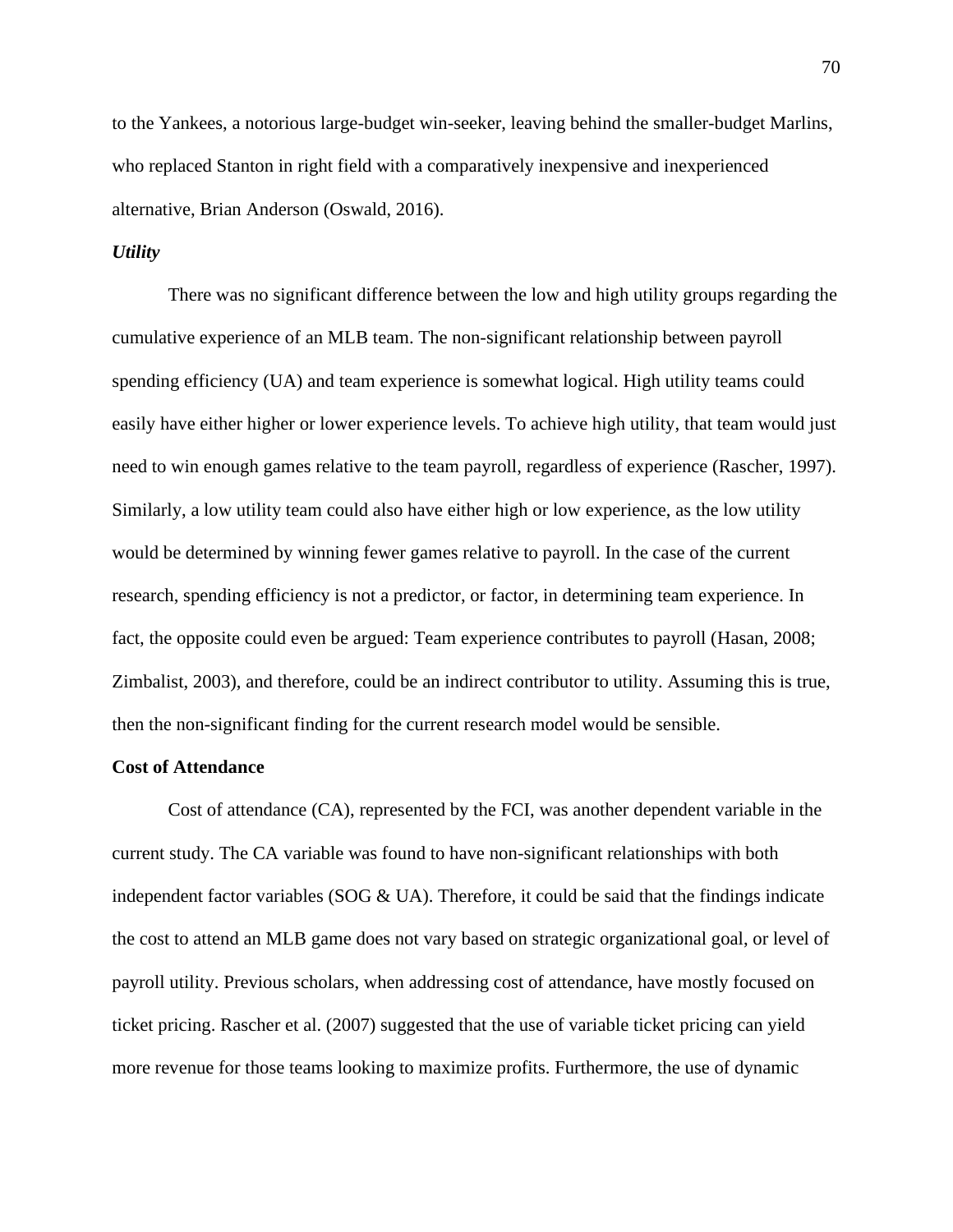ticket pricing can allow an organization to take a demand-based focus and fluctuate ticket prices based on changes in market factors (Shapiro & Drayer, 2014). Both variable and dynamic pricing strategies could be useful to teams taking a WM approach, as teams winning more games could have a higher demand and thus be able to command a higher price for their tickets. Similarly, organizations taking a PM approach could also use these strategies to increase their bottom line, by exploiting high-demand factors such as rivalry games and when popular opponents come to play their team (Rascher et al., 2007; Shapiro & Drayer, 2014).

In terms of the current study, it could be plausible that teams with differing organizational goals could dictate demand and ticket pricing. However, the non-significant relationship between the independent variables and CA would imply otherwise. A possible explanation is the nature of the CA variable. First, ticket prices, which can fluctuate, only constitute a fraction of cost of attendance. Other items that contribute to attendance cost, such as merchandise, concessions, and parking, are largely fixed within a season (Coates & Humphreys, 2007). As variability only occurs in a portion of the cost of attendance (i.e., ticket pricing), it is possible that the difference in that variability by either of the two factors in the current study does not have a substantial enough effect size to detect a difference in the overall CA variable.

Second, FCI is an average cost for an entire season. By taking an average, any variation in CA from the effects of differing strategies throughout the progression of a season, could be indistinguishable due to smoothing (Simonoff, 1996). In other words, cost of attendance differences may exist based on strategic organizational goal, or utility achieved. Those differences just may not be perceivable in the current research model due to the flatter nature of a mean versus an incremental time series graph.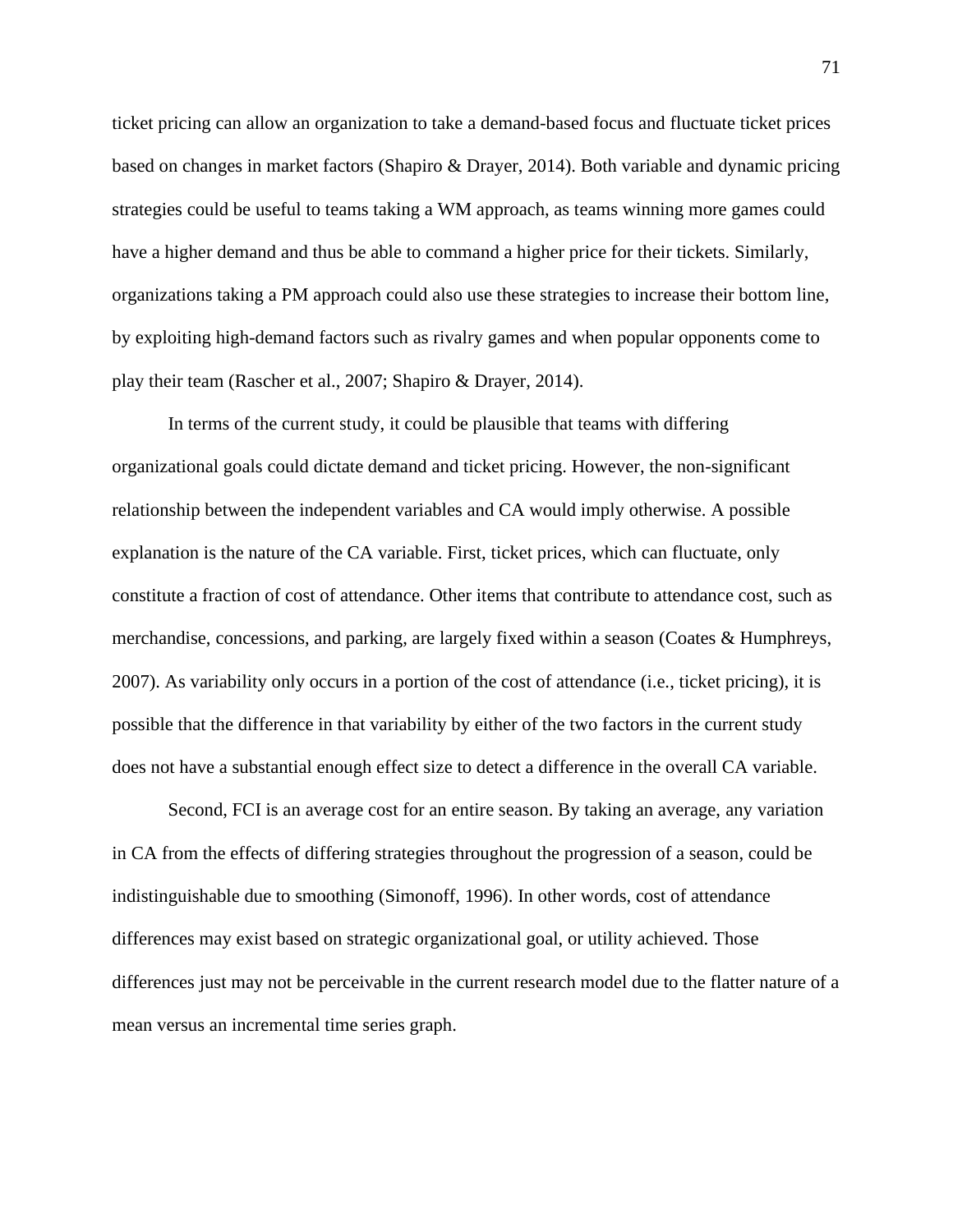Finally, other factors, such as market size, could be larger determinants of cost of attendance than the two independent variables of interest (SOG & UA). This is illustrated by the significant *p*-value for the relationship between the covariate (MP) and the CA variable. The partial eta-squared value of .15 indicates a large proportion of variability in cost of attendance to be associated with market population (Sweet & Grace-Martin, 2012). Teams in larger markets tend to have a higher cost of attendance than those teams in smaller markets, which would be aligned with cost of living. An example from the data set of the current study is the 2019 New York Yankees and the 2019 Kansas City Royals. The large-market Yankees had a market population of about 9.4 million and cost of attendance was \$293.96. The small-market Royals had a market population of about 1.7 million and a cost of attendance of \$175.68.

### **Franchise Value**

The last dependent variable in the current study, FV, represented the change in franchise value over a given season. The idea behind this variable was that the usage of percentage change in franchise value captured the effect of varying levels of the independent factors, while also controlling for the large variation of actual valuations amongst different teams. An example of the large variation from the current data set is illustrated by the 2019 Los Angeles Dodgers (\$3.3 billion) who were worth more than three times the 2019 Miami Marlins (\$1.0 billion).

#### *Strategic Organizational Goal*

In terms of the SOG variable, there was a significant relationship found with FV. Organizations who were categorized as WM for a particular season experienced an average gain of 17% from the beginning of that season to the next. Those categorized as PM also generally experienced growth, however at a lesser average rate of 13%. Consequently, it could be stated that teams who were categorized as having a strategic organizational goal of wins most likely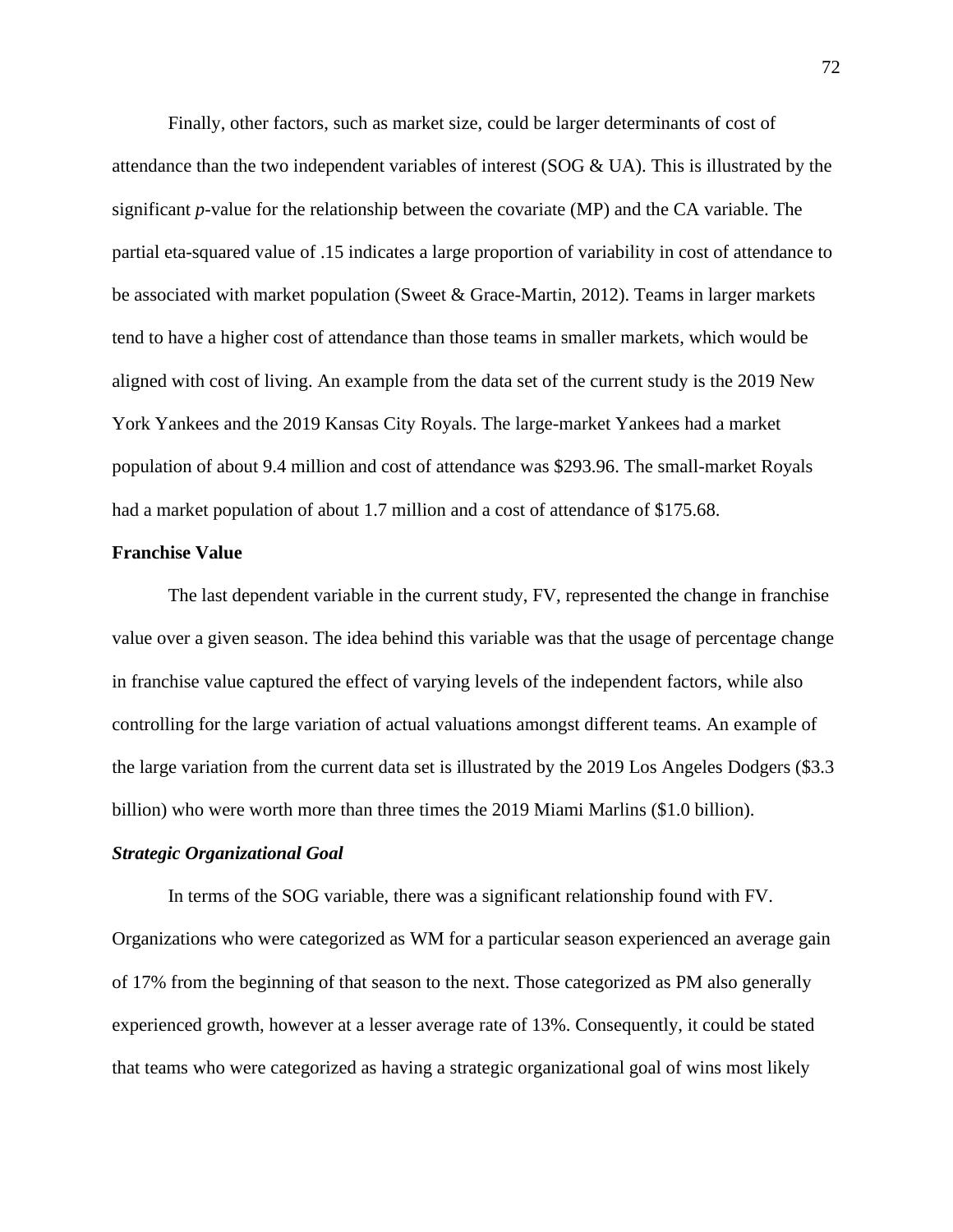experienced a larger growth in franchise value than those categorized as pursuing profits. The findings of the current study would seem to correspond with the work of previous scholars: Alexander and Kern (2004) reported a strong positive relationship between winning and franchise values in professional sports. In application to the current research, it was established above that WM organizations tend to win more games than their PM counterparts, and thus it would stand to reason that those WM teams would also see a larger increase in franchise value. Future MLB organizations looking to increase franchise value could focus on winning games, which may be aided by the implementation of a WM strategy.

# *Utility*

Payroll utility (UA), by itself, was found to have a non-significant relationship with FV. Teams categorized as high utility for spending less per win had no discernable difference in franchise value than those categorized as low utility. A possible reason for the non-significance is that spending efficiency is only a small supplemental factor to other major determinants of franchise value (Alexander & Kern, 2004). Evidence for that conjecture comes from when the interaction variable (SOG\*UA) was found to have a significant relationship with FV. The combination of Win-Low had the highest percentage increase of FV (21%), followed by Win-High and Profit-High (15%), and finally Profit-Low (11%).

The combination of Profit-Low resulting in the lowest average increase in FV is likely due to two components. First, organizations in the profit category will likely lose more games, which would generally result in a lower franchise valuation (Alexander & Kern, 2004; Scelles et al., 2016). Second, spending inefficiency resulting in low utility, especially in the long term, could be a sign of poor ownership and management, which also may have a negative impact on franchise value (Scelles et al., 2016).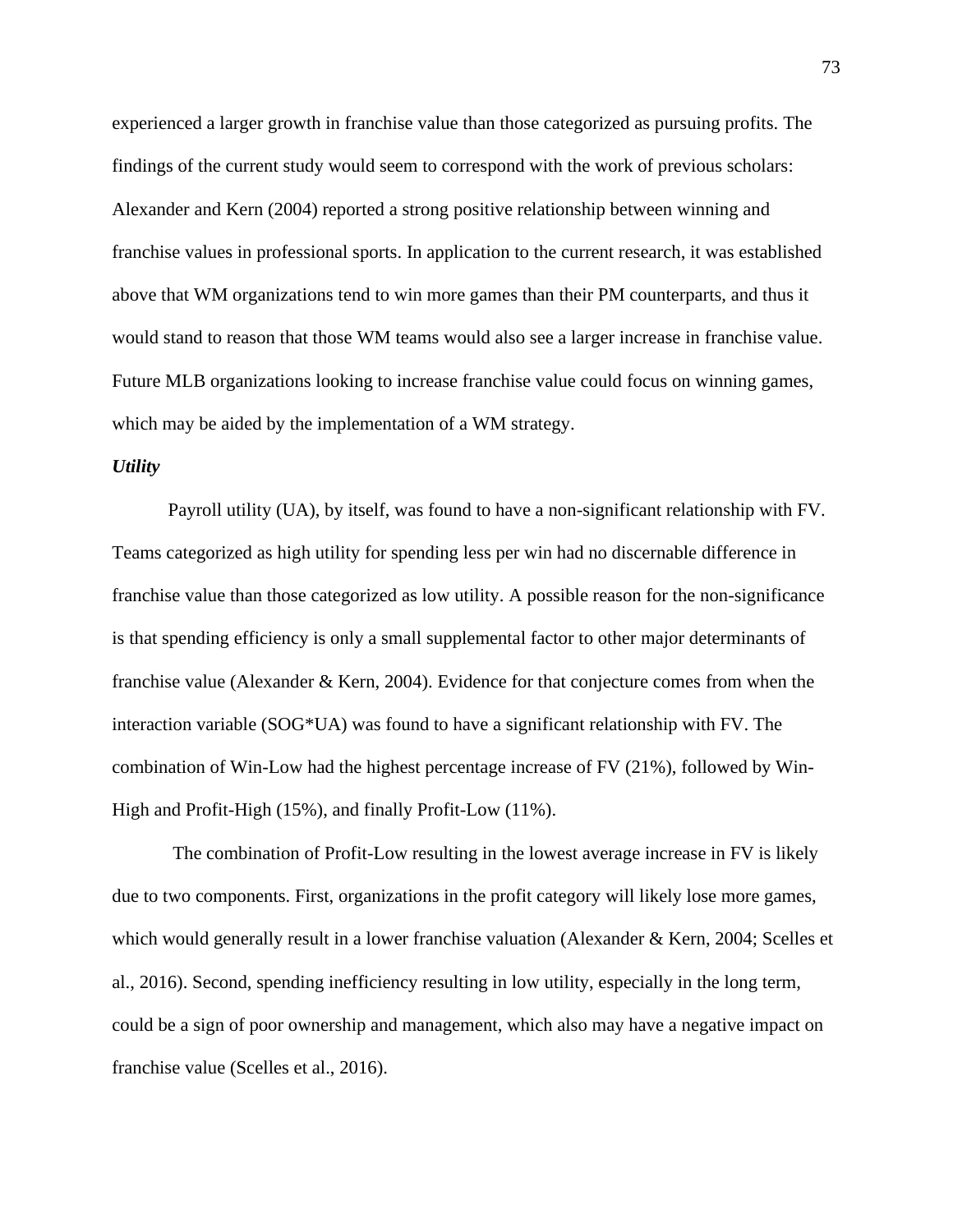Following the same logic as above, we would assume that the combination of Win-High would result in the highest average increase of FV. In the reality of the current study, this was not the case. Instead, the Win-Low combination contained the teams with the largest average increase. The logic of teams in the win category likely winning more games, and therefore, experiencing a larger boost to franchise value remains constant (Alexander & Kern, 2004; Scelles et al., 2016). The difference, however, is potentially a product of the elements that constitute low utility. Utility is a byproduct of payroll budget and team wins. As the budget of a team increases, the number of wins also need to increase to maintain a high utility. Teams with a very large budget must then win a substantial number of games to achieve high utility, yet at a certain point, there is likely a diminishing return on budget spent versus games won (Fort & Quirk, 2004; Késenne, 2006). Therefore, those large budget teams may have a more difficult time achieving high utility, and thus may fall into the low category. Budget size is then a key, positive contributor to franchise value (Scelles et al., 2016). For the current research, this would then indicate that larger budget teams, who consequently achieve low utility, and employ a WM strategy are likely to see the largest increase in franchise value over a given season. An example from the current data set is the 2012 New York Yankees who won 95 games, achieved low utility by spending approximately \$2.4 million per win, and saw their franchise value increase 24.3% from the beginning of 2012 to the beginning of 2013.

#### **Market Population**

The research model for the current study incorporated one covariate, MP, which represented the population of the metropolitan area where a team was located. Note that, as explained in Chapter III, metro areas containing two MLB teams had their populations divided in half (Mills et al., 2016). As foreshadowed by the work of previous scholars, the current study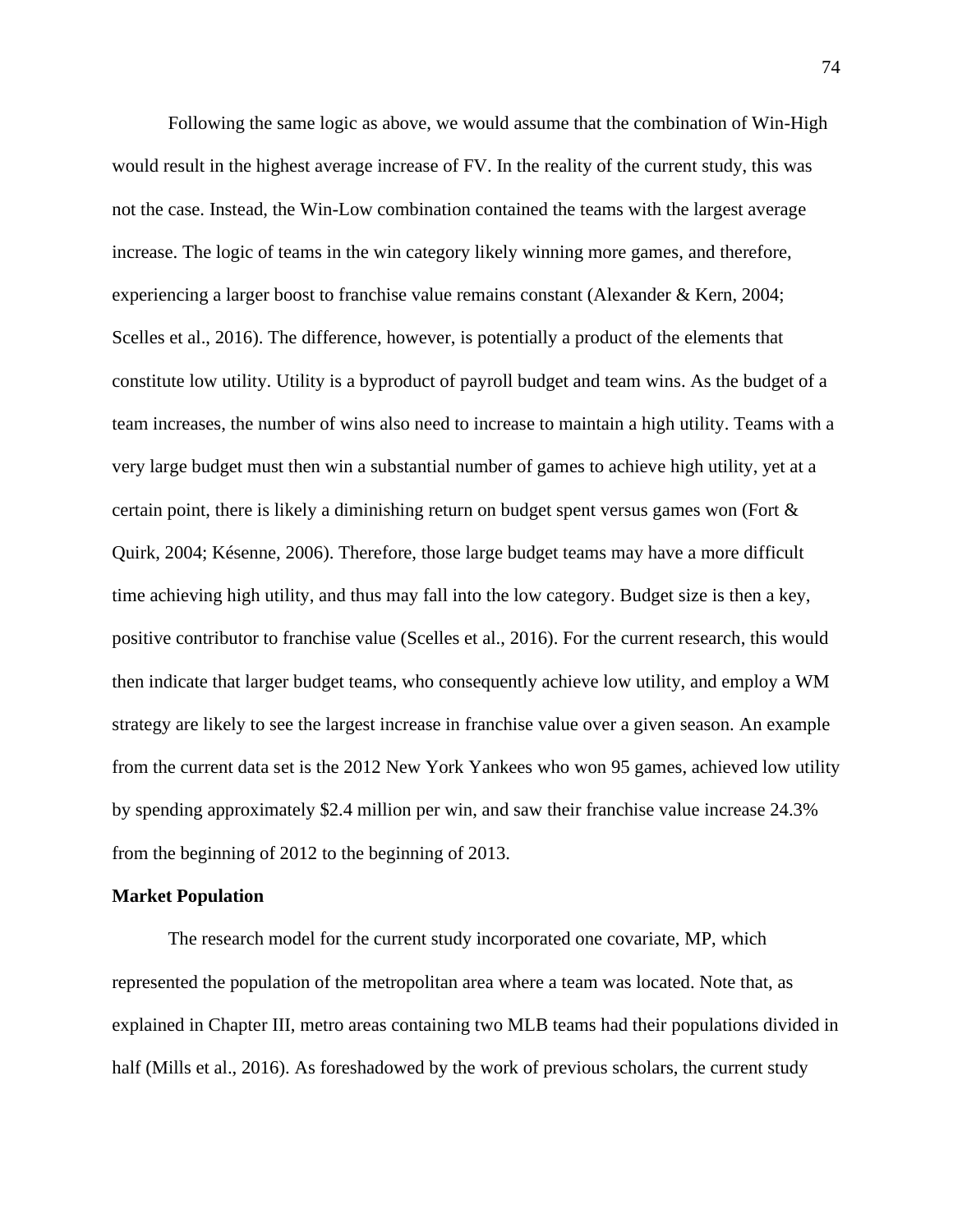found MP to be a significant predictor of almost all the dependent variables, and therefore, the inclusion as a covariate was merited.

In relation to WIN, WD, and TE, the MP variable resulted in significant positive relationships with each, which indicated that teams in larger metro areas were more likely to win more games, have larger intra-team payroll dispersion, and have more team experience. The positive relationships with those three KPIs can likely be attributed to the same factor: Larger market teams typically have bigger budgets and more resources (Alexander & Kern, 2004). The larger budgets and more resources then allow teams a better opportunity to acquire experienced talent, offer a wider range of salaries, and consequently, win more games (Annala & Winfree, 2011; Hill et al., 2017).

The relationships of MP with REV and ATT were also significant and positive, as larger market teams had a higher average revenue and attendance. MLB organizations in these larger populated areas generally have a greater revenue generation potential due to the sheer number of people they can reach through marketing and media (Mills et al., 2016). Similarly, there are also more potential consumers in those larger markets to continually attend games, which should theoretically make it easier to keep the stadium filled for home games (Davis, 2008).

Finally, the last significant positive relationship containing the covariate was with CA. Larger market teams generally had a higher cost of attendance (per the FCI) than their small market counterparts. The FCI is positively correlated with the cost of living, and larger metropolitan areas normally have a higher cost of living (Coates & Humphreys, 2007). Therefore, the cost to attend an MLB baseball game is stereotypically higher in larger markets.

The only non-significant relationship for the covariate, MP, and a dependent variable was with FV. This is not to say that metropolitan population does not play a role in overall franchise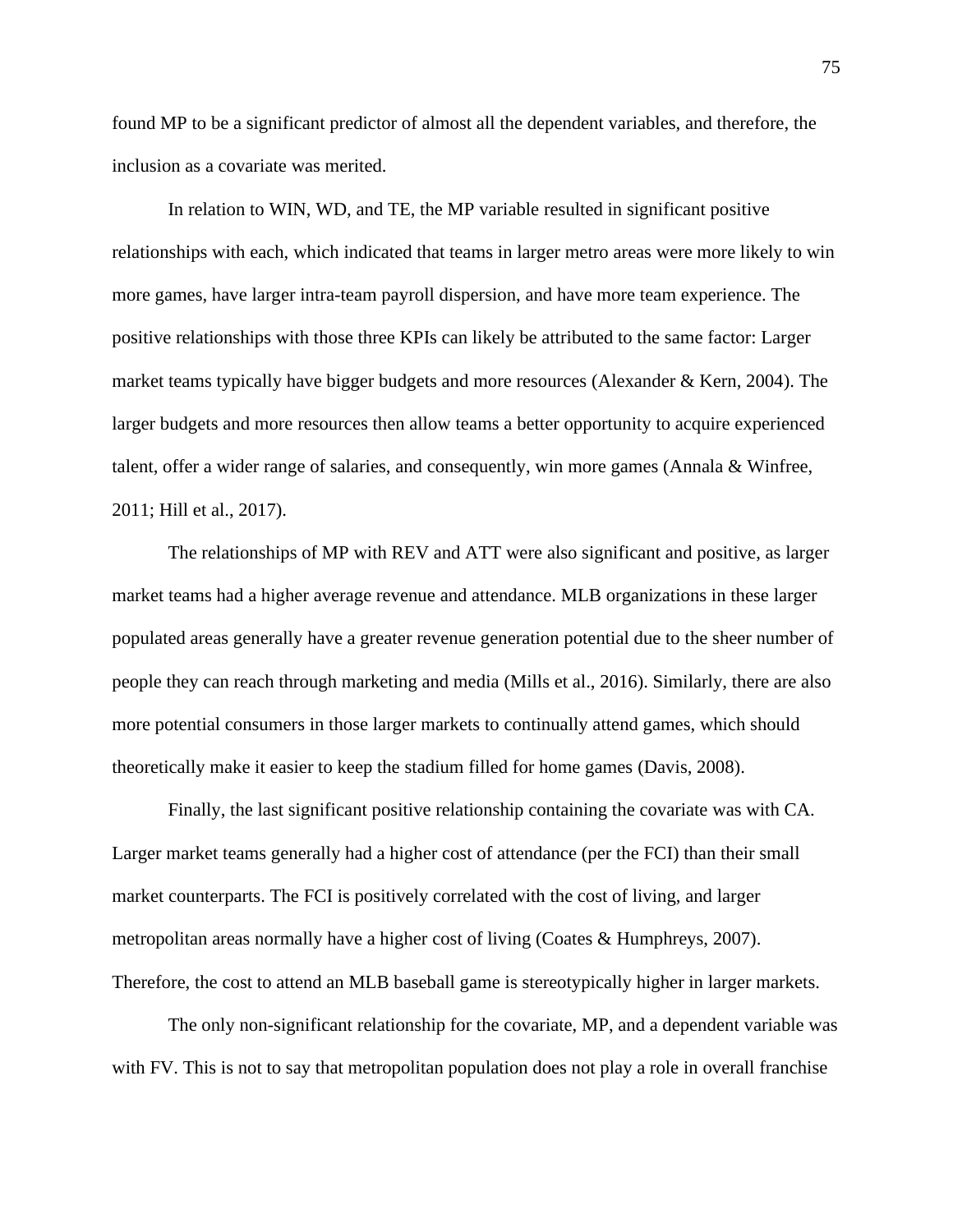value. For the current study, FV represented the growth from one year to the next. Therefore, the current finding only indicates that the size of the market did not have any influence on the percentage growth in franchise valuation for an organization over the span of a season. Conversely, Alexander and Kern (2004) reported market size as a significant determinant of overall franchise value, with those teams in larger markets regularly receiving a higher valuation.

# **Multivariate Research Model**

A portion of statistical analysis used in the current research (i.e., MANCOVA) analyzed the effect of the independent factors, after controlling for the covariate, on the group of dependent variable KPIs. In other words, the analysis answered the question of whether the group of dependent variables, as one entity, differed based on the established level of SOG and UA. In the multivariate analysis, SOG and the interaction variable (SOG\*UA) were found to be significant, while UA was non-significant.

#### *Strategic Organizational Goal*

From a multivariate perspective, the strategic goal of an organization (i.e., profit & win) had a significant effect on the KPIs of MLB organizations that were included in the current study. In terms of those KPIs, a team categorized as a profit-seeker would likely have distinct characteristics compared to a team categorized as pursuing wins. The overall finding of multivariate significance would be expected given the variation in each of the individual dependent variable KPIs reported from the univariate ANOVAs that were outlined earlier in this chapter.

Previous scholars investigated WM and PM from a theoretical perspective and empirically on a macro level. As described in Chapter II, the impact of WM versus PM has been studied in conjunction with league-level elements including ticket-pricing (Krautmann & Berri,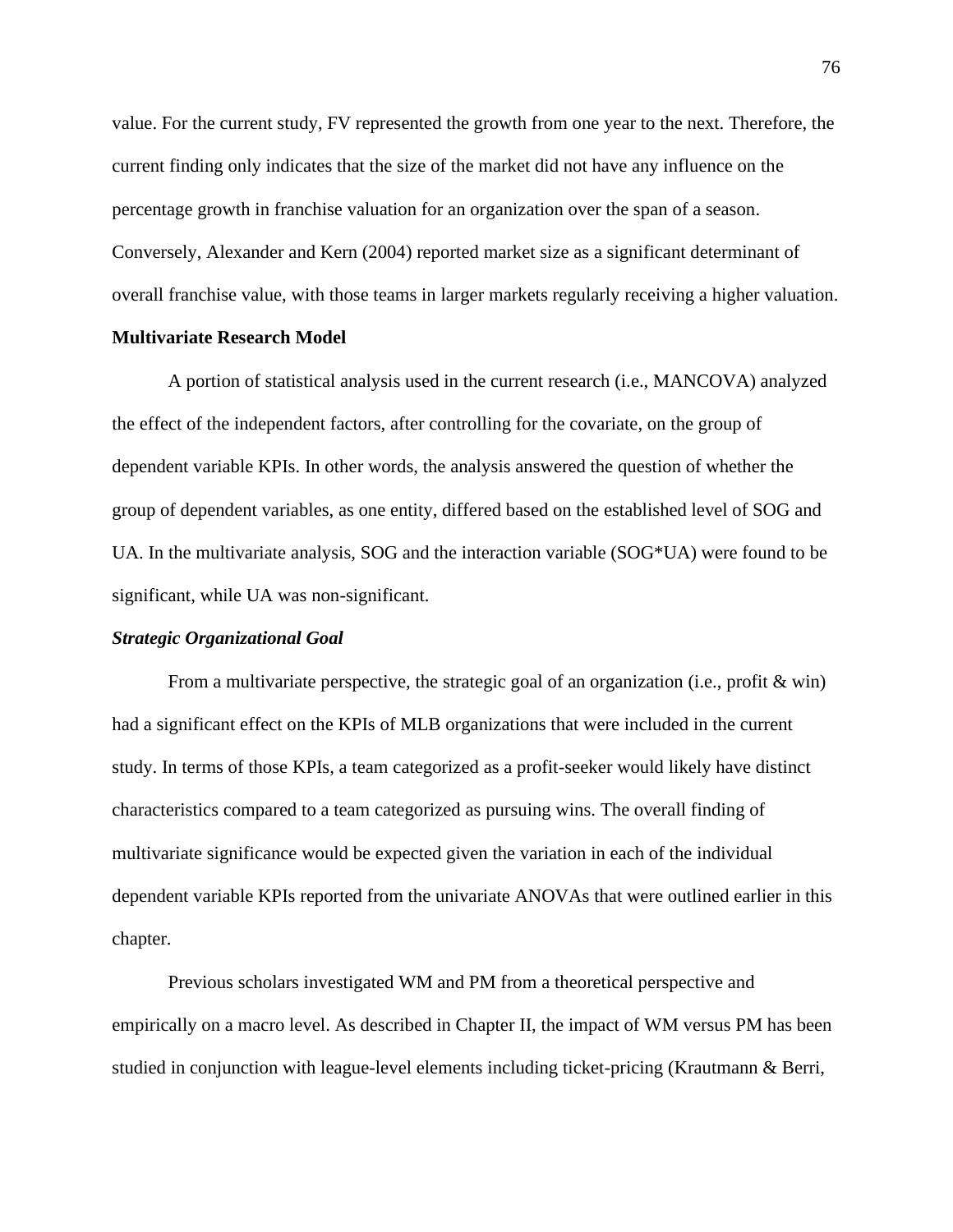2007; Marburger, 1997), social welfare (Dietl et al., 2009), competitive balance (El-Hodiri & Quirk, 1971; Fort & Quirk, 2004), and profit versus win orientation of varying sports and countries (Késenne, 2006; Késenne & Pauwels, 2006). The findings of the current research supplement the existing body of literature, as they add empirical evidence concerning ramifications on the micro level (i.e., individual teams) of differing organizational strategies. *Utility*

Utility from payroll spending efficiency (UA) was non-significant in the multivariate analysis. Based on the univariate ANOVAs, where UA did not have a significant relationship with any of the KPIs, the multivariate non-significance was expected. However, UA, when combined with SOG to form the interaction variable (SOG\*UA), was found to be significant in a multivariate sense. Therefore, the dependent variables, as a singular entity, varied based on each of the four combinations of the two independent factors. In the MANCOVA results for SOG\*UA, the *F*-statistic for Hotelling's trace and Roy's largest root were virtually equivalent at .05. The equality of the two values would insinuate that the multivariate significant effect is primarily due to only a few of the dependent variables (Olson, 1974). Based on the univariate ANOVAs, that assertion can be confirmed, as only WIN and FV had a significant relationship with the interaction variable.

#### **Generalizability**

The generalizability of these findings to other sports is limited. While the theoretical concepts of PM, WM, and UM apply in these other contexts, the rules by which other professional sports operate differ dramatically. Salary caps and salary floors, that are present in leagues such as the NBA and NFL, limit an organization's ability to truly pursue their desired strategy, especially a maximization strategy that would put the team on an extreme end of the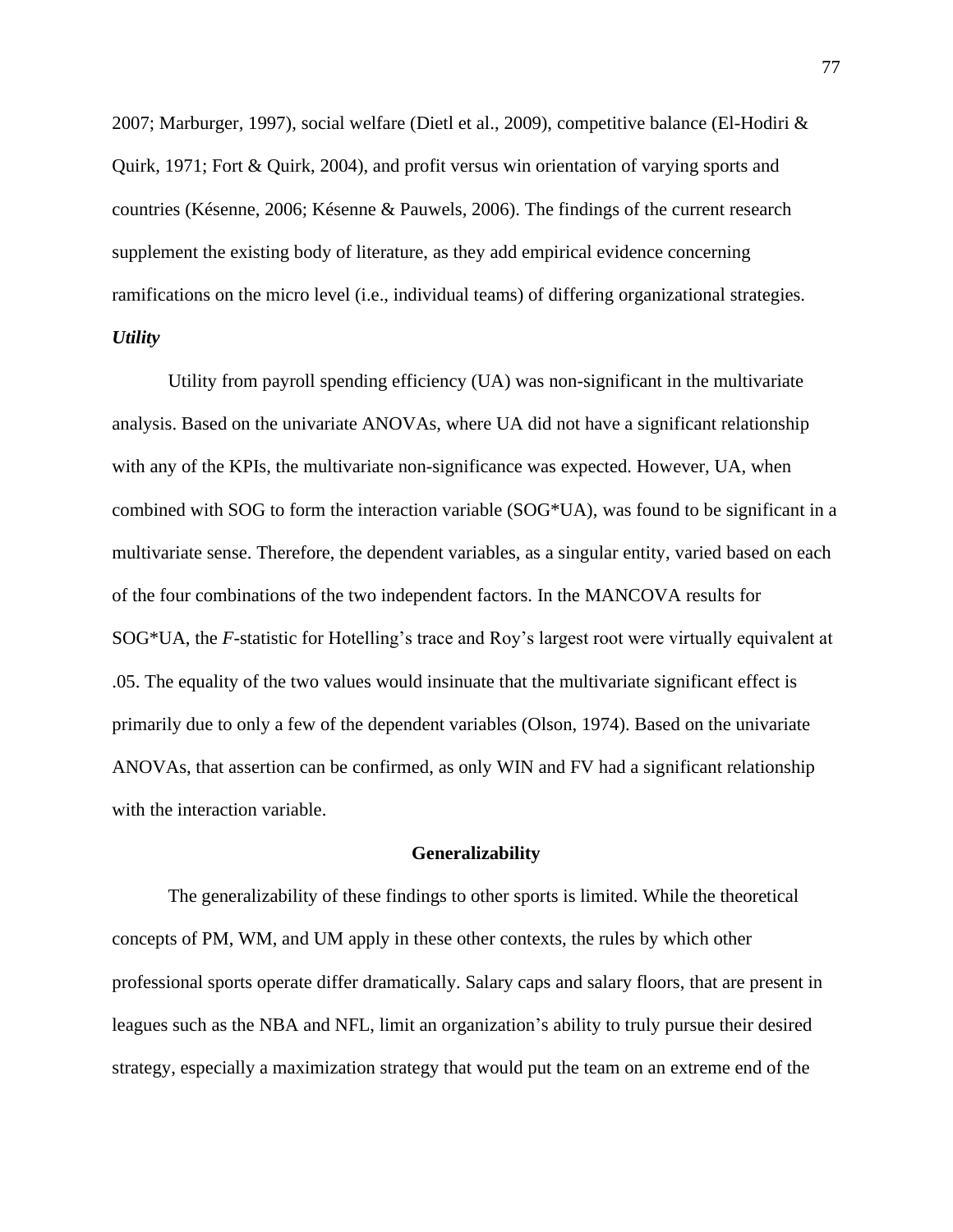spending spectrum. Due to the relatively lenient payroll rules of MLB, desired strategies can be enacted to a higher degree, and thus relationship and effects related to those strategies are more evident.

Among MLB, the findings can be a bit more generalized. The study did encompass a tenyear period and included all MLB teams within that timeframe. Future teams should expect similar effects on their KPIs according to the combination of decisions that reflect their strategic organizational plans. The caveat to this generalizability would be a significant shift in MLB economics. An example would be the 2020 season, which was severely impacted by the COVID-19 Pandemic. With limited attendance and changes in consumption, business operations of MLB teams were radically altered, and the pre-pandemic results are no longer generalizable amongst MLB teams. It remains to be seen if operations will recover to pre-pandemic status, which would again validate inter-MLB generalizability.

Finally, the findings of this research are generalizable in the sense that they support the theoretical frameworks of the PM, WM, and UM constructs. Despite the current research focusing on the relatively micro, individual team level, the results largely corroborated the macro, league-level findings of previous scholars. Through the addition of a new context to the body of research, generalizability is therefore increased.

## **Limitations**

While the current research comprised a thorough study of organizational management and effectiveness, it was not without limitations. The first limitation was the inability to be absolutely sure of the actual organizational goal (i.e., profit or wins) of an MLB team. Without having access to strategic planning of ownership and senior management, an educated guess could only be made of the actual goal in each team-year observation. In order to determine the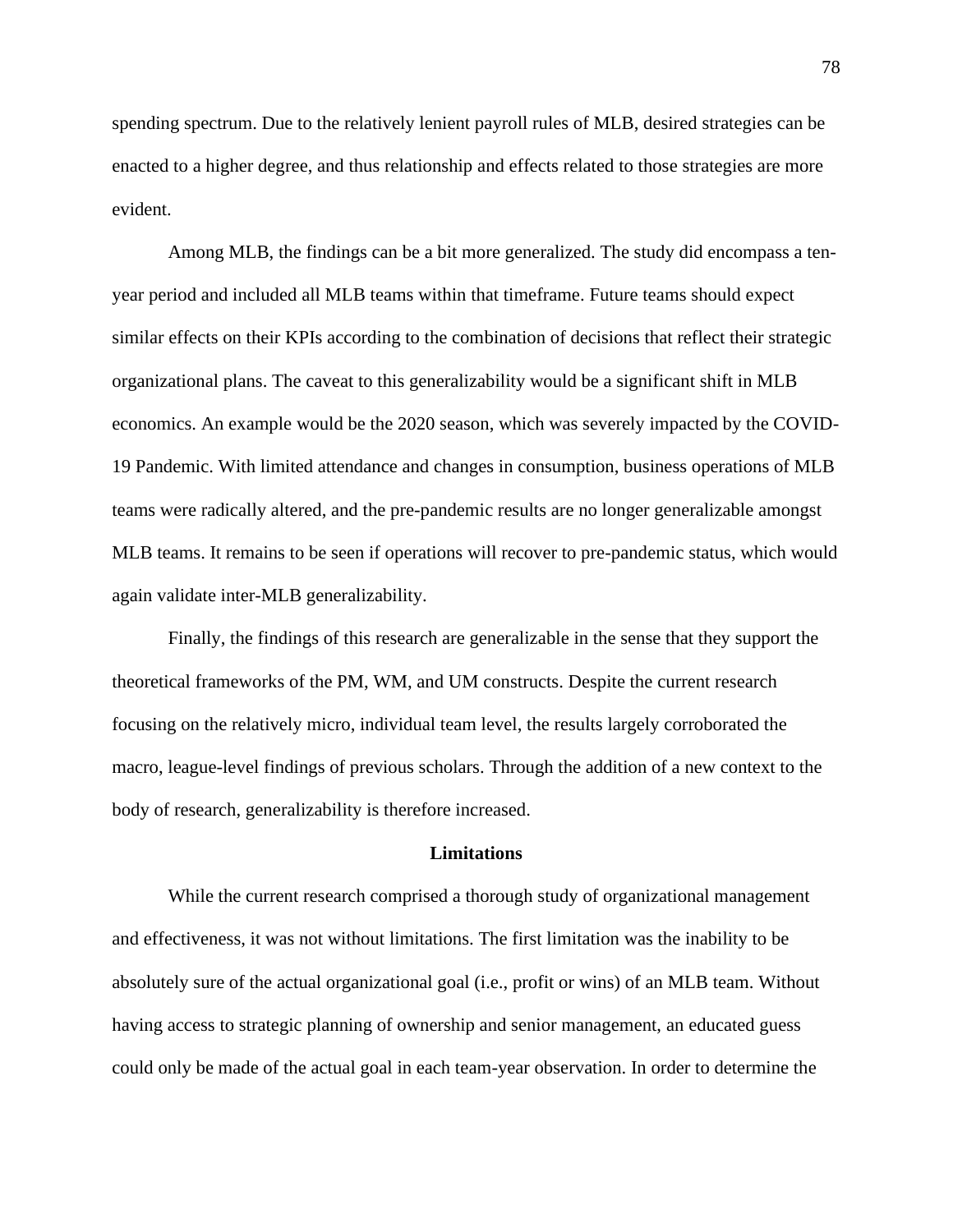strategic organizational goal, assumptions were made based upon profit margin, which is considered a strong indicator of win-maximizing or profit-maximizing behavior (Clopton, 2013; Késenne, 2006; Rascher, 1997).

The second limitation involved the time-constrained attribute of the team-year observations and its impact on the findings surrounding utility. Each team-year observation only involved the span of one season, with no real link to the prior or subsequent seasons. Within the frame of the current study, UA (i.e., payroll utility) was found to have a largely immaterial effect on the dependent variable KPIs. However, the impact of inefficient spending is something that builds over time (Fort, 2015; Zimbalist, 2003). Consistent, and prolonged, inefficient spending has the potential to cause many future issues with an MLB team's KPIs (Coates & Humphreys, 2007; Davis, 2008). As team-year observations only covered a single season, the longitudinal effect of UA and SOG was not able to be investigated.

Finally, in the collection and interpretation of the data, the choice was made to treat each team-year observation within the same franchise as an independent subject. The choice was based on examples from previous scholars and the notion that there is often substantial change from one year to the next within a franchise (e.g., roster turnover & management changes), and consequently each team-year should be viewed independently (Hill et al., 2017; Mondello & Maxcy, 2009). However, another possibility was to treat the research as panel data (Annala  $\&$ Winfree, 2011), which could have allowed for within-team analysis and overall franchise comparisons.

#### **Future Research**

This study examined the varying organizational strategies of MLB teams and their resulting effects on KPIs. While research related to win-maximization and profit-maximization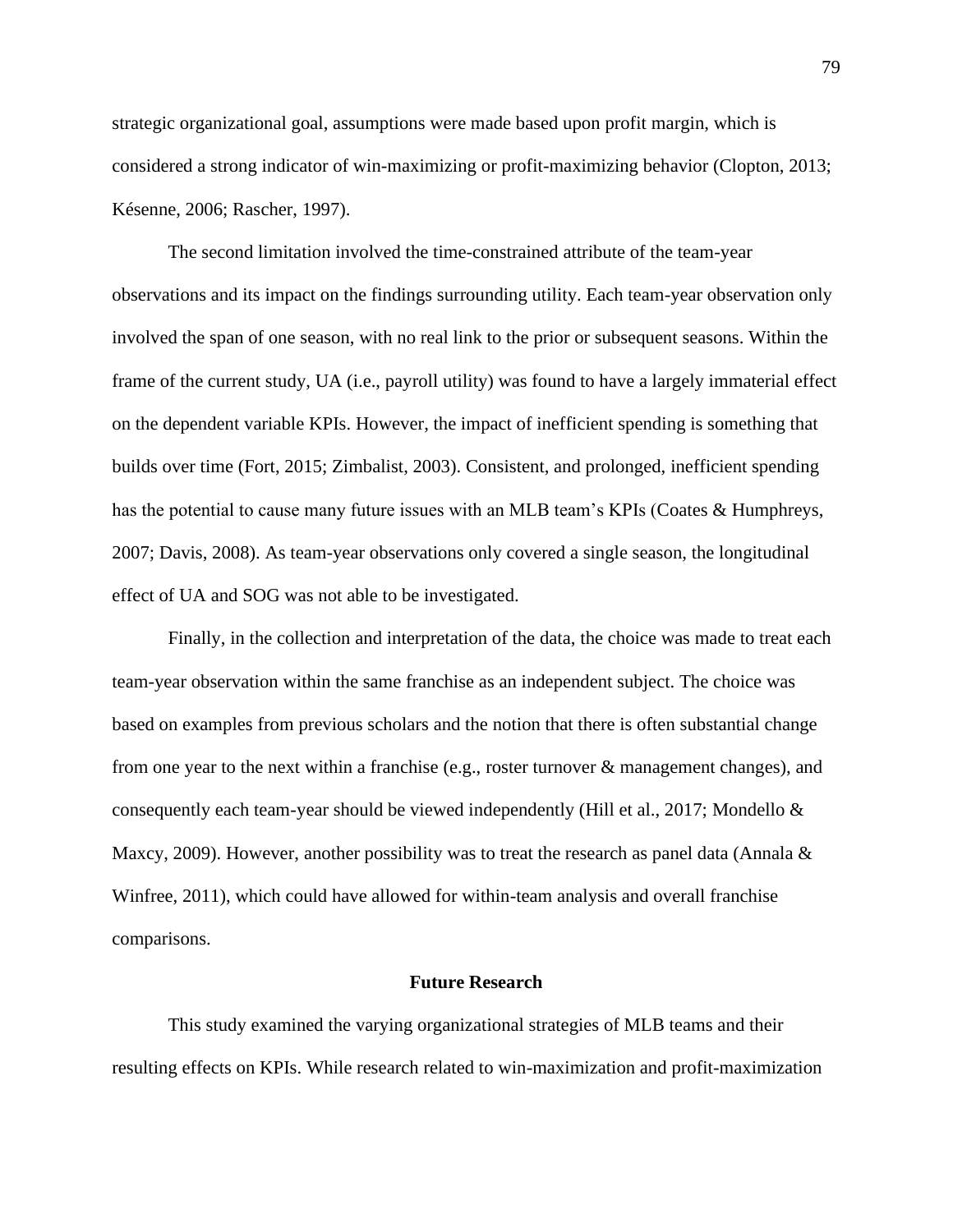strategies is far from novel, little research has directly assessed their impact on the individual team level. This section will outline three possibilities for future research to build upon the findings.

First, the current study demonstrated a need for a longitudinal element of analysis, especially with spending efficiency. Within the window of a single season, little difference was observed from various levels of utility. However, there is at least some indication from previous research that prolonged periods (i.e., multiple seasons) of spending efficiency, or inefficiency, could have a more dramatic impact on KPIs. Understanding of the longitudinal nature of this relationship could be important to budget management, pursuit of free agents, and structuring on long-term contracts.

Second, an element of player acquisition and roster construction could be added to the research model. The ways in which teams acquire talent for their MLB roster can range from drafting and developing their own homegrown players through their minor league system to signing big-name players through free agency. The financial implications also vary dramatically based on how organizations opt to build their team. These varying strategies could be linked to win-maximizing or profit-maximizing behavior. Furthermore, roster construction has the potential to be another independent variable, as it could feasibly be linked to many of the MLB team KPIs.

Lastly, a shift in methodological approach to profit-maximization, win-maximization, and/or utility-maximization research could provide some interesting findings from a new perspective. The majority of maximization research is quantitative due to its basis in economics and finance, as numbers and statistics seem to be a natural fit to describe phenomena in that realm. However, taking a qualitative, and possibly case study approach, would allow for thick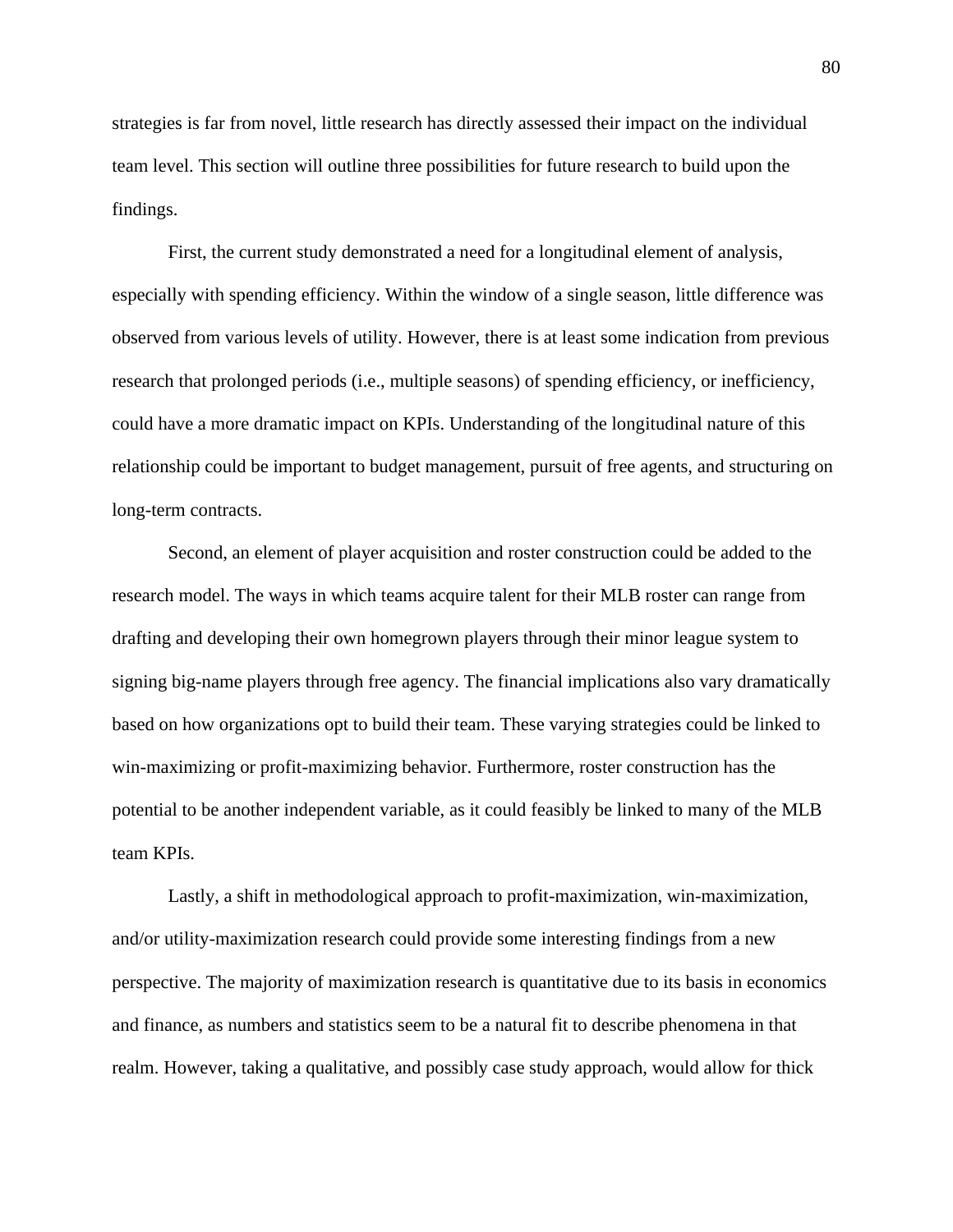and rich description of specific situations, while also allowing for new framing of research questions that could elicit deeper responses (Morse  $\&$  McEvoy, 2014). Applying this methodology to the current research, questions could be asked such as: How do teams decide on their strategic organizational goal? What roles do KPIs play in the management of MLB organizations? Such questions would result in new findings to supplement the abundance of quantitative research that already exists.

#### **Conclusion**

The strategic organizational decisions that are made by MLB teams play elemental roles in the determination of measurable team outcomes (i.e., KPIs). The importance of these organizational strategies has created a distinct line of research centered on the effects of these varying decisions. To date, the majority of sport management studies in this area have analyzed management strategies on an overall league, as the individual strategies of each team can be somewhat difficult to identify. The current study acted as one of the first attempts to move analysis to the more specific, individual team-level and offered the beginnings of a methodology to determine profit- or win-maximization tendencies relative to other organizations within a league. By employing empirical research in the more specific context, this research sought to provide insight into what a team can expect based on their goals and spending decisions.

MANCOVA analysis yielded results that implied a win-maximizing strategy, relative to profit-maximizing, generally brought about more regular season wins and revenue. Furthermore, the roster of a win-maximizing team likely had more dispersion of wages and cumulative team experience. Finally, these teams would also be expected to experience a larger percentage increase in franchise value over the duration of the season. Profit-maximizing teams tended to spend a relatively less amount of their available resources. In order to stay competitive, these PM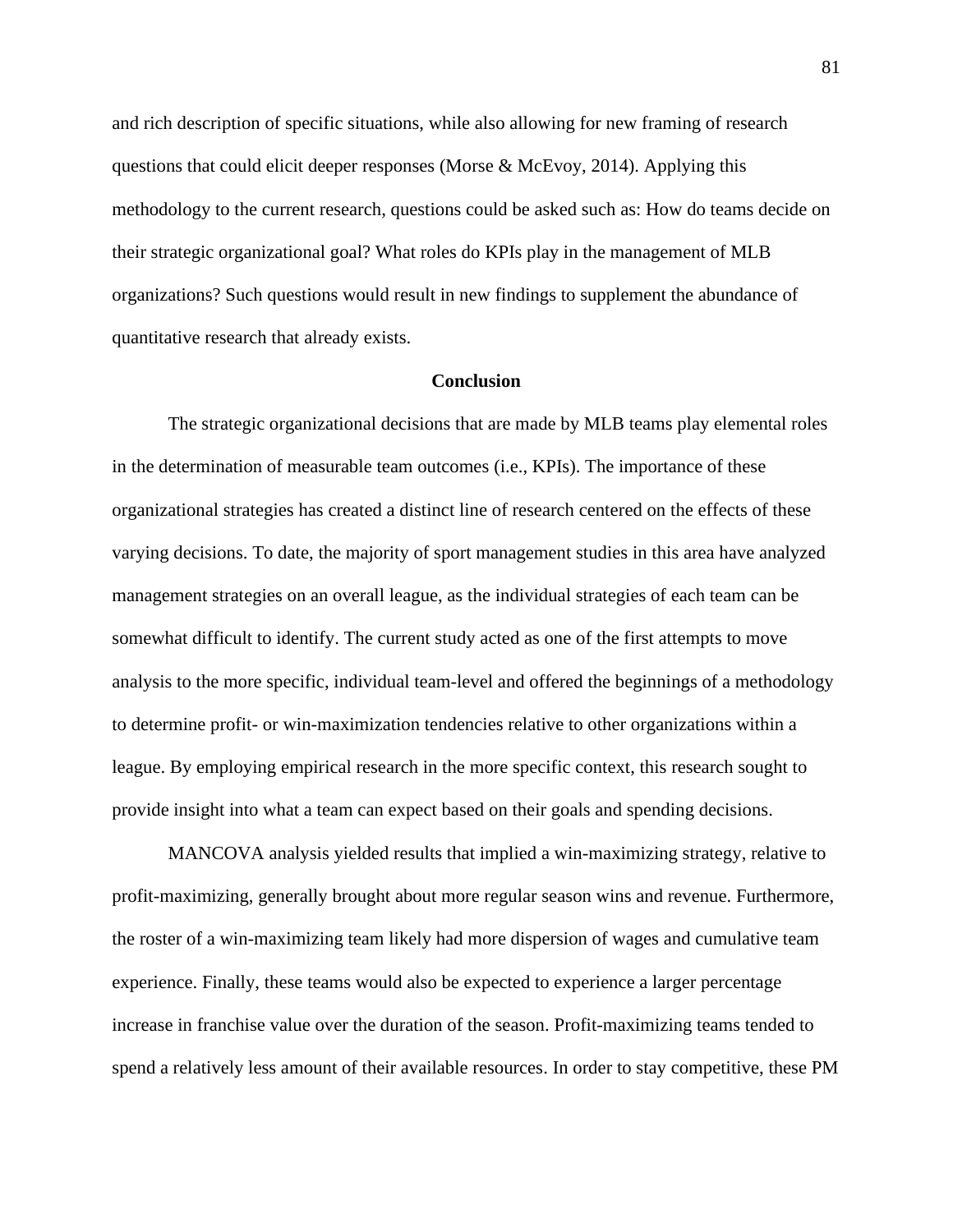teams typically relied on spending efficiency to stay competitive, while also saving money to help their bottom line.

Under similar economic conditions, the results provide expectations for future MLB teams who may be consider varying strategies. Teams with a primary goal of wins can expect a relative increase in many of their organizational KPIs, while also experiencing an increase in associated expenses. Conversely, MLB organizations who pursue profits, would likely decrease expenses, but could also experience decreases in other related KPIs. A better understanding of the nature of organizational management can be invaluable to current and future sport managers. Furthermore, the ever-changing economic landscape, coupled with the complex nature of sport business operations, offers many avenues for future research in the area.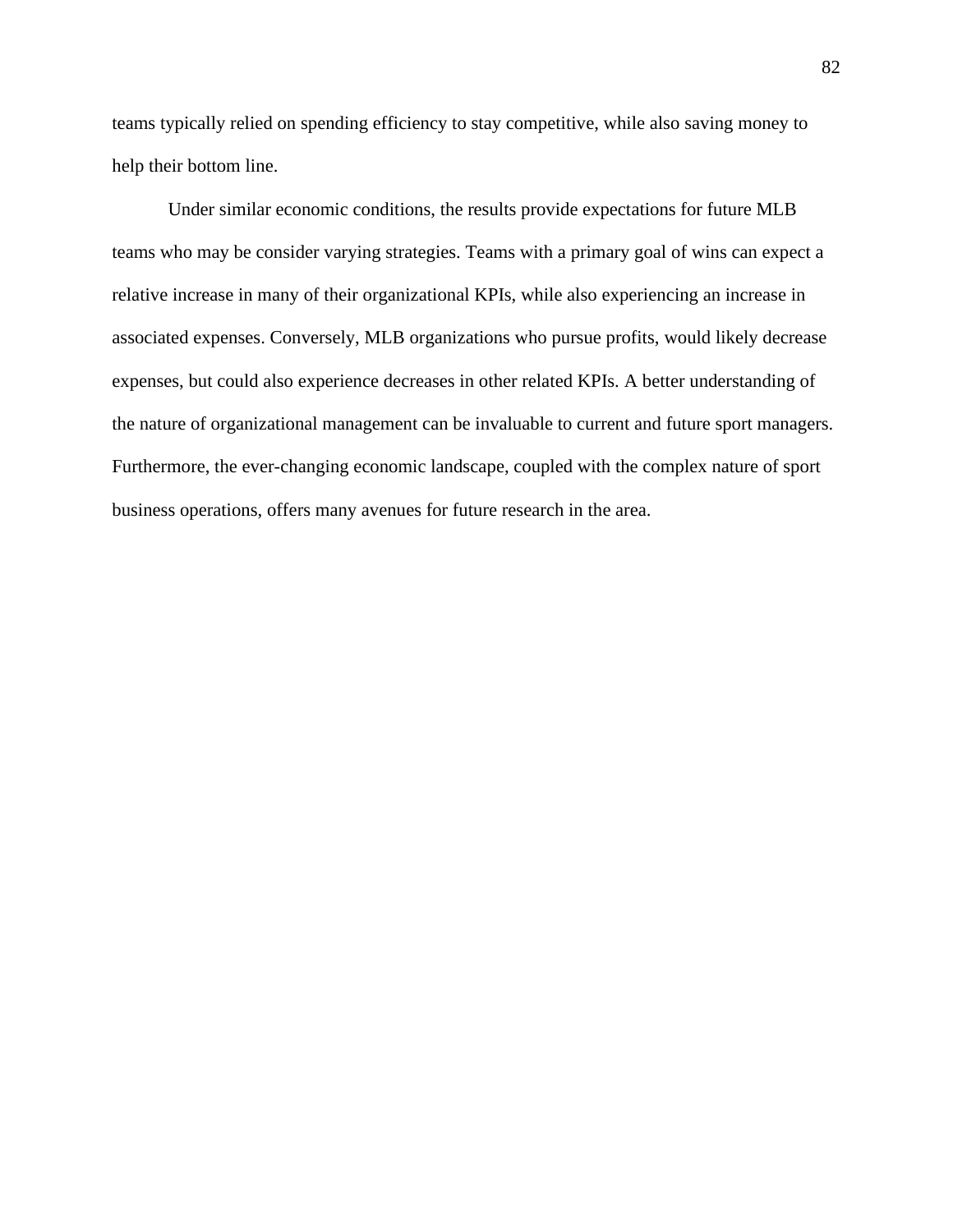#### **References**

- Akerlof, G. A., & Yellen, J. L. (1990). The fair wage-effort hypothesis and unemployment. *Quarterly Journal of Economics*, *105*(2), 255-283.
- Alexander, D. L. (2001). Major League Baseball: Monopoly pricing and profit-maximizing behavior. *Journal of Sport Economics*, *2*(4), 341-355.
- Alexander, D. L., & Kern, W. (2004). The economic determinants of professional sports franchise values. *Journal of Sports Economics*, *5*(1), 51-66.
- Allen, P. J., & Bennett, K. (2007). *SPSS for the health and behavioural sciences*. Thomson Learning.
- Andreff, W., & Staudohar, P. D. (2002). European and US sports business models. In C. P. Barros, M. Ibrahimo, & S. Szymanski (Eds.), *Transatlantic sport: The comparative economics of North American and European sports* (pp. 23-49). Edward Elgar.
- Annala, C. N., & Winfree, J. (2011). Salary distribution and team performance in Major League Baseball. *Sport Management Review*, *14*(2), 167-175.
- Bauer, K. (2004). KPIs The metrics that drive performance management. *Information Management*, *14*(9), 63.
- Bedeian, A. G. (2014). "More than meets the eye": A guide to interpreting the descriptive statistics and correlation matrices reported in management research. *Academy of Management Learning & Education*, *13*(1), 121-135.
- Berri, D. J. (2006). Labour economics on the hardwood: The NBA. In W. Andreff, & S. Szymanski (Eds.), *Handbook on the economics of sport* (pp. 523-529). Edward Elgar.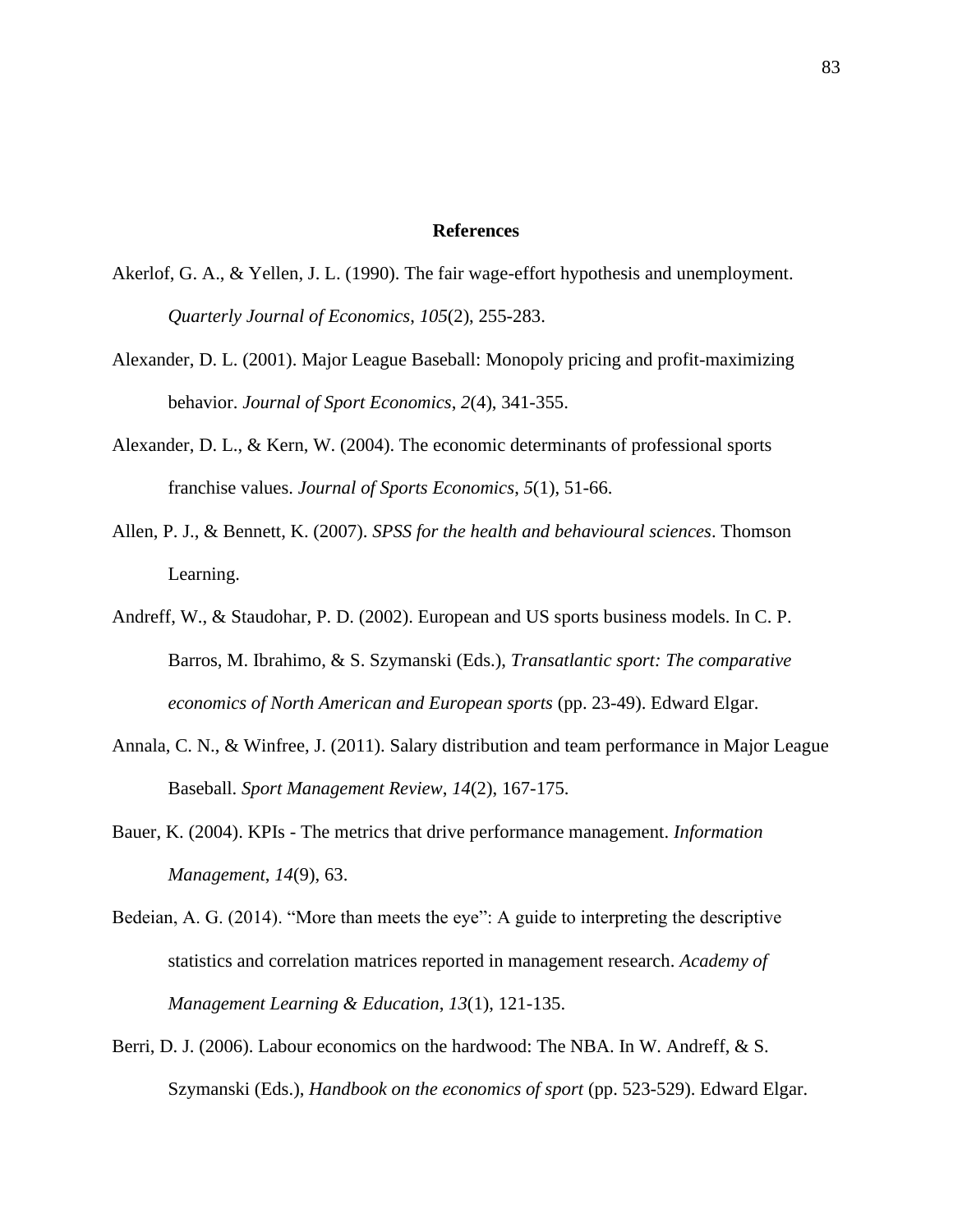- Brunkhorst, J. P., & Fenn, A. J. (2010). Profit maximization in the national football league. *The Journal of Applied Business Research*, *26*(1), 45-58.
- Burkhart, M., & Spencer, K. (2018). Offensive tendencies of Major League Baseball teams, regular season versus postseason. *Scope (Health & Wellbeing)*, *3*(1), 10-20.
- Cameron, K. (1986). A study of organizational effectiveness and its predictors. *Management Science*, *32*(1), 87-112.
- Cameron, K. (2015). Organizational effectiveness. In *Wiley encyclopedia of management*, (Vol. 11, pp. 202). Wiley.
- Ceriani, L., & Verme, P. (2012). The origins of the Gini index: extracts from Variabilità e Mutabilità (1912) by Corrado Gini. *The Journal of Economic Inequality*, *10*(3), 421- 443.
- Chappelow, J. (2019, June 25). Gini Index. *Investopedia*. Retrieved from https://www. investopedia.com/
- Chelladurai, P. (2014). *Managing organizations for sport and physical activity* (4<sup>th</sup> ed.). Holcomb Hathaway.
- Chintagunta, P. K. (1993). Investigating purchase incidence, brand choice and purchase quantity decisions of households. *Marketing Science*, *12*(2), 184-208.
- Clopton, A. (2013). Profit-maximizing and win-maximizing in the National Football League. *Journal of Contemporary Athletics*, *7*(4), 209-219.
- Coates, D., & Humphreys, B. R. (2007). Ticket prices, concessions and attendance at professional sporting events. *International Journal of Sport Finance*, *2*(3), 161-170.
- Davis, M. C. (2008). The interaction between baseball attendance and winning percentage: A VAR analysis. *International Journal of Sport Finance*, *3*(1), 58-73.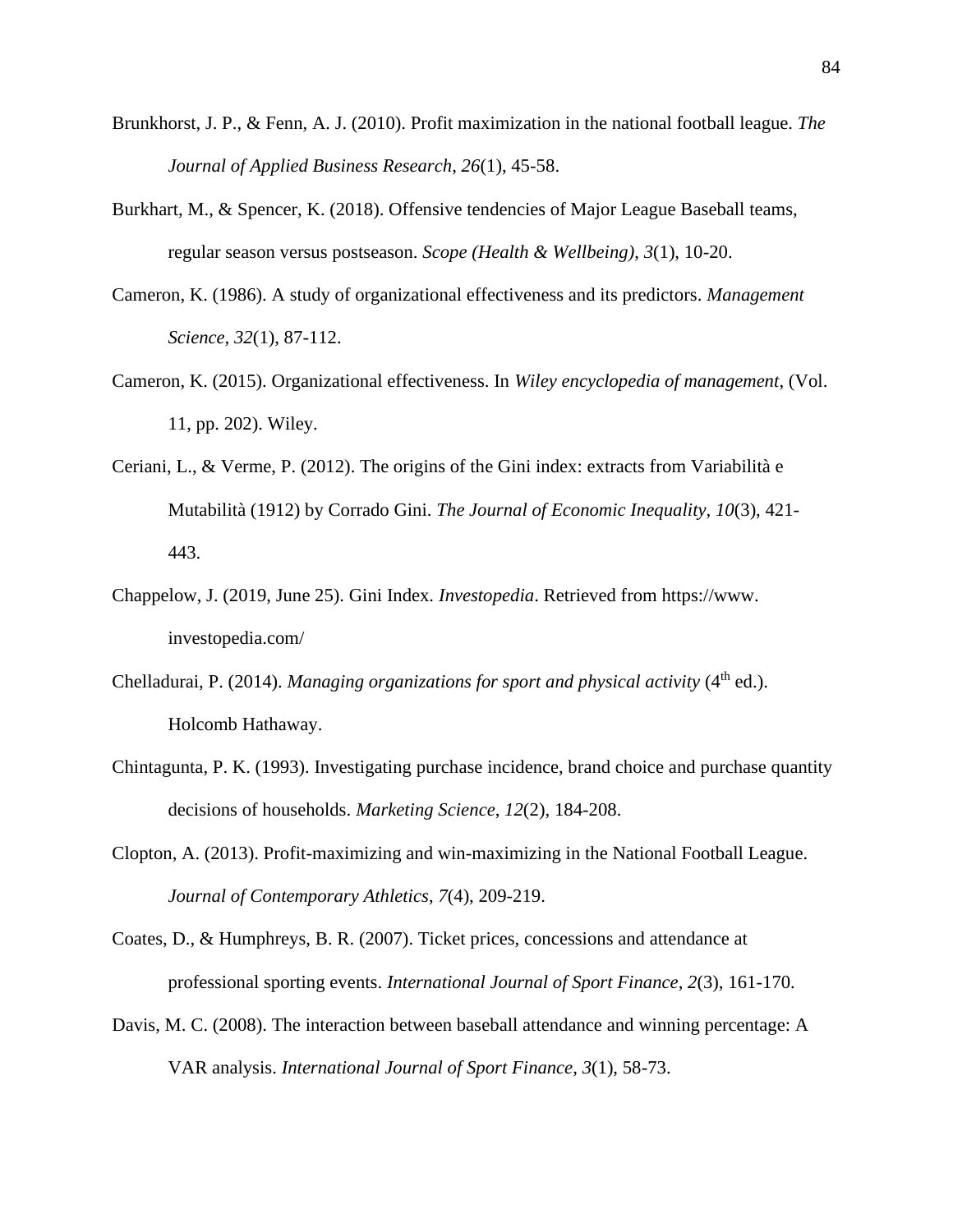- Dietl, H. M., Grossmann, M., & Lang, M. (2011). Competitive balance and revenue sharing in sports leagues with utility-maximizing teams. *Journal of Sports Economics*, *12*(3), 284 308.
- Dietl, H. M., Lang, M., & Rathke, A. (2010). The combined effect of salary restrictions and revenue sharing in sports leagues. *Economic Inquiry*, *49*(2), 447-463.
- Dietl, H. M., Lang, M., & Werner, S. (2009). Social welfare in sports leagues with profitmaximizing and/or win-maximizing clubs. *Southern Economic Journal*, *76*(2), 375-396.
- Dorfman, R., & Steiner, P. O. (1954). Optimal advertising and optimal quality. *The American Economic Review*, *44*(5), 826-836.
- Douglas, E. J., & Shepherd, D. A. (2002). Self-employment as a career choice: Attitudes, entrepreneurial intentions, and utility maximization. *Entrepreneurship Theory and Practice*, *26*(3), 81-90.
- Duggan, M. (2002). Hospital market structure and behavior of not-for-profit hospitals. *RAND Journal of Economics*, *33*(3), 433-446
- Eckerson, W. W. (2006). Creating effective KPIs. *Information Management*, *16*(6), 15.
- El-Hodiri, M., & Quirk, J. (1971). An economic model of a professional sports league. *Journal of Political Economy*, *79*(6), 1302-1319.
- Ferguson, D. G., Stewart, K. G., Jones, J. C. H., & Le Dressay, A. (1991). The pricing of sports events: Do teams maximize profit? *The Journal of Industrial Economics*, *39*(3), 297-310.
- Ferris, J. S. (1990). Time, space, and shopping: The regulation of shopping hours. *Journal of Law, Economics, and Organization*, *6*(1), 171-187.
- Fisher, M. J., & Marshall, A. P. (2009). Understanding descriptive statistics. *Australian Critical Care*, *22*(2), 93-97.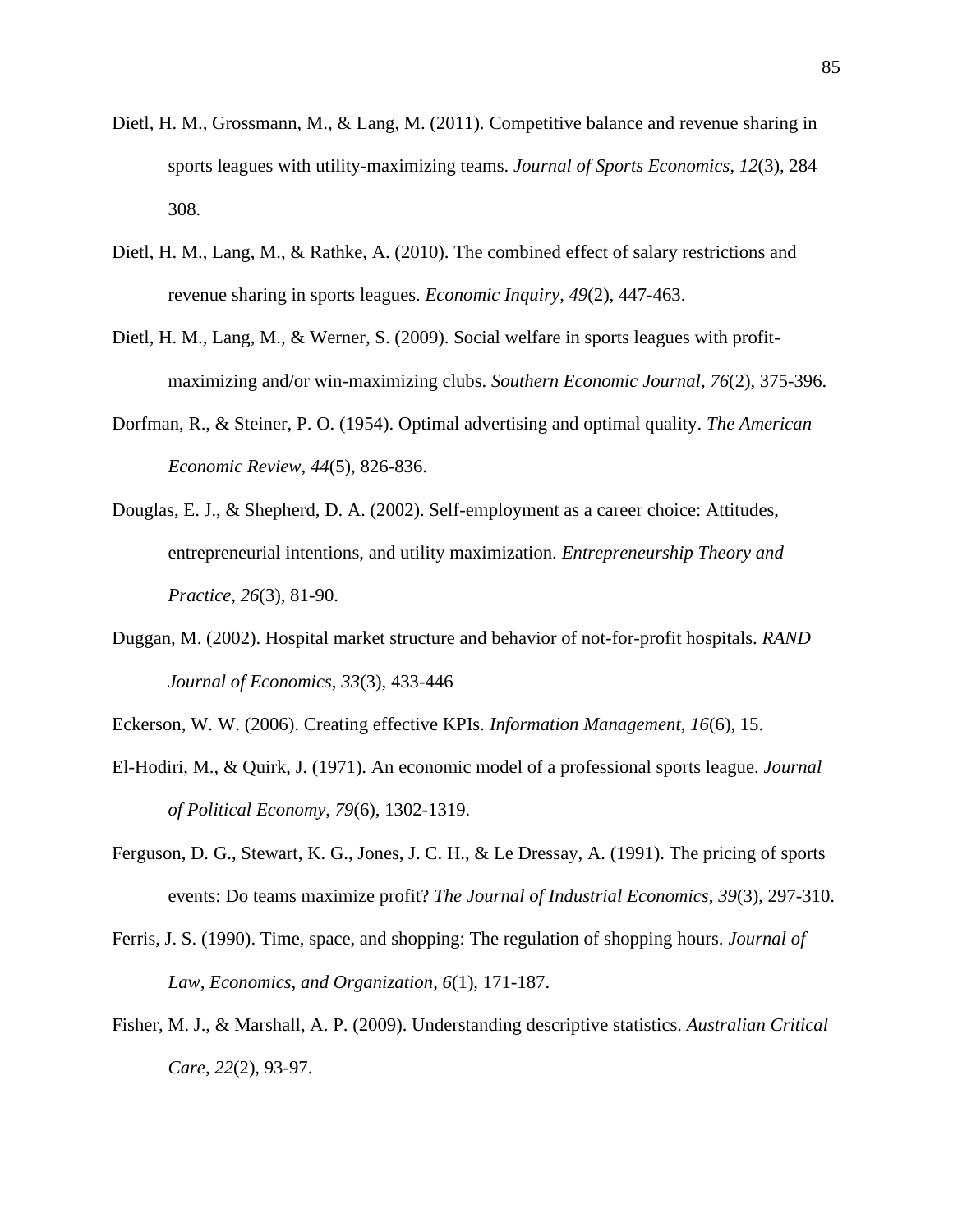- Fort, R. (2015). Managerial objectives: A retrospective on utility maximization in pro team sports. *Scottish Journal of Political Economy*, *62*(1), 75-89.
- Fort, R., & Quirk, J. (2004). Owner objectives and competitive balance. *Journal of Sports Economics*, *5*(1), 20-32.
- Frick, B., Prinz, J., & Winkelmann, K. (2003). Pay inequalities and team performance: Empirical evidence from the North American major leagues. *International Journal of Manpower*, *24*(4), 472-488.
- Garcia-del-Barrio, P., & Szymanski, S. (2009). Goal! Profit maximization versus win maximization in soccer. *Review of Industrial Organization*, *34*(1), 45-68.
- Georgopoulos, B. S., & Tannenbaum, A. S. (1957). A study of organizational effectiveness. *American Sociological Review*, *22*(5), 534-540.
- Grimalda, G., & Sacconi, L. (2005). The constitution of the not-for-profit organisation: Reciprocal conformity to morality. *Constitutional Political Economy*, *16*(3), 249-276.
- Gustafson, E., & Hadley, L. (2007). Revenue, population, and competitive balance in Major League Baseball. *Contemporary Economic Policy*, *25*(2), 250-261.
- Hall, M. (2019, July 1). Marginal revenue and marginal cost of production. *Investopedia*. https://www.investopedia.com/
- Hall, R., & Lieberman, M. (2008). *Microeconomics: Principles and applications* (4<sup>th</sup> ed.). Thomson Learning, Inc.
- Hasan, S. (2008). Can money buy success? A study of team payroll and performance in the MLB. *Journal of Global Business Management*, 4(2), 1-8.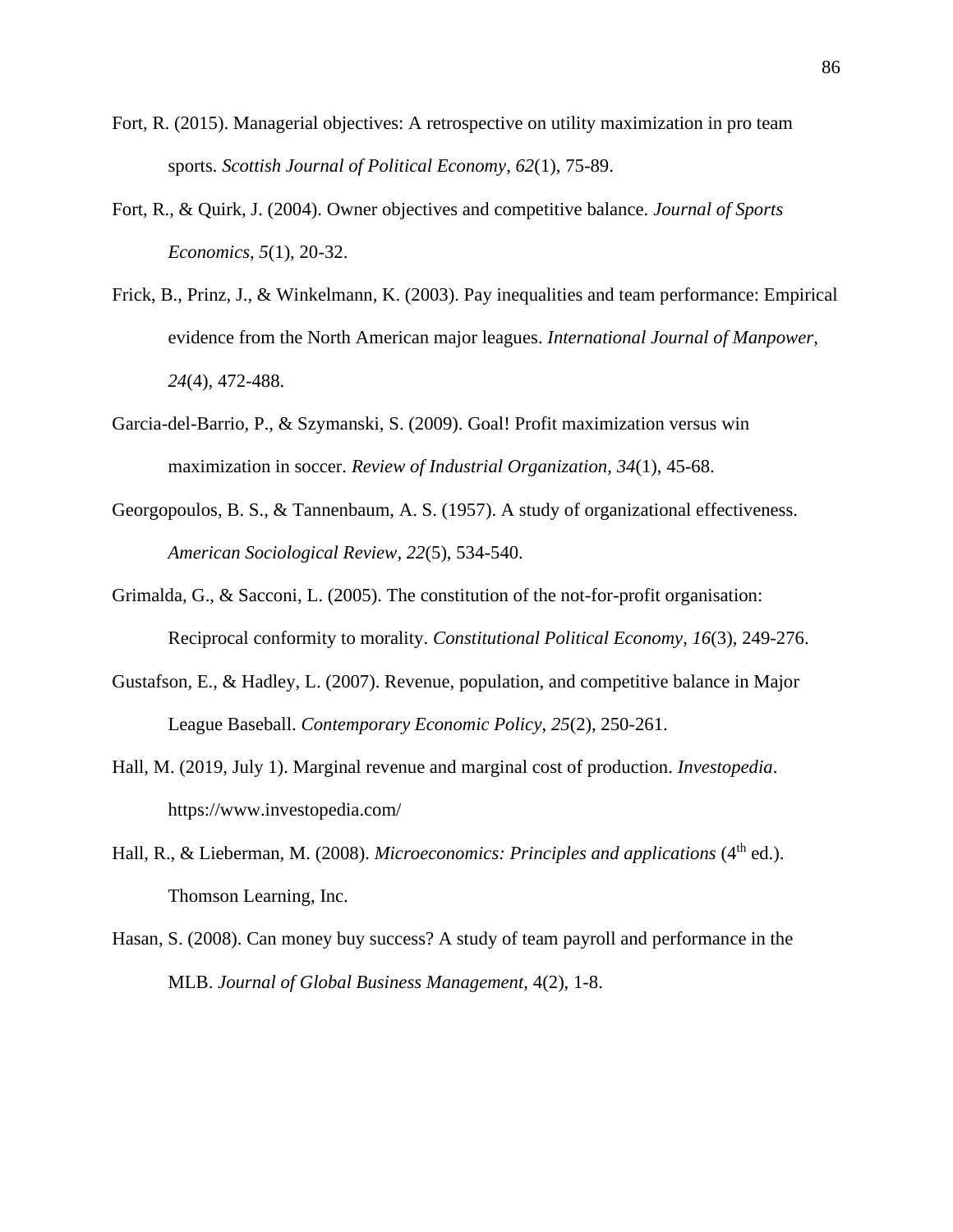- Hill, A. D., Aime, F., & Ridge, J. W. (2017). The performance implications of resource and pay dispersion: The case of Major League Baseball. *Strategic Management Journal*, *38*(9), 1935-1947.
- Howard, D. R., & Crompton, J. L. (2014). *Financing sport* (3rd ed.). FiT Publishing.
- Jobber, D., & Hooley, G. (1987). Pricing behaviour in UK manufacturing and service industries. *Managerial and Decision Economics*, *8*(1), 167-171.
- Késenne, S. (2006). The win maximization model reconsidered flexible talent supply and efficiency wages. *Journal of Sports Economics*, *7*(4), 416-427.
- Késenne, S. (2010). The financial situation of the football clubs in the Belgian Jupiler League: Are players overpaid in a win-maximization league? *International Journal of Sport Finance*, *5*(1), 67-71.
- Késenne, S., & Pauwels, W. (2006). Club objectives and ticket pricing in professional team sports. *Eastern Economic Journal*, *32*(3), 549-560.
- Knight, F. H. (1921). *Risk, uncertainty, and profit*. Sentry Press.
- Krautmann, A. C. (2009). Market size and the demand for talent in Major League Baseball. *Applied Economics*, *41*(25), 3267-3273.
- Krautmann, A. C., & Berri, D. J. (2007). Can we find it at concessions? Understanding price elasticity in professional sports. *Journal of Sports Economics*, *8*(2), 183-191.
- Lambert, P. J., & Aronson, J. R. (1993). Inequality decomposition analysis and the Gini coefficient. *The Economic Journal*, *103*(420), 1221-1227
- Lazear, E. P., & Rosen, S. (1981). Rank-order tournaments as optimum labor contracts. *The Journal of Political Economy*, *89*(5), 841-864.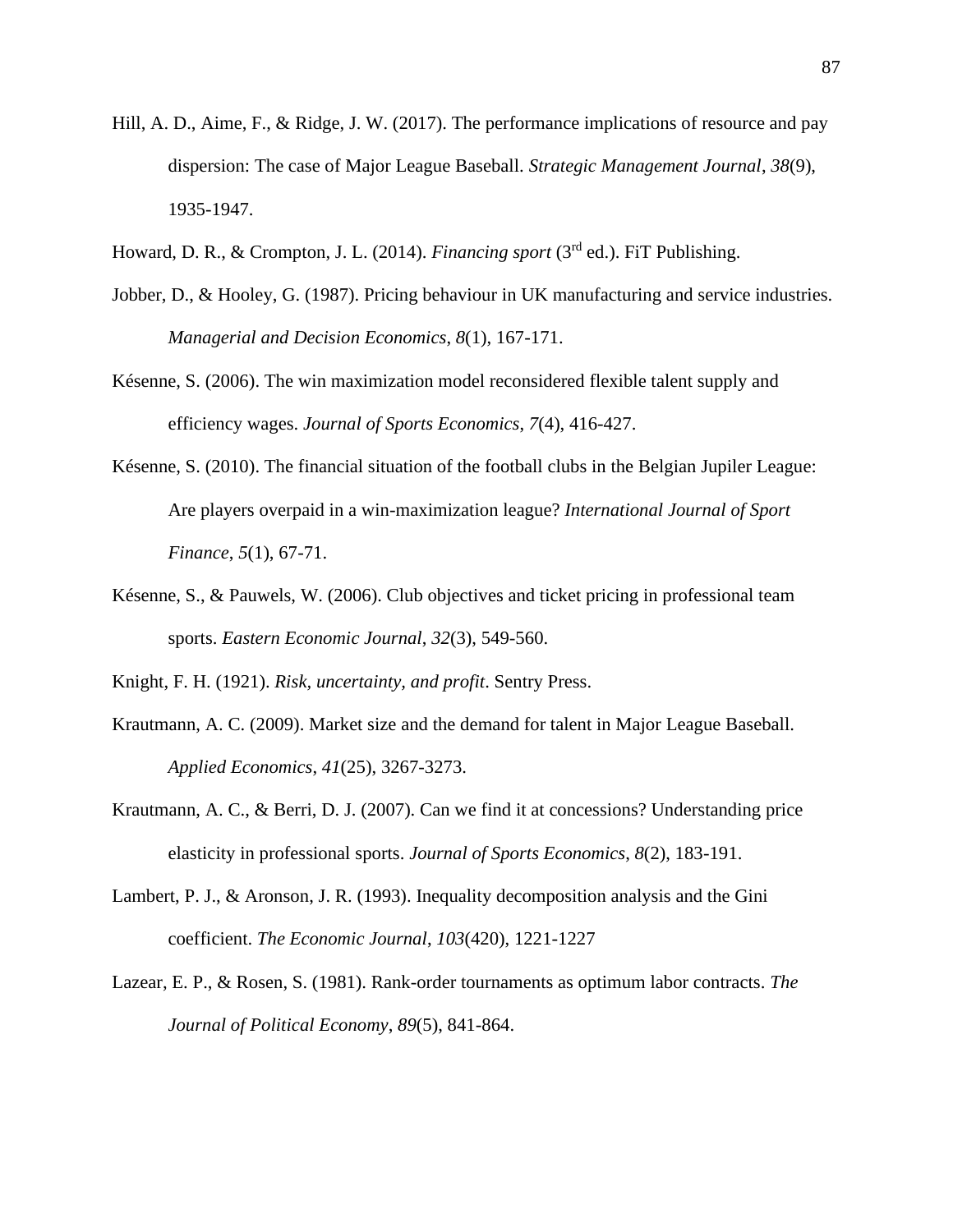- Lee, Y. H., & Fort, R. (2005). Structural change in MLB competitive balance: The depression, team location, and integration. *Economic Inquiry*, *43*(1), 158-169.
- Lewis, H. F., Lock, K. A., & Sexton, T. R. (2009). Organizational capability, efficiency, and effectiveness in Major League Baseball: 1901-2002. *European Journal of Operational Research*, *197*(2), 731-740.
- Leys, C., Klein, O., Dominicy, Y., & Ley, C. (2018). Detecting multivariate outliers: Use a robust variant of the Mahalanobis distance. *Journal of Experimental Social Psychology*, *74*(1), 150-156.
- Madden, P., & Robinson, T. (2012). Supporter influence on club governance in a sports league; a "utility maximization" model. *Scottish Journal of Political Economy*, *59*(4), 339-360.
- Marburger, D. R. (1997). Optimal ticket pricing for performance goods. *Managerial and Economics Decisions*, *18*(5), 375-381.
- Matthews, J. R. (2011). Assessing organizational effectiveness: The role of performance measures. *The Library Quarterly*, *81*(1), 83-110.
- Mills, B. M., Mondello, M., & Tainsky, S. (2016). Competition in shared markets and Major League Baseball broadcast viewership. *Applied Economics*, *48*(32), 3020-3032.
- Mondello, M., & Maxcy, J. (2009). The impact of salary dispersion and performance bonuses in NFL organizations. *Management Decision*, *47*(1), 110-121.
- Morse, A. L., & McEvoy, C. D. (2014). Qualitative research in sport management: Case study as a methodological approach. *The Qualitative Report*, *19*(How to Article 17), 1-13.
- NBA.com. (2019, June 29). NBA salary cap set at \$109.14 million for 2019-20. https://www. nba.com/article/2019/06/29/nba-salary-cap-2019-20-season-set-10914-million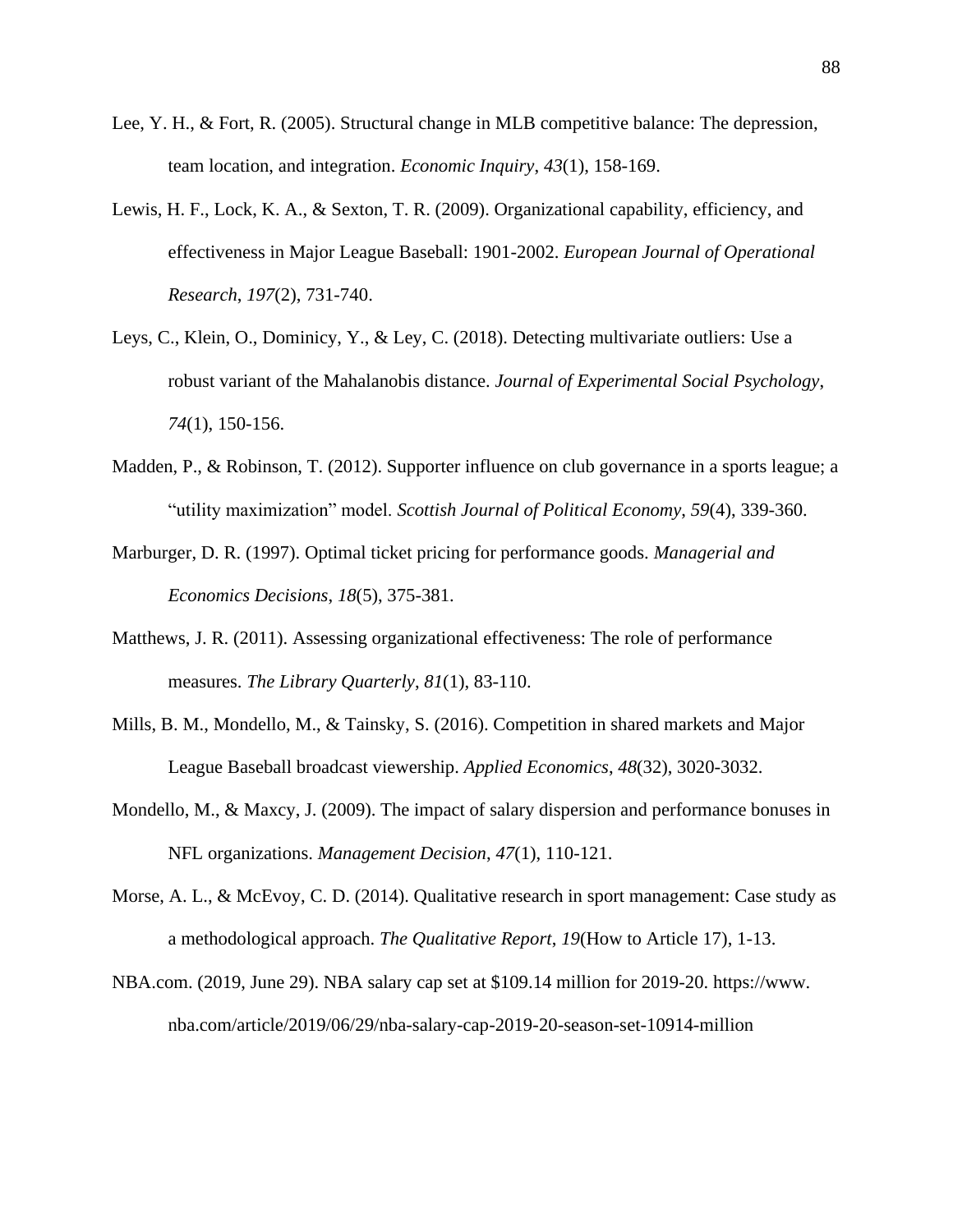- Olson, C. L. (1974). Comparative robustness of six tests in multivariate analysis of variance. *Journal of the American Statistical Association*, 69(348), 894-908.
- Olson, C. L. (1976). On choosing a test statistic in multivariate analysis of variance. *Psychological Bulletin*, *83*(4), 579-586.
- OpenStax. (2018). *Introduction to business.* OpenStax CNX. https://openstax.org/details/books/ introduction-business
- Oswald, J. (2016). The efficiency of the Major League Baseball free-agent market. *Major Themes in Economics*, *18*(1), 35-49.
- Ozanian, M., & Badenhausen, K. (2019, April 10). Baseball team values 2019: Yankees lead league at \$4.6 billion. *Forbes*. https://www.forbes.com/
- Ramos, M. R., Carolino, E., Oliveira, T., & Bicho, M. (2012). Two-way MANCOVA: An application to public health. In *AIP Conference Proceedings*, *Vol. 1479* (pp. 1716-1719). AIP Publishing.
- Rand, A. (1957). *Atlas shrugged*. Random House.
- Rascher, D. A. (1997). A model of a professional sports league. In W. Hendricks (ed.), *Advances in the Economics of Sport* (Vol. 2) (pp. 27-76). JAI Press, Inc.
- Rascher, D. A., McEvoy, C. D., Nagel, M. S., & Brown, M. T. (2007). Variable ticket pricing in major league baseball. *Journal of Sport Management*, *21*(3), 407-437.
- Rockerbie, D. W. (2015). Fighting as a profit maximizing strategy in the National Hockey League: More evidence. *Applied Economics*, *48*(4), 292-299.
- Scelles, N., Helleu, B., Durand, C., & Bonnal, L. (2016). Professional sports firm values: Bringing new determinants to the foreground? A study of European soccer, 2005-2013. *Journal of Sports Economics*, *17*(7), 688-715.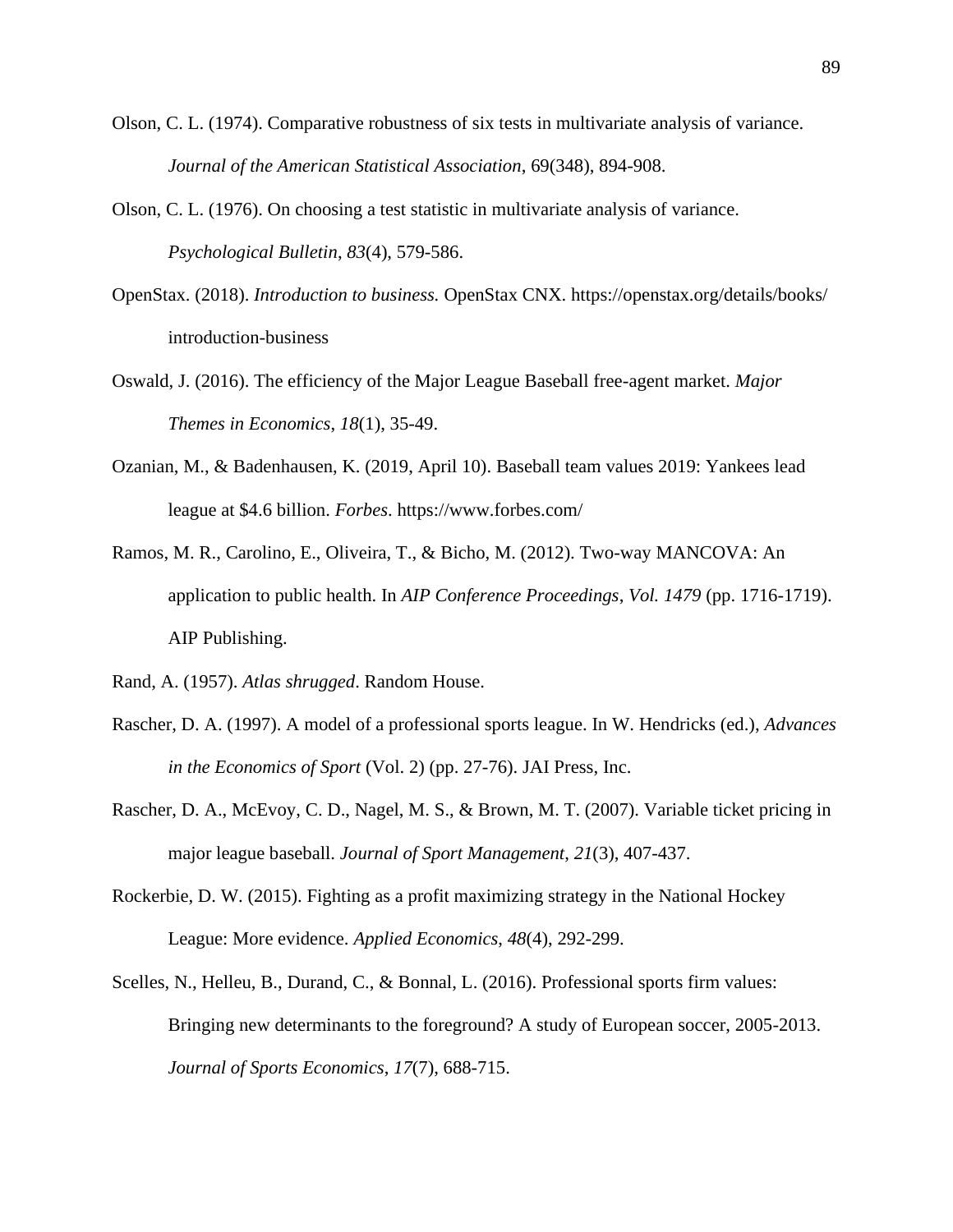- Shapiro, S. L., & Drayer, J. (2014). An examination of dynamic ticket pricing and secondary market price determinants in Major League Baseball. *Sport Management Review*, *17*(2), 145-159.
- Simonoff, J. S. (1996). *Smoothing methods in statistics*. Springer.
- Sinek, S. (2009, September). *How great leaders inspire action* [Video file]. https://www.ted. com/talks/simon\_sinek\_how\_great\_leaders\_inspire\_action?language=en
- Steers, R. M. (1975). Problems in the measurement of organizational effectiveness. *Administrative Science Quarterly*, *20*(4), 546-558.
- Strine, L. E., Jr. (2012). Our continuing struggle with the idea that for-profit corporations seek profit. *Wake Forest Law Review*, *47*(1), 135-172.
- Strotz, R. H. (1955). Myopia and inconsistency in dynamic utility maximization. *The Review of Economic Studies*, *23*(3), 165-180.
- Sweet, S. A., & Grace-Martin, K. A. (2012). *Data analysis with SPSS: A first course applied in statistics* (4<sup>th</sup> ed.). New York, NY: Pearson Education.
- Tabachnick, B. G., & Fidell, L. S. (2013). *Using multivariate statistics* (6<sup>th</sup> ed.). Pearson Education.
- Terrien, M., Scelles, N., Morrow, S., Maltese, L., & Durand, C. (2017). The win/profit maximization debate: Strategic adaptation as the answer? *Sport, Business and Management*, *7*(2), 121-140.
- Vrooman, J. *(*1997*).* A unified theory of capital and labor markets in major league baseball*. Southern Economic Journal, 63*(3)*, 594–619.*
- Welker, J. (2019). Utility maximization rule. *Economics Classroom*. https://econclassroom.com/ glossary/utility-maximization-rule/